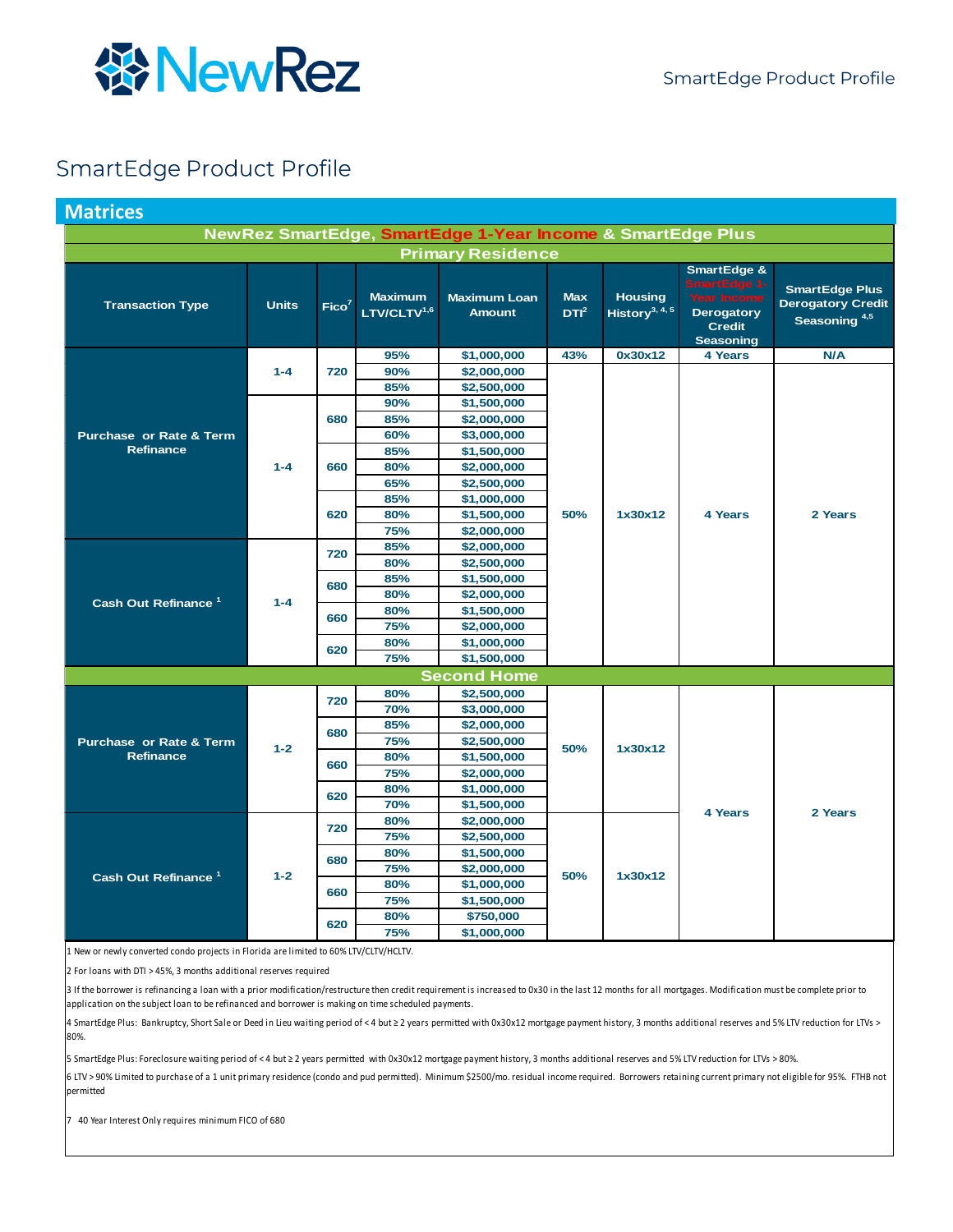

| SmartEdge &<br><b>Max</b><br><b>Maximum</b><br><b>Housing</b><br><b>Maximum Loan</b><br><b>SmartEdge 1-Year</b><br><b>Transaction Type</b><br><b>Units</b><br>Fico <sup>7</sup><br>LTV/CLTV <sup>1,6</sup><br>History <sup>3, 4, 5</sup><br>DTI <sup>2</sup><br>ncome Derogatory<br><b>Amount</b><br>Seasoning <sup>4,5</sup><br><b>Credit Seasoning</b><br>85%<br>\$1,000,000<br>80%<br>720<br>\$1,500,000<br>75%<br>\$2,000,000<br>80%<br>\$1,000,000<br>680<br>75%<br>\$1,500,000<br>65%<br>\$2,000,000<br>Purchase or Rate &<br>50%<br>$1 - 4$<br>1x30x12<br><b>Term Refinance</b><br>80%<br>\$750,000<br>660<br>75%<br>\$1,000,000<br>65%<br>\$1,500,000<br>75%<br>\$750,000<br>620<br>65%<br>4 Years<br>2 Years<br>\$1,000,000<br>55%<br>\$1,500,000<br>80%<br>\$1,000,000<br>75%<br>720<br>\$1,500,000<br>65%<br>\$2,000,000<br>80%<br>\$750,000<br>50%<br>680<br>70%<br>1x30x12<br>Cash Out Refinance <sup>1</sup><br>$1 - 4$<br>\$1,500,000<br>60%<br>\$2,000,000<br>70%<br>\$750,000<br>620<br>60%<br>\$1,000,000<br>50%<br>\$1,500,000<br>1 New or newly converted condo projects in Florida are limited to 60% LTV/CLTV/HCLTV.<br>2 For loans with DTI > 45%, 3 months additional reserves required<br>3 If the borrower is refinancing a loan with a prior modification/restructure then credit requirement is increased to 0x30 in the last 12 months for all mortgages. Modification must be complete<br>prior to application on the subject loan to be refinanced and borrower is making on time scheduled payments.<br>4 SmartEdge Plus: Bankruptcy, Short Sale or Deed in Lieu waiting period of < 4 but ≥ 2 years permitted with 0x30x12 mortgage payment history, 3 months additional reserves and 5% LTV reduction<br>for LTVs > 80%.<br>5 SmartEdge Plus: Foreclosure waiting period of < 4 but ≥ 2 years permitted with 0x30x12 mortgage payment history, 3 months additional reserves and 5% LTV reduction for LTVs > 80%.<br>6 LTV > 90% Limited to purchase of a 1 unit primary residence (condo and pud permitted). Minimum \$2500/mo. residual income required. Borrowers retaining current primary not eligible for 95%. |  |  | <b>Investment Home</b> |  |  |                                                   |  |
|-------------------------------------------------------------------------------------------------------------------------------------------------------------------------------------------------------------------------------------------------------------------------------------------------------------------------------------------------------------------------------------------------------------------------------------------------------------------------------------------------------------------------------------------------------------------------------------------------------------------------------------------------------------------------------------------------------------------------------------------------------------------------------------------------------------------------------------------------------------------------------------------------------------------------------------------------------------------------------------------------------------------------------------------------------------------------------------------------------------------------------------------------------------------------------------------------------------------------------------------------------------------------------------------------------------------------------------------------------------------------------------------------------------------------------------------------------------------------------------------------------------------------------------------------------------------------------------------------------------------------------------------------------------------------------------------------------------------------------------------------------------------------------------------------------------------------------------------------------------------------------------------------------------------------------------------------------------------------------------------------------------------------------------------------------------------------------------------------------------------------------------------------------|--|--|------------------------|--|--|---------------------------------------------------|--|
|                                                                                                                                                                                                                                                                                                                                                                                                                                                                                                                                                                                                                                                                                                                                                                                                                                                                                                                                                                                                                                                                                                                                                                                                                                                                                                                                                                                                                                                                                                                                                                                                                                                                                                                                                                                                                                                                                                                                                                                                                                                                                                                                                       |  |  |                        |  |  | <b>SmartEdge Plus</b><br><b>Derogatory Credit</b> |  |
|                                                                                                                                                                                                                                                                                                                                                                                                                                                                                                                                                                                                                                                                                                                                                                                                                                                                                                                                                                                                                                                                                                                                                                                                                                                                                                                                                                                                                                                                                                                                                                                                                                                                                                                                                                                                                                                                                                                                                                                                                                                                                                                                                       |  |  |                        |  |  |                                                   |  |
|                                                                                                                                                                                                                                                                                                                                                                                                                                                                                                                                                                                                                                                                                                                                                                                                                                                                                                                                                                                                                                                                                                                                                                                                                                                                                                                                                                                                                                                                                                                                                                                                                                                                                                                                                                                                                                                                                                                                                                                                                                                                                                                                                       |  |  |                        |  |  |                                                   |  |
|                                                                                                                                                                                                                                                                                                                                                                                                                                                                                                                                                                                                                                                                                                                                                                                                                                                                                                                                                                                                                                                                                                                                                                                                                                                                                                                                                                                                                                                                                                                                                                                                                                                                                                                                                                                                                                                                                                                                                                                                                                                                                                                                                       |  |  |                        |  |  |                                                   |  |
|                                                                                                                                                                                                                                                                                                                                                                                                                                                                                                                                                                                                                                                                                                                                                                                                                                                                                                                                                                                                                                                                                                                                                                                                                                                                                                                                                                                                                                                                                                                                                                                                                                                                                                                                                                                                                                                                                                                                                                                                                                                                                                                                                       |  |  |                        |  |  |                                                   |  |
|                                                                                                                                                                                                                                                                                                                                                                                                                                                                                                                                                                                                                                                                                                                                                                                                                                                                                                                                                                                                                                                                                                                                                                                                                                                                                                                                                                                                                                                                                                                                                                                                                                                                                                                                                                                                                                                                                                                                                                                                                                                                                                                                                       |  |  |                        |  |  |                                                   |  |
|                                                                                                                                                                                                                                                                                                                                                                                                                                                                                                                                                                                                                                                                                                                                                                                                                                                                                                                                                                                                                                                                                                                                                                                                                                                                                                                                                                                                                                                                                                                                                                                                                                                                                                                                                                                                                                                                                                                                                                                                                                                                                                                                                       |  |  |                        |  |  |                                                   |  |
|                                                                                                                                                                                                                                                                                                                                                                                                                                                                                                                                                                                                                                                                                                                                                                                                                                                                                                                                                                                                                                                                                                                                                                                                                                                                                                                                                                                                                                                                                                                                                                                                                                                                                                                                                                                                                                                                                                                                                                                                                                                                                                                                                       |  |  |                        |  |  |                                                   |  |
|                                                                                                                                                                                                                                                                                                                                                                                                                                                                                                                                                                                                                                                                                                                                                                                                                                                                                                                                                                                                                                                                                                                                                                                                                                                                                                                                                                                                                                                                                                                                                                                                                                                                                                                                                                                                                                                                                                                                                                                                                                                                                                                                                       |  |  |                        |  |  |                                                   |  |
|                                                                                                                                                                                                                                                                                                                                                                                                                                                                                                                                                                                                                                                                                                                                                                                                                                                                                                                                                                                                                                                                                                                                                                                                                                                                                                                                                                                                                                                                                                                                                                                                                                                                                                                                                                                                                                                                                                                                                                                                                                                                                                                                                       |  |  |                        |  |  |                                                   |  |
|                                                                                                                                                                                                                                                                                                                                                                                                                                                                                                                                                                                                                                                                                                                                                                                                                                                                                                                                                                                                                                                                                                                                                                                                                                                                                                                                                                                                                                                                                                                                                                                                                                                                                                                                                                                                                                                                                                                                                                                                                                                                                                                                                       |  |  |                        |  |  |                                                   |  |
|                                                                                                                                                                                                                                                                                                                                                                                                                                                                                                                                                                                                                                                                                                                                                                                                                                                                                                                                                                                                                                                                                                                                                                                                                                                                                                                                                                                                                                                                                                                                                                                                                                                                                                                                                                                                                                                                                                                                                                                                                                                                                                                                                       |  |  |                        |  |  |                                                   |  |
|                                                                                                                                                                                                                                                                                                                                                                                                                                                                                                                                                                                                                                                                                                                                                                                                                                                                                                                                                                                                                                                                                                                                                                                                                                                                                                                                                                                                                                                                                                                                                                                                                                                                                                                                                                                                                                                                                                                                                                                                                                                                                                                                                       |  |  |                        |  |  |                                                   |  |
|                                                                                                                                                                                                                                                                                                                                                                                                                                                                                                                                                                                                                                                                                                                                                                                                                                                                                                                                                                                                                                                                                                                                                                                                                                                                                                                                                                                                                                                                                                                                                                                                                                                                                                                                                                                                                                                                                                                                                                                                                                                                                                                                                       |  |  |                        |  |  |                                                   |  |
|                                                                                                                                                                                                                                                                                                                                                                                                                                                                                                                                                                                                                                                                                                                                                                                                                                                                                                                                                                                                                                                                                                                                                                                                                                                                                                                                                                                                                                                                                                                                                                                                                                                                                                                                                                                                                                                                                                                                                                                                                                                                                                                                                       |  |  |                        |  |  |                                                   |  |
|                                                                                                                                                                                                                                                                                                                                                                                                                                                                                                                                                                                                                                                                                                                                                                                                                                                                                                                                                                                                                                                                                                                                                                                                                                                                                                                                                                                                                                                                                                                                                                                                                                                                                                                                                                                                                                                                                                                                                                                                                                                                                                                                                       |  |  |                        |  |  |                                                   |  |
|                                                                                                                                                                                                                                                                                                                                                                                                                                                                                                                                                                                                                                                                                                                                                                                                                                                                                                                                                                                                                                                                                                                                                                                                                                                                                                                                                                                                                                                                                                                                                                                                                                                                                                                                                                                                                                                                                                                                                                                                                                                                                                                                                       |  |  |                        |  |  |                                                   |  |
|                                                                                                                                                                                                                                                                                                                                                                                                                                                                                                                                                                                                                                                                                                                                                                                                                                                                                                                                                                                                                                                                                                                                                                                                                                                                                                                                                                                                                                                                                                                                                                                                                                                                                                                                                                                                                                                                                                                                                                                                                                                                                                                                                       |  |  |                        |  |  |                                                   |  |
|                                                                                                                                                                                                                                                                                                                                                                                                                                                                                                                                                                                                                                                                                                                                                                                                                                                                                                                                                                                                                                                                                                                                                                                                                                                                                                                                                                                                                                                                                                                                                                                                                                                                                                                                                                                                                                                                                                                                                                                                                                                                                                                                                       |  |  |                        |  |  |                                                   |  |
|                                                                                                                                                                                                                                                                                                                                                                                                                                                                                                                                                                                                                                                                                                                                                                                                                                                                                                                                                                                                                                                                                                                                                                                                                                                                                                                                                                                                                                                                                                                                                                                                                                                                                                                                                                                                                                                                                                                                                                                                                                                                                                                                                       |  |  |                        |  |  |                                                   |  |
|                                                                                                                                                                                                                                                                                                                                                                                                                                                                                                                                                                                                                                                                                                                                                                                                                                                                                                                                                                                                                                                                                                                                                                                                                                                                                                                                                                                                                                                                                                                                                                                                                                                                                                                                                                                                                                                                                                                                                                                                                                                                                                                                                       |  |  |                        |  |  |                                                   |  |
|                                                                                                                                                                                                                                                                                                                                                                                                                                                                                                                                                                                                                                                                                                                                                                                                                                                                                                                                                                                                                                                                                                                                                                                                                                                                                                                                                                                                                                                                                                                                                                                                                                                                                                                                                                                                                                                                                                                                                                                                                                                                                                                                                       |  |  |                        |  |  |                                                   |  |
|                                                                                                                                                                                                                                                                                                                                                                                                                                                                                                                                                                                                                                                                                                                                                                                                                                                                                                                                                                                                                                                                                                                                                                                                                                                                                                                                                                                                                                                                                                                                                                                                                                                                                                                                                                                                                                                                                                                                                                                                                                                                                                                                                       |  |  |                        |  |  |                                                   |  |
|                                                                                                                                                                                                                                                                                                                                                                                                                                                                                                                                                                                                                                                                                                                                                                                                                                                                                                                                                                                                                                                                                                                                                                                                                                                                                                                                                                                                                                                                                                                                                                                                                                                                                                                                                                                                                                                                                                                                                                                                                                                                                                                                                       |  |  |                        |  |  |                                                   |  |
| FTHB not permitted                                                                                                                                                                                                                                                                                                                                                                                                                                                                                                                                                                                                                                                                                                                                                                                                                                                                                                                                                                                                                                                                                                                                                                                                                                                                                                                                                                                                                                                                                                                                                                                                                                                                                                                                                                                                                                                                                                                                                                                                                                                                                                                                    |  |  |                        |  |  |                                                   |  |
| 7 40 Year Interest Only requires minimum FICO of 680                                                                                                                                                                                                                                                                                                                                                                                                                                                                                                                                                                                                                                                                                                                                                                                                                                                                                                                                                                                                                                                                                                                                                                                                                                                                                                                                                                                                                                                                                                                                                                                                                                                                                                                                                                                                                                                                                                                                                                                                                                                                                                  |  |  |                        |  |  |                                                   |  |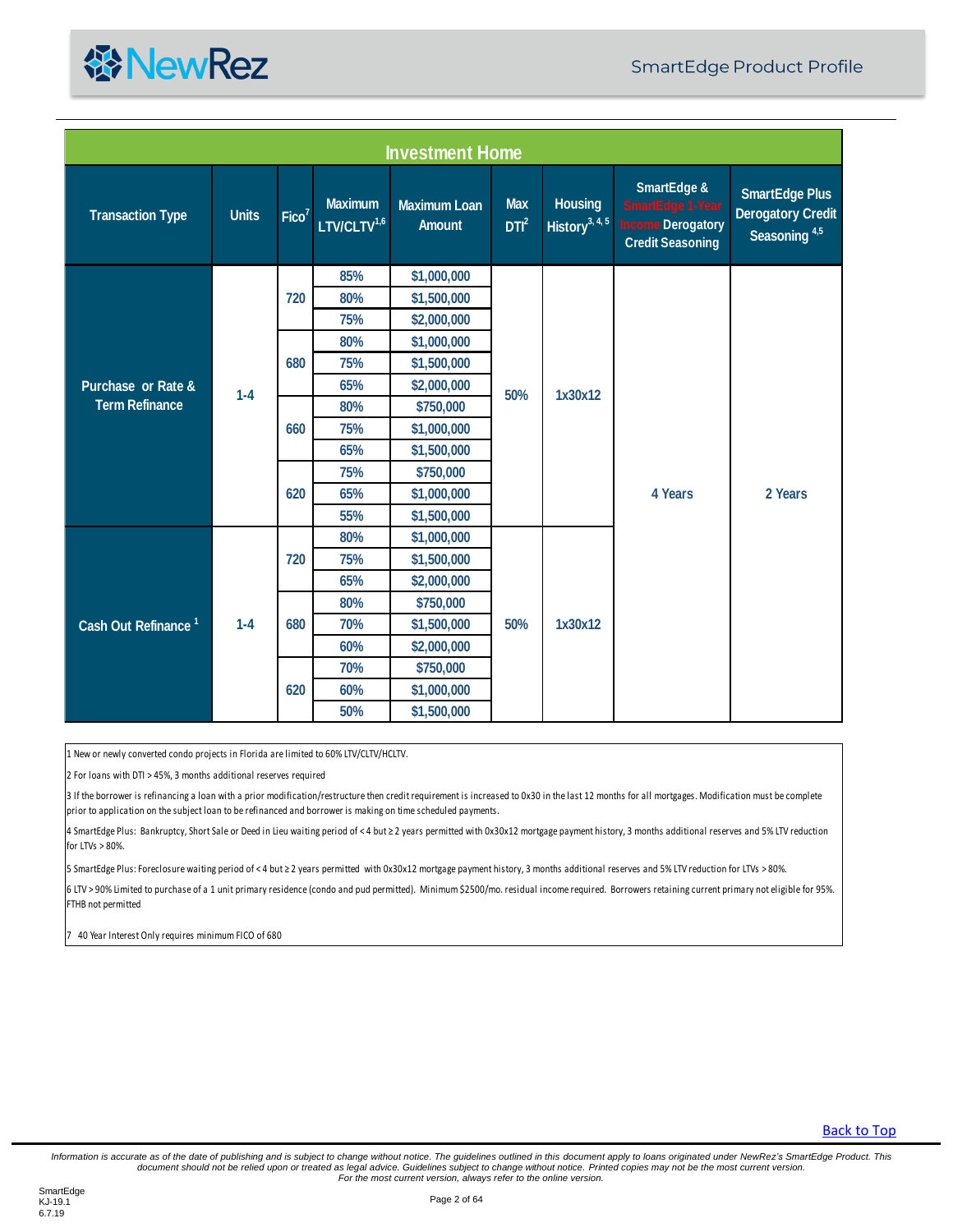#### **线NewRez**

#### <span id="page-2-0"></span>**Quick Links**

#### **[Matrices](#page-0-0)**

**[Quick Links](#page-2-0) [Section 1: Program Summary](#page-5-0)** [1.1 Program Summary](#page-5-1) [1.2 Underwriting](#page-5-2) [1.3 Required Documentation](#page-5-3) [1.4 Ability to Repay and Qualified Mortgage Rule](#page-5-4) [1.5 Points and Fees](#page-5-5) **[Section 2: Eligibility](#page-5-6)** [2.1 Minimum Loan Amount](#page-5-7) [2.2 Eligible Terms and Programs](#page-6-0) [2.3 ARM Features](#page-6-1) [2.4 Assumable](#page-7-0) [2.5 Convertible](#page-7-1) [2.6 Eligible Transactions](#page-7-2) [2.7 Interest Only](#page-7-3) [2.8 Purchases](#page-7-4) [2.9 Refinances \(General\)](#page-7-5) [2.10 Rate & Term Refinances](#page-7-6) [2.11 Cash-out Refinances \(including Debt Consolidation\)](#page-8-0) [2.12 Texas 50\(a\)\(6\) Program Summary](#page-8-1) [Texas 50\(a\)\(6\) Special Considerations](#page-8-2) [Texas 50\(a\)\(6\) Fee Caps](#page-9-0) [Texas 50\(a\)\(6\) Attorney Review](#page-9-1) [Texas 50\(a\)\(6\) Ineligible Transactions](#page-9-2) [Texas 50\(a\)\(6\) Max LTV](#page-9-3) [Texas 50\(a\)\(6\) Seasoning](#page-9-4) [Texas 50\(a\)\(6\) Subordinate Financing](#page-9-5) [Texas 50\(a\)\(6\) Power of Attorney](#page-9-6) [Texas 50\(a\)\(6\) Living Trust \(Inter Vivos Revocable Trust\)](#page-10-0) [Texas 50\(a\)\(6\) Property](#page-10-1) [Texas 50\(a\)\(6\) Appraisals](#page-10-2) [2.13 Texas 50\(f\)\(2\) Loans](#page-10-3) [2.14 Continuity of Obligation](#page-11-0) [2.15 Inherited Property / Properties Awarded via Legal](#page-11-1)  [Documentation](#page-11-1) [2.16 Delayed Financing](#page-11-2) [2.17 Subordinate Financing](#page-12-0) [2.18 Land Contracts \(Installment Land Contract or](#page-12-1)  [Contract/Bond for Deed\)](#page-12-1) [2.19 Construction to Permanent Financing](#page-13-0) [2.20 Payoff Demands](#page-13-1) [2.21 Maximum # of Financed Properties](#page-13-2) [2.22 Multiple Mortgages to the Same Borrower](#page-14-0) [2.23 Ineligible Transactions](#page-14-1)

**[Section 3: Borrower Eligibility](#page-14-2)** [3.1 Occupancy](#page-15-0) [3.2 Borrower Eligibility](#page-15-1) [3.3 Non-US Citizen Borrowers](#page-15-2) [3.4 First Time Homebuyers](#page-16-0) [3.5 Power of Attorney](#page-16-1) [3.6 Trusts \(1-Unit Properties Only\)](#page-17-0) 3.7 Non-[Arm's Length Transactions](#page-18-0) [3.8 Non-Occupant Co-Borrowers](#page-18-1) [3.9 Ineligible Borrowers](#page-18-2) **[Section 4: Collateral](#page-19-0)** [4.1 Eligible Properties](#page-19-1) [Mixed Use Properties](#page-19-2) [Non-Conforming Additions/Granny or In-law](#page-19-3)  [Suites/Accessory Units](#page-19-3) [Multiple Dwellings on One Lot](#page-19-4) [Maximum Acreage](#page-20-0) [Properties with Oil/Gas Lease](#page-20-1) [4.2 Condos](#page-20-2) [4.3 PUD \(Planned Urban Development\)](#page-21-0) [4.4 Attached SFR with No Homeowner's Association](#page-21-1) [4.5 Agricultural Use](#page-21-2) [4.6 Rural Properties](#page-21-3) [4.7 Leasehold Properties](#page-21-4) [4.8 Ineligible Property Types](#page-22-0) [4.9 Appraisals](#page-22-1) [4.10 Declining/Soft Markets](#page-23-0) [4.11 Property Flips/Rapid Appreciation](#page-23-1) [4.12 Properties Previously Listed for Sale](#page-24-0) [4.13 Disaster Areas](#page-24-1) [4.14 Dampness](#page-24-2) [4.15 Electrical Systems](#page-24-3) [4.16 Foundation Settlement](#page-24-4) [4.17 Heating Systems](#page-25-0) [4.18 Sewage Disposal System](#page-25-1) [4.19 Water Supply](#page-25-2) [4.20 Hazardous Conditions](#page-25-3) [4.21 Pest Infestation](#page-25-4) [4.22 Plumbing/Plumbing Certification](#page-25-5) [4.23 Private Roads](#page-26-0) [4.24 Geographic Restrictions](#page-26-1) **[Section 5: Income & Employment](#page-26-2)** [5.1 Employment](#page-26-3)

[Gaps in Employment](#page-26-4)

[Recent Graduates and Military Personnel](#page-26-5)

[Frequent Job Changes](#page-26-6)

[Borrowers who are Re-entering the Workforce](#page-26-7)

[Back to Top](#page-2-0)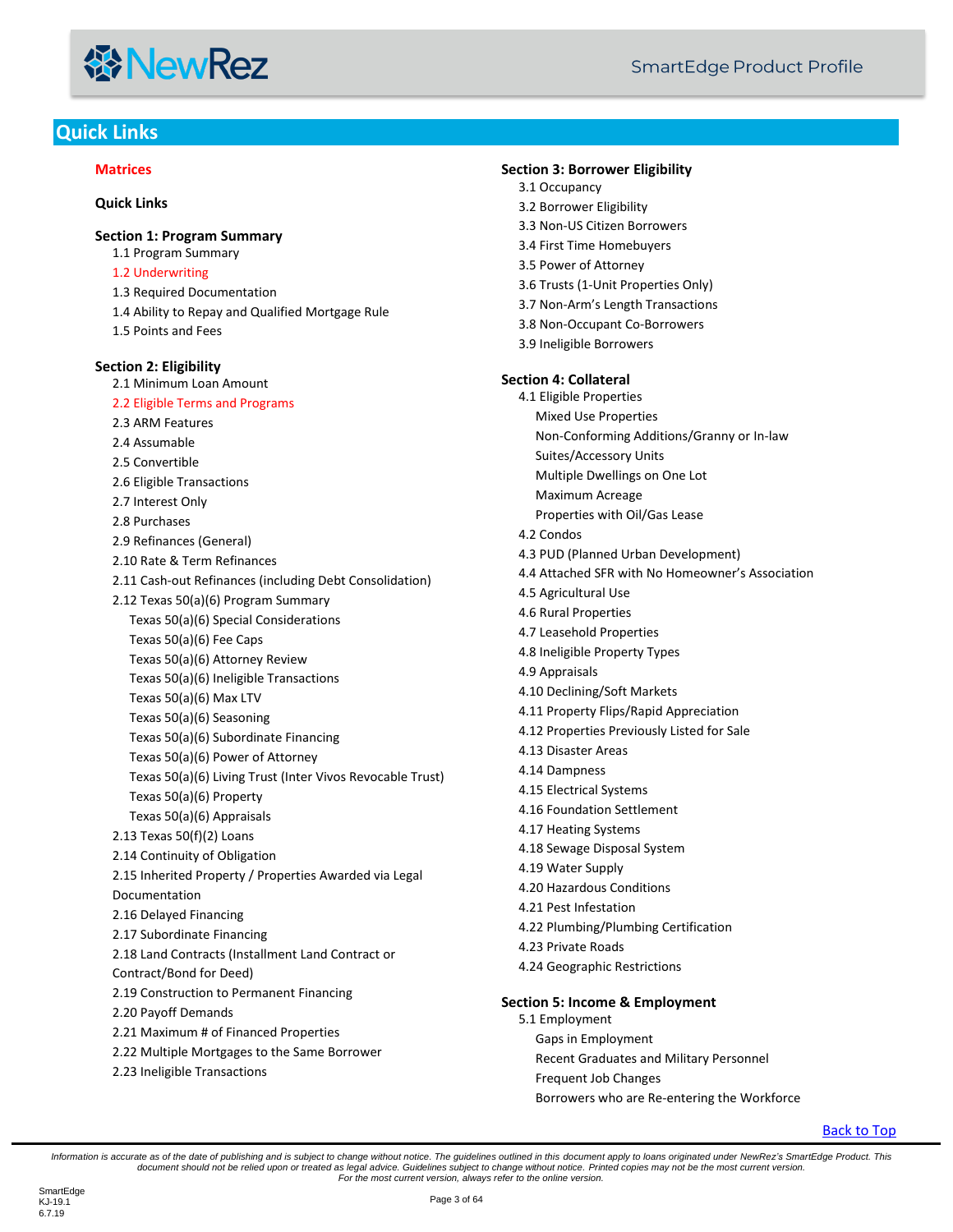# **线 NewRez**

[5.2 Verification of Employment](#page-26-8) [5.3 Income](#page-27-0) [5.4 Self-Employed Borrowers](#page-29-0) [5.5 Income Trends](#page-30-0) [5.6 Residual Income \(Disposable Income\)](#page-30-1) [5.7 Eligible Income Sources](#page-30-2) [Annuity and Pension Income](#page-30-3) [Asset Based Income \(Asset Amortization\)](#page-30-4) [Boarder Income](#page-31-0) [Borrowers Regularly Scheduled for <40 Hours](#page-31-1) [Bonus and Overtime Income](#page-31-2) [Capital Gains](#page-32-0) [Child Support, Alimony or Maintenance Income](#page-32-1) [Commission](#page-32-2) [Disability Income](#page-32-3) [Dividend/Interest Income](#page-33-0) [Employment Offers](#page-33-1) [Employment by a Relative/Family Business](#page-33-2) [Foreign Income](#page-34-0) [Foster Care Income](#page-34-1) [Installment Sales and Land Contracts](#page-34-2) [Military Income](#page-34-3) [Mortgage Differential Income](#page-34-4) [Note Receivable Income](#page-34-5) [Non-Taxable Income](#page-34-6) [Part-Time/Second Job](#page-35-0) [Relocating Life Partners \(RLP\)/Trailing Co-Borrowers](#page-35-1) [Rental Income](#page-35-2)  Restricted Stock and Stock Options [Retirement Income \(401K/IRA Distributions\)](#page-36-0) [Royalty Income](#page-37-0) [Seasonal Income](#page-37-1) [Social Security Income](#page-37-2) [Trust Income](#page-37-3) [VA Survivors' Benefits/Dependent Car](#page-37-4)e [5.8 Unacceptable Sources of Income](#page-37-5)

#### **[Section 6: Credit](#page-38-0)**

[6.1 Credit](#page-38-1) [Minimum Credit Standards](#page-38-2) [Determining the Borrower's Score](#page-39-0) [Payment Histories](#page-39-1) [6.2 Housing History](#page-39-2) [6.3 Derogatory Credit](#page-39-3) [Letter of Explanation](#page-40-0) [Re-Establishment of Credit](#page-40-1) [Lawsuits/Pending Litigation](#page-40-2) [Delinquent Credit Belonging to an Ex-Spouse](#page-41-0) [Judgments](#page-41-1) [Tax Liens/Payment Plans](#page-41-2)

[Collections and Charge-Offs](#page-41-3) [6.4 Derogatory Credit Seasoning \(Waiting Periods\)](#page-41-4) [Bankruptcy, Short Sale or Deed in Lieu/Pre-Foreclosure](#page-41-5) [Foreclosure / Notice of Default \(NOD\)](#page-41-6) [Foreclosed Property Previously included in a](#page-42-0)  **[Bankruptcy](#page-42-0)** [Consumer Credit Counseling Services](#page-42-1) [Co-Signed Loans](#page-42-2) [Previously Modified Mortgages](#page-42-3) [6.5 Qualifying Ratios](#page-42-4) [6.6 Liabilities](#page-43-0) [30 Day Account](#page-43-1) [Alimony, Child Support, or Maintenance](#page-43-2) [Asset Secured Loans](#page-44-0) [Balloon Payment Notes](#page-44-1) [Bridge Loans](#page-44-2) [Business Debt in Borrower's Name](#page-44-3) [Contingent Liabilities](#page-44-4) [Co-Signed Loans](#page-44-5) [Home Equity Lines of Credit](#page-45-0) [Installment Debt](#page-45-1) [Investment Gains and Losses](#page-45-2) [Lease Payments](#page-45-3) [Revolving Debt](#page-45-4) [Student Loans](#page-46-0) [Timeshares](#page-46-1) [Unreimbursed Business Expenses](#page-46-2) [6.7 Current Principal Residence Pending Sale](#page-46-3) [6.8 Borrowers Retaining their Current Residence](#page-46-4) [7.1 Assets](#page-47-1) [7.2 Down payment, Closing Costs & Reserves](#page-47-2) [7.3 Acceptable Assets](#page-48-0) [Checking & Savings](#page-48-1) [Business Assets](#page-48-2) [Stocks, Stock Options, Bonds, and Mutual Funds](#page-48-3) [Trust Accounts](#page-49-0)

#### **[Section 7: Assets](#page-47-0)**

- [Retirement Accounts](#page-49-1)
- [Earnest Money Deposit](#page-50-0)
- [Anticipated Sales Proceeds](#page-50-1)
- [Borrowed Funds Secured by an Asset](#page-50-2)
- [Credit Card Financing](#page-51-0)
- [Sale of Personal Assets](#page-51-1)
- [1031 Exchange](#page-51-2)
- [Gift Funds](#page-51-3)
- [7.4 Unacceptable Assets](#page-53-0)
- [7.5 Cash Reserves](#page-53-1)
- [7.6 Sales & Financing Concessions](#page-54-0)
- [7.7 Interested Party Contribution Limits](#page-55-0)

#### [Back to Top](#page-2-0)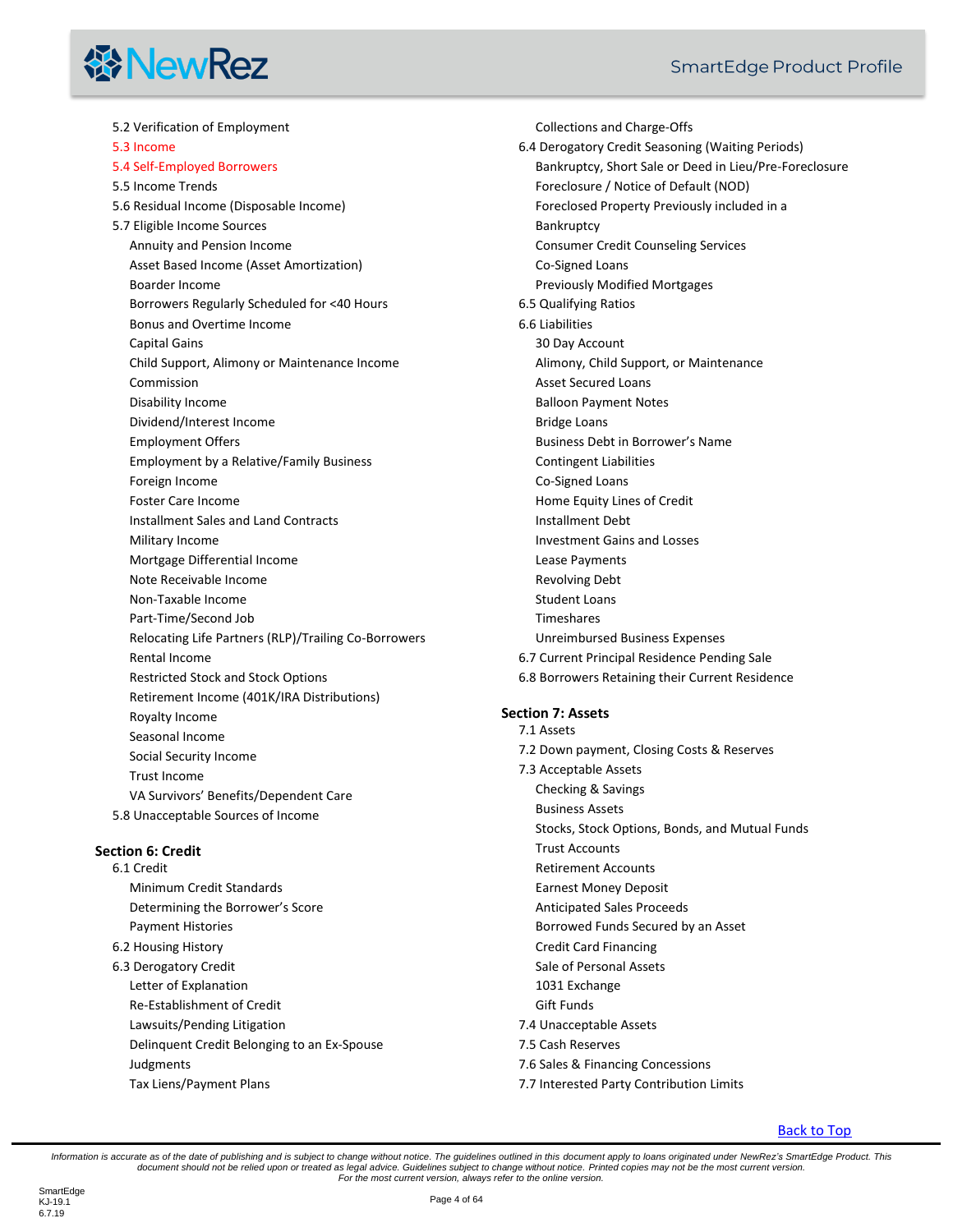

#### **[Section 8: Program Details](#page-55-1)**

- [8.1 Age of Documentation](#page-55-2)
- [8.2 Electronic Signatures](#page-55-3)
- [8.3 Escrow Holdbacks and Repair Requirements](#page-55-4)
- [8.4 Escrow Waivers](#page-56-0)
- [8.5 Exception Process](#page-56-1)
- [8.6 Excluded Parties Lists](#page-56-2)
- [8.7 Flood Insurance](#page-56-3)
- [8.8 Hazard Insurance](#page-57-0)
- [8.9 Interest Credit](#page-59-0)

[8.10 Mortgagee Clause](#page-59-1) [8.11 Mortgage Insurance](#page-59-2) [8.12 Prepayment Penalty](#page-59-3) [8.13 Process to Add or Remove Borrowers](#page-59-4) [8.14 Title Insurance](#page-60-0)

#### **[Section 9: References](#page-61-0)**

[9.1 Disclosures](#page-61-1)

**[Section 10: Version Control](#page-62-0)**

[Back to Top](#page-2-0)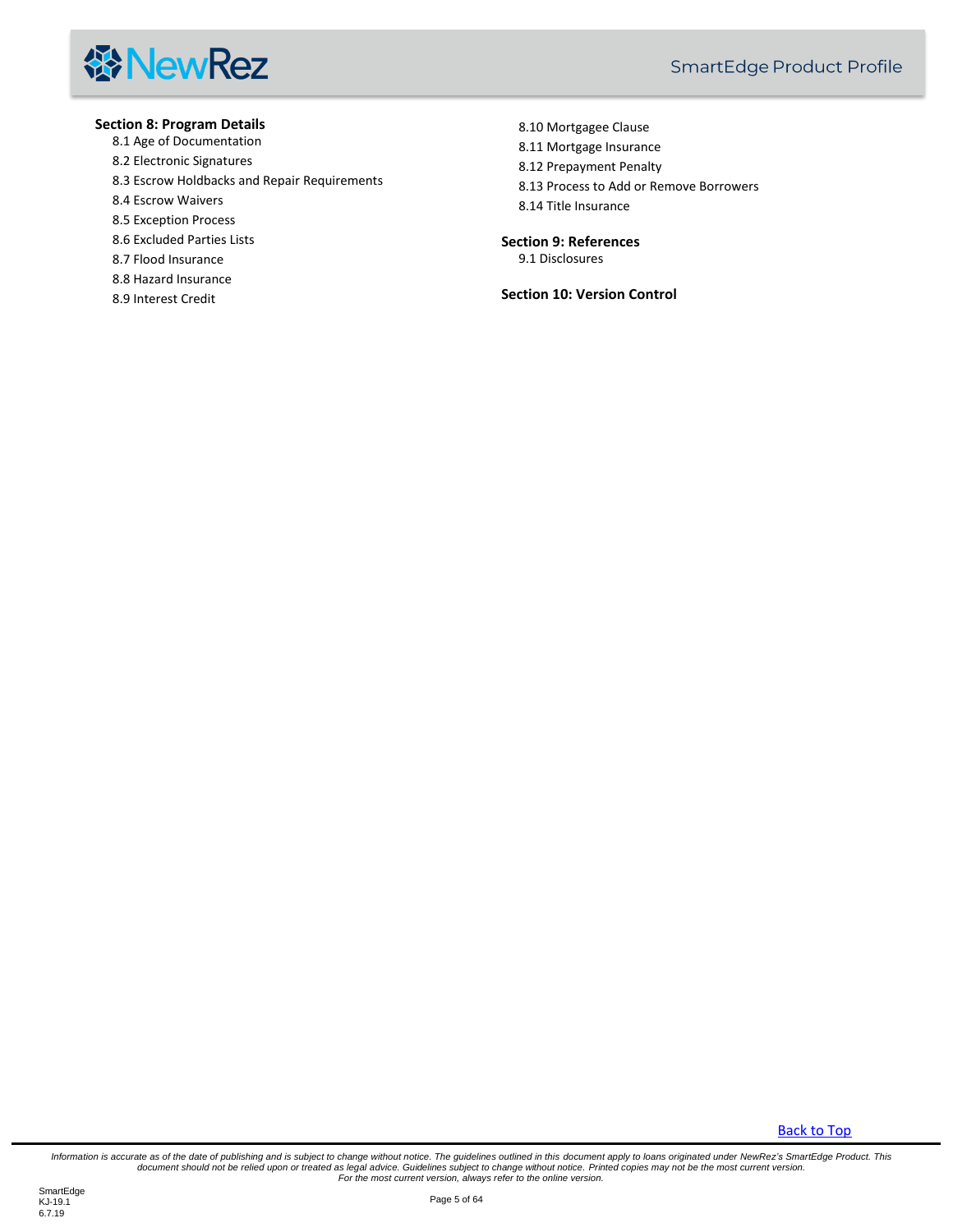<span id="page-5-7"></span><span id="page-5-6"></span><span id="page-5-5"></span><span id="page-5-4"></span><span id="page-5-3"></span><span id="page-5-2"></span><span id="page-5-1"></span><span id="page-5-0"></span>

| <b>Section 1: Program Summary</b>                         |                                                                                                                                                                                                                                                                                                                                                                                                                                                                                                                                                                                                                                                                                                                                                                                                                                                                                                                                                                                                                                                                                                                                                                                                                                                                                                                                                                                                                                        |
|-----------------------------------------------------------|----------------------------------------------------------------------------------------------------------------------------------------------------------------------------------------------------------------------------------------------------------------------------------------------------------------------------------------------------------------------------------------------------------------------------------------------------------------------------------------------------------------------------------------------------------------------------------------------------------------------------------------------------------------------------------------------------------------------------------------------------------------------------------------------------------------------------------------------------------------------------------------------------------------------------------------------------------------------------------------------------------------------------------------------------------------------------------------------------------------------------------------------------------------------------------------------------------------------------------------------------------------------------------------------------------------------------------------------------------------------------------------------------------------------------------------|
| 1.1 Program Summary                                       |                                                                                                                                                                                                                                                                                                                                                                                                                                                                                                                                                                                                                                                                                                                                                                                                                                                                                                                                                                                                                                                                                                                                                                                                                                                                                                                                                                                                                                        |
| Program Summary                                           | The SmartEdge Product is designed for strong credit quality borrowers seeking flexible<br>financing options. Borrower may have had a credit event or other isolated lapse in their credit<br>performance that may preclude qualification for another program. Credit events include,<br>without limitation, bankruptcy, foreclosure, short sale or any other isolated instance of breach<br>in an otherwise acceptable credit pattern. Other isolated lapses in credit performance would<br>be characterized as a period of slow payments on their credit, such as 30 or 60-day<br>delinquencies resulting from isolated circumstances.                                                                                                                                                                                                                                                                                                                                                                                                                                                                                                                                                                                                                                                                                                                                                                                                |
|                                                           | All borrowers must exhibit an acceptable recent credit history (as defined within this product<br>profile) and provide a written explanation for derogatory credit events. Multiple credit events<br>that are not a result of the same cause are not permitted (Ex: Borrower who filed bankruptcy<br>on multiple occasions).                                                                                                                                                                                                                                                                                                                                                                                                                                                                                                                                                                                                                                                                                                                                                                                                                                                                                                                                                                                                                                                                                                           |
| 1.2 Underwriting                                          |                                                                                                                                                                                                                                                                                                                                                                                                                                                                                                                                                                                                                                                                                                                                                                                                                                                                                                                                                                                                                                                                                                                                                                                                                                                                                                                                                                                                                                        |
| Underwriting                                              | All loans will be manually underwritten but are also required to be run through DU/LPA. Loans<br>scoring Approve/Ineligible, Approve/Eligible or Accept are only eligible if the loan does not<br>meet agency requirements that DU/LPA are unable to recognize in the score determination.<br>The AUS decision is used from an informational standpoint and not for documentation.<br>Interest-Only loans do not have to be scored due to DU/LPA's inability to support scoring of<br>Interest-Only loans.                                                                                                                                                                                                                                                                                                                                                                                                                                                                                                                                                                                                                                                                                                                                                                                                                                                                                                                             |
| <b>1.3 Required Documentation</b>                         |                                                                                                                                                                                                                                                                                                                                                                                                                                                                                                                                                                                                                                                                                                                                                                                                                                                                                                                                                                                                                                                                                                                                                                                                                                                                                                                                                                                                                                        |
| Required<br>Documentation                                 | Notice to Borrower: Ability to Repay Disclosure (Signed by Borrower)<br>$\bullet$<br>Ability to Repay (ATR) Certification (Completed by Underwriter)<br>٠<br>Borrower's Affirmation of Information Provided to Establish Ability to Repay (ATR) (Signed<br>٠<br>by Borrower)                                                                                                                                                                                                                                                                                                                                                                                                                                                                                                                                                                                                                                                                                                                                                                                                                                                                                                                                                                                                                                                                                                                                                           |
|                                                           | 1.4 Ability to Repay and Qualified Mortgage Rule                                                                                                                                                                                                                                                                                                                                                                                                                                                                                                                                                                                                                                                                                                                                                                                                                                                                                                                                                                                                                                                                                                                                                                                                                                                                                                                                                                                       |
| Ability to Repay and<br><b>Qualified Mortgage</b><br>Rule | No mortgage loan may be originated under NewRez's Portfolio Programs unless the loan<br>satisfies the "Ability to Repay" provisions dictated by the CFPB in 12 CFR Part 1026.43 (also<br>known as the "Qualified Mortgage Rule"). For each loan, NewRez must make a reasonable<br>and good faith determination, based on verified and documented information, that the<br>borrower has a reasonable ability to repay the loan according to its terms. Generally, NewRez<br>will evaluate, at a minimum, the following eight factors in making this determination: (1)<br>current or reasonably expected income or assets; (2) current employment status; (3) the<br>monthly payment on the covered transaction; (4) the monthly payment on any simultaneous<br>loan; (5) the monthly payment for mortgage-related obligations; (6) current debt obligations,<br>alimony, and child support; (7) the monthly debt-to-income ratio or residual income; and (8)<br>credit history. For any loan that is designated as a (i) "Non-Qualified Mortgage Loan" or a (ii)<br>"Qualified Mortgage Loan" having a rebuttable presumption of compliance with the "Ability to<br>Repay" requirement under the Qualified Mortgage Rule, NewRez's underwriting<br>determination must show that the borrower has sufficient residual income or assets to meet<br>living expenses after taking into account the borrower's income and debt obligations. |
| <b>1.5 Points and Fees</b>                                |                                                                                                                                                                                                                                                                                                                                                                                                                                                                                                                                                                                                                                                                                                                                                                                                                                                                                                                                                                                                                                                                                                                                                                                                                                                                                                                                                                                                                                        |
| Points and Fees                                           | The maximum allowable points and fees threshold is 5% unless otherwise restricted by<br>$\bullet$<br>applicable state law.<br>Fees included in the test are the same fees required to be included the QM points and<br>$\bullet$<br>fees test.                                                                                                                                                                                                                                                                                                                                                                                                                                                                                                                                                                                                                                                                                                                                                                                                                                                                                                                                                                                                                                                                                                                                                                                         |
| <b>Section 2: Eligibility</b>                             |                                                                                                                                                                                                                                                                                                                                                                                                                                                                                                                                                                                                                                                                                                                                                                                                                                                                                                                                                                                                                                                                                                                                                                                                                                                                                                                                                                                                                                        |
| 2.1 Minimum Loan Amount                                   |                                                                                                                                                                                                                                                                                                                                                                                                                                                                                                                                                                                                                                                                                                                                                                                                                                                                                                                                                                                                                                                                                                                                                                                                                                                                                                                                                                                                                                        |
| Minimum Loan<br>Amount                                    | Minimum loan amount is \$100,000<br>$\bullet$                                                                                                                                                                                                                                                                                                                                                                                                                                                                                                                                                                                                                                                                                                                                                                                                                                                                                                                                                                                                                                                                                                                                                                                                                                                                                                                                                                                          |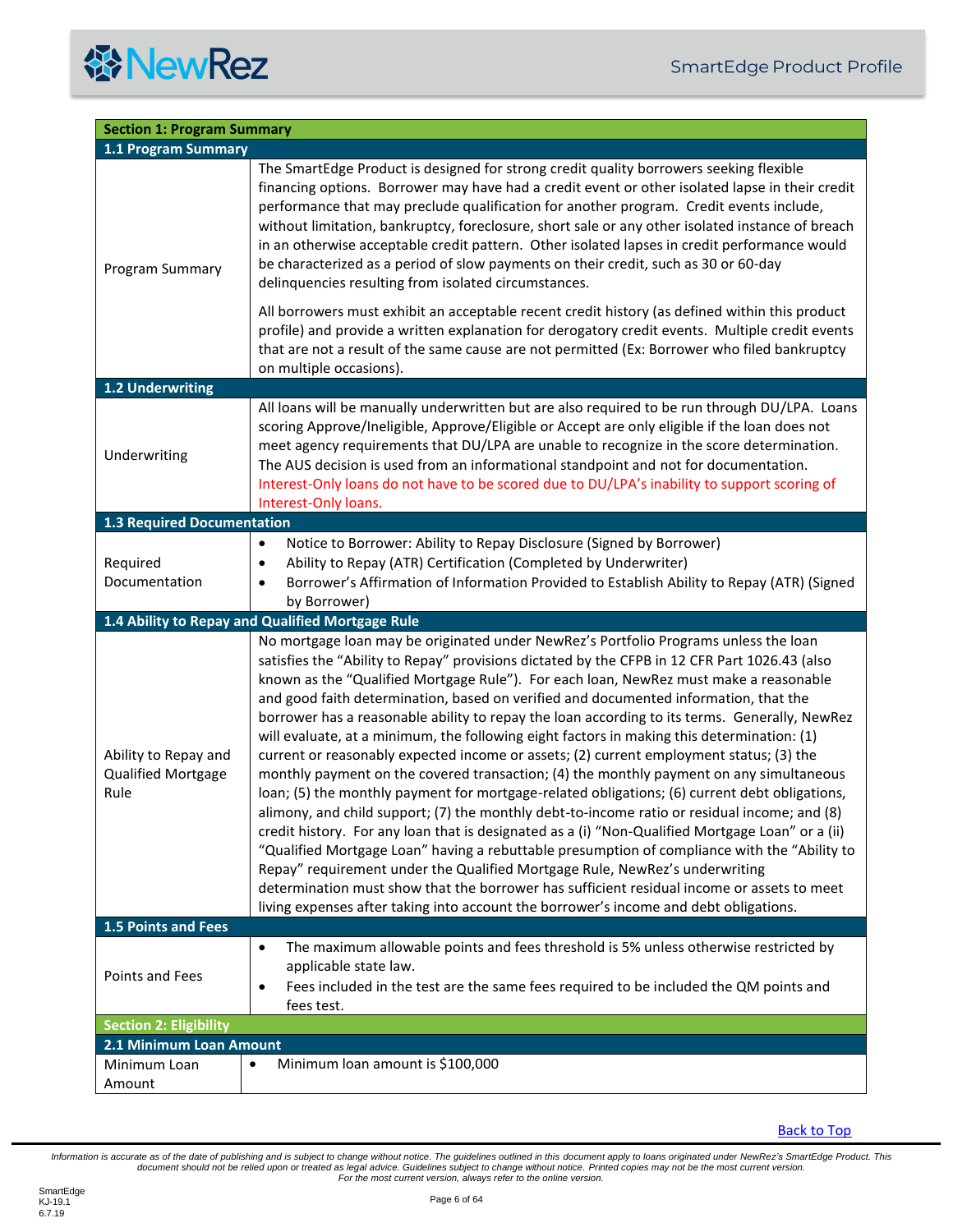

<span id="page-6-1"></span><span id="page-6-0"></span>

| <b>Term</b>                   | <b>Product Description</b>                                                                                                                                                                                                                                                                                             |
|-------------------------------|------------------------------------------------------------------------------------------------------------------------------------------------------------------------------------------------------------------------------------------------------------------------------------------------------------------------|
|                               | <b>Smart Edge 1 Year Income Documentation</b>                                                                                                                                                                                                                                                                          |
| 10/1 ARM                      | 5500 Smart Edge 1 Yr. Income 10/1 ARM                                                                                                                                                                                                                                                                                  |
| 10/1 Interest Only            | 5500 Smart Edge 1 Yr. Income 10/1 ARM IO                                                                                                                                                                                                                                                                               |
| <b>30 Year Fixed</b>          | 5500 Smart Edge 1 Yr. Income 30 Yr. Fixed                                                                                                                                                                                                                                                                              |
| 30 Year Fixed Interest Only   | 5500 Smart Edge 1 Yr. Income 30 Yr. Fixed IO                                                                                                                                                                                                                                                                           |
| <b>40 Year Fixed</b>          | 5500 Smart Edge 1 Yr. Income 40 Yr. Fixed IO                                                                                                                                                                                                                                                                           |
| $5/1$ ARM                     | 5500 Smart Edge 1 Yr. Income 5/1 ARM                                                                                                                                                                                                                                                                                   |
| 5/1 Interest Only             | 5500 Smart Edge 1 Yr. Income 5/1 ARM IO                                                                                                                                                                                                                                                                                |
|                               | 5500 Smart Edge 1 Yr. Income 7/1 ARM                                                                                                                                                                                                                                                                                   |
|                               | 5500 Smart Edge 1 Yr. Income 7/1 ARM IO                                                                                                                                                                                                                                                                                |
|                               | <b>Smart Edge</b>                                                                                                                                                                                                                                                                                                      |
|                               | 5500 Smart Edge 10/1 ARM                                                                                                                                                                                                                                                                                               |
|                               | 5500 Smart Edge 10/1 ARM IO                                                                                                                                                                                                                                                                                            |
|                               | 5500 Smart Edge 30 Yr Fixed                                                                                                                                                                                                                                                                                            |
|                               | 5500 Smart Edge 30 Yr Fixed IO                                                                                                                                                                                                                                                                                         |
|                               |                                                                                                                                                                                                                                                                                                                        |
|                               | 5500 Smart Edge 40 Yr Fixed IO                                                                                                                                                                                                                                                                                         |
|                               | 5500 Smart Edge 5/1 ARM                                                                                                                                                                                                                                                                                                |
|                               | 5500 Smart Edge 5/1 ARM IO                                                                                                                                                                                                                                                                                             |
|                               | 5500 Smart Edge 7/1 ARM                                                                                                                                                                                                                                                                                                |
|                               | 5500 Smart Edge 7/1 ARM IO                                                                                                                                                                                                                                                                                             |
|                               | <b>Smart Edge Plus</b>                                                                                                                                                                                                                                                                                                 |
| 10/1 ARM                      | 5500 Smart Edge Plus 10/1 ARM                                                                                                                                                                                                                                                                                          |
| 10/1 Interest Only            | 5500 Smart Edge Plus 10/1 ARM IO                                                                                                                                                                                                                                                                                       |
| 30 Year Fixed                 | 5500 Smart Edge Plus 30 Yr Fixed                                                                                                                                                                                                                                                                                       |
| 30 Year Fixed Interest Only   | 5500 Smart Edge Plus 30 Yr Fixed IO                                                                                                                                                                                                                                                                                    |
| 40 Year Fixed                 | 5500 Smart Edge Plus 40 Yr Fixed IO                                                                                                                                                                                                                                                                                    |
| $5/1$ ARM                     | 5500 Smart Edge Plus 5/1 ARM                                                                                                                                                                                                                                                                                           |
| 5/1 Interest Only             | 5500 Smart Edge Plus 5/1 ARM IO                                                                                                                                                                                                                                                                                        |
| 7/1 ARM                       | 5500 Smart Edge Plus 7/1 ARM                                                                                                                                                                                                                                                                                           |
| 7/1 Interest Only             | 5500 Smart Edge Plus 7/1 ARM IO                                                                                                                                                                                                                                                                                        |
|                               |                                                                                                                                                                                                                                                                                                                        |
| Interest Rate Adjustment Caps | $5/1$ ARM: 2-2-5                                                                                                                                                                                                                                                                                                       |
|                               | 7/1 & 10/1 ARM: 5-2-5                                                                                                                                                                                                                                                                                                  |
|                               | 3.75%                                                                                                                                                                                                                                                                                                                  |
|                               | 1-Year LIBOR                                                                                                                                                                                                                                                                                                           |
|                               | 45 days prior to the change date                                                                                                                                                                                                                                                                                       |
|                               | Initial Note Rate<br>Not permitted                                                                                                                                                                                                                                                                                     |
|                               | Assumable to a qualified customer after the initial fixed rate period                                                                                                                                                                                                                                                  |
|                               |                                                                                                                                                                                                                                                                                                                        |
| <b>Negative Amortization</b>  | Not permitted                                                                                                                                                                                                                                                                                                          |
|                               | $7/1$ ARM<br>7/1 Interest Only<br>10/1 ARM<br>10/1 Interest Only<br>30 Year Fixed<br>30 Year Fixed Interest Only<br>40 Year Fixed<br>$5/1$ ARM<br>5/1 Interest Only<br>7/1 ARM<br>7/1 Interest Only<br>Margin<br>Index<br><b>Index Establish Date</b><br>Interest Rate Floor<br><b>Conversion Option</b><br>Assumption |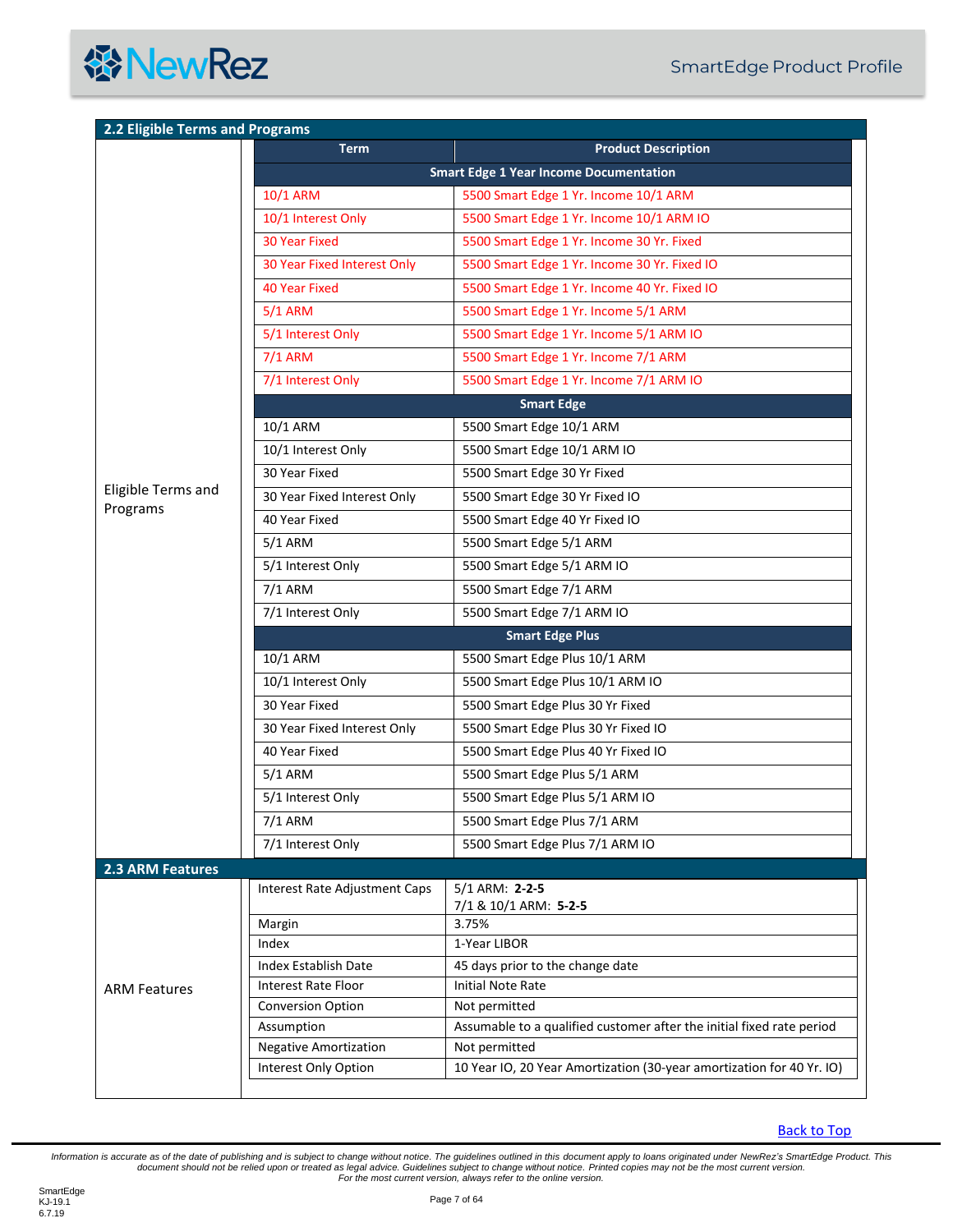<span id="page-7-5"></span><span id="page-7-4"></span><span id="page-7-3"></span><span id="page-7-2"></span><span id="page-7-1"></span><span id="page-7-0"></span>

| 2.4 Assumable                    |                                                                                                        |
|----------------------------------|--------------------------------------------------------------------------------------------------------|
| Assumable                        | Fixed loans are not assumable                                                                          |
|                                  | ARMs are assumable to a qualified customer after the fixed rate period.<br>$\bullet$                   |
| 2.5 Convertible                  |                                                                                                        |
| Convertible                      | Loans are not convertible                                                                              |
| <b>2.6 Eligible Transactions</b> |                                                                                                        |
| Eligible                         | Purchase<br>$\bullet$                                                                                  |
| Transactions                     | Rate & Term (Limited Cash-out) Refinance<br>۰                                                          |
|                                  | Cash-out Refinance<br>$\bullet$                                                                        |
| 2.7 Interest Only                |                                                                                                        |
|                                  | 30 Yr. Fixed, 5/1, 7/1 and 10/1 ARMs                                                                   |
|                                  | 10-year interest only period<br>20-year amortization period<br>$\bullet$                               |
| Interest Only                    |                                                                                                        |
|                                  | 40 Yr. Fixed                                                                                           |
|                                  | 10-year interest only period<br>$\bullet$                                                              |
|                                  | 30-year amortization period                                                                            |
| <b>2.8 Purchases</b>             |                                                                                                        |
|                                  | A purchase money transaction is one in which the proceeds are used to finance the acquisition          |
|                                  | of a property or to finance the acquisition and rehabilitation of a property. In order to              |
|                                  | determine eligibility, the following requirements must be satisfied:                                   |
|                                  | A copy of the fully executed purchase contract and all attachments or addenda is required<br>$\bullet$ |
|                                  | Proceeds from the transaction cannot be used to give the borrower cash back other than<br>$\bullet$    |
|                                  | an amount representing reimbursement for the borrower's earnest money deposit,                         |
| Purchases                        | overpayment of a fee, or a legitimate pro-rated real estate tax credit when real estate taxes          |
|                                  | are paid in arrears                                                                                    |
|                                  | A Certificate of Occupancy from the applicable government authority must be retained in<br>٠           |
|                                  | the file, unless a Certificate of Occupancy is not required by a local government. In this             |
|                                  | case, an Appraisal Update and/or Completion Report (442) must be obtained. One of these                |
|                                  | items is required on all new construction, regardless of whether the transaction is a                  |
|                                  | construction-to-permanent loan                                                                         |
|                                  | Refer to <b>Property Flips/Rapid Appreciation</b> for additional requirements                          |
| <b>2.9 Refinances (General)</b>  |                                                                                                        |
|                                  | Borrower(s) must meet the <b>Continuity of Obligation</b><br>$\bullet$                                 |
|                                  | All refinance transactions must pass the NewRez Net Tangible Benefit Test.<br>$\bullet$                |
|                                  | Short pay-offs (short refinances) where a new loan is originated resulting in a forgiveness of         |
|                                  | a portion of principal and/or interest on the first or second mortgage are not permitted.              |
|                                  | The refinance of a previously modified mortgage is not permitted unless the borrower is<br>٠           |
| Refinances                       | 0X30 on all mortgages for the past 12 months. The modification must be complete on the                 |
| (General)                        | subject loan prior to loan application. A modified mortgage is defined as a mortgage loan              |
|                                  | that makes a permanent change in one or more terms of a Borrowers' loan resulting in a                 |
|                                  | change to the loan's monthly payment, interest rate, term, or outstanding principal. (A                |
|                                  | reduction of a credit line due to value depreciation would not be considered a modification            |
|                                  | as defined above)                                                                                      |
|                                  | Refer to Property Flips/Rapid Appreciation for additional requirements                                 |
| 2.10 Rate & Term Refinances      |                                                                                                        |
|                                  | Rate-Term Refinances consist of the following transaction types:                                       |
| Rate & Term                      | Payoff of the current mortgage (and any purchase money seconds) to include principal<br>٠              |
| Refinances                       | balance plus accrued interest, and any required prepayment penalty, only. (Other costs                 |
|                                  | such as late fees and past-due amounts are considered cash back and render the                         |
|                                  | transaction a cash-out refinance if they exceed incidental cash-back limits below)                     |

<span id="page-7-6"></span>**[Back to Top](#page-2-0)**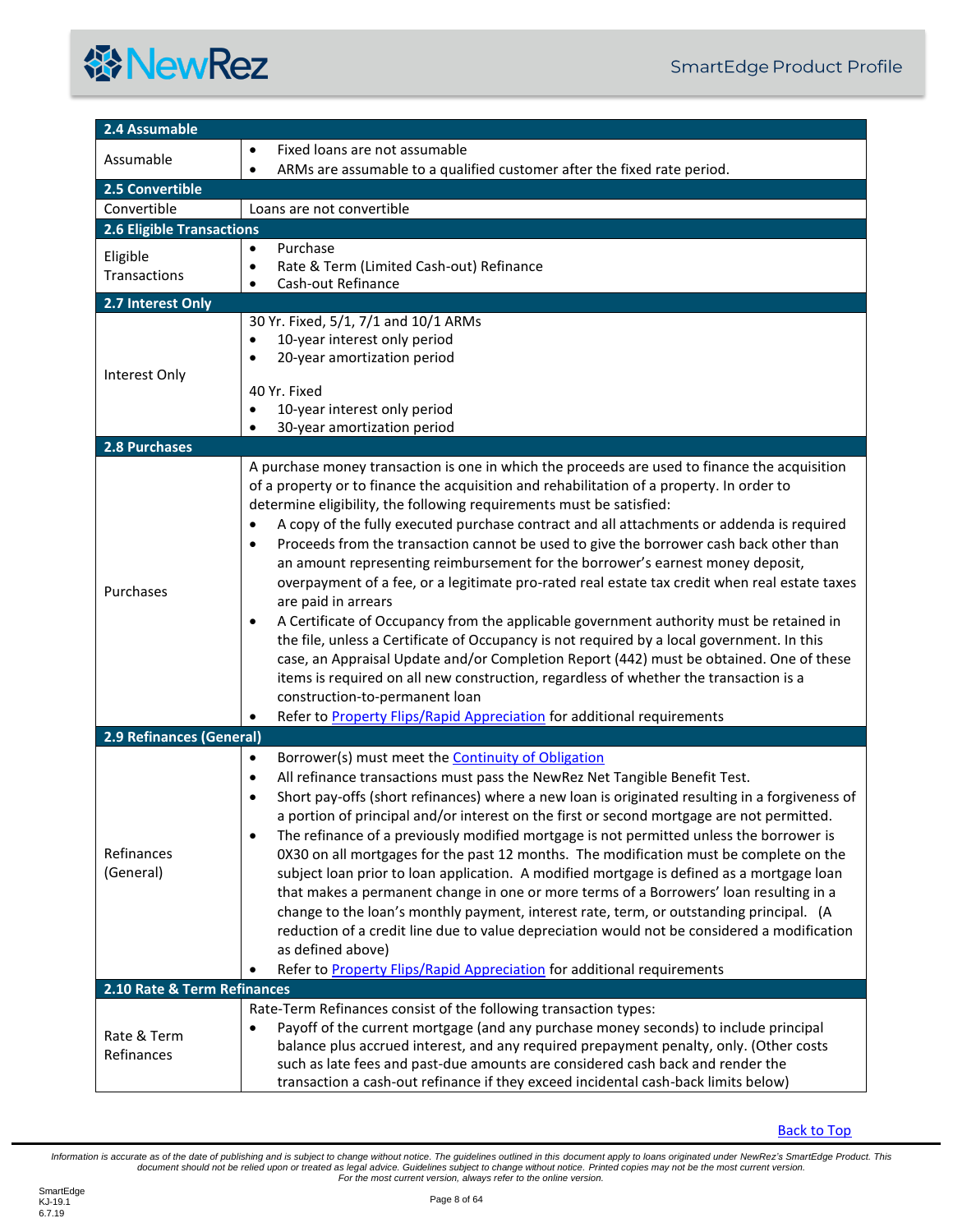<span id="page-8-2"></span><span id="page-8-1"></span><span id="page-8-0"></span>

|                                               | Payoff of a non-purchase money subordinate lien is permissible provided the subordinate<br>$\bullet$<br>lien is seasoned at least 12 months. If the non-purchase money lien is a home equity line of<br>credit it must have zero draws within the past 12 months                                                                                                                                                                                                                                                                                                                                                                                                                                                                                                                                                                                                                                                                          |
|-----------------------------------------------|-------------------------------------------------------------------------------------------------------------------------------------------------------------------------------------------------------------------------------------------------------------------------------------------------------------------------------------------------------------------------------------------------------------------------------------------------------------------------------------------------------------------------------------------------------------------------------------------------------------------------------------------------------------------------------------------------------------------------------------------------------------------------------------------------------------------------------------------------------------------------------------------------------------------------------------------|
|                                               | Refinances where the borrower receives incidental cash-back (amounts limited to the<br>$\bullet$<br>lesser of 2% of the loan amount or \$2,000)                                                                                                                                                                                                                                                                                                                                                                                                                                                                                                                                                                                                                                                                                                                                                                                           |
|                                               | A co-owner is completing an equity buy-out due to a divorce and all of the following criteria<br>$\bullet$                                                                                                                                                                                                                                                                                                                                                                                                                                                                                                                                                                                                                                                                                                                                                                                                                                |
|                                               | are met:<br>The property was jointly owned by all parties for at least the 12 months preceding the<br>$\circ$<br>date of the mortgage application.<br>The property must be the primary residence.<br>$\circ$<br>A written agreement signed by all parties is required stating:<br>$\circ$<br>the terms of the property transfer, and<br>the disposition of the proceeds from the refinance<br>The borrower who retains sole ownership of the property may not receive any cash<br>$\circ$<br>proceeds from the refinance.<br>Standard loan fees (e.g., closing costs on the new mortgage; prepaid finance charges, such<br>$\bullet$<br>as interest, taxes, insurance, etc; and points) may be included in the refinance transaction.<br>The current appraised value is used to calculate the LTV regardless of length of time the<br>٠<br>borrower has owned the subject property. See Rapid Appreciation for additional<br>information. |
|                                               | Note: For refinances in Texas, a copy of the current mortgage or note is required to determine<br>the previous terms are not subject to Texas Section 50(a)(6). Refer to section 2.12 Texas 50<br>(a)(6) Refinances for requirements.                                                                                                                                                                                                                                                                                                                                                                                                                                                                                                                                                                                                                                                                                                     |
|                                               | 2.11 Cash-out Refinances (including Debt Consolidation)                                                                                                                                                                                                                                                                                                                                                                                                                                                                                                                                                                                                                                                                                                                                                                                                                                                                                   |
|                                               | The amount of a Cash-Out Refinance may include the present first mortgage loan payoff,<br>subordinate liens (if applicable), closing costs and additional cash in hand to the Borrower.<br>Payoff of draws taken in the past 12 months on a HELOC are counted in the cash in the<br>maximum cash in hand amount.                                                                                                                                                                                                                                                                                                                                                                                                                                                                                                                                                                                                                          |
| Cash-out<br>Refinances                        | <b>Seasoning Requirements:</b><br>At least one borrower must be from the original purchase transaction of the property.<br>$\circ$<br>If a borrower(s) is on title without an individual(s) from the original purchase<br>$\circ$<br>transaction 6 months seasoning is required (seasoning is determined from the date<br>added to title to the application date)<br>The appraised value is utilized to determine the loan to value<br>$\bullet$<br>Maximum cash in hand and debt consolidation combined may not exceed \$1,000,000<br>$\bullet$<br>Cash-back proceeds may be used to pay existing debts; all revolving debt must be paid off<br>in order to be excluded from qualifying ratios<br>SmartEdge Plus: Cash in hand from a cash-out refinance may be used to satisfy reserve<br>٠<br>requirements                                                                                                                             |
|                                               | Refer to Property Flips/Rapid Appreciation for additional requirements                                                                                                                                                                                                                                                                                                                                                                                                                                                                                                                                                                                                                                                                                                                                                                                                                                                                    |
| 2.12 Texas 50(a)(6) Program Summary           |                                                                                                                                                                                                                                                                                                                                                                                                                                                                                                                                                                                                                                                                                                                                                                                                                                                                                                                                           |
| Texas $50(a)(6)$<br>Program Summary           | This Program Guide serves as a comprehensive summary of NewRez's SmartEdge Credit TX<br>50(a)(6) requirements and allowances. All TX 50(a)(6) loans must comply with the laws of Texas<br>and the requirements described in this section.<br>All other parameters of the SmartEdge product profile must be met in addition to the specific<br>Texas 50(a)(6) requirements outlined in this section                                                                                                                                                                                                                                                                                                                                                                                                                                                                                                                                        |
|                                               | <b>Texas 50(a)(6) Special Considerations</b>                                                                                                                                                                                                                                                                                                                                                                                                                                                                                                                                                                                                                                                                                                                                                                                                                                                                                              |
| Texas $50(a)(6)$<br>Special<br>Considerations | A Texas (a)(6) loan may not close until:<br>Twelve days after the borrower submits the loan application or all borrowers sign the 12-<br>day notice, whichever is later.                                                                                                                                                                                                                                                                                                                                                                                                                                                                                                                                                                                                                                                                                                                                                                  |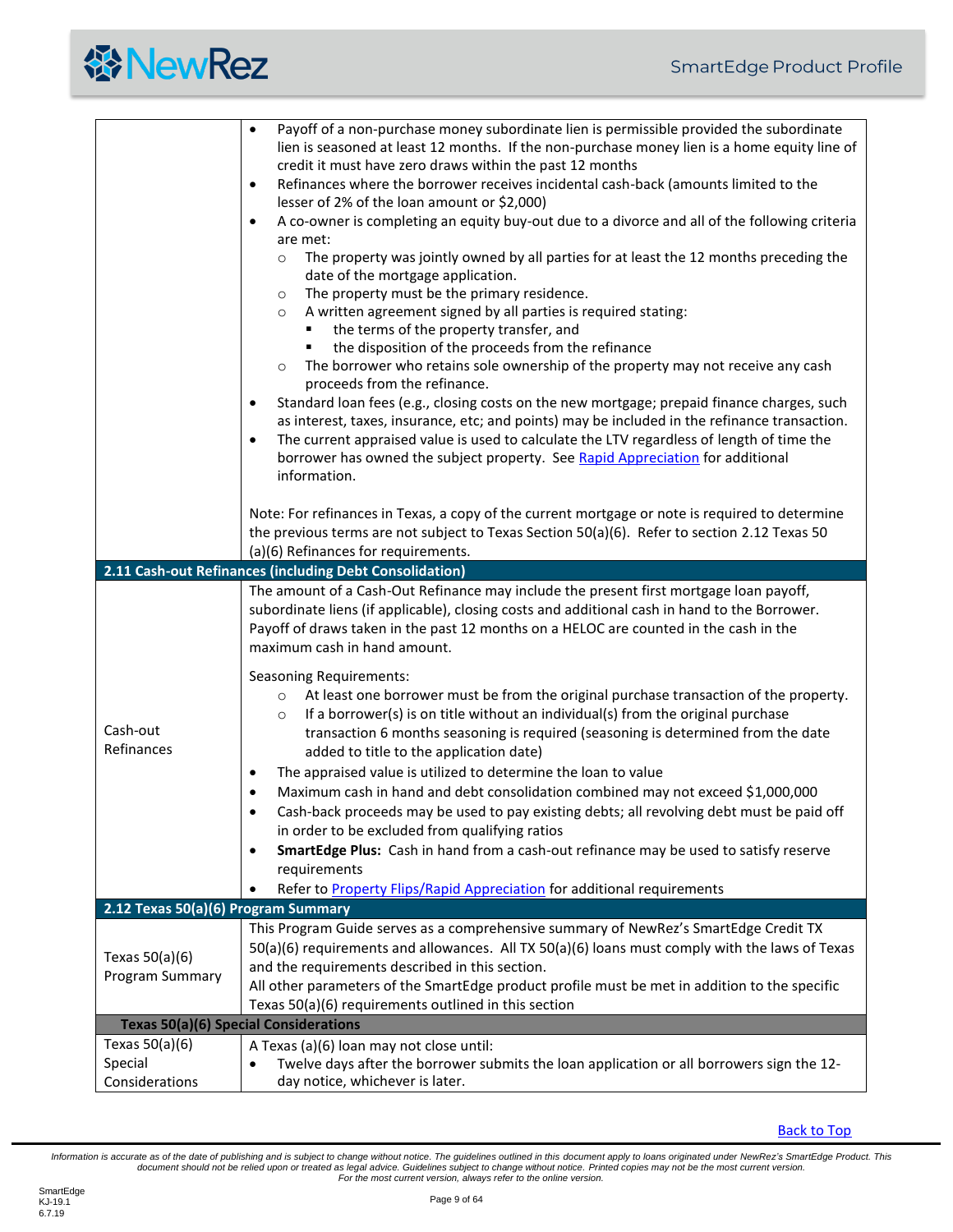|  | <b>谷NewRez</b> |
|--|----------------|
|--|----------------|

<span id="page-9-6"></span><span id="page-9-5"></span><span id="page-9-4"></span><span id="page-9-3"></span><span id="page-9-2"></span><span id="page-9-1"></span><span id="page-9-0"></span>

|                                                                          | ٠<br>Disclosure.                                                                                                                                                                                                                                                                                                                                                                                                                                                                                                                                                                                                                                                                                                                                                                                                                                                                              | One day after the borrowers receives a copy of the Settlement Statement and Closing                                                                                                                                                                                                                                                                                                                                                                                                                                                                                                                                                                                                                                                 |
|--------------------------------------------------------------------------|-----------------------------------------------------------------------------------------------------------------------------------------------------------------------------------------------------------------------------------------------------------------------------------------------------------------------------------------------------------------------------------------------------------------------------------------------------------------------------------------------------------------------------------------------------------------------------------------------------------------------------------------------------------------------------------------------------------------------------------------------------------------------------------------------------------------------------------------------------------------------------------------------|-------------------------------------------------------------------------------------------------------------------------------------------------------------------------------------------------------------------------------------------------------------------------------------------------------------------------------------------------------------------------------------------------------------------------------------------------------------------------------------------------------------------------------------------------------------------------------------------------------------------------------------------------------------------------------------------------------------------------------------|
|                                                                          | After the one-year anniversary of the closing of an existing Texas (a)(6) loan.<br>٠                                                                                                                                                                                                                                                                                                                                                                                                                                                                                                                                                                                                                                                                                                                                                                                                          |                                                                                                                                                                                                                                                                                                                                                                                                                                                                                                                                                                                                                                                                                                                                     |
| Texas 50(a)(6) Fee Caps                                                  |                                                                                                                                                                                                                                                                                                                                                                                                                                                                                                                                                                                                                                                                                                                                                                                                                                                                                               |                                                                                                                                                                                                                                                                                                                                                                                                                                                                                                                                                                                                                                                                                                                                     |
| Texas $50(a)(6)$<br>Fee Caps                                             | $\bullet$<br>are and are not included in the 2% cap:<br><b>Examples of Borrower Paid Fees Included</b><br>Administrative Fee Appraisal performed by third party appraiser<br>Appraisal NOT performed by third party appraiser<br><b>Appraisal Management Fee</b><br><b>Assignments Fee</b><br><b>Brokerage Fee</b><br>Certification that HOA Maintenance Fee is Current Closing Fee<br><b>Commitment Fee</b><br><b>Courier Fees</b><br>Credit Life (if required by Lender) Credit Report<br>Deed Restrictions Document Preparation Escrow Fee<br><b>Escrow Waiver Flood Certification HOA Transfer Fee Mortgage</b><br><b>Insurance Origination Fee</b><br><b>Pest Inspection Processing Fee</b><br>Property Tax Certification Property Tax Service Fee Recording<br>Fees<br>Survey NOT performed by state licensed or registered surveyor<br><b>Underwriting Fee</b><br><b>Warehouse Fee</b> | A 2% Fee cap exists on all Texas (a)(6) loans. The following provides guidance on fees that<br><b>Examples of Borrower Paid Fees Not Included</b><br><b>Authorized Premiums for Endorsements to Mortgagee Title</b><br>Insurance Policy Base Premium for Mortgagee Title Insurance<br>Policy<br>Discount Points (If legitimate and bona fide)<br><b>Flood Insurance</b><br><b>Hazard Insurance</b><br><b>HOA Maintenance Fees Late Charges</b><br>Per Diem Interest<br>Post Default Attorney Fees Property Tax<br>Survey performed by state licensed or registered surveyor<br>Title Examination Report if cost is less than Base Premium for<br>Mortgagee Title Insurance Policy (if no title insurance policy is<br>being issued) |
| Texas 50(a)(6) Attorney Review                                           |                                                                                                                                                                                                                                                                                                                                                                                                                                                                                                                                                                                                                                                                                                                                                                                                                                                                                               |                                                                                                                                                                                                                                                                                                                                                                                                                                                                                                                                                                                                                                                                                                                                     |
| Texas $50(a)(6)$<br><b>Attorney Review</b>                               | to loan closing. NewRez's approved firms include:<br>Black, Mann and Graham<br><b>Peirson Patterson</b><br>$\bullet$                                                                                                                                                                                                                                                                                                                                                                                                                                                                                                                                                                                                                                                                                                                                                                          | All Texas 50(a)(6) loans must be reviewed and certified by a NewRez approved TX Attorney prior                                                                                                                                                                                                                                                                                                                                                                                                                                                                                                                                                                                                                                      |
|                                                                          | <b>Texas 50(a)(6) Ineligible Transactions</b>                                                                                                                                                                                                                                                                                                                                                                                                                                                                                                                                                                                                                                                                                                                                                                                                                                                 |                                                                                                                                                                                                                                                                                                                                                                                                                                                                                                                                                                                                                                                                                                                                     |
| Texas $50(a)(6)$<br>Ineligible<br>Transactions<br>Texas 50(a)(6) Max LTV | <b>Investment Properties</b><br>$\bullet$<br>Second Homes<br>$\bullet$<br>Interest Only transactions<br>$\bullet$                                                                                                                                                                                                                                                                                                                                                                                                                                                                                                                                                                                                                                                                                                                                                                             |                                                                                                                                                                                                                                                                                                                                                                                                                                                                                                                                                                                                                                                                                                                                     |
| Texas $50(a)(6)$ Max<br><b>LTV</b>                                       | Unless otherwise limited by the SmartEdge Product Profile the LTV/CLTV cannot exceed 80%                                                                                                                                                                                                                                                                                                                                                                                                                                                                                                                                                                                                                                                                                                                                                                                                      |                                                                                                                                                                                                                                                                                                                                                                                                                                                                                                                                                                                                                                                                                                                                     |
| Texas 50(a)(6) Seasoning                                                 |                                                                                                                                                                                                                                                                                                                                                                                                                                                                                                                                                                                                                                                                                                                                                                                                                                                                                               |                                                                                                                                                                                                                                                                                                                                                                                                                                                                                                                                                                                                                                                                                                                                     |
| Texas 50(a)(6)<br>Seasoning                                              | 12 months have passed since the closing date of the existing TX 50(a)(6) loan being paid off<br>12-month period.                                                                                                                                                                                                                                                                                                                                                                                                                                                                                                                                                                                                                                                                                                                                                                              | If an existing Texas 50(a)(6) first or second mortgage will be paid off, the lender must verify that<br>before the new lien is secured. TX only permits one equity loan at a time and only one within a                                                                                                                                                                                                                                                                                                                                                                                                                                                                                                                             |
|                                                                          | Texas 50(a)(6) Subordinate Financing                                                                                                                                                                                                                                                                                                                                                                                                                                                                                                                                                                                                                                                                                                                                                                                                                                                          |                                                                                                                                                                                                                                                                                                                                                                                                                                                                                                                                                                                                                                                                                                                                     |
|                                                                          | New subordinate financing is not permitted on a first lien TX (a)(6).                                                                                                                                                                                                                                                                                                                                                                                                                                                                                                                                                                                                                                                                                                                                                                                                                         |                                                                                                                                                                                                                                                                                                                                                                                                                                                                                                                                                                                                                                                                                                                                     |
| Texas $50(a)(6)$<br>Subordinate<br>Financing                             | permitted provided that: the subordinated 2nd mortgages cannot already be a 50(a)(6) loan<br>(verification is required-the title company must obtain a copy of the security instrument) and<br>for subordinate financing.                                                                                                                                                                                                                                                                                                                                                                                                                                                                                                                                                                                                                                                                     | Existing subordinate liens on the real estate that are not paid off with the new $50(a)(6)$ loan are<br>the subordinated 2nd mortgage must meet the 80% CLTV requirement. HELOCs are not eligible                                                                                                                                                                                                                                                                                                                                                                                                                                                                                                                                   |
|                                                                          | A copy of the subordinating Note, Mortgage/Deed and Subordination Agreement is required.                                                                                                                                                                                                                                                                                                                                                                                                                                                                                                                                                                                                                                                                                                                                                                                                      |                                                                                                                                                                                                                                                                                                                                                                                                                                                                                                                                                                                                                                                                                                                                     |
| Texas 50(a)(6) Power of Attorney                                         |                                                                                                                                                                                                                                                                                                                                                                                                                                                                                                                                                                                                                                                                                                                                                                                                                                                                                               |                                                                                                                                                                                                                                                                                                                                                                                                                                                                                                                                                                                                                                                                                                                                     |
| Texas $50(a)(6)$<br>Power of Attorney                                    | Not permitted                                                                                                                                                                                                                                                                                                                                                                                                                                                                                                                                                                                                                                                                                                                                                                                                                                                                                 |                                                                                                                                                                                                                                                                                                                                                                                                                                                                                                                                                                                                                                                                                                                                     |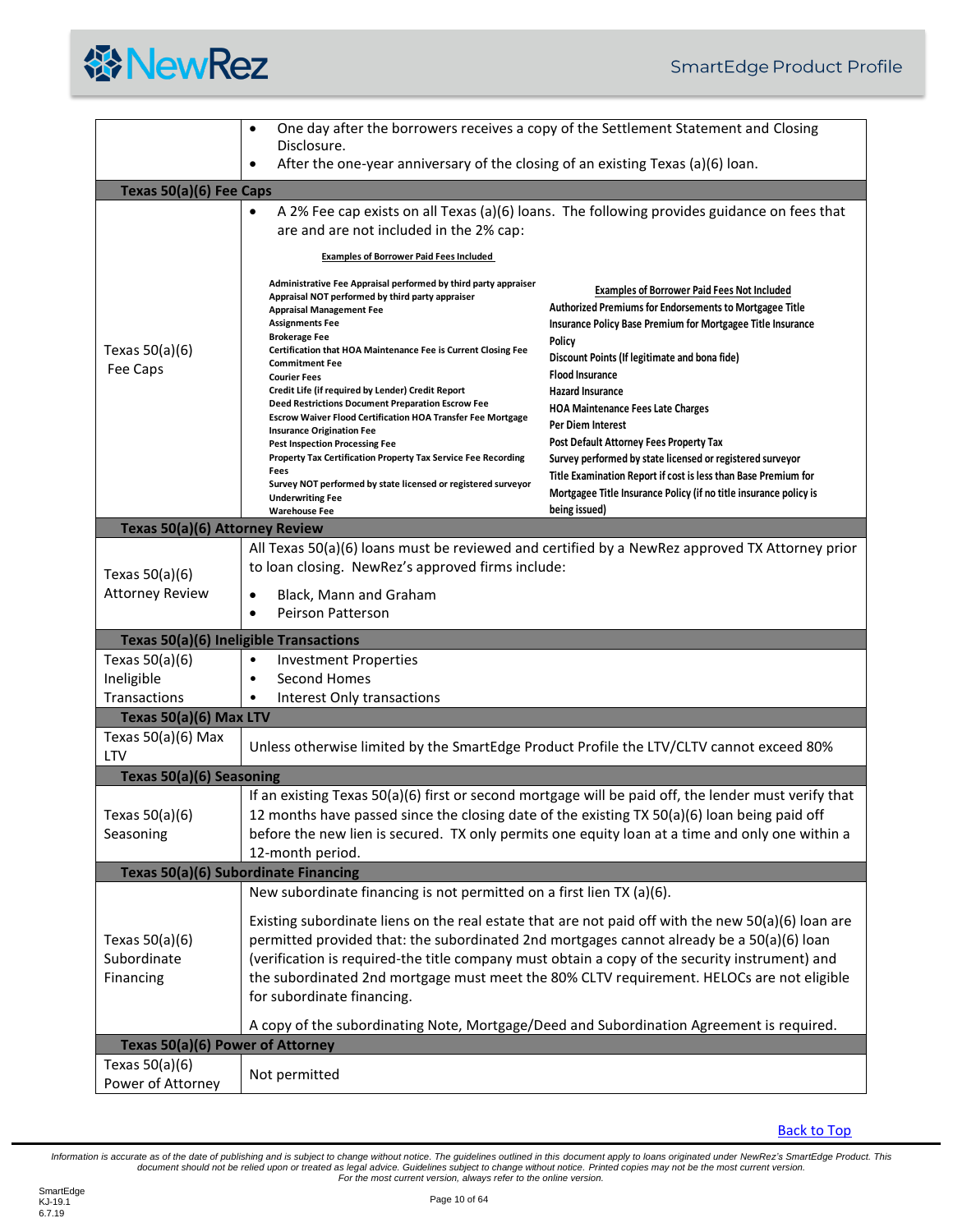

<span id="page-10-3"></span><span id="page-10-2"></span><span id="page-10-1"></span><span id="page-10-0"></span>

|                                | Texas 50(a)(6) Living Trust (Inter Vivos Revocable Trust)                                                                                                                                                                                                                                                                                                                                                                                             |                                                              |                                                         |
|--------------------------------|-------------------------------------------------------------------------------------------------------------------------------------------------------------------------------------------------------------------------------------------------------------------------------------------------------------------------------------------------------------------------------------------------------------------------------------------------------|--------------------------------------------------------------|---------------------------------------------------------|
| Texas 50(a)(6)                 | A living trust is an eligible mortgage borrower if it meets the following requirements as well as<br>State requirements. All trusts must be approved by NewRez legal prior to Loan Approval. To<br>determine whether or not the Trust meets all the criteria required by State and investor<br>standards, one of the following will be required:                                                                                                      |                                                              |                                                         |
| Living Trust                   | A copy of the trust document must be included in the file<br>$\bullet$<br>Trust must meet "qualifying trust" under Texas law for purposes of owning residential<br>$\bullet$                                                                                                                                                                                                                                                                          |                                                              |                                                         |
|                                | property that qualifies for the homestead exemption                                                                                                                                                                                                                                                                                                                                                                                                   |                                                              |                                                         |
| Texas 50(a)(6) Property        |                                                                                                                                                                                                                                                                                                                                                                                                                                                       |                                                              |                                                         |
| Texas $50(a)(6)$               | Urban Homesteads - maximum 10 acres per Article XVI, Section 50(a)(6) of the Texas<br>$\bullet$<br>Constitution (no exceptions)                                                                                                                                                                                                                                                                                                                       |                                                              |                                                         |
| Property                       | <b>Deed Restricted Properties:</b>                                                                                                                                                                                                                                                                                                                                                                                                                    |                                                              |                                                         |
|                                | All deed restricted properties must be reviewed and approved by legal prior to loan approval                                                                                                                                                                                                                                                                                                                                                          |                                                              |                                                         |
|                                | and must adhere to FNMA requirements (B5-5.2) and Texas State Law                                                                                                                                                                                                                                                                                                                                                                                     |                                                              |                                                         |
| Texas 50(a)(6) Appraisals      |                                                                                                                                                                                                                                                                                                                                                                                                                                                       |                                                              |                                                         |
| Texas $50(a)(6)$<br>Appraisals | All appraisals must be ordered and processed in compliance with Appraiser Independence<br>Requirements (AIR) through a NewRez approved Appraisal Management Company.<br>A full 1004/appraisal is required on all Texas 50(a)(6) transactions<br>$\bullet$<br>Appraisal must be completed by a Certified appraiser from an NewRez approved AMC<br>$\bullet$<br>Copy of the appraiser's licensee must be included in all funded loan files<br>$\bullet$ |                                                              |                                                         |
| 2.13 Texas 50(f)(2) Loans      | The re-use of an appraisal is not permitted                                                                                                                                                                                                                                                                                                                                                                                                           |                                                              |                                                         |
|                                | $(f)(2)$ Determination:                                                                                                                                                                                                                                                                                                                                                                                                                               |                                                              |                                                         |
|                                | New Loan Amount pays off existing lien<br>and                                                                                                                                                                                                                                                                                                                                                                                                         | If existing lien is a non-<br>50(a)(6); then the new lien is | If existing lien is a 50(a)(6);<br>then the new lien is |
|                                | Provides even \$1 cash to the borrower                                                                                                                                                                                                                                                                                                                                                                                                                | Texas $(a)(6)$                                               | Texas $(a)(6)$                                          |
|                                | Pays off/down an existing TX (a)(6) lien with<br>no cash to borrower                                                                                                                                                                                                                                                                                                                                                                                  | Texas $(a)(6)$                                               | Texas $(f)(2) - if$ seasoning<br>requirements are met*  |
|                                | Pays off/down an existing TX (a)(6) lien with<br>cash to borrower                                                                                                                                                                                                                                                                                                                                                                                     | Texas $(a)(6)$                                               | Texas $(a)(6)$                                          |
|                                | The new lien is < existing UPB (no new funds)                                                                                                                                                                                                                                                                                                                                                                                                         | Non-Texas (a)(6)                                             | Texas $(f)(2) - if$ seasoning<br>requirements are met*  |
|                                | Funds, prepaids and/or closing costs                                                                                                                                                                                                                                                                                                                                                                                                                  | Non-Texas (a)(6)                                             | Texas $(f)(2) - if$ seasoning<br>requirements are met*  |
| Texas 50(f)(2) Loans           |                                                                                                                                                                                                                                                                                                                                                                                                                                                       | Non-Texas (a)(6)                                             | Texas $(f)(2) - if$ seasoning                           |
|                                | Pays off/down a purchase money 2nd                                                                                                                                                                                                                                                                                                                                                                                                                    |                                                              | requirements are met*                                   |
|                                | Pays off/down an existing Secured Home                                                                                                                                                                                                                                                                                                                                                                                                                | Non-Texas (a)(6)                                             | Texas $(f)(2) - if$ seasoning                           |
|                                | Improvement Loan (mechanic's lien)<br>Provides funds to satisfy a court ordered                                                                                                                                                                                                                                                                                                                                                                       | Non-Texas (a)(6)                                             | requirements are met*<br>Texas $(a)(6)$                 |
|                                | Divorce Equity Buyout<br>*Borrower may elect to have loan remain a Texas (a)(6). Refer to Texas A6 profile.                                                                                                                                                                                                                                                                                                                                           |                                                              |                                                         |
|                                |                                                                                                                                                                                                                                                                                                                                                                                                                                                       |                                                              |                                                         |
|                                | <b>Special Considerations:</b>                                                                                                                                                                                                                                                                                                                                                                                                                        |                                                              |                                                         |
|                                | Loan may not close until:                                                                                                                                                                                                                                                                                                                                                                                                                             |                                                              |                                                         |
|                                | Twelve days after the borrower submits the loan application or all borrowers sign the 12-<br>$\bullet$                                                                                                                                                                                                                                                                                                                                                |                                                              |                                                         |
|                                | day notice, whichever is later.                                                                                                                                                                                                                                                                                                                                                                                                                       |                                                              |                                                         |
|                                | One day after the borrowers receive a copy of the Settlement Statement and Closing<br>$\bullet$<br>Disclosure.<br>After the one-year anniversary of the closing of an existing Texas (a)(6) loan.                                                                                                                                                                                                                                                     |                                                              |                                                         |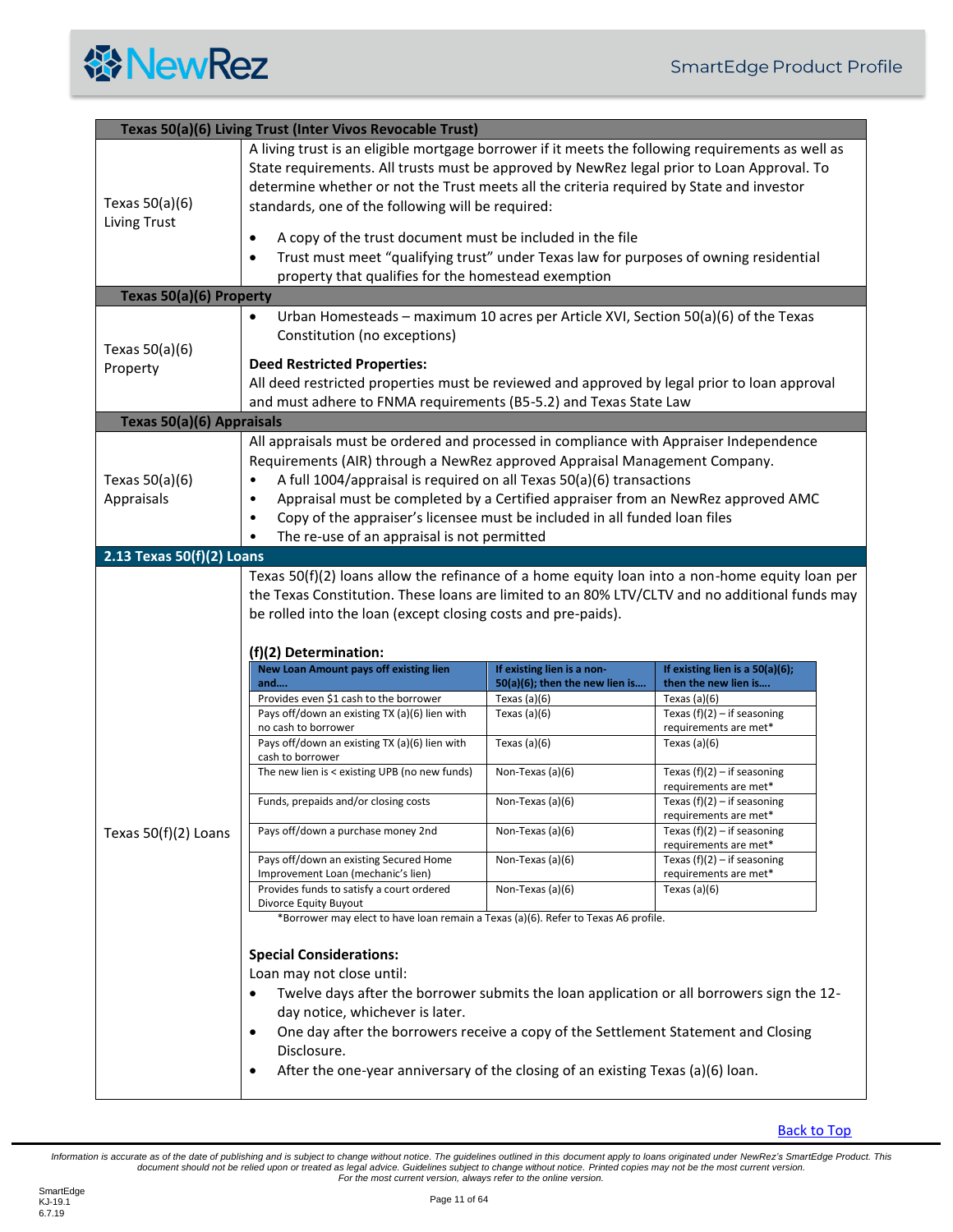<span id="page-11-2"></span><span id="page-11-1"></span><span id="page-11-0"></span>

|                                                                            | New subordinate financing is not permitted on a first lien Texas 50(f)(2).                                                                                                                                                                                                                                                                                                                                                                                                                                                                                                                                                                                                                                                                                                                                                                                                                                                                                                                                                                                         |
|----------------------------------------------------------------------------|--------------------------------------------------------------------------------------------------------------------------------------------------------------------------------------------------------------------------------------------------------------------------------------------------------------------------------------------------------------------------------------------------------------------------------------------------------------------------------------------------------------------------------------------------------------------------------------------------------------------------------------------------------------------------------------------------------------------------------------------------------------------------------------------------------------------------------------------------------------------------------------------------------------------------------------------------------------------------------------------------------------------------------------------------------------------|
|                                                                            | <b>Attorney Review:</b><br>All Texas 50 (f)(2) loans must be reviewed and certified by an NewRez approved TX Attorney<br>prior to loan closing. NewRez's approved firms include:<br>Black, Mann and Graham<br>$\bullet$<br>Peirson Patterson<br>$\bullet$                                                                                                                                                                                                                                                                                                                                                                                                                                                                                                                                                                                                                                                                                                                                                                                                          |
| 2.14 Continuity of Obligation                                              |                                                                                                                                                                                                                                                                                                                                                                                                                                                                                                                                                                                                                                                                                                                                                                                                                                                                                                                                                                                                                                                                    |
| Continuity of<br>Obligation                                                | Continuity of obligation is met when any one of the following exists:<br>At least one borrower is obligated on the new loan who was also a borrower obligated on<br>$\bullet$<br>the existing loan being refinanced.<br>The borrower has been on title and residing in the property for at least 6 months and has<br>$\bullet$<br>either paid the mortgage for the last 6 months or can demonstrate a relationship (relative,<br>domestic partner, etc.) with the current obligor.<br>The loan being refinanced and the title to the property are in the name of a natural person<br>$\bullet$<br>or a limited liability company (LLC) as long as the borrower was a member of the LLC prior<br>to transfer. Transfer of ownership from a corporation to an individual does not meet the<br>continuity of obligation requirement.<br>The borrower has recently inherited, or was legally awarded, the property (divorce,<br>$\bullet$<br>separation, or dissolution of a domestic partnership).<br>The borrower(s) are eligible for Delayed Financing<br>$\bullet$ |
|                                                                            | 2.15 Inherited Property / Properties Awarded via Legal Documentation                                                                                                                                                                                                                                                                                                                                                                                                                                                                                                                                                                                                                                                                                                                                                                                                                                                                                                                                                                                               |
| Inherited Property<br>and Properties<br>Awarded via Legal<br>Documentation | Inherited properties are permitted provided the borrower has recently inherited, or was legally<br>awarded the property through a divorce, separation, or dissolution of a domestic partnership.<br>Appropriate legal documentation is to be provided to support the inheritance.<br>If the subject property was inherited less than 6 months prior to loan application, the<br>transaction is deemed a rate and term refinance and is subject to the following requirements:<br>Proceeds must be used to buy-out the documented equity interest of others. Equity owners<br>$\bullet$<br>must be paid at settlement.<br>The subject property must have cleared probate and the property must be owned in the<br>$\bullet$<br>Borrower's name.<br>Current appraised value is used for LTV/CLTV/HCLTV determination.<br>$\bullet$<br>In order to complete a cash-out transaction following standard program guidelines, the<br>borrower must have a 6 -month minimum ownership at the time of loan application.                                                     |
| 2.16 Delayed Financing                                                     |                                                                                                                                                                                                                                                                                                                                                                                                                                                                                                                                                                                                                                                                                                                                                                                                                                                                                                                                                                                                                                                                    |
| <b>Delayed Financing</b>                                                   | Permitted with the following restrictions:<br>No longer than 6 months has elapsed since the original cash acquisition of the property;<br>$\bullet$<br>measured from the loan application date<br>Must be underwritten as a rate & term refinance; a price adjustment will apply<br>$\bullet$<br>The new loan amount can be no more than the actual documented amount of the<br>$\bullet$<br>borrower's initial investment in purchasing the property plus the financing of closing costs,<br>prepaid fees, and points on the new mortgage loan (subject to the maximum<br>LTV/CLTV/HCLTV ratios for a rate and term refinance based on the lesser of the purchase<br>price or the current appraised value)<br>Property must have been purchased using the borrower(s) own funds<br>$\bullet$<br>Settlement Statement/Closing Disclosure from the original purchase and documentation to<br>٠<br>show the down payment and closing costs used for the purchase were from the borrower's<br>own funds (no borrowed, gift or shared funds)                           |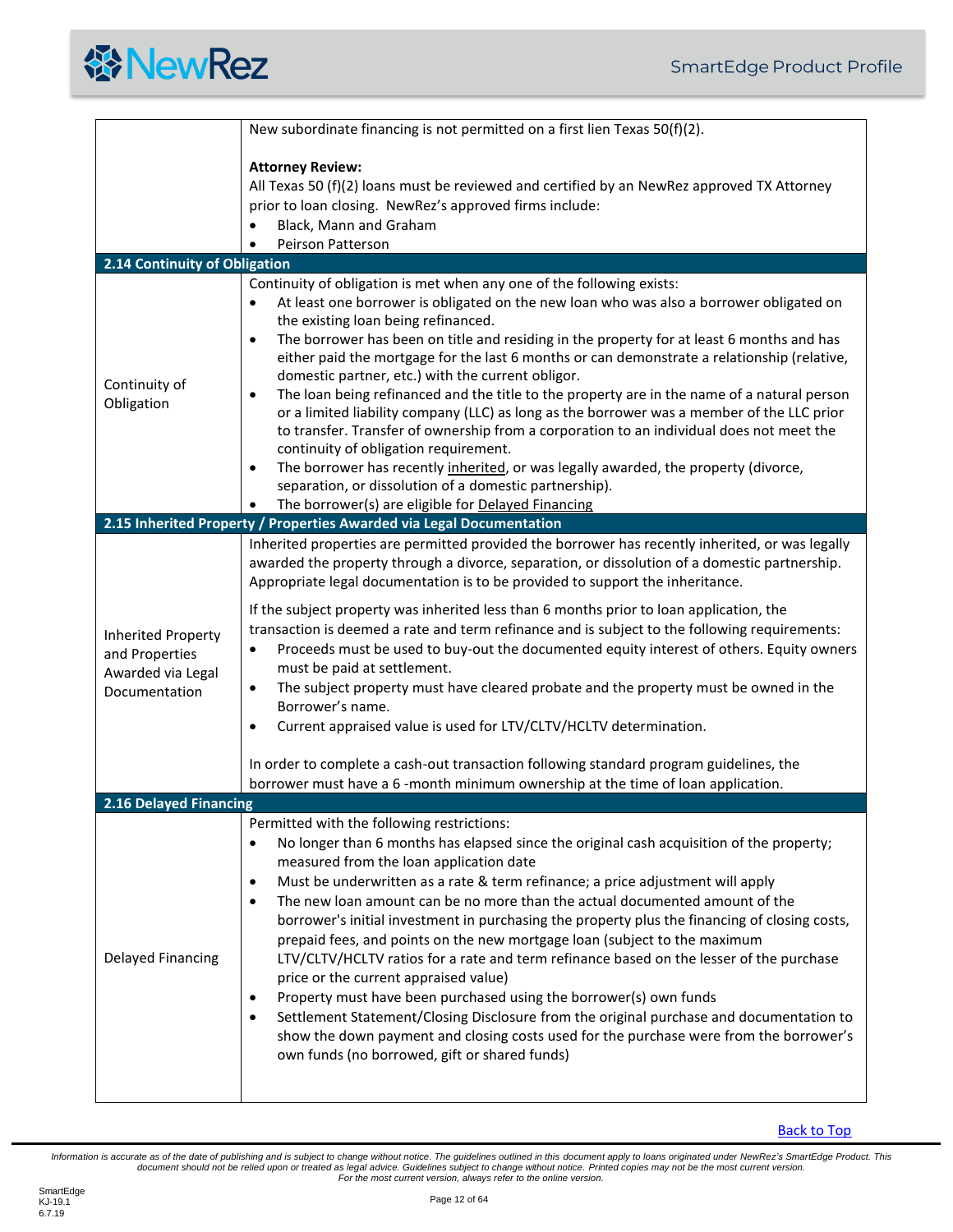<span id="page-12-1"></span><span id="page-12-0"></span>

| 2.17 Subordinate Financing |                                                                                                                                                                                                                                                                                                                                                                                                                                                                                                |
|----------------------------|------------------------------------------------------------------------------------------------------------------------------------------------------------------------------------------------------------------------------------------------------------------------------------------------------------------------------------------------------------------------------------------------------------------------------------------------------------------------------------------------|
|                            | The following requirements apply to the terms of the subordinate financing:                                                                                                                                                                                                                                                                                                                                                                                                                    |
|                            | Maximum CLTV/HCLTV does not exceed the maximum LTV permitted by the program<br>$\bullet$<br>matrix                                                                                                                                                                                                                                                                                                                                                                                             |
|                            | The subordinate financing must be recorded and clearly subordinate to the new mortgage;<br>$\bullet$<br>title must indicate the lien is in second position                                                                                                                                                                                                                                                                                                                                     |
|                            | If there is an outstanding balance at the time of closing, the payment on the subordinate<br>$\bullet$<br>financing must be included in the calculation of the borrower's debt to income ratio.                                                                                                                                                                                                                                                                                                |
|                            | Subordinate financing must be reviewed to ensure that there are no terms that restrict<br>$\bullet$<br>prepayment. Terms that restrict prepayment are not permitted as acceptable subordinate<br>financing. Terms that require payment of certain closing costs that were waived upon<br>origination of the subordinate lien loan are not considered a restriction of prepayment.<br>Subordinate financing must have regular monthly payments and be at a market interest<br>$\bullet$<br>rate |
|                            | The source of the subordinate financing is not a natural person except when the natural<br>$\bullet$<br>person is the seller of the subject property.                                                                                                                                                                                                                                                                                                                                          |
|                            | Seller provided subordinate financing is only permitted on arm's length transactions<br>$\circ$<br>and in accordance with Fannie Mae guidelines                                                                                                                                                                                                                                                                                                                                                |
| Subordinate<br>Financing   | Negative amortization is not allowed. The scheduled payments must be sufficient to cover<br>$\bullet$<br>at least the interest due.                                                                                                                                                                                                                                                                                                                                                            |
|                            | If the debt is a home equity line of credit:                                                                                                                                                                                                                                                                                                                                                                                                                                                   |
|                            | The CLTV/HCLTV ratio is calculated by adding the full amount of the HELOC (the credit limit)<br>to the first mortgage amount, plus any other subordinate financing, and dividing that sum<br>by the lesser of the sales price or appraised value of the mortgaged premises.                                                                                                                                                                                                                    |
|                            | The terms of a HELOC may not provide for a balloon or call option within the first five years<br>$\bullet$<br>after the note date of the new first mortgage                                                                                                                                                                                                                                                                                                                                    |
|                            | If the second is a closed end subordinate lien:                                                                                                                                                                                                                                                                                                                                                                                                                                                |
|                            | Maturity date or amortization basis of the junior lien must not be less than five years after<br>$\bullet$                                                                                                                                                                                                                                                                                                                                                                                     |
|                            | the note date of the first lien mortgage, unless the junior lien is fully amortizing                                                                                                                                                                                                                                                                                                                                                                                                           |
|                            | The loan cannot have a balloon or call option within five years of the date of the note<br>$\bullet$                                                                                                                                                                                                                                                                                                                                                                                           |
|                            | In all instances, the following items are required:                                                                                                                                                                                                                                                                                                                                                                                                                                            |
|                            | A copy of the subordinate note or direct verification from the lien holder verifying all items<br>$\bullet$                                                                                                                                                                                                                                                                                                                                                                                    |
|                            | detailed above must be obtained.                                                                                                                                                                                                                                                                                                                                                                                                                                                               |
|                            | A copy of the unsigned subordination agreement prior to closing.<br>٠<br>A copy of the executed subordination agreement at closing.                                                                                                                                                                                                                                                                                                                                                            |
|                            | 2.18 Land Contracts (Installment Land Contract or Contract/Bond for Deed)                                                                                                                                                                                                                                                                                                                                                                                                                      |
|                            | When the proceeds of a loan are used to pay off the outstanding balance on an installment land<br>contract that was executed within 12 months preceding the date of the loan application, the<br>transaction will be considered a purchase transaction. When the installment land contract was<br>executed 12 months or more before the date of the loan application, the transaction will be<br>considered a rate and term refinance.                                                         |
| <b>Land Contracts</b>      | The following requirements apply:<br>Purchase or Rate and Term Refinance of a Primary Residence Only<br>$\bullet$<br>Land sale contracts must be recorded or notarized; a copy of the of contract and notice of<br>$\bullet$<br>payoff(s) are required; must not be a foreclosure bail-out or distress sale                                                                                                                                                                                    |
|                            | The seller under a land sale contract must deed to the purchaser at or prior to closing<br>$\bullet$<br>The Closing Disclosure at closing must indicate that all liens on title have been paid in full.<br>٠<br>The estate or interest insured in the title insurance policy is Fee Simple<br>$\bullet$                                                                                                                                                                                        |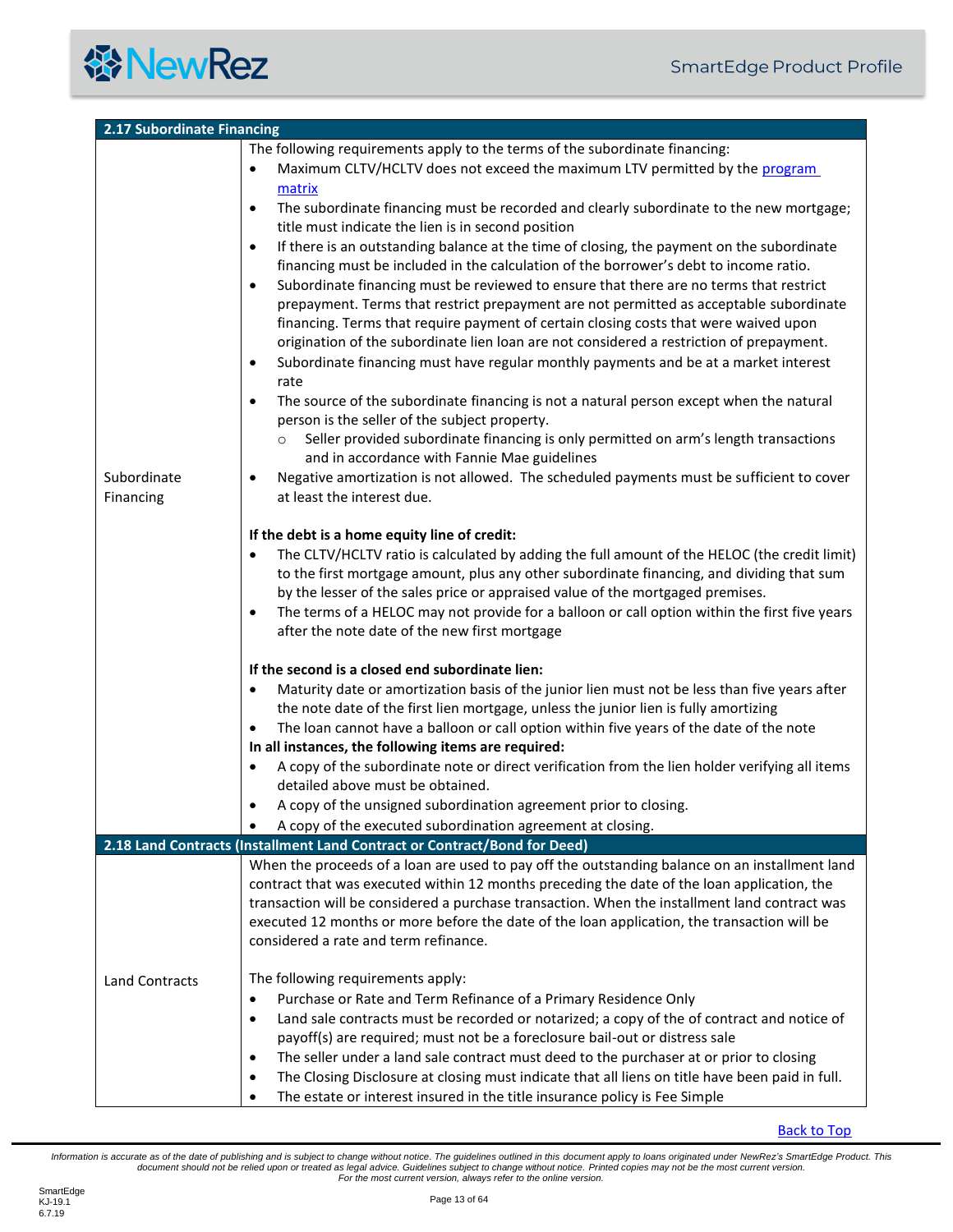

<span id="page-13-2"></span><span id="page-13-1"></span><span id="page-13-0"></span>

| The title insurance policy states that title to the security property is vested in the purchaser<br>$\bullet$<br>under the land sale contract.<br>The title insurance policy must not list any exceptions arising from the land sale contract.<br>$\bullet$<br>Twelve (12) full months of payment history must be verified with 12 months cancelled<br>$\bullet$<br>checks or equivalent financial documentation (bank statements, wire transfers, etc.)<br>If the land contract was executed less than 12 months prior to the date of the loan<br>$\circ$<br>application, the borrower's previous housing payment history (covering 12 months)<br>must also be verified in addition to all payments made on the land contract.<br>2.19 Construction to Permanent Financing<br>All transactions will be treated as Rate and Term Refinances<br>$\bullet$<br>Borrower must have legal title to the land prior to application and be named as the<br>$\bullet$<br>borrower on the construction financing<br>LTV/CLTV/HCLTV will be based on the as-completed appraised value regardless of the<br>$\bullet$<br>length of time the borrower has owned the lot |
|------------------------------------------------------------------------------------------------------------------------------------------------------------------------------------------------------------------------------------------------------------------------------------------------------------------------------------------------------------------------------------------------------------------------------------------------------------------------------------------------------------------------------------------------------------------------------------------------------------------------------------------------------------------------------------------------------------------------------------------------------------------------------------------------------------------------------------------------------------------------------------------------------------------------------------------------------------------------------------------------------------------------------------------------------------------------------------------------------------------------------------------------------------|
|                                                                                                                                                                                                                                                                                                                                                                                                                                                                                                                                                                                                                                                                                                                                                                                                                                                                                                                                                                                                                                                                                                                                                            |
|                                                                                                                                                                                                                                                                                                                                                                                                                                                                                                                                                                                                                                                                                                                                                                                                                                                                                                                                                                                                                                                                                                                                                            |
|                                                                                                                                                                                                                                                                                                                                                                                                                                                                                                                                                                                                                                                                                                                                                                                                                                                                                                                                                                                                                                                                                                                                                            |
|                                                                                                                                                                                                                                                                                                                                                                                                                                                                                                                                                                                                                                                                                                                                                                                                                                                                                                                                                                                                                                                                                                                                                            |
|                                                                                                                                                                                                                                                                                                                                                                                                                                                                                                                                                                                                                                                                                                                                                                                                                                                                                                                                                                                                                                                                                                                                                            |
|                                                                                                                                                                                                                                                                                                                                                                                                                                                                                                                                                                                                                                                                                                                                                                                                                                                                                                                                                                                                                                                                                                                                                            |
|                                                                                                                                                                                                                                                                                                                                                                                                                                                                                                                                                                                                                                                                                                                                                                                                                                                                                                                                                                                                                                                                                                                                                            |
|                                                                                                                                                                                                                                                                                                                                                                                                                                                                                                                                                                                                                                                                                                                                                                                                                                                                                                                                                                                                                                                                                                                                                            |
|                                                                                                                                                                                                                                                                                                                                                                                                                                                                                                                                                                                                                                                                                                                                                                                                                                                                                                                                                                                                                                                                                                                                                            |
|                                                                                                                                                                                                                                                                                                                                                                                                                                                                                                                                                                                                                                                                                                                                                                                                                                                                                                                                                                                                                                                                                                                                                            |
|                                                                                                                                                                                                                                                                                                                                                                                                                                                                                                                                                                                                                                                                                                                                                                                                                                                                                                                                                                                                                                                                                                                                                            |
|                                                                                                                                                                                                                                                                                                                                                                                                                                                                                                                                                                                                                                                                                                                                                                                                                                                                                                                                                                                                                                                                                                                                                            |
|                                                                                                                                                                                                                                                                                                                                                                                                                                                                                                                                                                                                                                                                                                                                                                                                                                                                                                                                                                                                                                                                                                                                                            |
|                                                                                                                                                                                                                                                                                                                                                                                                                                                                                                                                                                                                                                                                                                                                                                                                                                                                                                                                                                                                                                                                                                                                                            |
| Underwriting reserves the right to ask for additional documentation for use in the<br>$\bullet$<br>Construction to                                                                                                                                                                                                                                                                                                                                                                                                                                                                                                                                                                                                                                                                                                                                                                                                                                                                                                                                                                                                                                         |
| completion of the cost analysis when warranted                                                                                                                                                                                                                                                                                                                                                                                                                                                                                                                                                                                                                                                                                                                                                                                                                                                                                                                                                                                                                                                                                                             |
| Permanent<br>In all cases, a new note and mortgage for the refinance of the interim construction<br>$\bullet$<br>Financing                                                                                                                                                                                                                                                                                                                                                                                                                                                                                                                                                                                                                                                                                                                                                                                                                                                                                                                                                                                                                                 |
| financing must be created and the mortgage recorded. Single-close construction-to-                                                                                                                                                                                                                                                                                                                                                                                                                                                                                                                                                                                                                                                                                                                                                                                                                                                                                                                                                                                                                                                                         |
| perm financing is not available; therefore modifications of existing construction loans are                                                                                                                                                                                                                                                                                                                                                                                                                                                                                                                                                                                                                                                                                                                                                                                                                                                                                                                                                                                                                                                                |
| not permitted                                                                                                                                                                                                                                                                                                                                                                                                                                                                                                                                                                                                                                                                                                                                                                                                                                                                                                                                                                                                                                                                                                                                              |
| A Certificate of Occupancy from the applicable government authority must be retained in<br>$\bullet$                                                                                                                                                                                                                                                                                                                                                                                                                                                                                                                                                                                                                                                                                                                                                                                                                                                                                                                                                                                                                                                       |
| the file, unless a Certificate of Occupancy is not required by a local government. In this                                                                                                                                                                                                                                                                                                                                                                                                                                                                                                                                                                                                                                                                                                                                                                                                                                                                                                                                                                                                                                                                 |
| case, an Appraisal Update and/or Completion Report (442) must be obtained.                                                                                                                                                                                                                                                                                                                                                                                                                                                                                                                                                                                                                                                                                                                                                                                                                                                                                                                                                                                                                                                                                 |
| 2.20 Payoff Demands                                                                                                                                                                                                                                                                                                                                                                                                                                                                                                                                                                                                                                                                                                                                                                                                                                                                                                                                                                                                                                                                                                                                        |
| Payoff demand statements are required to ensure the current lien is paid in full prior to closing.                                                                                                                                                                                                                                                                                                                                                                                                                                                                                                                                                                                                                                                                                                                                                                                                                                                                                                                                                                                                                                                         |
| The expiration date of the statement must be reviewed. A loan may not move to closing if the                                                                                                                                                                                                                                                                                                                                                                                                                                                                                                                                                                                                                                                                                                                                                                                                                                                                                                                                                                                                                                                               |
| payoff will expire prior to funding. If the statement contains an expiration date, the underwriter                                                                                                                                                                                                                                                                                                                                                                                                                                                                                                                                                                                                                                                                                                                                                                                                                                                                                                                                                                                                                                                         |
| must verify the date is after the funding date.                                                                                                                                                                                                                                                                                                                                                                                                                                                                                                                                                                                                                                                                                                                                                                                                                                                                                                                                                                                                                                                                                                            |
|                                                                                                                                                                                                                                                                                                                                                                                                                                                                                                                                                                                                                                                                                                                                                                                                                                                                                                                                                                                                                                                                                                                                                            |
| If the statement does not contain an expiration date, the underwriter must verify a per diem                                                                                                                                                                                                                                                                                                                                                                                                                                                                                                                                                                                                                                                                                                                                                                                                                                                                                                                                                                                                                                                               |
| amount is listed. The per diem should be applied to the payoff amount to cover proceeds                                                                                                                                                                                                                                                                                                                                                                                                                                                                                                                                                                                                                                                                                                                                                                                                                                                                                                                                                                                                                                                                    |
| through the funding date; it can be used for an unlimited number of days; unless otherwise                                                                                                                                                                                                                                                                                                                                                                                                                                                                                                                                                                                                                                                                                                                                                                                                                                                                                                                                                                                                                                                                 |
| specified in the payoff letter.<br>Payoff Demands                                                                                                                                                                                                                                                                                                                                                                                                                                                                                                                                                                                                                                                                                                                                                                                                                                                                                                                                                                                                                                                                                                          |
| A payoff demand statement is considered expired when:                                                                                                                                                                                                                                                                                                                                                                                                                                                                                                                                                                                                                                                                                                                                                                                                                                                                                                                                                                                                                                                                                                      |
| The document instructs the associate to void after a specified date; or                                                                                                                                                                                                                                                                                                                                                                                                                                                                                                                                                                                                                                                                                                                                                                                                                                                                                                                                                                                                                                                                                    |
| The interest accrued amount on the statement signals the borrower will be past-due when<br>$\bullet$                                                                                                                                                                                                                                                                                                                                                                                                                                                                                                                                                                                                                                                                                                                                                                                                                                                                                                                                                                                                                                                       |
| the new loan funds;                                                                                                                                                                                                                                                                                                                                                                                                                                                                                                                                                                                                                                                                                                                                                                                                                                                                                                                                                                                                                                                                                                                                        |
| The borrower must make a mortgage payment prior to closing to avoid a late payment<br>$\circ$                                                                                                                                                                                                                                                                                                                                                                                                                                                                                                                                                                                                                                                                                                                                                                                                                                                                                                                                                                                                                                                              |
| on the credit; and                                                                                                                                                                                                                                                                                                                                                                                                                                                                                                                                                                                                                                                                                                                                                                                                                                                                                                                                                                                                                                                                                                                                         |
| The borrower must provide evidence the payment has been made and the updated payoff<br>$\bullet$<br>demand must reflect that a payment has been made.                                                                                                                                                                                                                                                                                                                                                                                                                                                                                                                                                                                                                                                                                                                                                                                                                                                                                                                                                                                                      |
| 2.21 Maximum # of Financed Properties                                                                                                                                                                                                                                                                                                                                                                                                                                                                                                                                                                                                                                                                                                                                                                                                                                                                                                                                                                                                                                                                                                                      |
| Borrower(s) may own no more than fifteen (15) financed properties including the subject                                                                                                                                                                                                                                                                                                                                                                                                                                                                                                                                                                                                                                                                                                                                                                                                                                                                                                                                                                                                                                                                    |
| property, unless the current principal residence is pending sale and meets the requirements of                                                                                                                                                                                                                                                                                                                                                                                                                                                                                                                                                                                                                                                                                                                                                                                                                                                                                                                                                                                                                                                             |
| this product profile. The borrower may own additional real estate if it is owned free and clear.                                                                                                                                                                                                                                                                                                                                                                                                                                                                                                                                                                                                                                                                                                                                                                                                                                                                                                                                                                                                                                                           |
| The following property types are not subject to these limitations, even if the borrower is<br>Maximum # of                                                                                                                                                                                                                                                                                                                                                                                                                                                                                                                                                                                                                                                                                                                                                                                                                                                                                                                                                                                                                                                 |
| personally obligated on a mortgage on the property:<br><b>Financed Properties</b>                                                                                                                                                                                                                                                                                                                                                                                                                                                                                                                                                                                                                                                                                                                                                                                                                                                                                                                                                                                                                                                                          |
| commercial real estate,                                                                                                                                                                                                                                                                                                                                                                                                                                                                                                                                                                                                                                                                                                                                                                                                                                                                                                                                                                                                                                                                                                                                    |
| multifamily property consisting of more than four units,                                                                                                                                                                                                                                                                                                                                                                                                                                                                                                                                                                                                                                                                                                                                                                                                                                                                                                                                                                                                                                                                                                   |
| ownership in a timeshare,<br>$\bullet$                                                                                                                                                                                                                                                                                                                                                                                                                                                                                                                                                                                                                                                                                                                                                                                                                                                                                                                                                                                                                                                                                                                     |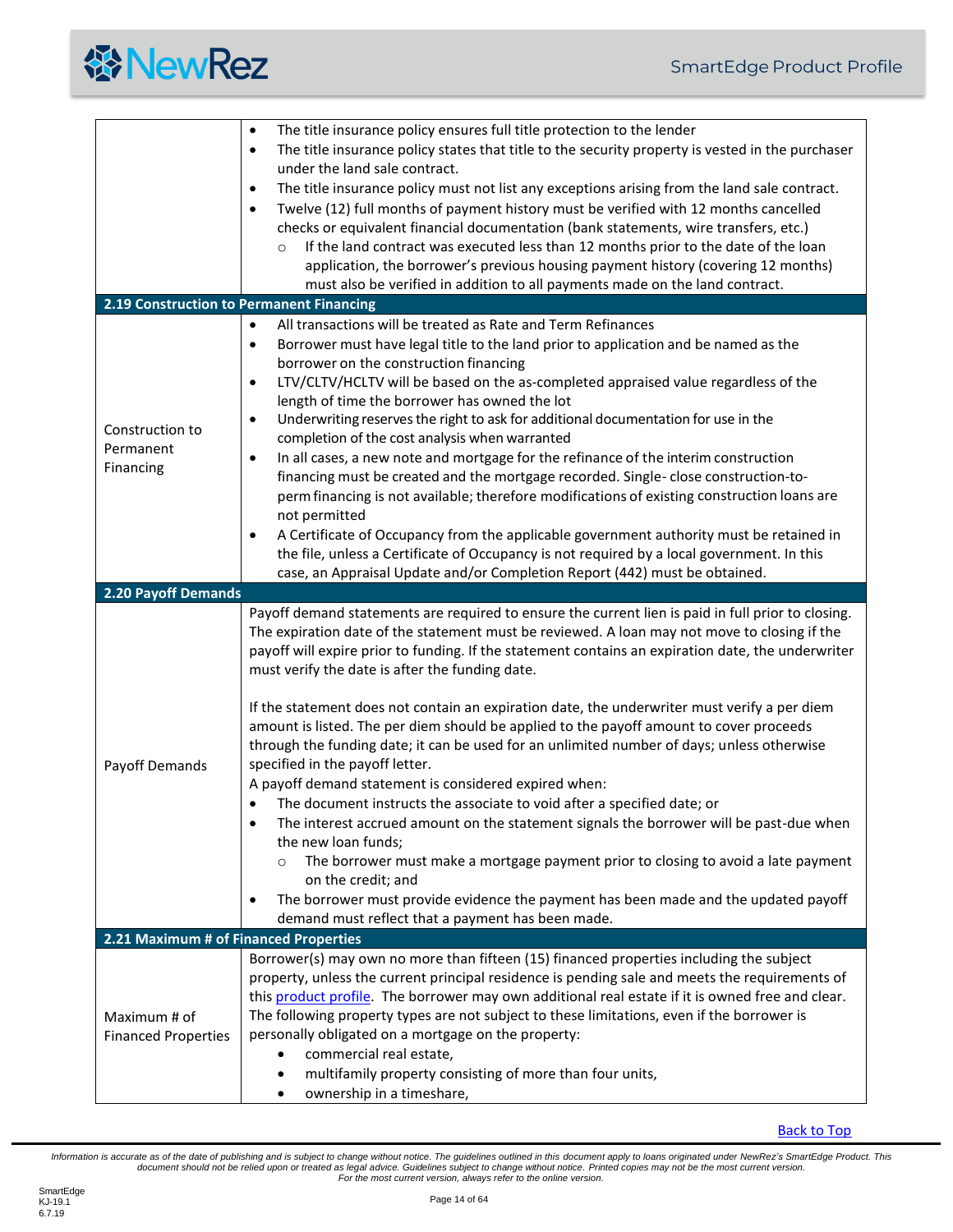

<span id="page-14-2"></span><span id="page-14-1"></span><span id="page-14-0"></span>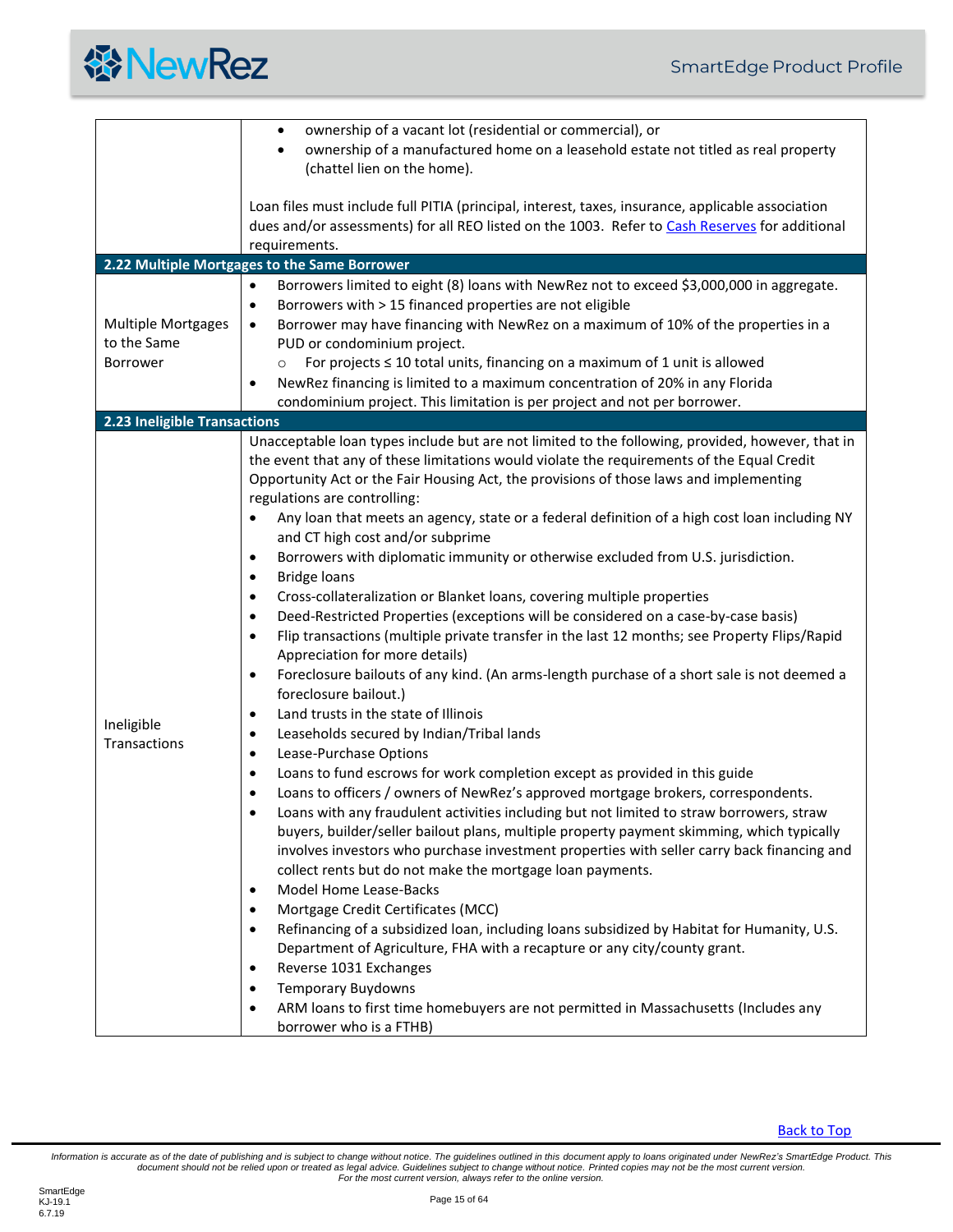<span id="page-15-2"></span><span id="page-15-1"></span><span id="page-15-0"></span>

| <b>Section 3: Borrower Eligibility</b> |                                                                                                                                                                                                                                                                                                                                                                                                                                                                                                                                                                                                                                                                                                                                                                                                                                                                                                                                                                                                                                                                                                                                                                                                                                                                                                                                                                                                                                                                                                                                                                                                                                                                                                                                                                                                                                                                                                                         |
|----------------------------------------|-------------------------------------------------------------------------------------------------------------------------------------------------------------------------------------------------------------------------------------------------------------------------------------------------------------------------------------------------------------------------------------------------------------------------------------------------------------------------------------------------------------------------------------------------------------------------------------------------------------------------------------------------------------------------------------------------------------------------------------------------------------------------------------------------------------------------------------------------------------------------------------------------------------------------------------------------------------------------------------------------------------------------------------------------------------------------------------------------------------------------------------------------------------------------------------------------------------------------------------------------------------------------------------------------------------------------------------------------------------------------------------------------------------------------------------------------------------------------------------------------------------------------------------------------------------------------------------------------------------------------------------------------------------------------------------------------------------------------------------------------------------------------------------------------------------------------------------------------------------------------------------------------------------------------|
| 3.1 Occupancy                          |                                                                                                                                                                                                                                                                                                                                                                                                                                                                                                                                                                                                                                                                                                                                                                                                                                                                                                                                                                                                                                                                                                                                                                                                                                                                                                                                                                                                                                                                                                                                                                                                                                                                                                                                                                                                                                                                                                                         |
| Occupancy                              | Eligible occupancy types include:<br>Primary residences for 1-4 unit properties<br>$\bullet$<br>Second Homes - 1-2 Unit only<br>$\bullet$<br>For 2 unit second homes, one unit must be available for the borrower's exclusive use,<br>$\circ$<br>no rental or time sharing arrangements in the borrower's exclusive unit<br>Must be suitable for year round use<br>$\circ$<br>Must be located in a recognized vacation area typical for second home properties<br>$\circ$<br>(e.g., beach, ski, golf, resort)<br>Must be a reasonable distance from borrower's current owner-occupied property<br>$\circ$<br>Investment or Non-Owner Occupied - 1-4 Units                                                                                                                                                                                                                                                                                                                                                                                                                                                                                                                                                                                                                                                                                                                                                                                                                                                                                                                                                                                                                                                                                                                                                                                                                                                               |
| <b>3.2 Borrower Eligibility</b>        |                                                                                                                                                                                                                                                                                                                                                                                                                                                                                                                                                                                                                                                                                                                                                                                                                                                                                                                                                                                                                                                                                                                                                                                                                                                                                                                                                                                                                                                                                                                                                                                                                                                                                                                                                                                                                                                                                                                         |
| <b>Borrower Eligibility</b>            | Borrowers must be either<br>$\bullet$<br>U.S. Citizens or<br>$\circ$<br>Lawful permanent or non-permanent residents of the United States - refer to section<br>$\circ$<br>3.3 Non-U.S. Citizen Borrowers<br>All borrowers must have reached the age at which the mortgage note can be enforced in<br>$\bullet$<br>the jurisdiction where the property is located. There is no maximum age limit for a<br>borrower.<br>No more than 4 borrowers may be party to any transaction.<br>$\bullet$<br>First Time Home Buyers are eligible- Refer to section 3.4 First Time Homebuyers                                                                                                                                                                                                                                                                                                                                                                                                                                                                                                                                                                                                                                                                                                                                                                                                                                                                                                                                                                                                                                                                                                                                                                                                                                                                                                                                         |
| <b>3.3 Non-US Citizen Borrowers</b>    |                                                                                                                                                                                                                                                                                                                                                                                                                                                                                                                                                                                                                                                                                                                                                                                                                                                                                                                                                                                                                                                                                                                                                                                                                                                                                                                                                                                                                                                                                                                                                                                                                                                                                                                                                                                                                                                                                                                         |
| Non-US Citizen<br><b>Borrowers</b>     | NewRez originates or purchases mortgages made to non-U.S. citizens who are lawful<br>permanent or non-permanent residents of the United States that meet the following<br>requirements:<br>Permanent Resident Aliens; provide evidence of lawful residency and must meet all the<br>same standards as U.S. citizens.<br>A copy of the borrower's identification is required to verify review of the acceptable<br>$\circ$<br>documentation that evidences borrower is eligible to lawfully reside in the U.S.<br>Valid Green card, evidence of continuous status for at least 12 months and 12 month<br>$\circ$<br>remaining status.<br>Borrower must be employed in U.S. for the last 24 months or have acceptable<br>$\circ$<br>education documentation (e.g., college transcripts) combined with employment to<br>total at least 24 months<br>Non-Permanent Resident Aliens must meet the following requirements<br>Must have an unexpired passport from their country of citizenship containing INS form<br>$\circ$<br>I-94 which must be stamped Employment Authorized<br>An Employment Authorization Card along with a copy of the Petition for Non-<br>$\circ$<br>Immigrant Worker (formI-140) in file<br>The borrower(s) must have a minimum of 5 years residency, with the likelihood of<br>$\circ$<br>employment continuance for at least 3 years<br>Owner Occupied only, Single Family, PUD, and Condo<br>$\circ$<br>Only H1B and H2B Visas are accepted<br>$\circ$<br>Visa must have a minimum remaining duration of 2 years with a letter of intent from<br>$\circ$<br>the employer to renew<br>Borrower must have a 5-year history in the same line of work<br>$\circ$<br>Borrowers with diplomatic immunity or A1, A2, A3 Visas are ineligible<br>$\circ$<br>Borrowers with Deferred Action for Childhood (DACA) approval are not eligible<br>$\circ$<br>Foreign Nationals are not eligible<br>$\bullet$ |

[Back to Top](#page-2-0)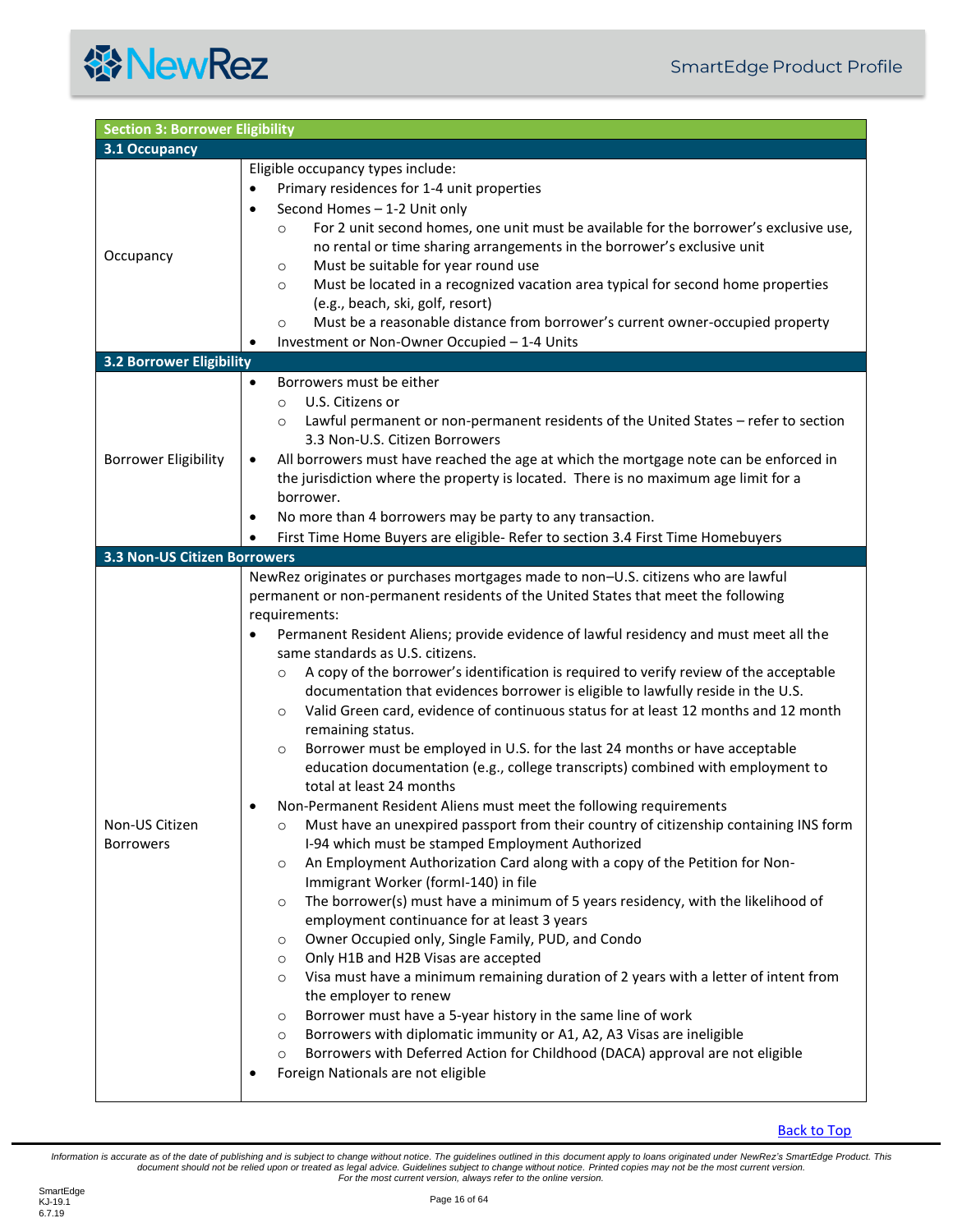<span id="page-16-1"></span><span id="page-16-0"></span>

| <b>3.4 First Time Homebuyers</b> |                                                                                                                                                                                                                                                                                                                                                                                                                                                                                                                                                                                                                                                                                                                                                                                                                                                                                                                                                                                                                                                                                                                                                                                                                                                                                                                                                                                                                                                                                                                                                                                                                                                                                                                                                                                                                                                                                                                                                                                                                                                                                                                                                                                                                                                                                                                                                                                                                                                                                                                                                                                                                                                                                                                                                                                                                                                                                                                                                                                                                                                                           |
|----------------------------------|---------------------------------------------------------------------------------------------------------------------------------------------------------------------------------------------------------------------------------------------------------------------------------------------------------------------------------------------------------------------------------------------------------------------------------------------------------------------------------------------------------------------------------------------------------------------------------------------------------------------------------------------------------------------------------------------------------------------------------------------------------------------------------------------------------------------------------------------------------------------------------------------------------------------------------------------------------------------------------------------------------------------------------------------------------------------------------------------------------------------------------------------------------------------------------------------------------------------------------------------------------------------------------------------------------------------------------------------------------------------------------------------------------------------------------------------------------------------------------------------------------------------------------------------------------------------------------------------------------------------------------------------------------------------------------------------------------------------------------------------------------------------------------------------------------------------------------------------------------------------------------------------------------------------------------------------------------------------------------------------------------------------------------------------------------------------------------------------------------------------------------------------------------------------------------------------------------------------------------------------------------------------------------------------------------------------------------------------------------------------------------------------------------------------------------------------------------------------------------------------------------------------------------------------------------------------------------------------------------------------------------------------------------------------------------------------------------------------------------------------------------------------------------------------------------------------------------------------------------------------------------------------------------------------------------------------------------------------------------------------------------------------------------------------------------------------------|
| <b>First Time</b><br>Homebuyers  | A First Time Homebuyer (FTHB) is defined as a borrower who had no ownership interest (sole or<br>joint) in a residential property during the three-year period prior to loan application. Only one<br>borrower must meet the homeownership requirements to meet standard guidelines and not be<br>considered a first-time homebuyer loan. The following requirements must be met for FTHB:<br>First Time Homebuyers must have a 0x30 cumulative housing history covering the most<br>$\bullet$<br>recent 12 months unless they have lived rent free.<br>Primary residence only<br>$\bullet$<br>Maximum loan amount of \$1,500,000                                                                                                                                                                                                                                                                                                                                                                                                                                                                                                                                                                                                                                                                                                                                                                                                                                                                                                                                                                                                                                                                                                                                                                                                                                                                                                                                                                                                                                                                                                                                                                                                                                                                                                                                                                                                                                                                                                                                                                                                                                                                                                                                                                                                                                                                                                                                                                                                                                         |
| <b>3.5 Power of Attorney</b>     |                                                                                                                                                                                                                                                                                                                                                                                                                                                                                                                                                                                                                                                                                                                                                                                                                                                                                                                                                                                                                                                                                                                                                                                                                                                                                                                                                                                                                                                                                                                                                                                                                                                                                                                                                                                                                                                                                                                                                                                                                                                                                                                                                                                                                                                                                                                                                                                                                                                                                                                                                                                                                                                                                                                                                                                                                                                                                                                                                                                                                                                                           |
| Power of Attorney                | The use of a Power of Attorney must be approved by NewRez's Underwriting and Legal teams.<br>A power of attorney is only permitted to be utilized for Purchase and Rate-Term Refinances. A<br>Power of Attorney is not eligible for a cash-out transaction. Generally, a Power of Attorney<br>may be used for closing in the following scenarios:<br>Incapacitated Borrower - the borrower is incapacitated and therefore unable to sign<br>$\bullet$<br>documents due to disability, legal incapability, or he/she lacks the physical ability;<br>Incapacitated borrowers must occupy the property as their primary residence; the<br>$\circ$<br>underwriter must validate occupancy and review for red flags within the loan file;<br>Example: verify the signer of the POA is not acting as a straw buyer or purchasing an<br>$\circ$<br>investment property utilizing the incapacitated borrower's credit.<br>Military Personnel - the borrower is currently deployed or stationed overseas and is unable<br>to sign documents or attend closing;<br>Hardship Circumstance - the borrower is unable to attend closing because he/she is out of<br>٠<br>the state or country for an extended period of time, bedridden, in the hospital with a<br>serious illness, or the borrower is incarcerated.<br>POA will not be permitted for borrowers that are on vacation<br>Government Contractor - the borrower is employed by the government and currently<br>$\bullet$<br>working overseas<br>A letter from the borrower's employer is required to verify overseas travel<br>Business Reasons- permitted on Purchase and Rate/Term Refinance transactions when the<br>$\bullet$<br>co-borrower/spouse has Power of Attorney for the unavailable borrower<br>There are 2 acceptable types of power of attorney. The following persons may sign security<br>instruments on a borrower's behalf:<br>Specific - this type of POA is specific to the mortgage transaction; therefore the POA must<br>specify the legal description, property address, and transaction type within the body of the<br>document. It must be recorded at closing;<br>General Military - this type of POA is generally used in situations where a borrower or<br>his/her spouse may be deployed or is on active duty.<br>All loan files wishing to utilize a power of attorney must meet the following requirements:<br>POAs may only be used to execute the final loan documents<br>The Borrower who executed the POA signed the initial Form 1003<br>$\circ$<br>A Letter of Explanation from the borrower advising why the loan is closing with a POA<br>٠<br>Completed and Signed POA Form<br>The following persons are not permitted to sign as a Power of Attorney:<br>$\bullet$<br>The lender<br>$\circ$<br>Any affiliate of the lender;<br>$\circ$<br>Any employee of the lender or any other affiliate of the lender;<br>$\circ$<br>The loan originator;<br>$\circ$<br>The employer of the loan originator;<br>$\circ$<br>Any employee of the employer of the loan originator;<br>$\circ$ |

#### [Back to Top](#page-2-0)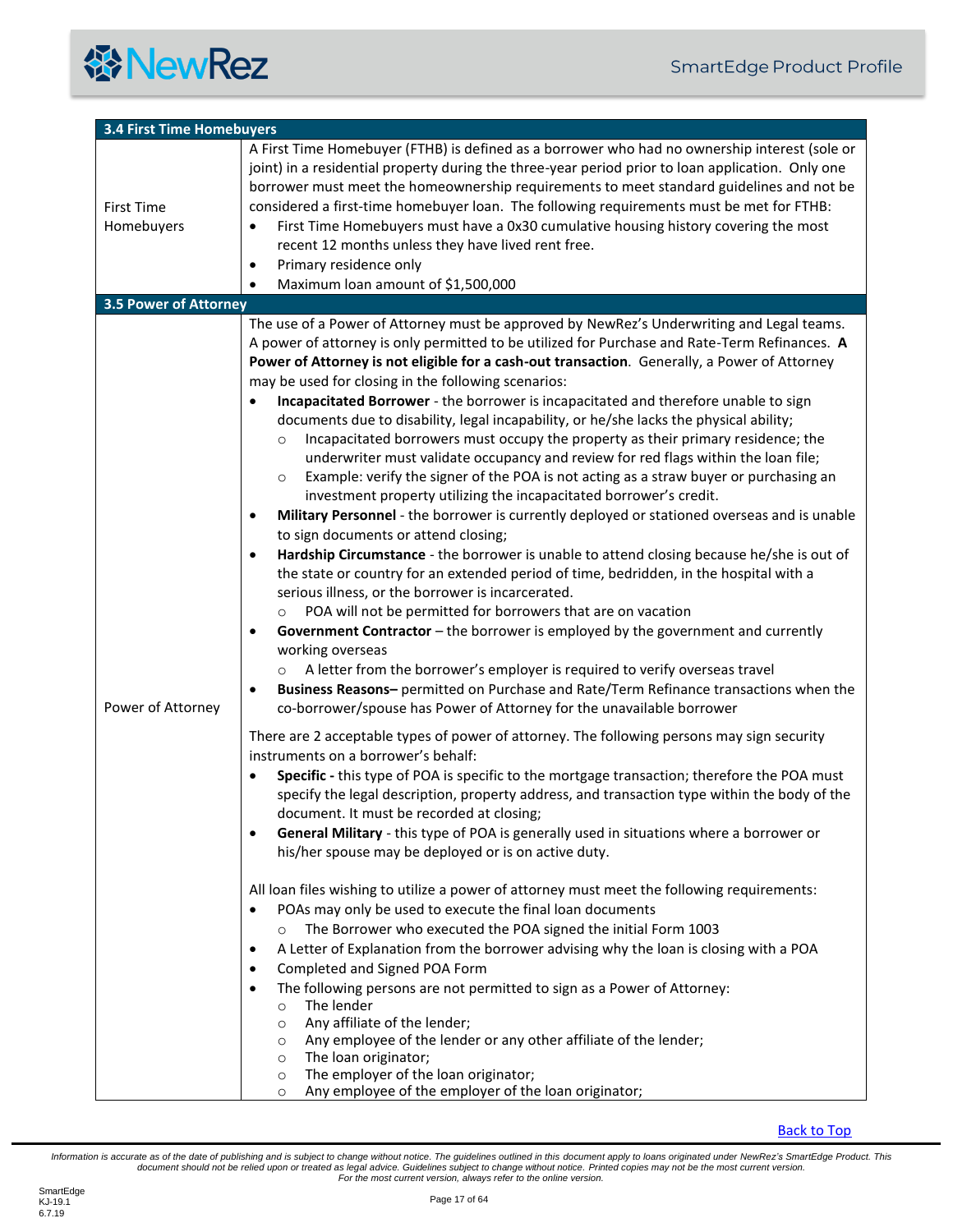<span id="page-17-0"></span>

|                                     | The title insurance company providing the title insurance policy or any affiliate of such<br>$\circ$<br>title insurance company (including, but not limited to, the title agency closing the<br>loan), or any employee of either such title insurance company or any such affiliate; or                                                                                                                                                                                                                                                                                                                                                                                                                                                                                                                                                                                                                                                                                                                                                                                                                                                                                                                                                                                                                                                                                                                                                                                                                                                                                                                                                                                                                                                                                                                                                                                                                                                                                                                                                                                                                                                                                                                                                                                                                                                                                                                                                                                                                                                                                                                                                                                                                                                                                                                                                                                                                              |  |  |
|-------------------------------------|----------------------------------------------------------------------------------------------------------------------------------------------------------------------------------------------------------------------------------------------------------------------------------------------------------------------------------------------------------------------------------------------------------------------------------------------------------------------------------------------------------------------------------------------------------------------------------------------------------------------------------------------------------------------------------------------------------------------------------------------------------------------------------------------------------------------------------------------------------------------------------------------------------------------------------------------------------------------------------------------------------------------------------------------------------------------------------------------------------------------------------------------------------------------------------------------------------------------------------------------------------------------------------------------------------------------------------------------------------------------------------------------------------------------------------------------------------------------------------------------------------------------------------------------------------------------------------------------------------------------------------------------------------------------------------------------------------------------------------------------------------------------------------------------------------------------------------------------------------------------------------------------------------------------------------------------------------------------------------------------------------------------------------------------------------------------------------------------------------------------------------------------------------------------------------------------------------------------------------------------------------------------------------------------------------------------------------------------------------------------------------------------------------------------------------------------------------------------------------------------------------------------------------------------------------------------------------------------------------------------------------------------------------------------------------------------------------------------------------------------------------------------------------------------------------------------------------------------------------------------------------------------------------------------|--|--|
|                                     | Any real estate agent that has a financial interest in the transaction or any person<br>$\circ$<br>affiliated with such real estate agent.                                                                                                                                                                                                                                                                                                                                                                                                                                                                                                                                                                                                                                                                                                                                                                                                                                                                                                                                                                                                                                                                                                                                                                                                                                                                                                                                                                                                                                                                                                                                                                                                                                                                                                                                                                                                                                                                                                                                                                                                                                                                                                                                                                                                                                                                                                                                                                                                                                                                                                                                                                                                                                                                                                                                                                           |  |  |
| 3.6 Trusts (1-Unit Properties Only) |                                                                                                                                                                                                                                                                                                                                                                                                                                                                                                                                                                                                                                                                                                                                                                                                                                                                                                                                                                                                                                                                                                                                                                                                                                                                                                                                                                                                                                                                                                                                                                                                                                                                                                                                                                                                                                                                                                                                                                                                                                                                                                                                                                                                                                                                                                                                                                                                                                                                                                                                                                                                                                                                                                                                                                                                                                                                                                                      |  |  |
| Trusts                              | Living Trust / Inter Vivos Revocable Trust Only<br>All trust requests must be approved in writing by the NewRez Compliance Group with the<br>following documentation;<br><b>Title Commitment</b><br>$\circ$<br>• The title insurance policy may not list any exceptions with respect to the trustee(s)<br>holding title to the security property or to the trust.<br>• Title to the security property is vested solely in the trustee(s) of the inter vivos<br>revocable trust, jointly in the trustee(s) of the inter vivos revocable trust and in the<br>name(s) of the individual borrower(s), or in the trustee(s) of more than one inter<br>vivos revocable trust<br>Any Existing Trust Certification<br>$\circ$<br>Entire Trust Agreement (The trust must be signed, notarized, and dated by all<br>$\circ$<br>applicable parties)<br>All Amendments to the Trust<br>$\circ$<br>Death Certificates, if applicable<br>$\circ$<br>Divorce Decrees, Marriage Certificates and Proof of name change, etc.<br>$\circ$<br>Prior to submission, confirm the trust meets the following requirements:<br>$\bullet$<br>The borrower or borrowers must be creator(s) of the trust. The creators of the trust<br>$\circ$<br>are usually called the Grantor, Settlor or Trustor<br>The borrower(s) must be the trustee(s) of the trust (or there must be an approved<br>$\circ$<br>institutional trustee)<br>The trust must be revocable<br>$\circ$<br>The borrower(s) must be the primary beneficiaries of the trust<br>$\circ$<br>The trustee(s) must have the authority to borrow money and pledge the trust property<br>$\circ$<br>as security<br>The trust must have been created during the lifetime of the borrower(s); it may not<br>$\circ$<br>have been created by a will<br>In the event NewRez Compliance Group feels the trust documentation provided is<br>$\bullet$<br>ambiguous or has concerns interpreting the documentation, an Attorney Opinion Letter<br>from the borrower's attorney will be required<br>In the event a trust certification is not available for a state, Form A must be utilized<br>$\bullet$<br>A Final Trust Certification, created by the NewRez Compliance Group, must be executed at<br>closing<br><b>California Exception</b><br>For Trust Properties in California a trust certification completed by the borrower or the<br>borrower's attorney is acceptable in lieu of the full trust documents. The title commitment<br>is still required<br>Should any portion of the trust certificate be found inaccurate or in disagreement with the<br>$\bullet$<br>title report, <i>this exception cannot be applied</i> and the complete trust documents must be<br>provided<br>This exception to trust documentation is ONLY for properties located in California.<br>$\bullet$<br>The following types of trusts are ineligible:<br>Any Non-Intervivos Trust Estates<br>$\bullet$ |  |  |
|                                     | Blind trusts,<br>$\bullet$                                                                                                                                                                                                                                                                                                                                                                                                                                                                                                                                                                                                                                                                                                                                                                                                                                                                                                                                                                                                                                                                                                                                                                                                                                                                                                                                                                                                                                                                                                                                                                                                                                                                                                                                                                                                                                                                                                                                                                                                                                                                                                                                                                                                                                                                                                                                                                                                                                                                                                                                                                                                                                                                                                                                                                                                                                                                                           |  |  |
|                                     | Life Estates, and<br>$\bullet$                                                                                                                                                                                                                                                                                                                                                                                                                                                                                                                                                                                                                                                                                                                                                                                                                                                                                                                                                                                                                                                                                                                                                                                                                                                                                                                                                                                                                                                                                                                                                                                                                                                                                                                                                                                                                                                                                                                                                                                                                                                                                                                                                                                                                                                                                                                                                                                                                                                                                                                                                                                                                                                                                                                                                                                                                                                                                       |  |  |
|                                     | <b>Land Trusts</b>                                                                                                                                                                                                                                                                                                                                                                                                                                                                                                                                                                                                                                                                                                                                                                                                                                                                                                                                                                                                                                                                                                                                                                                                                                                                                                                                                                                                                                                                                                                                                                                                                                                                                                                                                                                                                                                                                                                                                                                                                                                                                                                                                                                                                                                                                                                                                                                                                                                                                                                                                                                                                                                                                                                                                                                                                                                                                                   |  |  |

**[Back to Top](#page-2-0)**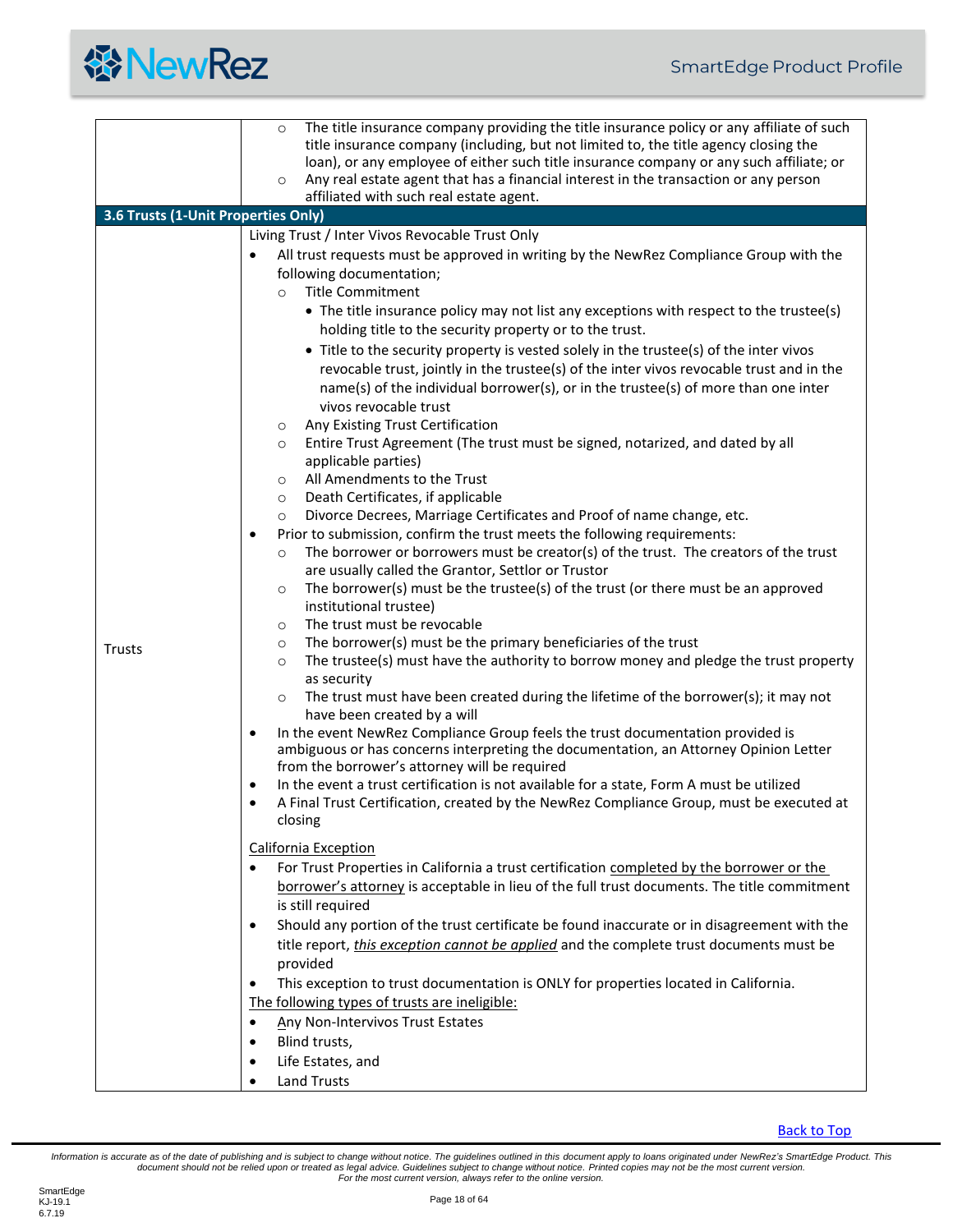<span id="page-18-0"></span>

| 3.7 Non-Arm's Length Transactions       |                                                                                                                                                                                                                                                                                                                                                                                                                                                                                                                                                                                                                                                                                                                                                                                                                                                                                                                                                                                                                                                                                                                                                                                                                                                                                                                                                                                                                                                                                                                                                                                                                                                                                                                                                                                                                                                                                                                                                                                                                                                                                                                                                                                                                                                                                              |
|-----------------------------------------|----------------------------------------------------------------------------------------------------------------------------------------------------------------------------------------------------------------------------------------------------------------------------------------------------------------------------------------------------------------------------------------------------------------------------------------------------------------------------------------------------------------------------------------------------------------------------------------------------------------------------------------------------------------------------------------------------------------------------------------------------------------------------------------------------------------------------------------------------------------------------------------------------------------------------------------------------------------------------------------------------------------------------------------------------------------------------------------------------------------------------------------------------------------------------------------------------------------------------------------------------------------------------------------------------------------------------------------------------------------------------------------------------------------------------------------------------------------------------------------------------------------------------------------------------------------------------------------------------------------------------------------------------------------------------------------------------------------------------------------------------------------------------------------------------------------------------------------------------------------------------------------------------------------------------------------------------------------------------------------------------------------------------------------------------------------------------------------------------------------------------------------------------------------------------------------------------------------------------------------------------------------------------------------------|
| Non-Arm's Length<br><b>Transactions</b> | A non-arm's length transaction is one where the parties to the transaction are related such as<br>family members, employer/employee, or principal/agent. An at-interest transaction involves<br>persons who are not closely tied or related to the borrower but may have a greater vested<br>interest in the transaction. Such relationships with the Borrower may be (but are not limited<br>to):<br>Family Members - (Permitted on Owner Occupied purchases only)<br>$\bullet$<br>Mortgage loan officer<br>$\bullet$<br>Originating lender (owner, employees or family members)<br>٠<br>Real Estate Broker (including listing and selling agents)<br>٠<br>Employer<br>$\bullet$<br><b>Closing Agent</b><br>$\bullet$<br>Appraiser<br>$\bullet$<br>Builder/Developer<br>$\bullet$<br>Trading properties with the Seller<br>$\bullet$<br>Foreclosure bailouts<br>$\bullet$<br>Non-arm's length transactions are allowed for the purchase of existing property. For the<br>$\bullet$<br>purchase of newly constructed properties, if the borrower has a relationship or business<br>affiliation (any ownership interest, or employment) with the builder, developer, or seller of<br>the property, only primary residence is allowed. Mortgage loans on newly constructed<br>homes secured by a second home or investment property where there is a non-arm's<br>length relationship are prohibited<br>When tenant is buying from landlord/seller, a Verification of Rent (VOR) from a third party<br>$\bullet$<br>management company is acceptable. If there is no third party management company,<br>provide the most recent 12 months cancelled rent checks or 12 months bank statements.<br>Situations where the borrower has a dual role in the transaction, namely as borrower and<br>$\bullet$<br>as another party in the same transaction are prohibited. These include, but are not limited<br>to, situations where the borrower is also:<br>The builder<br>$\circ$<br>The loan officer on the transaction<br>$\circ$<br>The listing agent<br>$\circ$<br>Both the listing and selling agent<br>$\circ$<br>Exception: Borrower is allowed to be the selling agent in the transaction where<br>$\circ$<br>borrower is the purchaser so long as borrower is not also the listing agent. |
| <b>3.8 Non-Occupant Co-Borrowers</b>    |                                                                                                                                                                                                                                                                                                                                                                                                                                                                                                                                                                                                                                                                                                                                                                                                                                                                                                                                                                                                                                                                                                                                                                                                                                                                                                                                                                                                                                                                                                                                                                                                                                                                                                                                                                                                                                                                                                                                                                                                                                                                                                                                                                                                                                                                                              |
| Non-Occupant Co-<br><b>Borrowers</b>    | Non-occupant co-borrowers are credit applicants who do not occupy the subject property as a<br>principal residence. Non-Occupant Co-Borrowers must meet the following requirements:<br>5% reduction in maximum LTV.<br>Do not occupy the subject property as a principal residence<br>٠<br>Must be an immediate relative, proof of relationship is required<br>٠<br>Must sign the mortgage or deed of trust<br>$\bullet$<br>Must not have an interest in the property sales transaction, such as the property seller,<br>$\bullet$<br>builder, or real estate broker<br>One unit only<br>٠<br>Maximum DTI 45% based on all borrower's income<br>$\bullet$<br>Occupying borrower must be employed and contribute to qualifying income<br>$\bullet$<br>Cash Out and Debt Consolidation loans not permitted<br>$\bullet$                                                                                                                                                                                                                                                                                                                                                                                                                                                                                                                                                                                                                                                                                                                                                                                                                                                                                                                                                                                                                                                                                                                                                                                                                                                                                                                                                                                                                                                                        |
| 3.9 Ineligible Borrowers                |                                                                                                                                                                                                                                                                                                                                                                                                                                                                                                                                                                                                                                                                                                                                                                                                                                                                                                                                                                                                                                                                                                                                                                                                                                                                                                                                                                                                                                                                                                                                                                                                                                                                                                                                                                                                                                                                                                                                                                                                                                                                                                                                                                                                                                                                                              |
| Ineligible Borrowers                    | Borrowers who are citizens and not employed in the U.S. AND do not claim the income<br>$\bullet$<br>earned outside of the US on their tax returns (regardless of citizenship or immigration<br>status);                                                                                                                                                                                                                                                                                                                                                                                                                                                                                                                                                                                                                                                                                                                                                                                                                                                                                                                                                                                                                                                                                                                                                                                                                                                                                                                                                                                                                                                                                                                                                                                                                                                                                                                                                                                                                                                                                                                                                                                                                                                                                      |

<span id="page-18-2"></span><span id="page-18-1"></span>Information is accurate as of the date of publishing and is subject to change without notice. The guidelines outlined in this document apply to loans originated under NewRez's SmartEdge Product. This<br>document should not be *For the most current version, always refer to the online version.*

**餐NewRez**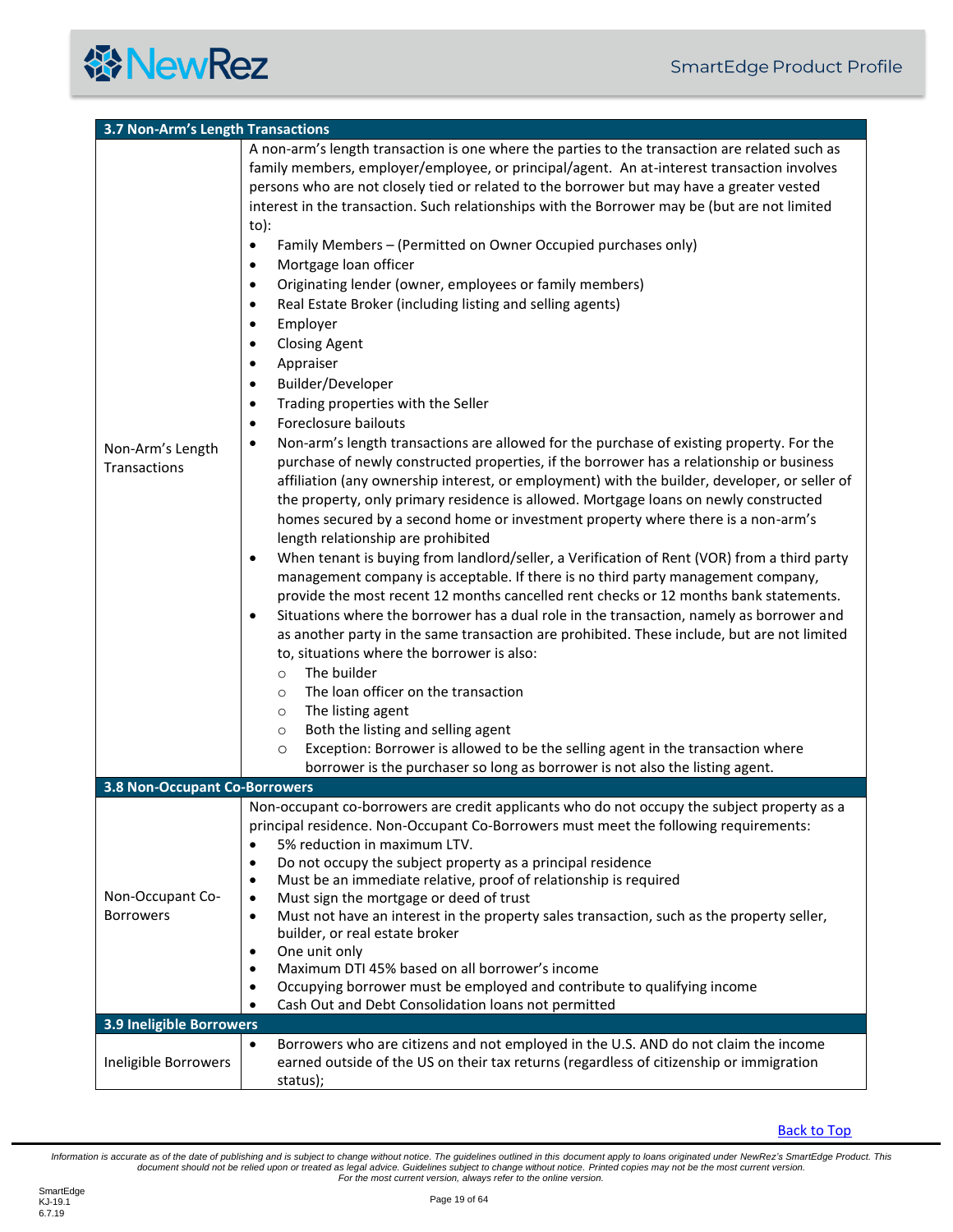

<span id="page-19-4"></span><span id="page-19-3"></span><span id="page-19-2"></span><span id="page-19-1"></span><span id="page-19-0"></span>

|                                      | Borrowers whose qualifying income is not likely to continue for at least 3 years (e.g., a<br>$\bullet$      |
|--------------------------------------|-------------------------------------------------------------------------------------------------------------|
|                                      | bonus or an inheritance)                                                                                    |
|                                      | Borrowers with any ownership in a business that is federally illegal, regardless if the income<br>$\bullet$ |
|                                      | is not being considered for qualifying                                                                      |
|                                      | Borrowers with diplomatic immunity or otherwise excluded from U.S. jurisdiction;<br>$\bullet$               |
|                                      | <b>Foreign Nationals</b><br>$\bullet$                                                                       |
|                                      | <b>Land Trusts</b><br>$\bullet$                                                                             |
|                                      | Properties vested in an LLC or Corporation (title must be taken as an individual)                           |
| <b>Section 4: Collateral</b>         |                                                                                                             |
| <b>4.1 Eligible Properties</b>       |                                                                                                             |
|                                      | Eligible Property Types include:                                                                            |
|                                      | One-unit Attached/Detached SFRs<br>$\bullet$                                                                |
| <b>Eligible Properties</b>           | One-unit Attached/Detached PUDs<br>$\bullet$                                                                |
|                                      | Low/Mid/High-Rise Condos and Site Condos (Refer to Section 4.2 Condos)<br>$\bullet$                         |
|                                      | 2-4 Unit Properties<br>$\bullet$                                                                            |
| <b>Mixed Use Properties</b>          |                                                                                                             |
|                                      | Mixed-Use properties that have a business use in addition to their residential use. (Examples:              |
|                                      | Business use in addition to residential use, such as property with space aside for law office, a            |
|                                      | beauty or barber shop, or a doctor's office)                                                                |
|                                      | The property must be a one-unit dwelling that the borrower occupies as a principal                          |
|                                      | residence                                                                                                   |
|                                      | The borrower must be both the owner and the operator of the business<br>$\bullet$                           |
|                                      | The property must be primarily residential in nature<br>$\bullet$                                           |
|                                      | The dwelling may not be modified in a manner that has an adverse impact on its<br>$\bullet$                 |
|                                      | marketability as a residential property                                                                     |
| Mixed Use Property                   | Square footage of commercial part of the property cannot exceed 25% of the total square<br>$\bullet$        |
|                                      | footage                                                                                                     |
|                                      | The Appraisal must indicate:<br>$\bullet$                                                                   |
|                                      | A detailed description of the mixed-use characteristics of the subject property<br>$\circ$                  |
|                                      | That the mixed use of the property is a legal, permissible use of the property under the<br>$\circ$         |
|                                      | local zoning requirements                                                                                   |
|                                      | Any adverse impact on marketability and market resistance to the commercial use of<br>$\circ$               |
|                                      | the property                                                                                                |
|                                      | Market value of the property based on the residential characteristics, rather than of<br>$\circ$            |
|                                      | the business use or any special business-use modifications that were made.                                  |
|                                      | Non-Conforming Additions/Granny or In-law Suites/Accessory Units                                            |
|                                      | Properties with accessory units, also known as Granny units, mother-in-law suites, etc., may be             |
|                                      | acceptable if all of the following criteria are met:                                                        |
|                                      | 1-unit property.<br>$\bullet$                                                                               |
| Non-Conforming                       | Subject property is typical, common and readily-acceptable in the subject property's<br>$\bullet$           |
| Additions, Granny                    | market area.                                                                                                |
| or In-law Suites,                    | Rental income from the accessory unit may not be used to help the Borrower qualify.<br>$\bullet$            |
| and Accessory Units                  | Existence of the unit must not jeopardize any future hazard insurance claim.<br>$\bullet$                   |
|                                      | Subject property must conform to all zoning laws and/or regulations.<br>$\bullet$                           |
|                                      | Legal non-conforming use may be acceptable provided the subject property's current use<br>$\bullet$         |
|                                      | does not adversely affect its market value and marketability.                                               |
|                                      | Accessory unit is substantially smaller than the primary unit.<br>$\bullet$                                 |
| <b>Multiple Dwellings on One Lot</b> |                                                                                                             |
|                                      | Single family properties containing additional residential dwellings (guesthouse, carriage house,           |
| <b>Multiple Dwellings</b>            | etc.) must comply with local zoning regulations. They must be typical and common within the                 |
| on One Lot                           | subject property's neighborhood. Typically, the additional dwelling(s) are smaller than the main            |
|                                      | dwelling and will not be rented. The subject property should be appraised as a single-family                |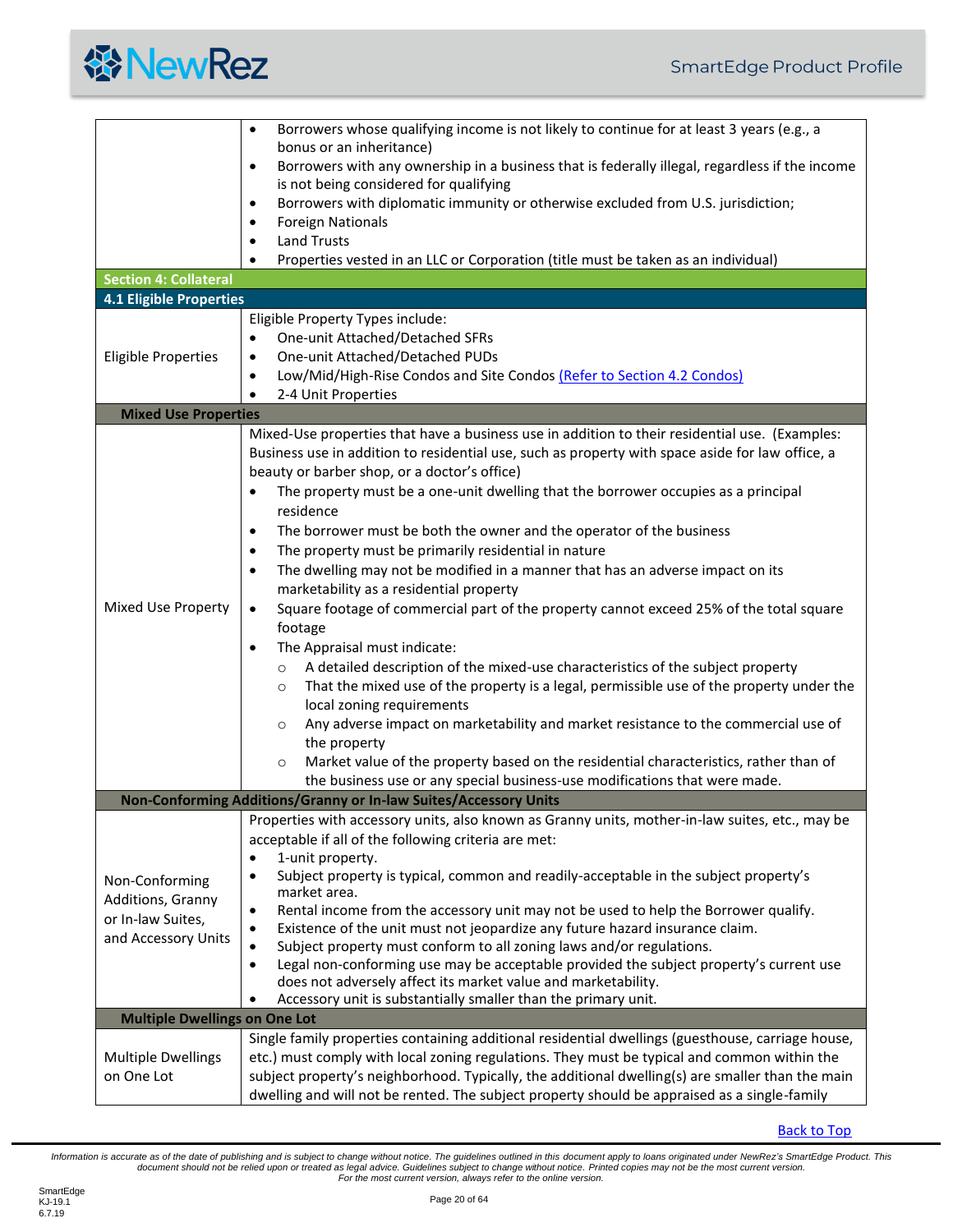

<span id="page-20-2"></span><span id="page-20-1"></span><span id="page-20-0"></span>

|                                      | residence. Any value for the additional dwellings should be supported by comparable sale(s).<br>Properties with two or more fully-functioning detached single-family homes on a single lot are<br>ineligible. Properties that have a mobile or manufactured home as an additional unit on the<br>subject lot are not acceptable regardless of whether they are used as storage or occupied.                                                                                                                                                                                                                                                                                                                                                                                                                                                                                                                                                                                                                                                                                                                                                                                                                                                                                                                                                                                                                                                                                                                                                                                                                                                                                                                                                                         |  |
|--------------------------------------|---------------------------------------------------------------------------------------------------------------------------------------------------------------------------------------------------------------------------------------------------------------------------------------------------------------------------------------------------------------------------------------------------------------------------------------------------------------------------------------------------------------------------------------------------------------------------------------------------------------------------------------------------------------------------------------------------------------------------------------------------------------------------------------------------------------------------------------------------------------------------------------------------------------------------------------------------------------------------------------------------------------------------------------------------------------------------------------------------------------------------------------------------------------------------------------------------------------------------------------------------------------------------------------------------------------------------------------------------------------------------------------------------------------------------------------------------------------------------------------------------------------------------------------------------------------------------------------------------------------------------------------------------------------------------------------------------------------------------------------------------------------------|--|
| <b>Maximum Acreage</b>               |                                                                                                                                                                                                                                                                                                                                                                                                                                                                                                                                                                                                                                                                                                                                                                                                                                                                                                                                                                                                                                                                                                                                                                                                                                                                                                                                                                                                                                                                                                                                                                                                                                                                                                                                                                     |  |
| Properties over 20<br>Acres          | Properties are limited to 20 acres. Acreage and land value must be typical and common for the<br>subject's market. The appraiser must indicate the total acreage as well as provide data which<br>indicates that like-size properties with similar land values are typical and common in the subject<br>area's market. It is not acceptable to have property appraised with only 20 acres in order to<br>meet eligibility.                                                                                                                                                                                                                                                                                                                                                                                                                                                                                                                                                                                                                                                                                                                                                                                                                                                                                                                                                                                                                                                                                                                                                                                                                                                                                                                                          |  |
| <b>Properties with Oil/Gas Lease</b> |                                                                                                                                                                                                                                                                                                                                                                                                                                                                                                                                                                                                                                                                                                                                                                                                                                                                                                                                                                                                                                                                                                                                                                                                                                                                                                                                                                                                                                                                                                                                                                                                                                                                                                                                                                     |  |
| Oil and Gas Lease                    | Properties Subject to Existing Oil/Gas Leases must meet the following:<br>Title endorsement providing coverage to the lender against damage to existing<br>$\bullet$<br>improvements resulting from the exercise of the right to use the surface of the land which<br>is subject to an oil and/or gas lease.<br>No active drilling. Appraisal photos, appraiser comment(s) or current survey should show<br>$\bullet$<br>no active drilling.<br>No lease recorded after the home construction date.<br>$\bullet$<br>Re-recording of a lease after the home was constructed is permitted.<br>$\circ$<br>Property must be connected to public water.                                                                                                                                                                                                                                                                                                                                                                                                                                                                                                                                                                                                                                                                                                                                                                                                                                                                                                                                                                                                                                                                                                                  |  |
| <b>4.2 Condos</b>                    |                                                                                                                                                                                                                                                                                                                                                                                                                                                                                                                                                                                                                                                                                                                                                                                                                                                                                                                                                                                                                                                                                                                                                                                                                                                                                                                                                                                                                                                                                                                                                                                                                                                                                                                                                                     |  |
| Condos                               | All loans secured by condos must be reviewed by the NewRez Condo Review team prior to<br>approval. All requests for condominium review should be emailed to<br>projectreview@newrez.com.<br><b>Warrantable Condos</b><br>Both FNMA Condo Project Manager (CPM) and FNMA Limited Review are allowed<br>$\bullet$<br>Detached Condo units and 2-4 unit projects do not require project review. HOA cert is not<br>$\bullet$<br>required.<br>Property insurance per applicable agency guidelines is required<br>$\circ$<br>2-4 unit requires bylaws and declaration if property coverage is by the individual unit<br>$\circ$<br>owner in lieu of a master HOA policy<br>If project is currently FNMA approved, a HOA Certification is still required.<br>$\bullet$<br>New projects are not eligible for Limited Review<br>$\bullet$<br>New or newly converted projects in Florida are eligible with a Full Review and must meet<br>$\bullet$<br>the following:<br>Maximum LTV/CLTV/HCLTV 60%<br>$\circ$<br>Maximum NewRez exposure in any one project is limited to 20%<br>$\circ$<br><b>Non-Warrantable Condos</b><br>The FNMA investment property concentration limits (i.e., the percentage of non-owner<br>$\bullet$<br>occupied properties within a project) do not apply, and<br>Minimum 50% of units in project (or subject legal phase, considered with prior legal<br>$\bullet$<br>phases) must be sold or under contract. 50% requirement is cumulative and for each<br>individual phase<br>Single Entity Ownership Exception:<br>$\bullet$<br>Projects in which a single entity (the same individual, investor group, partnership, or<br>$\circ$<br>corporation) owns up to and including 25% of the total number of units in the project<br>are permitted |  |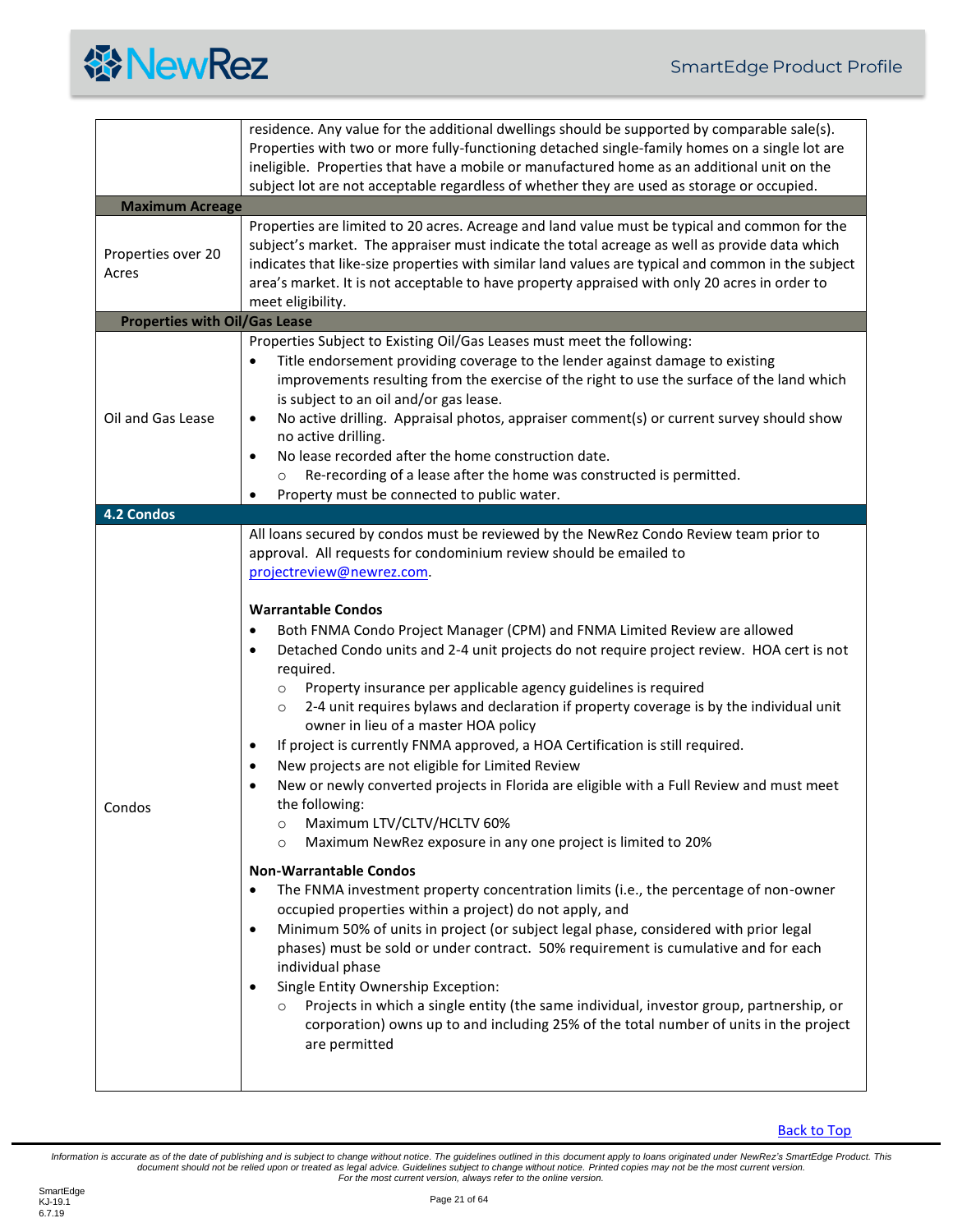<span id="page-21-4"></span><span id="page-21-3"></span><span id="page-21-2"></span><span id="page-21-1"></span><span id="page-21-0"></span>

| 4.3 PUD (Planned Urban Development) |                                                                                                                                                                                                                                                                                                                                                                                                                                                                                                                                                                                                                                                                                                                                                                                                                                                                                                                                                                                                                                                                                                                                                                                                                                                                                                                                                                                                                                                                                                                                                                                          |  |
|-------------------------------------|------------------------------------------------------------------------------------------------------------------------------------------------------------------------------------------------------------------------------------------------------------------------------------------------------------------------------------------------------------------------------------------------------------------------------------------------------------------------------------------------------------------------------------------------------------------------------------------------------------------------------------------------------------------------------------------------------------------------------------------------------------------------------------------------------------------------------------------------------------------------------------------------------------------------------------------------------------------------------------------------------------------------------------------------------------------------------------------------------------------------------------------------------------------------------------------------------------------------------------------------------------------------------------------------------------------------------------------------------------------------------------------------------------------------------------------------------------------------------------------------------------------------------------------------------------------------------------------|--|
| <b>PUDs</b>                         | Planned Unit Developments (PUDs) must comply with the PUD project requirements of Fannie<br>Mae per Section B4-2.3-01 B4-2.3-01 of the selling guide.                                                                                                                                                                                                                                                                                                                                                                                                                                                                                                                                                                                                                                                                                                                                                                                                                                                                                                                                                                                                                                                                                                                                                                                                                                                                                                                                                                                                                                    |  |
|                                     | 4.4 Attached SFR with No Homeowner's Association                                                                                                                                                                                                                                                                                                                                                                                                                                                                                                                                                                                                                                                                                                                                                                                                                                                                                                                                                                                                                                                                                                                                                                                                                                                                                                                                                                                                                                                                                                                                         |  |
| Attached SFR with<br>no HOA         | Townhouses or single family attached properties use a method of construction of individual<br>homes with common side walls and a common roof. Certain geographic areas have an<br>architectural style that is not subject to a homeowner's association. An appraisal review is<br>required for SFR Attached with No Homeowner's Association.                                                                                                                                                                                                                                                                                                                                                                                                                                                                                                                                                                                                                                                                                                                                                                                                                                                                                                                                                                                                                                                                                                                                                                                                                                             |  |
| <b>4.5 Agricultural Use</b>         |                                                                                                                                                                                                                                                                                                                                                                                                                                                                                                                                                                                                                                                                                                                                                                                                                                                                                                                                                                                                                                                                                                                                                                                                                                                                                                                                                                                                                                                                                                                                                                                          |  |
| Agricultural Use                    | Properties with agricultural use not permitted<br>$\bullet$<br>Properties zoned agricultural that meet the following requirements are permitted:<br>$\bullet$<br>Property is residential in nature<br>$\circ$<br>Property does not have income producing attributes<br>$\circ$<br>Maximum 10 acres<br>$\circ$                                                                                                                                                                                                                                                                                                                                                                                                                                                                                                                                                                                                                                                                                                                                                                                                                                                                                                                                                                                                                                                                                                                                                                                                                                                                            |  |
| <b>4.6 Rural Properties</b>         |                                                                                                                                                                                                                                                                                                                                                                                                                                                                                                                                                                                                                                                                                                                                                                                                                                                                                                                                                                                                                                                                                                                                                                                                                                                                                                                                                                                                                                                                                                                                                                                          |  |
| <b>Rural Properties</b>             | A property indicated by the appraisal as rural, or containing any of the following characteristics,<br>is usually considered a rural property:<br>Neighborhood is less than 25% built-up.<br>$\bullet$<br>Area around the subject is zoned agricultural.<br>$\bullet$<br>The photographs of the subject show a dirt road.<br>$\bullet$<br>Comparable sales are more than five miles away from the subject.<br>$\bullet$<br>Subject property is located in a community with a population of less than 25,000.<br>$\bullet$<br>Distances to schools and/or amenities are greater than 25 miles.<br>$\bullet$<br>Subject property and/or comparable sales have lot sizes greater than 10 acres.<br>Subject property and or comparable sales have outbuilding or large storage sheds.<br>Rural properties must comply with the following criteria:<br>The lot size and acreage must be typical for the area and similar to the surrounding<br>$\bullet$<br>properties.<br>The subject property must be within reasonable commuting distance to a metropolitan<br>$\bullet$<br>area.<br>The subject property must be accessible by public roads and highways.<br>٠<br>The present use must be the "highest and best use" for the subject property.<br>٠<br>The condition, quality and use of outbuildings may be considered in determining the<br>$\bullet$<br>market value of the subject property when the appraiser clearly supports the adjustments<br>with similar comparable information.<br>Property cannot be subject to any idle acreage tax benefit or other tax incentive program. |  |
| <b>4.7 Leasehold Properties</b>     |                                                                                                                                                                                                                                                                                                                                                                                                                                                                                                                                                                                                                                                                                                                                                                                                                                                                                                                                                                                                                                                                                                                                                                                                                                                                                                                                                                                                                                                                                                                                                                                          |  |
| Leasehold<br>Properties             | Leasehold properties are permitted where this type of ownership is common and has received<br>market acceptance. The mortgage must be secured by both the property as well as the<br>leasehold interest in the land. The following requirements must be met:<br>Leasehold condominiums not permitted<br>$\bullet$<br>The term of the leasehold estate must run for at least five years beyond the maturity date<br>$\bullet$<br>of the loan<br>The lease must provide that the leasehold can be assigned, transferred, mortgaged, and<br>$\bullet$<br>sublet an unlimited number of times either without restriction or on payment of a<br>reasonable fee and delivery of reasonable documentation to the lessor. The lessor may not<br>require a credit review or impose other qualifying criteria on any assignee, transferee,<br>mortgagee, or sublessee.<br>The lease must provide for the borrower to retain voting rights in any homeowners'<br>$\bullet$<br>association.                                                                                                                                                                                                                                                                                                                                                                                                                                                                                                                                                                                                          |  |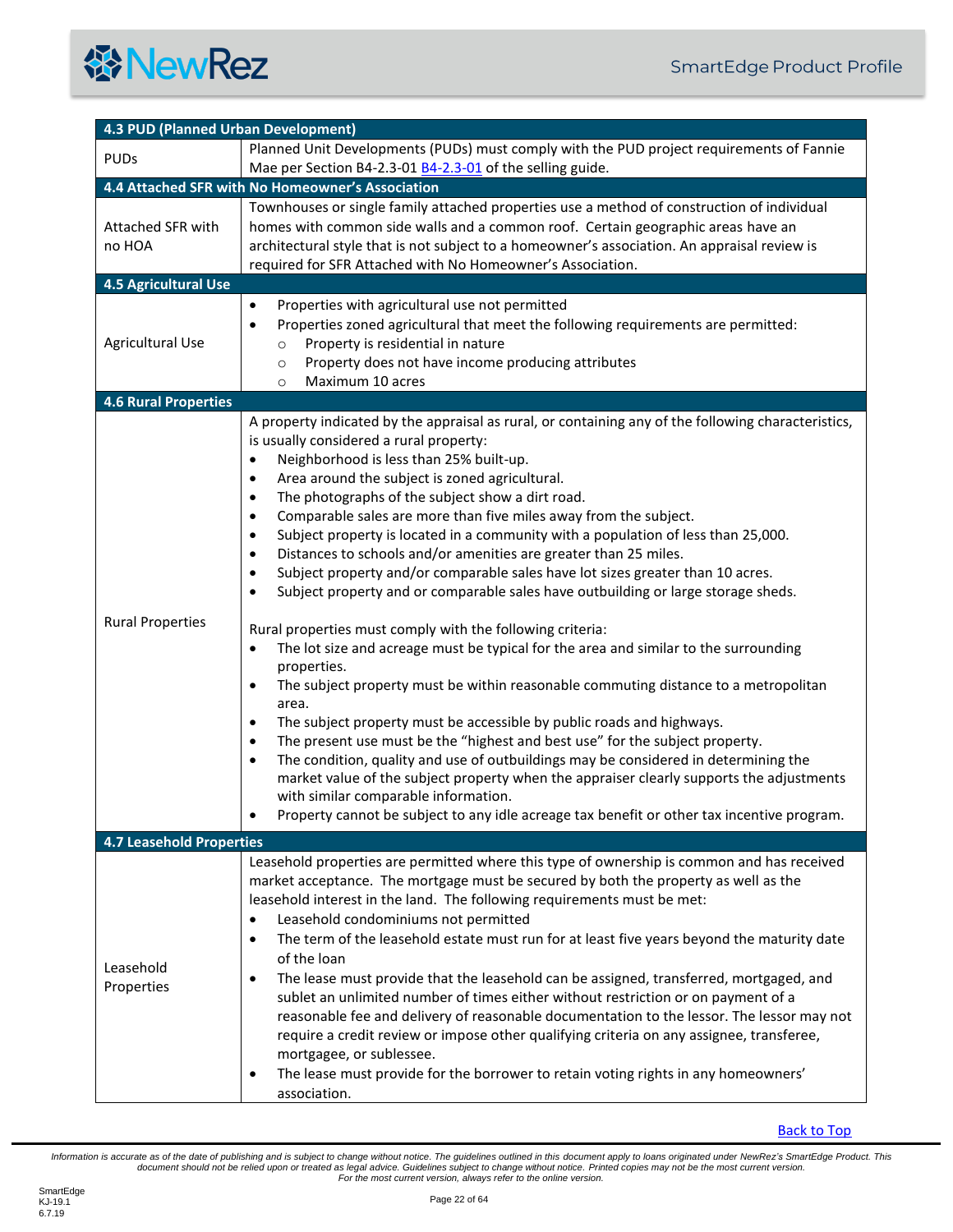<span id="page-22-0"></span>

|                                     | The lease must provide that in addition to the obligation to pay lease rents, the borrower<br>$\bullet$<br>will pay taxes, insurance, and homeowners' association dues (if applicable), related to the<br>land in addition to those he or she is paying on the improvements.<br>The lease must be valid, in good standing, and in full force and effect in all respects.<br>$\bullet$<br>The lease must not include any default provisions that could give rise to forfeiture or<br>$\bullet$<br>termination of the lease, except for nonpayment of the lease rents.<br>The lease must include provisions to protect the NewRez's or its assigns interests in the<br>$\bullet$<br>event of a property condemnation.<br>The lease must provide NewRez or its assigns with the right to receive a minimum of 30<br>$\bullet$<br>days' notice of any default by the borrower, and the option to either cure the default or<br>take over the borrower's rights under the lease.<br>All lease rents, other payments, or assessments that have become due must be paid.<br>$\bullet$<br>The borrower must not be in default under any other provision of the lease nor may such a<br>$\bullet$<br>default have been claimed by the lessor.                                                                                                            |
|-------------------------------------|-------------------------------------------------------------------------------------------------------------------------------------------------------------------------------------------------------------------------------------------------------------------------------------------------------------------------------------------------------------------------------------------------------------------------------------------------------------------------------------------------------------------------------------------------------------------------------------------------------------------------------------------------------------------------------------------------------------------------------------------------------------------------------------------------------------------------------------------------------------------------------------------------------------------------------------------------------------------------------------------------------------------------------------------------------------------------------------------------------------------------------------------------------------------------------------------------------------------------------------------------------------------------------------------------------------------------------------------------|
| 4.8 Ineligible Property Types       |                                                                                                                                                                                                                                                                                                                                                                                                                                                                                                                                                                                                                                                                                                                                                                                                                                                                                                                                                                                                                                                                                                                                                                                                                                                                                                                                                 |
| Ineligible Property<br><b>Types</b> | Acreage greater than 20 acres (appraisal must include total acreage)<br>$\bullet$<br>Commercial Enterprises (e.g. Bed and Breakfast, Boarding House, Hotel)<br>$\bullet$<br>Condotels<br>$\bullet$<br>Co-ops<br>$\bullet$<br>Geodesic Domes, Berms, Earth homes<br>$\bullet$<br><b>Hobby Farms</b><br>$\bullet$<br>Income producing properties with acreage<br>$\bullet$<br>Leasehold condominiums<br>$\bullet$<br>Log homes<br>$\bullet$<br>Manufactured/Mobile, Modular, or Factory Built Homes<br>$\bullet$<br>Projects with insufficient Flood Insurance - Borrower supplemented is not permitted<br>$\bullet$<br>Properties appraised with a property condition of C5 or worse<br>$\bullet$<br>Properties held in a business name<br>$\bullet$<br>Properties located adjacent to or containing environmental hazards<br>$\bullet$<br><b>Properties Purchased Through Auctions</b><br>$\bullet$<br>Properties vested in an LLC or Corporation (title must be taken as an individual)<br>$\bullet$<br>Properties with less than 750 square feet of living area<br>$\bullet$<br>Timeshares<br>$\bullet$<br>Unimproved Land and property currently in litigation<br>$\bullet$<br>Unique properties<br>$\bullet$<br>Working farms, ranches or orchards<br>٠<br>Zoning violations including residential properties zoned commercial<br>$\bullet$ |
| <b>4.9 Appraisals</b>               |                                                                                                                                                                                                                                                                                                                                                                                                                                                                                                                                                                                                                                                                                                                                                                                                                                                                                                                                                                                                                                                                                                                                                                                                                                                                                                                                                 |
| Appraisals                          | Appraisals must be ordered through a NewRez approved AMC (Correspondent lenders may<br>$\bullet$<br>use their own AMC).<br>Appraisers listed on the NewRez Ineligible Appraiser List are not eligible to complete<br>$\circ$<br>appraisals for loans done through NewRez.<br>Investment properties must contain a comparable rent schedule when rental income is<br>$\bullet$<br>used for qualifying<br>Collateral Desktop Analysis (CDA) with accompanying MLS sheets from Clear Capital is<br>$\bullet$<br>required to support the value of the appraisal.<br>If the CDA returns a value that is "Indeterminate" or lower than the appraised value<br>$\circ$<br>and exceeds a 10% tolerance, then one of the following requirements must be met:<br>A field review                                                                                                                                                                                                                                                                                                                                                                                                                                                                                                                                                                           |

<span id="page-22-1"></span>**[Back to Top](#page-2-0)**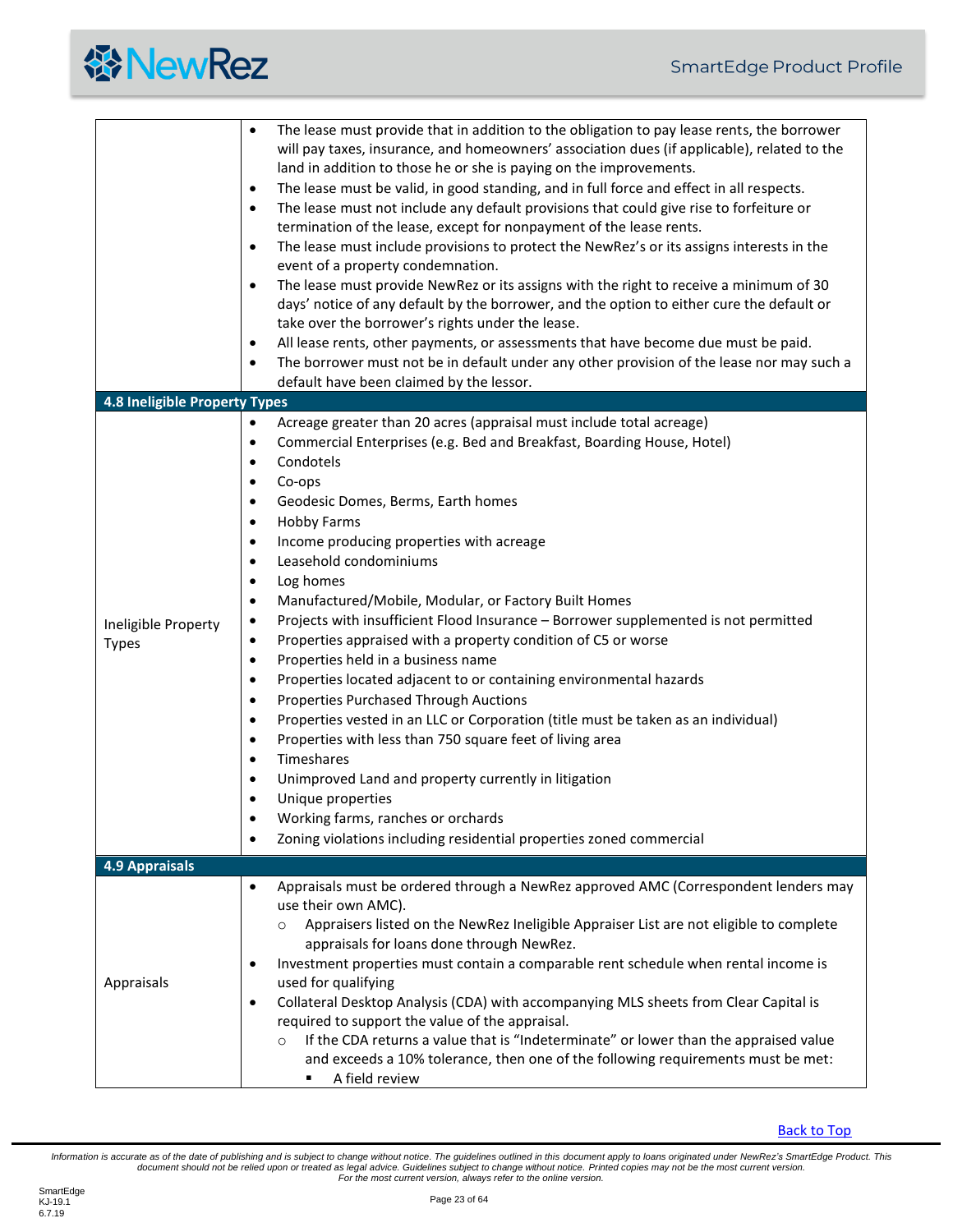|                                                                                                                                                                                                                                                                                                                                                                                                                                                                                                                                                                                                                                                                                                              | If the field review value is $\leq$ 5% below the appraised value, the appraised<br>$\bullet$<br>value is acceptable for LTV calculations.<br>If the field review value is > 5% below the appraised value, a second appraisal<br>$\bullet$<br>will be required.<br>2 <sup>nd</sup> full appraisal may be provided in lieu of a field review. The lower of the two<br>values will be used as the appraised value.<br>For properties purchased by the seller of the property within ninety (90) days of the fully<br>$\bullet$<br>executed purchase contract the following requirements apply:<br>Second full appraisal is required.<br>$\circ$<br>Property seller on the purchase contract is the owner of record.<br>$\circ$<br>Increases in value should be documented with commentary from the appraiser and<br>$\circ$<br>recent paired sales.<br>The above requirements do not apply if the property seller is a bank that received the<br>$\circ$<br>property as a result of foreclosure or deed-in lieu.<br>When two appraisals are required the following is required:<br>$\bullet$<br>Appraisals must be completed by two independent companies.<br>$\circ$<br>The LTV will be determined by the lower of the two appraised values as long as the<br>$\circ$<br>lower appraised appraisal supports the value conclusion.<br>Any inconsistencies between the two appraisal reports must be addressed and<br>$\circ$<br>reconciled.<br>If the two (2) appraisals are done "subject to" and 1004Ds are required, it is allowable<br>$\circ$<br>to provide one (1) 1004D. If only one (1) 1004D is provided, it should be for the<br>appraisal that the value of the transaction is being based upon<br>A CDA is not required<br>$\circ$ |  |
|--------------------------------------------------------------------------------------------------------------------------------------------------------------------------------------------------------------------------------------------------------------------------------------------------------------------------------------------------------------------------------------------------------------------------------------------------------------------------------------------------------------------------------------------------------------------------------------------------------------------------------------------------------------------------------------------------------------|---------------------------------------------------------------------------------------------------------------------------------------------------------------------------------------------------------------------------------------------------------------------------------------------------------------------------------------------------------------------------------------------------------------------------------------------------------------------------------------------------------------------------------------------------------------------------------------------------------------------------------------------------------------------------------------------------------------------------------------------------------------------------------------------------------------------------------------------------------------------------------------------------------------------------------------------------------------------------------------------------------------------------------------------------------------------------------------------------------------------------------------------------------------------------------------------------------------------------------------------------------------------------------------------------------------------------------------------------------------------------------------------------------------------------------------------------------------------------------------------------------------------------------------------------------------------------------------------------------------------------------------------------------------------------------------------------------------------------------------------|--|
|                                                                                                                                                                                                                                                                                                                                                                                                                                                                                                                                                                                                                                                                                                              | <b>Number of Appraisals Required</b><br>Loan Amount < \$1,500,000<br>1 Full Appraisal                                                                                                                                                                                                                                                                                                                                                                                                                                                                                                                                                                                                                                                                                                                                                                                                                                                                                                                                                                                                                                                                                                                                                                                                                                                                                                                                                                                                                                                                                                                                                                                                                                                       |  |
|                                                                                                                                                                                                                                                                                                                                                                                                                                                                                                                                                                                                                                                                                                              | Loan Amount > \$1,500,000<br>2 Full Appraisals                                                                                                                                                                                                                                                                                                                                                                                                                                                                                                                                                                                                                                                                                                                                                                                                                                                                                                                                                                                                                                                                                                                                                                                                                                                                                                                                                                                                                                                                                                                                                                                                                                                                                              |  |
| <b>Additional Requirements:</b><br>Transferred appraisals accepted with the following:<br>NewRez will submit appraisal through Collateral Underwriter<br>$\circ$<br>Appraisal must receive score of 3.5 or less with no overvaluation<br>Appraisal is subject to Collateral Desktop Analysis process as noted above<br>$\circ$<br>The re-use of an appraisal is not permitted<br>$\bullet$<br>Recertification of value is not permitted. If appraisal is over 120 days old, a new full<br>$\bullet$<br>appraisal is required.<br>If an appraisal notes a Declining Market as outlined in Section 4.10 require a second full<br>$\bullet$<br>appraisal is required when one appraisal is otherwise acceptable |                                                                                                                                                                                                                                                                                                                                                                                                                                                                                                                                                                                                                                                                                                                                                                                                                                                                                                                                                                                                                                                                                                                                                                                                                                                                                                                                                                                                                                                                                                                                                                                                                                                                                                                                             |  |
| 4.10 Declining/Soft Markets                                                                                                                                                                                                                                                                                                                                                                                                                                                                                                                                                                                                                                                                                  |                                                                                                                                                                                                                                                                                                                                                                                                                                                                                                                                                                                                                                                                                                                                                                                                                                                                                                                                                                                                                                                                                                                                                                                                                                                                                                                                                                                                                                                                                                                                                                                                                                                                                                                                             |  |
| Declining/Soft<br>Markets                                                                                                                                                                                                                                                                                                                                                                                                                                                                                                                                                                                                                                                                                    | If any appraisal associated with the subject property is defined by the appraiser as declining, a<br>5% reduction to the maximum LTV is required.<br>A market will be deemed "declining" if:<br>Appraiser indicates in Neighborhood Section that market is declining<br>Appraiser indicates anywhere in comments that market is declining<br>$\bullet$<br>Any Appraisal Review indicates that the market is declining<br>$\bullet$                                                                                                                                                                                                                                                                                                                                                                                                                                                                                                                                                                                                                                                                                                                                                                                                                                                                                                                                                                                                                                                                                                                                                                                                                                                                                                          |  |
| 4.11 Property Flips/Rapid Appreciation                                                                                                                                                                                                                                                                                                                                                                                                                                                                                                                                                                                                                                                                       |                                                                                                                                                                                                                                                                                                                                                                                                                                                                                                                                                                                                                                                                                                                                                                                                                                                                                                                                                                                                                                                                                                                                                                                                                                                                                                                                                                                                                                                                                                                                                                                                                                                                                                                                             |  |
| Property                                                                                                                                                                                                                                                                                                                                                                                                                                                                                                                                                                                                                                                                                                     | Purchases:<br>$\bullet$                                                                                                                                                                                                                                                                                                                                                                                                                                                                                                                                                                                                                                                                                                                                                                                                                                                                                                                                                                                                                                                                                                                                                                                                                                                                                                                                                                                                                                                                                                                                                                                                                                                                                                                     |  |
| Flips/Rapid<br>Appreciation                                                                                                                                                                                                                                                                                                                                                                                                                                                                                                                                                                                                                                                                                  | Appreciation greater than 10% in the past 90 days requires 2 full appraisals regardless<br>$\circ$<br>of loan amount; the pay-off of seller financing is not permitted. The cost of the second                                                                                                                                                                                                                                                                                                                                                                                                                                                                                                                                                                                                                                                                                                                                                                                                                                                                                                                                                                                                                                                                                                                                                                                                                                                                                                                                                                                                                                                                                                                                              |  |

<span id="page-23-1"></span><span id="page-23-0"></span>[Back to Top](#page-2-0)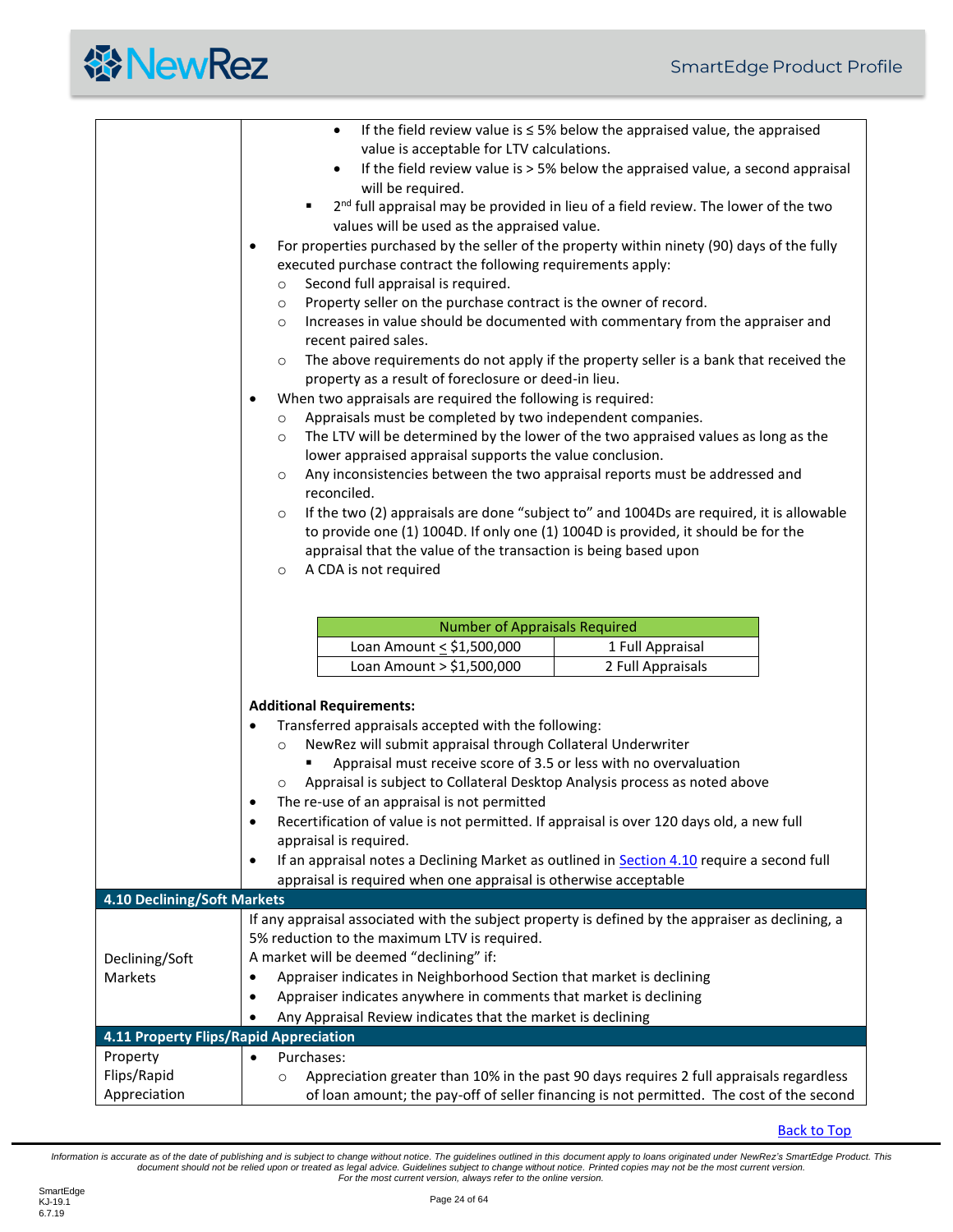|  | <b>餐NewRez</b> |
|--|----------------|
|--|----------------|

<span id="page-24-4"></span><span id="page-24-3"></span><span id="page-24-2"></span><span id="page-24-1"></span><span id="page-24-0"></span>

|                                             | appraisal must be paid for by the lender.<br>Appreciation greater than 20% in the past 91-180 days requires 2 full appraisals<br>$\circ$<br>regardless of loan amount; the pay-off of seller financing is not permitted. The cost of<br>the second appraisal must be paid for by the lender.                                                                                                                                                                                                                      |  |
|---------------------------------------------|-------------------------------------------------------------------------------------------------------------------------------------------------------------------------------------------------------------------------------------------------------------------------------------------------------------------------------------------------------------------------------------------------------------------------------------------------------------------------------------------------------------------|--|
|                                             | The 90-180 time period is determined by subtracting the date the seller became the legal<br>owner of the property from the date the purchaser signed the purchase contract. If the seller<br>and purchaser signed the purchase agreement on two separate days the latter of the two dates<br>is to be used.                                                                                                                                                                                                       |  |
|                                             | No Cash-Out Refinance: Appreciation greater than 20% in the past 90 days requires 2 full<br>$\bullet$<br>appraisals regardless of loan amount; the pay-off of seller financing is not permitted.<br>Cash-out Refinances: Appreciation greater than 20% in the past 12 months requires 2 full<br>$\bullet$<br>appraisals regardless of loan amount                                                                                                                                                                 |  |
|                                             | When two appraisals are required regardless of the transaction type the lesser of the two<br>values will be used for qualification purposes.                                                                                                                                                                                                                                                                                                                                                                      |  |
|                                             | There can be no pattern of previous flipping as evidenced by multiple transfers in the last 12<br>months, unless the property seller is a GSE, bank, or licensed mortgage company, then no<br>seasoning is required.                                                                                                                                                                                                                                                                                              |  |
| 4.12 Properties Previously Listed for Sale  |                                                                                                                                                                                                                                                                                                                                                                                                                                                                                                                   |  |
| Properties<br>Previously Listed for<br>Sale | <b>Primary Residence</b><br>$\bullet$<br>The listing must have been expired or withdrawn prior to application<br>$\circ$<br>The borrower must confirm in writing that they intend to occupy the subject as a<br>$\circ$<br>primary residence and the reason for listing<br>Second Homes and Investment Properties<br>$\bullet$<br>A minimum of 6 months prior to the application date<br>$\circ$                                                                                                                  |  |
| <b>4.13 Disaster Areas</b>                  |                                                                                                                                                                                                                                                                                                                                                                                                                                                                                                                   |  |
| Disaster Areas                              | Refer to the list of affected counties published by FEMA at the following link:<br>https://www.fema.gov/disasters.<br>Refer to the NewRez FEMA Declared Disaster Policies and Procedures for applicable<br>requirements.<br>For loans secured by properties appraised after the Federal/State declaration, the following<br>post-disaster guidelines apply:<br>Appraiser must note any damage and its effect on marketability and value.<br>1.<br>Electronic evaluations are not acceptable.<br>2.                |  |
| 4.14 Dampness                               |                                                                                                                                                                                                                                                                                                                                                                                                                                                                                                                   |  |
| Dampness                                    | If the appraisal report notes evidence of dampness, the appraiser must clearly define the effect<br>on value and marketability of the subject property, as well as comment regarding the probable<br>cause of the dampness problem and if typically incurable in the surrounding neighborhood.<br>Prior to closing satisfactory evidence that the condition was corrected or a professionally<br>prepared report indicating that the condition does not pose any threat of structural damage<br>must be provided. |  |
| <b>4.15 Electrical Systems</b>              |                                                                                                                                                                                                                                                                                                                                                                                                                                                                                                                   |  |
| <b>Electrical Systems</b>                   | An electrical certification from a licensed electrician is required whenever the appraisal states a<br>fair or poor rating concerning the adequacy or condition of the system. Any inadequacies must<br>be corrected prior to closing.                                                                                                                                                                                                                                                                            |  |
| <b>4.16 Foundation Settlement</b>           |                                                                                                                                                                                                                                                                                                                                                                                                                                                                                                                   |  |
| Foundation<br>Settlement                    | If the appraisal report notes evidence of excessive foundation settlement, the appraiser must<br>clearly define the effect on value and marketability of the subject property. Settlement<br>problems which denote structural deficiencies and/or significant negative impact on value and                                                                                                                                                                                                                        |  |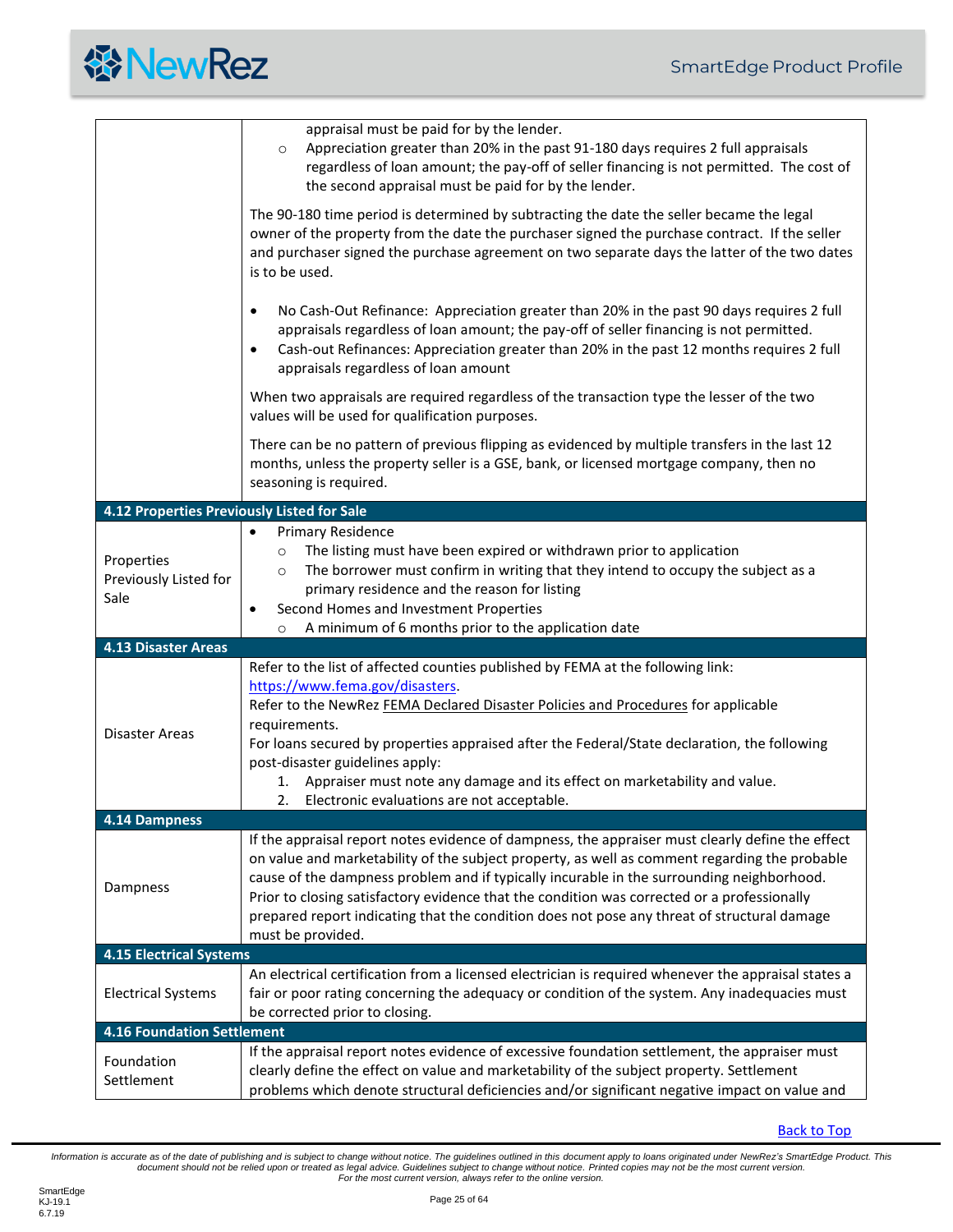<span id="page-25-3"></span><span id="page-25-2"></span><span id="page-25-1"></span><span id="page-25-0"></span>

|                                      | marketability must be corrected prior to closing. A structural engineer's report is required prior<br>to making a loan decision.                                                                                                                                                                                                                                                                                                                                                                                                                                                                                                                                                                                                                                                                                                                                                                     |
|--------------------------------------|------------------------------------------------------------------------------------------------------------------------------------------------------------------------------------------------------------------------------------------------------------------------------------------------------------------------------------------------------------------------------------------------------------------------------------------------------------------------------------------------------------------------------------------------------------------------------------------------------------------------------------------------------------------------------------------------------------------------------------------------------------------------------------------------------------------------------------------------------------------------------------------------------|
| <b>4.17 Heating Systems</b>          |                                                                                                                                                                                                                                                                                                                                                                                                                                                                                                                                                                                                                                                                                                                                                                                                                                                                                                      |
| <b>Heating Systems</b>               | A central heat source with ductwork or baseboard in all rooms is required on all properties<br>except those in geographic regions where heating is not required. If the subject property does<br>not have central heat, the appraiser must provide similar comparable properties and an<br>addendum indicating:<br>The heat source is typical for the area<br>$\bullet$<br>The heat source is permanently attached<br>$\bullet$<br>The heat source is adequate for the dwelling<br>$\bullet$<br>The heat source is externally vented<br>٠                                                                                                                                                                                                                                                                                                                                                            |
| 4.18 Sewage Disposal System          |                                                                                                                                                                                                                                                                                                                                                                                                                                                                                                                                                                                                                                                                                                                                                                                                                                                                                                      |
| Sewage Disposal<br>System            | Sewage disposal systems may require certification if the appraiser or purchase contract<br>indicates the necessity. The report should be provided by a city, county, state (or governing<br>body) official or qualified entity stating:<br>The sewage disposal system complies with applicable local and/or state health standards, is<br>$\bullet$<br>in proper working order, and can be expected to function satisfactorily; or<br>Local and/or state health standards do not apply for the sewage disposal system; however,<br>$\bullet$<br>it is found to be in proper working order and adequate for the subject property.<br>For systems one year old or less, the certification may be no more than one year old on the date                                                                                                                                                                 |
|                                      | of loan closing. For systems more than one year old, the certification may be no more than 120<br>days old on the date of loan closing.                                                                                                                                                                                                                                                                                                                                                                                                                                                                                                                                                                                                                                                                                                                                                              |
| 4.19 Water Supply                    |                                                                                                                                                                                                                                                                                                                                                                                                                                                                                                                                                                                                                                                                                                                                                                                                                                                                                                      |
| <b>Water Supply</b>                  | A water supply certification is required if the appraiser or purchase contract indicates the<br>necessity. The report should be provided by a city, county, state (or governing body) official or<br>a qualified entity stating:<br>The water supply system is in proper working order and pumping an adequate supply of<br>$\bullet$<br>water for the subject property; and<br>The water supply is potable and complies with local and/or state health authority standards<br>٠<br>(in the absence of a local health authority, a reputable chemical testing agency must certify<br>that the water is fit for human consumption).<br>The water certification(s) for existing properties may be no more than 120 days old on the<br>٠<br>date of loan closing.<br>A property supplied by water that is hauled in is an unacceptable water source and renders<br>$\bullet$<br>the property ineligible |
| <b>4.20 Hazardous Conditions</b>     |                                                                                                                                                                                                                                                                                                                                                                                                                                                                                                                                                                                                                                                                                                                                                                                                                                                                                                      |
| Hazardous<br>Conditions              | When the appraiser has knowledge of any hazardous condition (whether it exists in or on the<br>subject property or on any site within the vicinity of the property) - such as the presence of<br>hazardous wastes, toxic substances, asbestos-containing materials, urea-formaldehyde<br>insulation, radon gas, etc. $-$ it must be noted on the appraisal report and any influence that the<br>hazard has on the property's value and marketability (if it is measurable through an analysis of<br>comparable market data as of the effective date of the appraisal) must be commented on.<br>Appropriate adjustments in the overall analysis of the property's value must be made.                                                                                                                                                                                                                 |
| <b>4.21 Pest Infestation</b>         |                                                                                                                                                                                                                                                                                                                                                                                                                                                                                                                                                                                                                                                                                                                                                                                                                                                                                                      |
| Pest Infestation                     | If the appraisal report or sales contract notes evidence of termites or other insect infestation, a<br>pest inspection report certifying treatment of the infestation prior to closing is required. Any<br>significant structural damage due to pest infestation must be corrected prior to closing.                                                                                                                                                                                                                                                                                                                                                                                                                                                                                                                                                                                                 |
| 4.22 Plumbing/Plumbing Certification |                                                                                                                                                                                                                                                                                                                                                                                                                                                                                                                                                                                                                                                                                                                                                                                                                                                                                                      |
| Plumbing/Plumbing<br>Certification   | A plumbing certification from a licensed plumber is required whenever the appraisal states a<br>fair or poor rating concerning the adequacy or condition of the system. Any inadequacies must<br>be corrected prior to closing.                                                                                                                                                                                                                                                                                                                                                                                                                                                                                                                                                                                                                                                                      |

<span id="page-25-5"></span><span id="page-25-4"></span>**[Back to Top](#page-2-0)**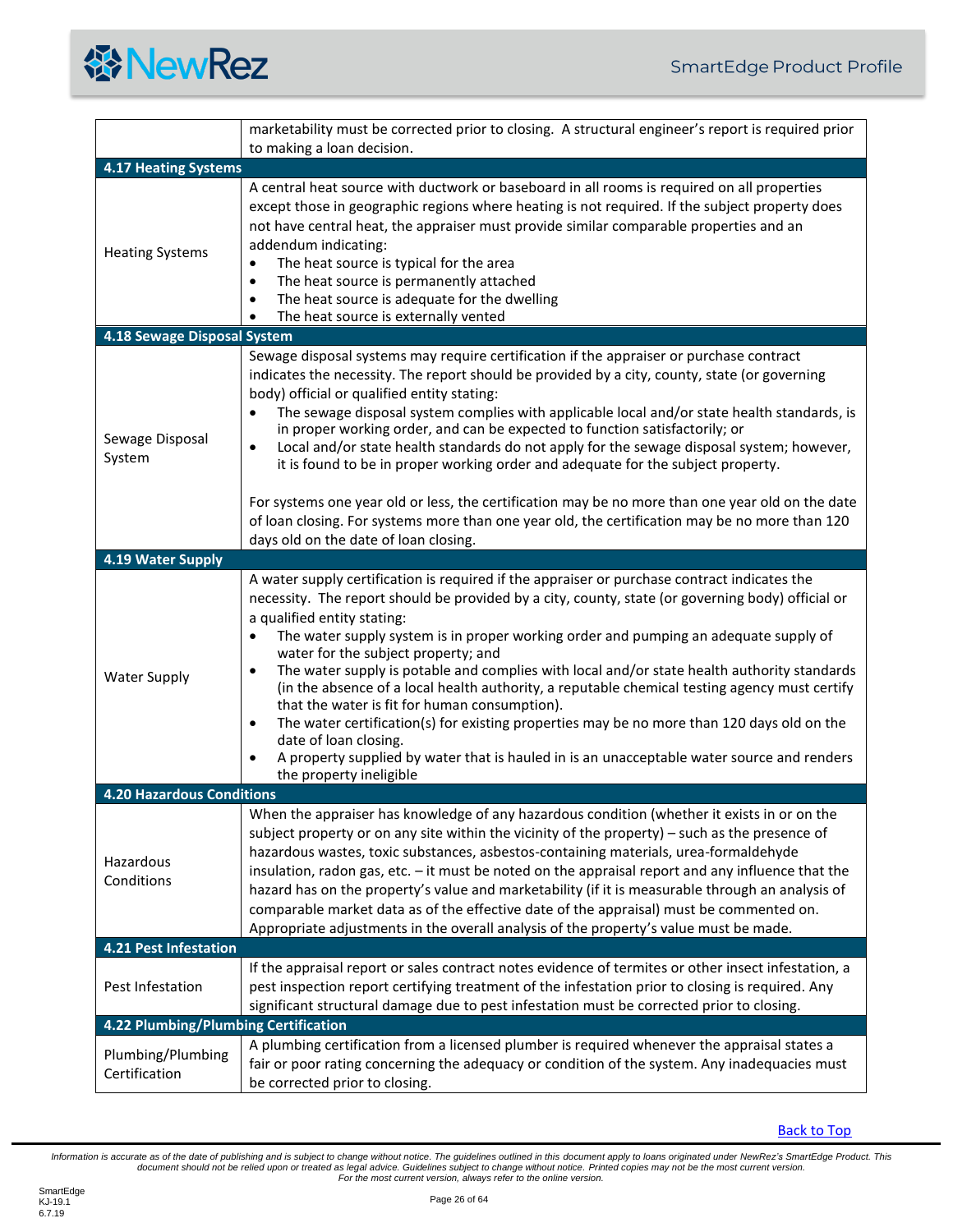<span id="page-26-7"></span><span id="page-26-6"></span><span id="page-26-5"></span><span id="page-26-4"></span><span id="page-26-3"></span><span id="page-26-2"></span><span id="page-26-1"></span><span id="page-26-0"></span>

| <b>4.23 Private Roads</b>                                                 |                                                                                                                                                                                                                                                                                                                                                                                                                                                                                                                                                                                                                                                                                                                                      |  |
|---------------------------------------------------------------------------|--------------------------------------------------------------------------------------------------------------------------------------------------------------------------------------------------------------------------------------------------------------------------------------------------------------------------------------------------------------------------------------------------------------------------------------------------------------------------------------------------------------------------------------------------------------------------------------------------------------------------------------------------------------------------------------------------------------------------------------|--|
| Private Roads<br>(Community-<br>Owned or Privately<br>Maintained Streets) | If the property is located on a community-owned or privately-owned and maintained street, an<br>adequate, legally enforceable agreement or covenant for maintenance of the street is required.<br>The agreement or covenant should include the following provisions and be recorded in the land<br>records of the appropriate jurisdiction:<br>responsibility for payment of repairs, including each party's representative share;<br>$\bullet$<br>default remedies in the event a party to the agreement or covenant fails to comply with his<br>$\bullet$<br>or her obligations; and<br>The effective term of the agreement or covenant, which in most cases should be perpetual<br>$\bullet$<br>and binding on any future owners. |  |
|                                                                           | Note: If the property is located within a state that has statutory provisions that define the<br>responsibilities of property owners for the maintenance and repair of a private street, no<br>separate agreement or covenant is required.                                                                                                                                                                                                                                                                                                                                                                                                                                                                                           |  |
| <b>4.24 Geographic Restrictions</b>                                       |                                                                                                                                                                                                                                                                                                                                                                                                                                                                                                                                                                                                                                                                                                                                      |  |
| Geographic<br>Restrictions                                                | At this time, NewRez cannot finance or purchase loans secured by properties located in<br>$\bullet$<br>Alaska and Hawaii.<br>ARM loans to first time homebuyers are not permitted in Massachusetts (Includes any<br>borrower who is a FTHB)                                                                                                                                                                                                                                                                                                                                                                                                                                                                                          |  |
| <b>Section 5: Income &amp; Employment</b>                                 |                                                                                                                                                                                                                                                                                                                                                                                                                                                                                                                                                                                                                                                                                                                                      |  |
| 5.1 Employment                                                            |                                                                                                                                                                                                                                                                                                                                                                                                                                                                                                                                                                                                                                                                                                                                      |  |
| Employment                                                                | Employment must be reviewed for stability and continuity, with at least a two year history in<br>the same job or jobs in the same or related field. Other circumstances may also be acceptable<br>as outlined in this section. In all instances the source of the borrower's income must align with<br>their overall employment history and profile.                                                                                                                                                                                                                                                                                                                                                                                 |  |
| <b>Gaps in Employment</b>                                                 |                                                                                                                                                                                                                                                                                                                                                                                                                                                                                                                                                                                                                                                                                                                                      |  |
| Gaps in<br>Employment                                                     | The Borrower must explain, in writing, any gaps in employment that span one or more months.                                                                                                                                                                                                                                                                                                                                                                                                                                                                                                                                                                                                                                          |  |
|                                                                           | <b>Recent Graduates and Military Personnel</b>                                                                                                                                                                                                                                                                                                                                                                                                                                                                                                                                                                                                                                                                                       |  |
| <b>Recent Graduates</b><br>and Military<br>Personnel                      | If the borrower indicates they were in school or the military in their two most recent year's<br>employment history, evidence of the claim must be provided (such as college transcripts and/or<br>military discharge papers).                                                                                                                                                                                                                                                                                                                                                                                                                                                                                                       |  |
| <b>Frequent Job Changes</b>                                               |                                                                                                                                                                                                                                                                                                                                                                                                                                                                                                                                                                                                                                                                                                                                      |  |
| Frequent Job<br>Changes                                                   | A Borrower who changes jobs frequently to advance within the same line of work should<br>receive favorable treatment if this advancement can be verified. Frequent job changes without<br>advancement or in different fields of work should be reviewed carefully to ensure consistent or<br>increasing income levels and the likelihood of continued stable employment.                                                                                                                                                                                                                                                                                                                                                             |  |
| Borrowers who are Re-entering the Workforce                               |                                                                                                                                                                                                                                                                                                                                                                                                                                                                                                                                                                                                                                                                                                                                      |  |
| Borrowers who are<br>re-entering the<br>workforce                         | Borrowers who are returning to work after an extended absence (defined as six months) must<br>be at their current job for a minimum of six months in order to consider that income for<br>qualification purposes. A two-year employment history from prior to the borrower's absence<br>must be documented using traditional VOEs or copies of W-2s or paystubs.                                                                                                                                                                                                                                                                                                                                                                     |  |

<span id="page-26-8"></span>**[Back to Top](#page-2-0)**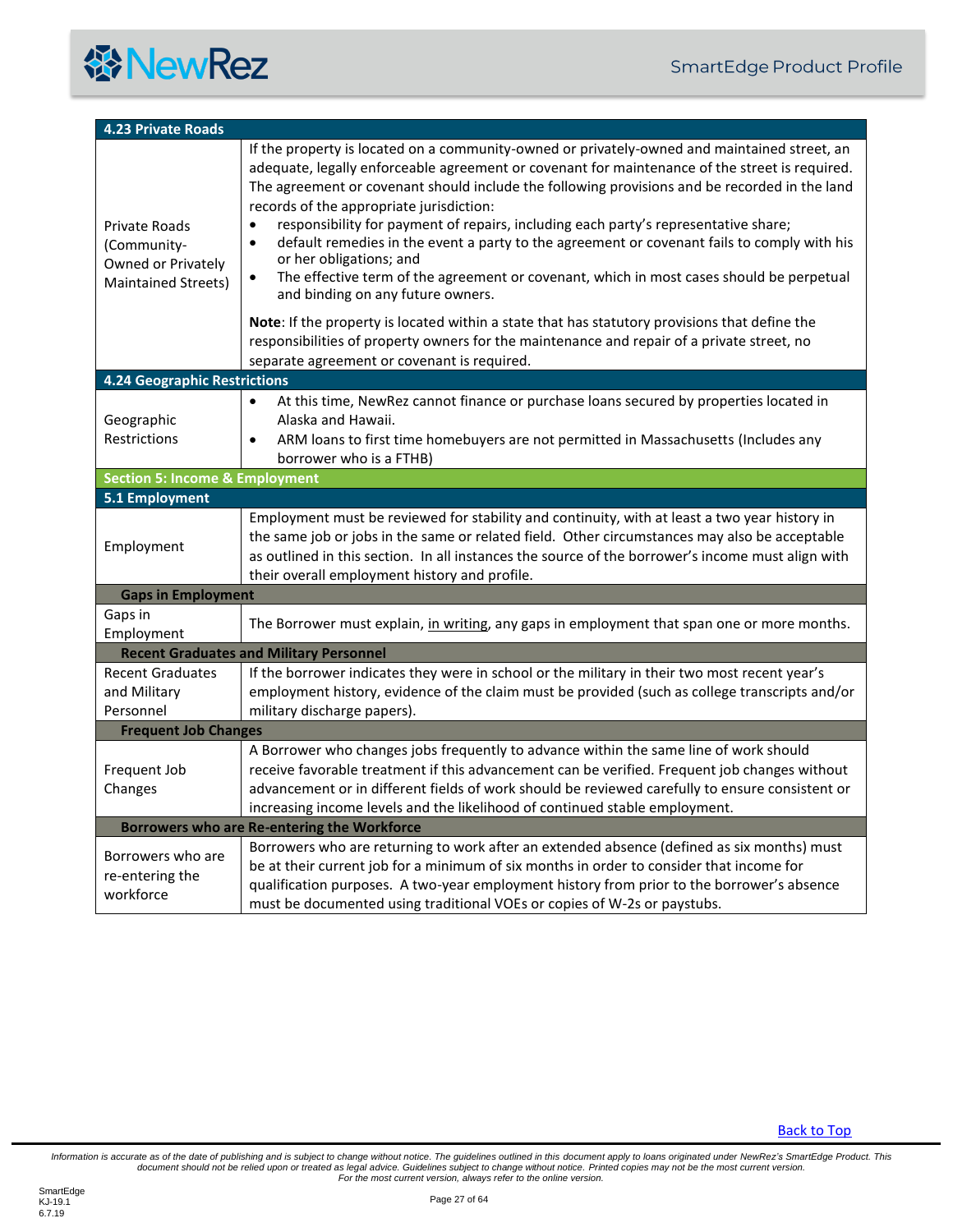| <b>5.2 Verification of Employment</b> |                                                                                                                                                                                                                                                                                                                                                                                                                                                                                                                                                                                                                                                                                                                             |  |
|---------------------------------------|-----------------------------------------------------------------------------------------------------------------------------------------------------------------------------------------------------------------------------------------------------------------------------------------------------------------------------------------------------------------------------------------------------------------------------------------------------------------------------------------------------------------------------------------------------------------------------------------------------------------------------------------------------------------------------------------------------------------------------|--|
|                                       | VOEs are required for all loans. VOEs must meet the following criteria:                                                                                                                                                                                                                                                                                                                                                                                                                                                                                                                                                                                                                                                     |  |
| Verification of<br>Employment         | <b>Wage Earner Verification</b><br>A verification of employment dated within 10 business days of the note date is required for all<br>non-self-employed borrowers. The verification of employment must include the phone number<br>contacted to complete the verbal, which must be documented as associated with the business.<br>In addition, the verification should be completed through the Human Resource Department of<br>the employer, the owner of the company or direct supervisor for small businesses. As part of<br>the verification, the employer must be asked about borrower's probability of continued<br>employment. If an employer refuses to answer the question, this must be documented on the<br>VOE. |  |
|                                       | Electronic verifications of employment completed through Work Number for Everyone or TALX<br>are acceptable as well. If the VOE is obtained from The Work Number, the 10-day timeframe is<br>measured from the date of the request to the vendor, not the date the information was<br>updated in the vendor's database. However, the information must have been updated within<br>the past 35 days.                                                                                                                                                                                                                                                                                                                         |  |
|                                       | This policy applies to all income types with the exception of passive and self-employed income<br>(see below for self-employment verification requirements).<br>If the borrower has seasonal employment, the borrower must be employed at the time of<br>closing to be eligible.                                                                                                                                                                                                                                                                                                                                                                                                                                            |  |
|                                       | <b>Self Employed Borrower Verification</b><br>For Self-Employed borrowers, independently obtain and document a phone number and<br>address for the business. The lender must document the existence of the borrower's business<br>within 30 calendar days of the note. This can be accomplished through:<br>A third party, such as a CPA, regulatory agency, or the applicable licensing bureau, AND<br>$\bullet$<br>By verifying a phone listing and address for the borrower's business using a telephone<br>$\bullet$<br>book, the internet, or directory assistance.                                                                                                                                                    |  |
|                                       | If the contact is made verbally, the lender must document the source of the information<br>obtained and the name and title of the lender's employee who obtained the information.                                                                                                                                                                                                                                                                                                                                                                                                                                                                                                                                           |  |
|                                       | <b>Written Verifications of Employment</b><br>Income and employment for non-self-employed Borrowers may be obtained via direct written<br>verification from the Borrower's employer and borrower paystubs. The verification must be<br>signed by a member of the company's human resource department or one of the business<br>owners/officers. At a minimum, the verification must include:<br>Borrower's name<br>$\bullet$<br>Position<br>$\bullet$<br>Dates of employment<br>٠<br>Base salary<br>$\bullet$<br><b>YTD Earnings</b><br>٠<br>A WVOE cannot be used in lieu of paystubs and W-2s<br>$\bullet$                                                                                                                |  |

<span id="page-27-0"></span>[Back to Top](#page-2-0)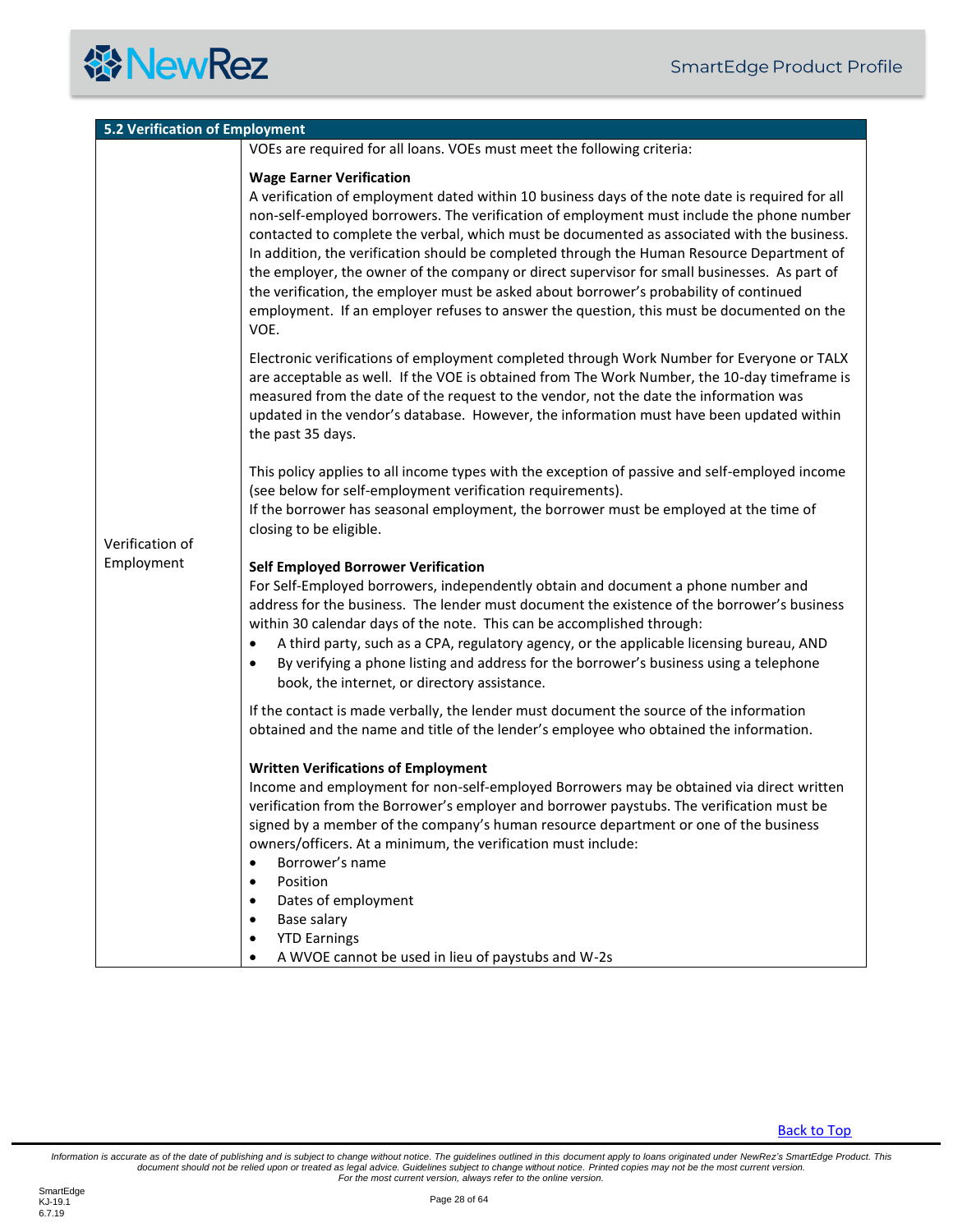#### **餐NewRez**

| 5.3 Income |                                                                                                                                                                                                                                                                                                                                                                                                                                                                                                                                                                                                                                                                                                                                   |
|------------|-----------------------------------------------------------------------------------------------------------------------------------------------------------------------------------------------------------------------------------------------------------------------------------------------------------------------------------------------------------------------------------------------------------------------------------------------------------------------------------------------------------------------------------------------------------------------------------------------------------------------------------------------------------------------------------------------------------------------------------|
|            | All income documentation must be dated within 90 days of the date the Note is signed. Full                                                                                                                                                                                                                                                                                                                                                                                                                                                                                                                                                                                                                                        |
|            | Income Documentation is required, which includes:                                                                                                                                                                                                                                                                                                                                                                                                                                                                                                                                                                                                                                                                                 |
|            | Paystubs and W-2s or Personal tax returns, signed and dated, plus business tax returns<br>$\bullet$<br>when the borrower has 25% or more ownership interest in the business (See Section 5.4<br>Self-Employed Borrowers for additional documentation requirements)<br>A 4506-T, signed at application and closing, is required for all transactions. IRS Tax<br>Transcripts are required for the most recent two years.<br>A Verbal Verification of Employment is required for all borrowers (See Section 5.2)<br>$\bullet$                                                                                                                                                                                                       |
|            | Paystubs and W-2s                                                                                                                                                                                                                                                                                                                                                                                                                                                                                                                                                                                                                                                                                                                 |
|            | When the pay stubs and W-2s are provided for wage earner income and employment<br>verification, the documentation must meet the following criteria:<br>Paystub(s) must<br>show the most recent 30 days YTD earnings;<br>$\circ$<br>must be typed or computer generated and verify:<br>$\circ$<br>Borrower's full name and address<br>Borrower's Social Security number<br>Employer's name and address<br>٠<br>Year to date earnings and Borrower's rate of pay<br>٠<br>Must include sufficient information to appropriately calculate income; otherwise,<br>$\circ$<br>additional documentation must be obtained.                                                                                                                 |
|            | Whether or not pay stubs reflect garnishments (child support, IRS, etc.)<br>$\circ$                                                                                                                                                                                                                                                                                                                                                                                                                                                                                                                                                                                                                                               |
|            | if there are any loan deductions<br>$\circ$                                                                                                                                                                                                                                                                                                                                                                                                                                                                                                                                                                                                                                                                                       |
| Income     | W-2s must be typed or computer generated                                                                                                                                                                                                                                                                                                                                                                                                                                                                                                                                                                                                                                                                                          |
|            | <b>SmartEdge and SmartEdge Plus:</b><br>Paystub with most recent 30 days YTD earnings;<br>$\circ$<br>Most recent two-years W2s<br>$\circ$                                                                                                                                                                                                                                                                                                                                                                                                                                                                                                                                                                                         |
|            | <b>SmartEdge 1-Year Income:</b>                                                                                                                                                                                                                                                                                                                                                                                                                                                                                                                                                                                                                                                                                                   |
|            | o Paystub with most recent 30 days YTD earnings;                                                                                                                                                                                                                                                                                                                                                                                                                                                                                                                                                                                                                                                                                  |
|            | o Most recent year W2                                                                                                                                                                                                                                                                                                                                                                                                                                                                                                                                                                                                                                                                                                             |
|            | Bonus, overtime, and/or commission income is not permitted with 1-Year Income.<br>$\circ$                                                                                                                                                                                                                                                                                                                                                                                                                                                                                                                                                                                                                                         |
|            | <b>Tax Returns</b><br>Tax returns, when required, must be signed and dated by the Borrower(s) and contain all<br>schedules and attachments. Self-employed borrowers may provide one or two years of tax<br>returns as outlined in section 5.4 Self-Employed Borrowers. Two years of tax returns must be<br>provided for any non-self-employed income such as rental, dividends, interest, etc. when those<br>income sources are used for qualifying. Tax transcripts may be used to satisfy the signature<br>requirement for unsigned tax returns but may not be used in lieu of the required tax returns.<br>Note: transcripts for personal returns do not satisfy signature requirements for business<br>returns if applicable. |
|            | 4506-T<br>A signed and dated 4506T is required for all applicants both prior to closing and at closing.<br>NewRez will execute the 4506T for tax transcripts on all loans. The executed 4506T will not be<br>sufficient to replace the requirement for tax returns that are required as per guidelines.<br>IRS transcripts must be obtained as follows:<br><b>SmartEdge and SmartEdge Plus:</b><br>2 years of personal tax transcripts<br>$\circ$                                                                                                                                                                                                                                                                                 |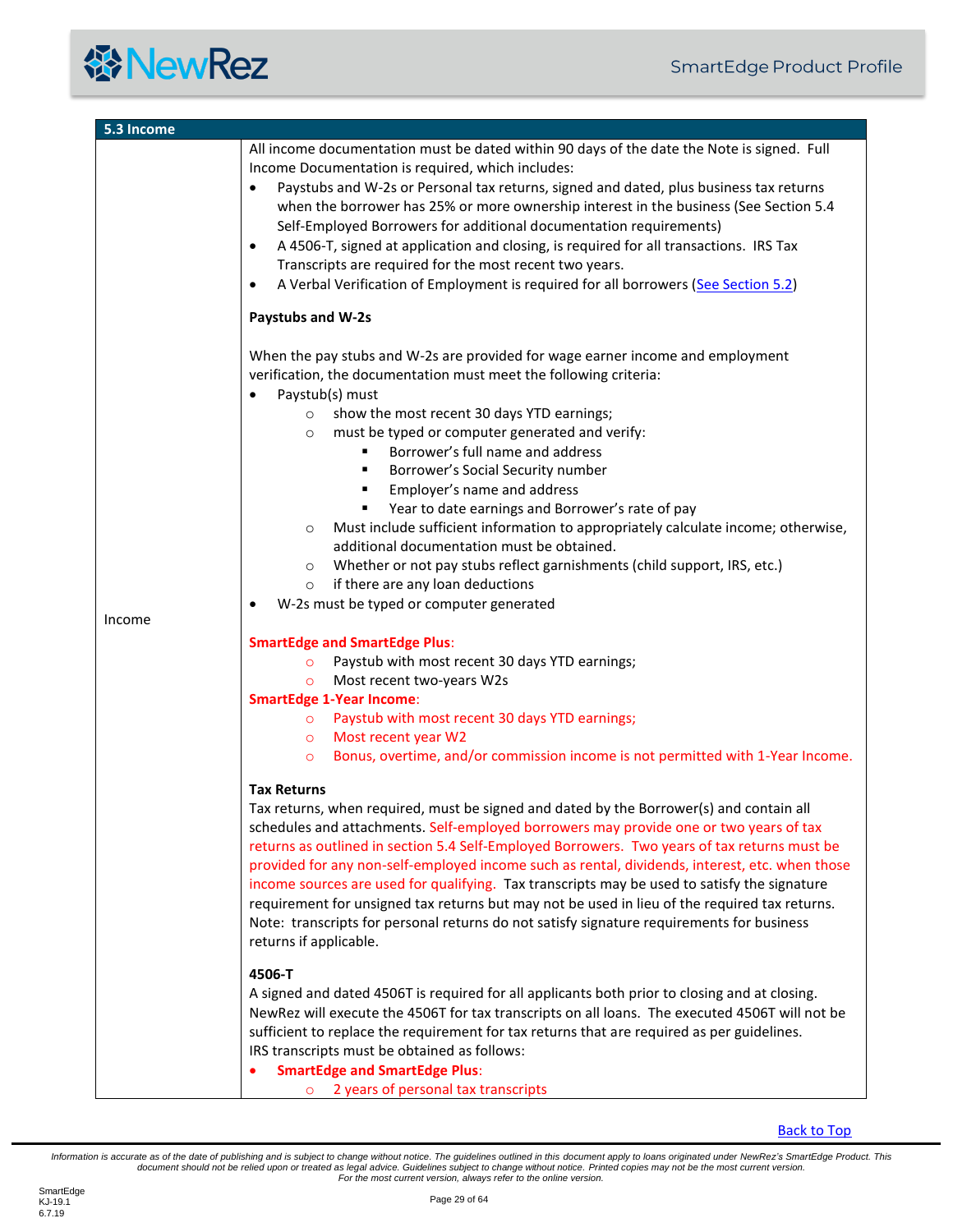<span id="page-29-0"></span>

|                             | <b>SmartEdge 1-Year Income:</b>                                                                                                                                                                            |
|-----------------------------|------------------------------------------------------------------------------------------------------------------------------------------------------------------------------------------------------------|
|                             | 1 year of personal tax transcripts                                                                                                                                                                         |
|                             | In instances where transcripts are not available for the most recent tax year, the file must                                                                                                               |
|                             | contain results showing "No Record Found" and the following requirements met:                                                                                                                              |
|                             |                                                                                                                                                                                                            |
|                             | <b>SmartEdge and SmartEdge Plus:</b>                                                                                                                                                                       |
|                             | The file must contain results showing "No Record Found" and evidence of an<br>$\circ$<br>extension (if after April 15) for the most recent year's taxes and tax transcripts for<br>the two tax years prior |
|                             | <b>SmartEdge 1-Year Income:</b>                                                                                                                                                                            |
|                             |                                                                                                                                                                                                            |
|                             | Tax returns are officially stamped return by the IRS "as received" OR<br>$\circ$                                                                                                                           |
|                             | Evidence that the return was electronically received<br>$\circ$                                                                                                                                            |
|                             | Extensions for the current filing year are not permitted<br>$\circ$                                                                                                                                        |
| 5.4 Self-Employed Borrowers |                                                                                                                                                                                                            |
|                             | A borrower with a 25% or greater ownership interest in a business is considered self-employed.                                                                                                             |
|                             | Self-Employed Borrowers are permitted with a minimum 2-year history;                                                                                                                                       |
|                             | <b>Documentation Requirements</b>                                                                                                                                                                          |
|                             | <b>SmartEdge and SmartEdge Plus:</b>                                                                                                                                                                       |
|                             | Two years of personal and business tax returns for all businesses owned with all<br>$\circ$                                                                                                                |
|                             | applicable tax schedules are required- Both years must be evaluated to derive a                                                                                                                            |
|                             | qualifying income; borrowers with declining income will be carefully scrutinized                                                                                                                           |
|                             | Includes, as applicable, K-1s, Form 1065, 1120s, Schedule E, etc.                                                                                                                                          |
|                             | <b>SmartEdge 1-Year Income:</b><br>٠<br>Most recent required filing year's personal and business tax returns for all                                                                                       |
|                             | $\circ$<br>businesses owned with all applicable tax schedules are required.                                                                                                                                |
|                             | Current tax year must be filed. Extensions for the current filing year are not<br>$\circ$                                                                                                                  |
|                             | permitted                                                                                                                                                                                                  |
|                             | Includes, as applicable, K-1s, Form 1065, 1120s, Schedule E, etc.<br>٠                                                                                                                                     |
|                             | Business(es) used for qualifying must be two or more years old<br>$\circ$                                                                                                                                  |
|                             | Other sources of supplemental income such as rental income, dividend/interest<br>$\circ$                                                                                                                   |
|                             | income, capital gains, alimony, child support, pension or retirement are not                                                                                                                               |
| Self-Employed               | eligible                                                                                                                                                                                                   |
| <b>Borrowers</b>            | Borrowers who have provided two-years of tax returns are not eligible for 1-year<br>$\circ$                                                                                                                |
|                             | income utilization                                                                                                                                                                                         |
|                             |                                                                                                                                                                                                            |
|                             | All Self-Employed Borrowers regardless of number of years tax returns used for qualification                                                                                                               |
|                             | must provide a current year-to-date (YTD) Profit and Loss (P&L) Statement (does not have to be                                                                                                             |
|                             | audited) and Balance Sheet are required as indicated below. Year-to-date is defined as the                                                                                                                 |
|                             | period ending as of the most recent tax return through the most recent quarter ending one (1)                                                                                                              |
|                             | month prior to the Note date. For tax returns on extension the entire unfiled year is also                                                                                                                 |
|                             | required.                                                                                                                                                                                                  |
|                             | YTD Q1 P&L/Balance Sheet required for loans with note dates 5/1 to 7/31<br>$\circ$                                                                                                                         |
|                             | YTD Q2 P&L/Balance Sheet required for loans with note dates 8/1 to 10/31<br>$\circ$                                                                                                                        |
|                             | YTD Q3 P&L/Balance Sheet required for loans with note dates 11/1 to 1/31<br>$\circ$                                                                                                                        |
|                             | Full year P&L/Balance Sheet required for loans with note dates 2/1 to 4/30 AND<br>$\circ$                                                                                                                  |
|                             | filed returns have not been provided                                                                                                                                                                       |
|                             | A year-to-date (YTD) Profit and Loss (P&L) Statement and Balance Sheet is required for all                                                                                                                 |
|                             | businesses where income is used for qualifying and/or for businesses that show a loss. The                                                                                                                 |
|                             | P&L may be audited or unaudited                                                                                                                                                                            |
|                             |                                                                                                                                                                                                            |

[Back to Top](#page-2-0)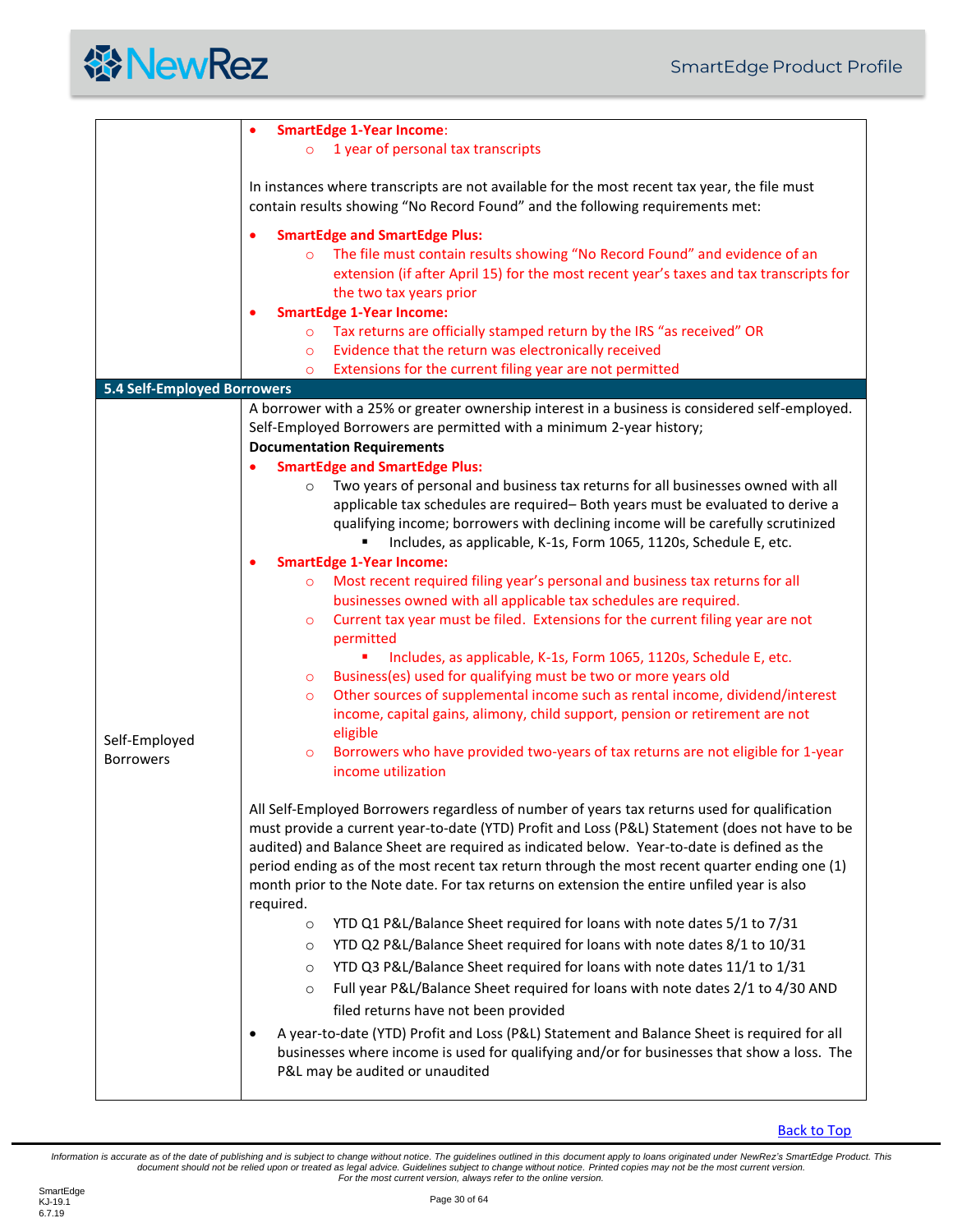

<span id="page-30-4"></span><span id="page-30-3"></span><span id="page-30-2"></span><span id="page-30-1"></span><span id="page-30-0"></span>

| <b>5.5 Income Trends</b>                                         |                                                                                                                                                                                                                                                                                                                                                                                                                                                                                                                                                                                                                                                                                                                                                                                                                                                                                                                                                                                                                                                                                                                 |  |
|------------------------------------------------------------------|-----------------------------------------------------------------------------------------------------------------------------------------------------------------------------------------------------------------------------------------------------------------------------------------------------------------------------------------------------------------------------------------------------------------------------------------------------------------------------------------------------------------------------------------------------------------------------------------------------------------------------------------------------------------------------------------------------------------------------------------------------------------------------------------------------------------------------------------------------------------------------------------------------------------------------------------------------------------------------------------------------------------------------------------------------------------------------------------------------------------|--|
| <b>Income Trends</b>                                             | After the monthly year-to-date income amount is calculated, it must be compared to the prior<br>year's earnings using the borrower's W-2s or signed personal income tax returns to determine if<br>the income trend is stable, increasing, declining but stabilized or declining.<br>A level, upward or previously declining but stabilized trend in earnings must be established.<br>Any self-employment loss, regardless of percentage owned or length of self-employment,<br>should be factored into debt ratios.                                                                                                                                                                                                                                                                                                                                                                                                                                                                                                                                                                                            |  |
| 5.6 Residual Income (Disposable Income)                          |                                                                                                                                                                                                                                                                                                                                                                                                                                                                                                                                                                                                                                                                                                                                                                                                                                                                                                                                                                                                                                                                                                                 |  |
| <b>Residual Income</b>                                           | For loans with DTI > 43% residual income requirements must be met. Residual income equals<br>Gross Qualifying Income less Monthly Debt (as included in the debt-to-income ratio).<br><b>Residual Income</b><br>5<br><b>Family Size</b><br>1<br>$\mathbf{2}$<br>3<br>4<br><b>Required</b><br>\$1,000<br>\$1,680<br>\$2,025<br>\$2,280<br>\$2,365<br><b>Amount</b><br>Add \$150 for each additional member up to a family<br><b>Over 5 Family</b>                                                                                                                                                                                                                                                                                                                                                                                                                                                                                                                                                                                                                                                                 |  |
|                                                                  | <b>Members</b><br>of seven                                                                                                                                                                                                                                                                                                                                                                                                                                                                                                                                                                                                                                                                                                                                                                                                                                                                                                                                                                                                                                                                                      |  |
| 5.7 Eligible Income Sources<br><b>Annuity and Pension Income</b> |                                                                                                                                                                                                                                                                                                                                                                                                                                                                                                                                                                                                                                                                                                                                                                                                                                                                                                                                                                                                                                                                                                                 |  |
| Annuity and<br>Pension Income                                    | Annuity and/or Pension income may be used as qualifying income if it is properly documented<br>and is expected to continue for at least three years. Acceptable documentation includes:<br>Most recent award letter; or<br>$\bullet$<br>Copy of signed federal income tax returns; or<br>$\bullet$<br>Most recent 2 years 1099; and<br>$\bullet$<br>copy of the bank statement showing current receipt<br>$\bullet$                                                                                                                                                                                                                                                                                                                                                                                                                                                                                                                                                                                                                                                                                             |  |
|                                                                  | Refer to Nontaxable Income for allowances and requirements for grossing up income<br><b>Asset Based Income (Asset Amortization)</b>                                                                                                                                                                                                                                                                                                                                                                                                                                                                                                                                                                                                                                                                                                                                                                                                                                                                                                                                                                             |  |
| <b>Asset Based Income</b>                                        | Asset amortization is a calculation used to generate a monthly income stream from a<br>borrower's personal assets. It can be combined with other income sources. There is no age<br>restriction. The following requirements must be met:<br>Available for Primary Residence and Second Homes Only<br>٠<br>Borrower and Co-Borrower must be individual or co-owners of all asset accounts with no<br>$\bullet$<br>other account holders listed on the documentation<br>100% of eligible assets must be verified and will be amortized over 240 months<br>٠<br>All assets must be in a U.S. financial institution-No Foreign Assets<br>The sum of eligible assets as defined are net of any discounts and minus any funds used for<br>closing and/or minimum reserves required for the program.<br>Other reported earnings from Capital Gains or Interest/Dividend may not be used if Asset<br>$\bullet$<br>based income is utilized<br>Eligible Assets (must be readily available to borrower(s) with no penalties or limitations<br>Bank Deposits - Checking, Saving, Money Market accounts = 100%<br>$\bullet$ |  |
|                                                                  | Investment Account: May be comprised of publicly traded stocks, bonds and/or mutual<br>$\bullet$<br>funds = $90%$<br>Restricted stock that is time-based vesting is permitted when the following are met<br>$\circ$<br>Borrower received specified stock award as part of employment offer from a<br>٠<br>Fortune 500 company<br>Borrower is currently employed with employer who provided stock<br>٠<br>Stock is for a publicly traded company<br>٠<br>Borrower has at least a 3-year continuance of vesting<br>٠<br>Borrower has a prior history of receiving a similar type of compensation<br>Value is determined based upon number of stock units at current market price<br><b>Retirement Accounts</b>                                                                                                                                                                                                                                                                                                                                                                                                    |  |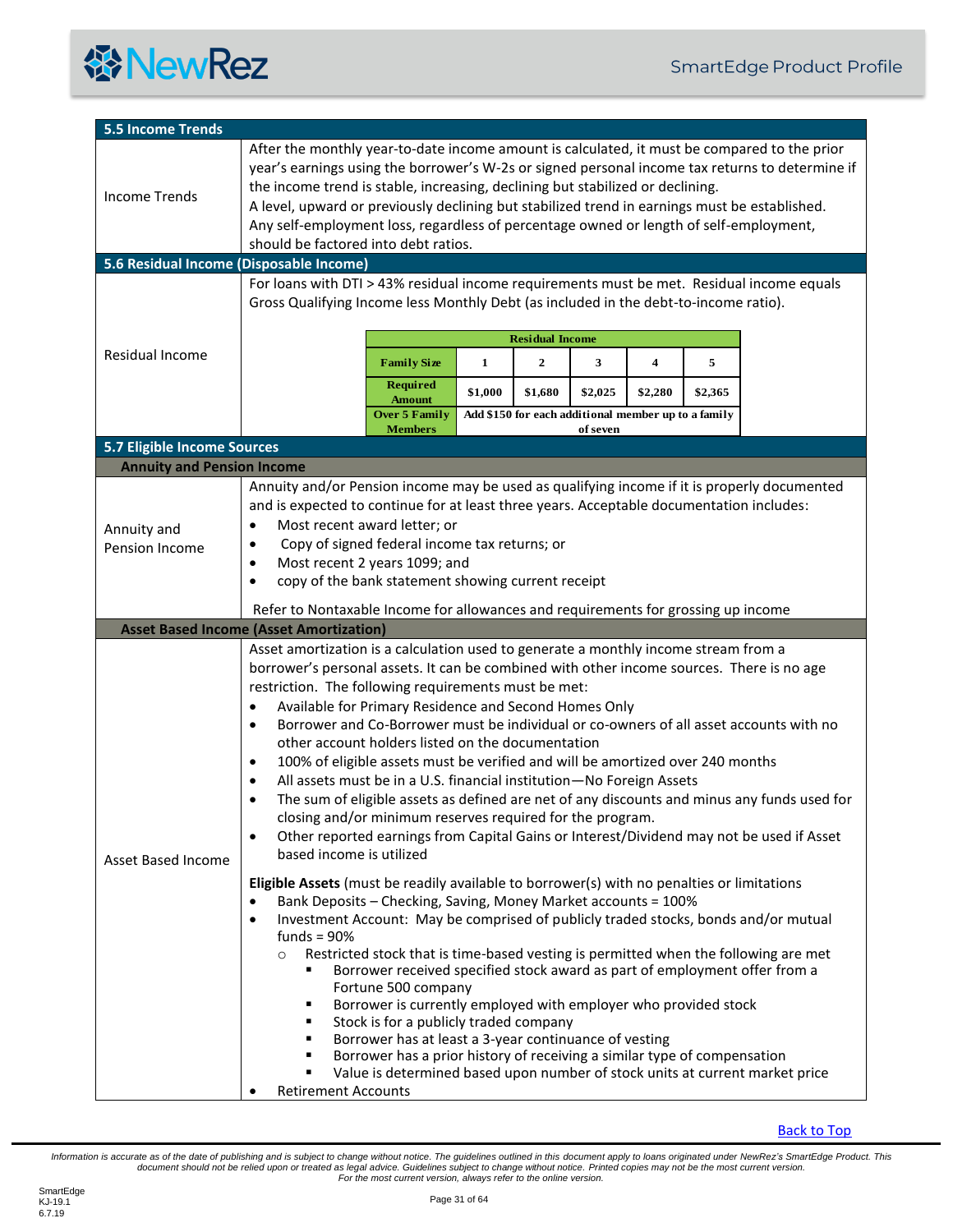<span id="page-31-2"></span><span id="page-31-1"></span><span id="page-31-0"></span>

|                                                          | 401(K) plans or IRA, SEP or KEOUGH accounts = 80%<br>$\circ$<br>IRA borrower must be at least 59 1/2<br>Eligible only if distributions have not been set up<br>$\circ$<br>Any outstanding loan or margin accounts should be backed out of the investment accounts<br>$\bullet$<br>balance.                                                                                                                                                                                                                                                                                                                      |  |
|----------------------------------------------------------|-----------------------------------------------------------------------------------------------------------------------------------------------------------------------------------------------------------------------------------------------------------------------------------------------------------------------------------------------------------------------------------------------------------------------------------------------------------------------------------------------------------------------------------------------------------------------------------------------------------------|--|
|                                                          | No privately held stock or non-regulated financial companies<br>$\bullet$<br><b>Ineligible Assets</b>                                                                                                                                                                                                                                                                                                                                                                                                                                                                                                           |  |
|                                                          | <b>Business funds</b><br>$\bullet$<br>Non-liquid assets (automobiles, artwork, etc.)<br>$\bullet$<br>Any life insurance<br>$\bullet$<br>Any type of UTMA or custodial account for minors<br>$\bullet$<br>Bitcoin or other digital currency                                                                                                                                                                                                                                                                                                                                                                      |  |
|                                                          | <b>Asset Amortization Calculation</b><br>Down payment, closing costs and any necessary adjustments as outlined above must be<br>subtracted from eligible asset sources to determine net available assets. Net available assets<br>are divided by the term of the subject mortgage to calculate a qualifying asset based income.                                                                                                                                                                                                                                                                                 |  |
|                                                          | Savings Account Balance \$200,000 (\$200,000 Usable toward calculation)<br>$\bullet$<br>Stock Fund Balance \$100,000 (\$90,000 Usable toward calculation)<br>$\bullet$<br>Mutual Fund Balance \$20,000 (\$18,000 Usable toward calculation)<br>$\bullet$<br>Down Payment and Closing Costs = \$50,000<br>$\bullet$<br>Net eligible assets = \$308,000 - \$50,000 = \$258,000<br>$\bullet$                                                                                                                                                                                                                       |  |
|                                                          | Term of mortgage = 240 months<br>٠<br>Asset Amortization Calculation = \$258,000/240 = \$1075 monthly income                                                                                                                                                                                                                                                                                                                                                                                                                                                                                                    |  |
| <b>Boarder Income</b>                                    |                                                                                                                                                                                                                                                                                                                                                                                                                                                                                                                                                                                                                 |  |
| Boarder Income                                           | Income from boarders is not acceptable qualifying income with the exception of the following:<br>When a borrower with disabilities receives rental income from a live-in personal assistant,<br>$\bullet$<br>whether or not that individual is a relative of the borrower, the rental payments can be<br>considered as acceptable stable income in an amount up to 30% of the total gross income<br>used to qualify the borrower. Personal assistants typically are paid by Medicaid Waiver<br>funds and include room and board, from which rental payments are made to the borrower.<br>Primary residence only |  |
|                                                          | <b>Borrowers Regularly Scheduled for &lt;40 Hours</b>                                                                                                                                                                                                                                                                                                                                                                                                                                                                                                                                                           |  |
| <b>Borrowers Regularly</b><br>Scheduled for <40<br>hours | Borrowers scheduled for a work week of less than 40 hours may be permitted. A written VOE<br>verifying the stability of the income as regular and on-going is required.                                                                                                                                                                                                                                                                                                                                                                                                                                         |  |
| <b>Bonus and Overtime Income</b>                         |                                                                                                                                                                                                                                                                                                                                                                                                                                                                                                                                                                                                                 |  |
| Bonus, Incentive,<br>and Overtime                        | Bonus or overtime income can be considered if it is consistent for a period covering 2 or more<br>years. Periods of income less than two years may be acceptable, provided the lender can justify<br>and document in writing the reason for using the income for qualifying purposes. A period of<br>more than two years must be used in calculating the average overtime and/or bonus income if<br>the income varies significantly from year to year. Qualifying income is calculated as an average<br>over 24 months provided that the income is expected to continue.                                        |  |
| Income                                                   | To establish bonus and overtime earnings, written verification from the employer must define<br>the dollar amount paid to the Borrower during the past 24 months.                                                                                                                                                                                                                                                                                                                                                                                                                                               |  |
|                                                          | Borrowers beginning employment with a new employer must have received bonus or overtime<br>income from the new employer in order to utilize for qualifying unless such bonus or overtime<br>income is guaranteed in writing as part of the borrower's employment agreement. Any<br>guarantee must designate a specific dollar amount or percentage of income.                                                                                                                                                                                                                                                   |  |

**[Back to Top](#page-2-0)**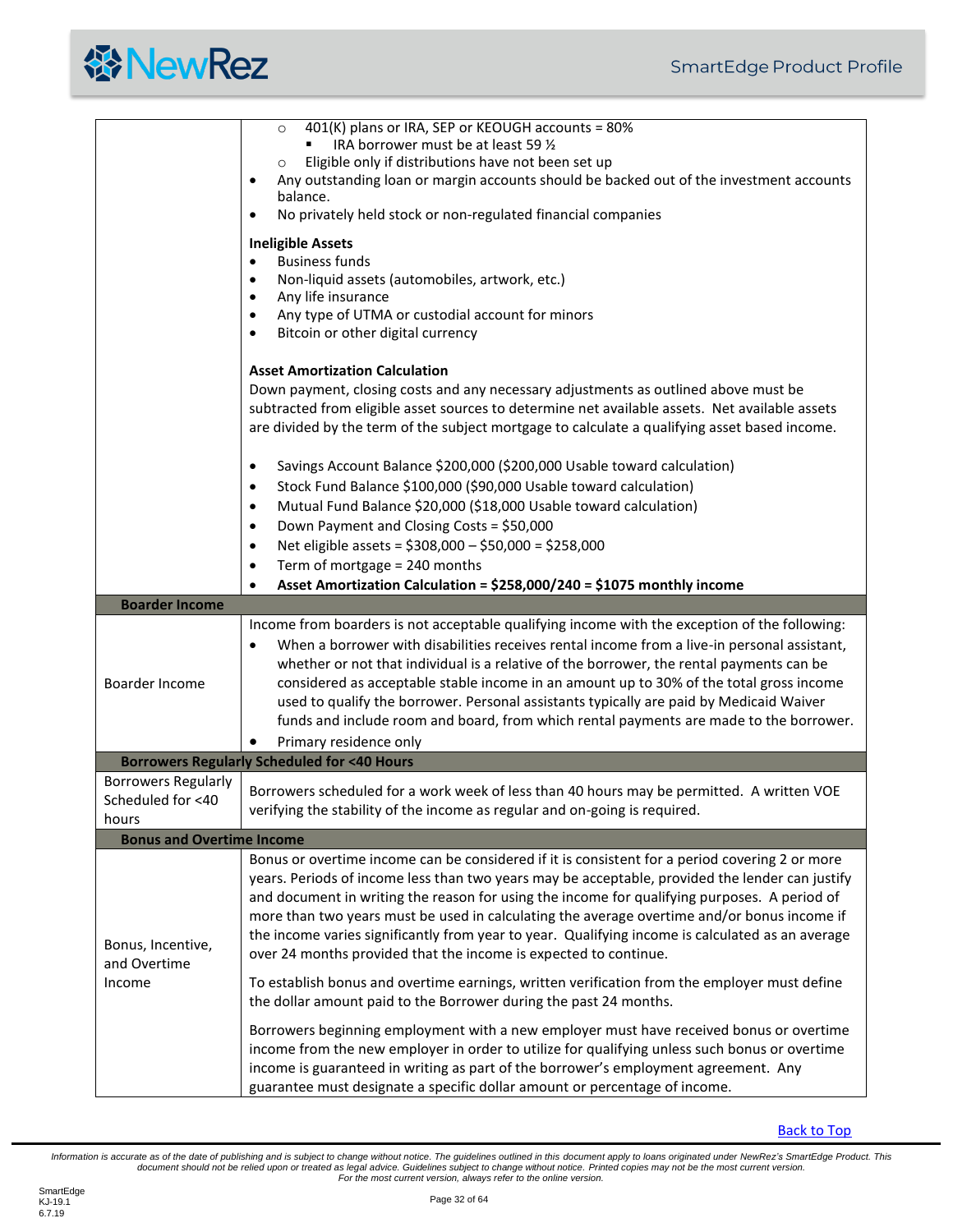<span id="page-32-3"></span><span id="page-32-2"></span><span id="page-32-1"></span><span id="page-32-0"></span>

| <b>Capital Gains</b>                                  |                                                                                                                                                                                                                                                                                                                                                                                                                                                                                                                                                                                                                                                                                                                                                                                                                                                                                                                                                                                                                                                                                                                                                                       |
|-------------------------------------------------------|-----------------------------------------------------------------------------------------------------------------------------------------------------------------------------------------------------------------------------------------------------------------------------------------------------------------------------------------------------------------------------------------------------------------------------------------------------------------------------------------------------------------------------------------------------------------------------------------------------------------------------------------------------------------------------------------------------------------------------------------------------------------------------------------------------------------------------------------------------------------------------------------------------------------------------------------------------------------------------------------------------------------------------------------------------------------------------------------------------------------------------------------------------------------------|
| <b>Capital Gains</b>                                  | Capital gains or losses generally occur only one time, however a borrower or borrowers with a<br>documented history of capital gains may utilize capital gains for qualifying income. Capital gains<br>utilized for income must meet the following:<br>Must be gains from similar assets for three (3) continuous years to be considered qualifying<br>income.<br>If the trend results in a gain it may be added as income.<br>$\bullet$<br>If the trend results in a loss, the loss must be deducted from total income.<br>$\bullet$<br>Personal tax returns - three (3) years with a consistent history of gains from similar assets.<br>$\bullet$<br>Document assets similar to the assets reported as capital gains to support the continuation<br>$\bullet$<br>of the capital gain income and should not be considered qualifying income.                                                                                                                                                                                                                                                                                                                        |
|                                                       | <b>Child Support, Alimony or Maintenance Income</b>                                                                                                                                                                                                                                                                                                                                                                                                                                                                                                                                                                                                                                                                                                                                                                                                                                                                                                                                                                                                                                                                                                                   |
| Child Support,<br>Alimony or<br>Maintenance<br>Income | Child support, alimony or maintenance payments may be used as income if the file<br>substantiates the receipt of funds on an ongoing basis. The following is required:<br>Copies of the final divorce decree, legal separation agreement, court order or voluntary<br>payment agreement<br>Copies of court records, bank statements or canceled checks showing receipt of payments<br>٠<br>for a minimum of twelve months<br>Payments must reasonably be expected to continue for three years based upon all factors,<br>$\bullet$<br>including without limitation<br>the terms of the divorce decree or separation agreement<br>$\circ$<br>the age of the children and any stipulations for continuance in the divorce decree,<br>$\circ$<br>separation agreement or court order for child support                                                                                                                                                                                                                                                                                                                                                                   |
| <b>Commission</b>                                     |                                                                                                                                                                                                                                                                                                                                                                                                                                                                                                                                                                                                                                                                                                                                                                                                                                                                                                                                                                                                                                                                                                                                                                       |
| Commission                                            | A commissioned consumer is one who receives more than 25 percent of his/her annual income<br>from commissions. Commission income is considered stable monthly income if it has been<br>received for two years and is likely to continue.<br>NOTE: Commission income that has been earned for less than one year cannot be used as<br>qualifying income. Consideration will be given to situations in which the consumer's<br>compensation was changed from salary to commission within a similar position with the same<br>employer and the change is documented in the loan file.<br>Commission income must be documented as follows:<br>Most recent paystub and a fully completed Written Verification of Employment or<br>Most recent paystub and the last 2 year-end paystubs<br>Borrowers who earn commission with a new employer must have received commission<br>income from the new employer for a minimum of twelve months in order to utilize for<br>qualifying unless such commission income is guaranteed in writing as part of the<br>borrower's employment agreement. Any guarantee must designate a specific dollar<br>amount or percentage of income. |
| <b>Disability Income</b>                              |                                                                                                                                                                                                                                                                                                                                                                                                                                                                                                                                                                                                                                                                                                                                                                                                                                                                                                                                                                                                                                                                                                                                                                       |
| Disability Income                                     | Long-term disability benefits may be used as qualifying income if a two-year history of receipt<br>has been documented. Benefits should be verified with:<br>A copy of the award letter<br>٠<br>The award letter must indicate the benefit amount, length of time that the benefits are<br>received and the conditions for receipt of benefits.<br>Two years W-2s or 1099s and<br>٠<br>Current evidence of receipt (current pay stub or evidence of direct deposit into the<br>٠<br>Borrower's bank account).                                                                                                                                                                                                                                                                                                                                                                                                                                                                                                                                                                                                                                                         |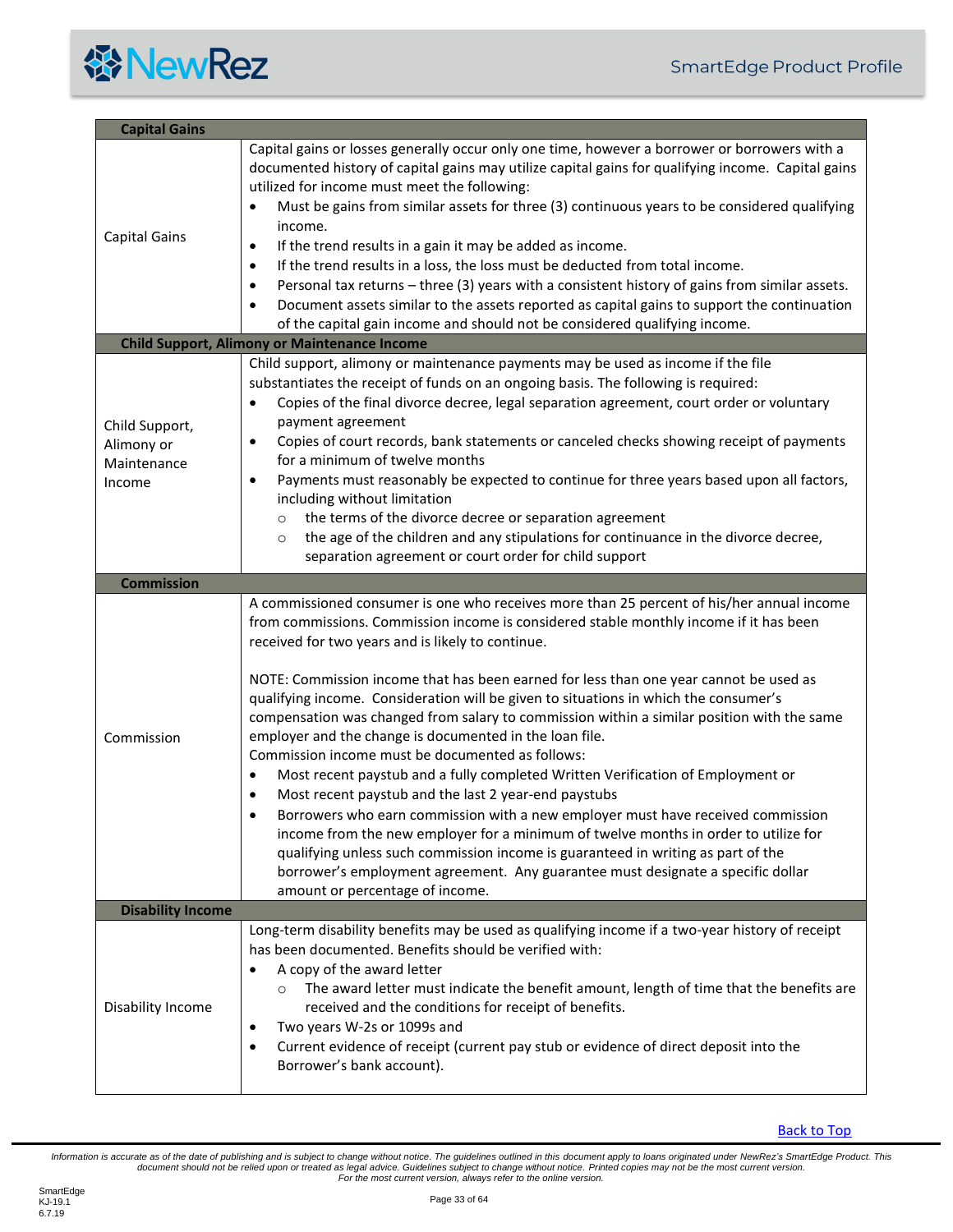<span id="page-33-1"></span><span id="page-33-0"></span>

| <b>Dividend/Interest Income</b>                       |                                                                                                                                                                                                                                                                                                                                                                                                                                                                                                                                                                                                                                                                                                                                                                                                                                                                                                                                                                                                                                                                                                                                                                                                                                                                                                                                                                                                                                                                                                                                               |  |
|-------------------------------------------------------|-----------------------------------------------------------------------------------------------------------------------------------------------------------------------------------------------------------------------------------------------------------------------------------------------------------------------------------------------------------------------------------------------------------------------------------------------------------------------------------------------------------------------------------------------------------------------------------------------------------------------------------------------------------------------------------------------------------------------------------------------------------------------------------------------------------------------------------------------------------------------------------------------------------------------------------------------------------------------------------------------------------------------------------------------------------------------------------------------------------------------------------------------------------------------------------------------------------------------------------------------------------------------------------------------------------------------------------------------------------------------------------------------------------------------------------------------------------------------------------------------------------------------------------------------|--|
| Dividend/Interest<br>Income                           | Interest and Dividend income may be used as long as tax returns or account statements support<br>a two-year receipt history and the borrower(s) have a diversified portfolio. This income must be<br>averaged over the two years. Investment income may be used as stable monthly income if the<br>file contains the following documentation:<br>Signed and dated federal tax returns or 1099s for the previous two years<br>$\bullet$<br>Most recent account statement that shows year to date earnings in line with previous<br>$\bullet$<br>years. Dividends in particular may be paid out quarterly/semi-annually/or annually so if<br>they are not in line, additional review or documentation may be needed to quantify.<br>The income cannot be from a privately held company<br>٠<br>Sufficient assets remain after closing to continue to generate an acceptable level of<br>$\bullet$<br>earnings in view of the totality of the circumstances.<br>To include interest or dividend income from cash or marketable securities in qualifying income,<br>follow these guidelines:<br>Subtract any funds required for closing on the subject transaction prior to the calculation of<br>٠<br>interest or dividend income.<br>Average the year-to-date (YTD) interest and dividend income over the last two years with<br>$\bullet$<br>the borrowers' tax returns, unless the income is declining<br>Interest and Dividend income may not be utilized when Asset Based Income (Asset<br>Amortization) is being used as qualifying income |  |
| <b>Employment Offers</b>                              |                                                                                                                                                                                                                                                                                                                                                                                                                                                                                                                                                                                                                                                                                                                                                                                                                                                                                                                                                                                                                                                                                                                                                                                                                                                                                                                                                                                                                                                                                                                                               |  |
| <b>Employment Offers</b>                              | Borrowers who have switched jobs within 30 days of application or will switch jobs prior to<br>close, must provide a copy of the offer and a minimum of one paystub showing one week's pay<br>from their new job. A written VOE will be required.<br>When analyzing employment offers of future employment, the consumer's past employment<br>history, qualifications for the position, as well as previous training and education must be taken<br>into consideration. Borrowers scheduled to begin employment after the loan closes is<br>permissible provided the following requirements are met:<br>A copy of the borrower's offer or contract for future employment must be provided and<br>clearly identify the employer and the borrower<br>$\circ$<br>be signed by the employer, and be accepted and signed by the borrower;<br>$\circ$<br>clearly identify the terms of employment, including position, type and rate of pay, and<br>$\circ$<br>start date;<br>be non-contingent, guaranteed and non-revocable;<br>$\circ$<br>the borrower must start the new employment within 60 days of the note date; and<br>$\circ$<br>The borrower must have sufficient reserves to cover their housing payment and all<br>$\circ$<br>other monthly obligations for the period prior to starting the new job in addition to all<br>other applicable reserve requirements outlined in this product profile                                                                                                                                      |  |
|                                                       | <b>Employment by a Relative/Family Business</b>                                                                                                                                                                                                                                                                                                                                                                                                                                                                                                                                                                                                                                                                                                                                                                                                                                                                                                                                                                                                                                                                                                                                                                                                                                                                                                                                                                                                                                                                                               |  |
| Employment by a<br>Relative/Family<br><b>Business</b> | Income for a Borrower who is employed by a relative is permitted and must be documented<br>with the following:<br>Most recent two years personal tax returns<br>$\bullet$<br>Copy of current YTD pay stub<br>٠<br>Most recent 2 years W-2s<br>$\bullet$<br>Proof must be provided that the borrower is not an owner of the business<br>a signed copy of the corporate tax returns detailing their ownership percentage; or<br>$\circ$<br>a letter from the CPA or Legal Counsel confirming ownership amount<br>$\circ$<br>In any instance where the Borrower owns more than 25% of the company, full self-<br>$\circ$<br>employed documentation must be provided.                                                                                                                                                                                                                                                                                                                                                                                                                                                                                                                                                                                                                                                                                                                                                                                                                                                                             |  |

<span id="page-33-2"></span>[Back to Top](#page-2-0)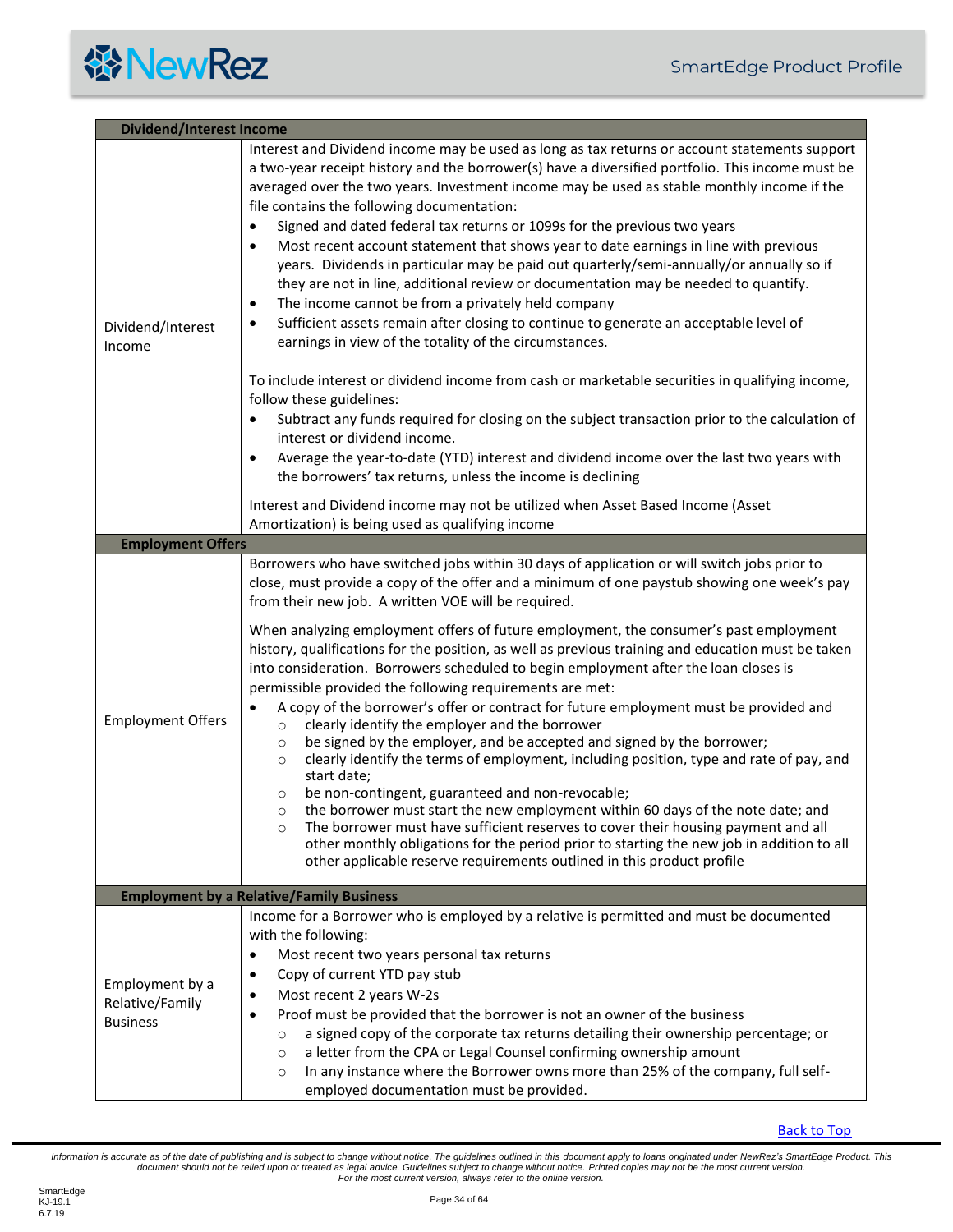<span id="page-34-5"></span><span id="page-34-4"></span><span id="page-34-3"></span><span id="page-34-2"></span><span id="page-34-1"></span><span id="page-34-0"></span>

| <b>Foreign Income</b>                       |                                                                                                                                                                                                                                                                                                                                                                                                                                                                                                                                                                                                                                                                                                                                                                                                                                                                                                                                                                                                                                                                                                                                                                                                                                                                             |
|---------------------------------------------|-----------------------------------------------------------------------------------------------------------------------------------------------------------------------------------------------------------------------------------------------------------------------------------------------------------------------------------------------------------------------------------------------------------------------------------------------------------------------------------------------------------------------------------------------------------------------------------------------------------------------------------------------------------------------------------------------------------------------------------------------------------------------------------------------------------------------------------------------------------------------------------------------------------------------------------------------------------------------------------------------------------------------------------------------------------------------------------------------------------------------------------------------------------------------------------------------------------------------------------------------------------------------------|
| Foreign Income                              | Foreign income is not permitted                                                                                                                                                                                                                                                                                                                                                                                                                                                                                                                                                                                                                                                                                                                                                                                                                                                                                                                                                                                                                                                                                                                                                                                                                                             |
| <b>Foster Care Income</b>                   |                                                                                                                                                                                                                                                                                                                                                                                                                                                                                                                                                                                                                                                                                                                                                                                                                                                                                                                                                                                                                                                                                                                                                                                                                                                                             |
| <b>Foster Care Income</b>                   | Income derived from foster care payments may be considered if it is regular, recurring and<br>reasonably be expected to continue for three years. A two-year history of past receipt is<br>required. Income used to qualify must be averaged over a two year period. Projected income<br>may not be used in the calculation.                                                                                                                                                                                                                                                                                                                                                                                                                                                                                                                                                                                                                                                                                                                                                                                                                                                                                                                                                |
| <b>Installment Sales and Land Contracts</b> |                                                                                                                                                                                                                                                                                                                                                                                                                                                                                                                                                                                                                                                                                                                                                                                                                                                                                                                                                                                                                                                                                                                                                                                                                                                                             |
| <b>Installment Sales</b>                    |                                                                                                                                                                                                                                                                                                                                                                                                                                                                                                                                                                                                                                                                                                                                                                                                                                                                                                                                                                                                                                                                                                                                                                                                                                                                             |
| and Land Contracts                          | Not permissible                                                                                                                                                                                                                                                                                                                                                                                                                                                                                                                                                                                                                                                                                                                                                                                                                                                                                                                                                                                                                                                                                                                                                                                                                                                             |
| <b>Military Income</b>                      |                                                                                                                                                                                                                                                                                                                                                                                                                                                                                                                                                                                                                                                                                                                                                                                                                                                                                                                                                                                                                                                                                                                                                                                                                                                                             |
| Military Income                             | Borrowers employed in military services typically receive compensation in addition to base pay,<br>which may be used as qualifying income. Rations, base housing pay and flight pay may be<br>considered, provided that the income is typical for the position held, and proof of probability of<br>such pay continuing is verified in writing.<br>Non-taxable income will be "grossed up" by tax rate for the consumer's last year's income<br>$\bullet$<br>tax, unless the borrower was not required to file a federal tax return; in this instance use<br>25%. See Non-Taxable Income section for more details.<br>Generally, only base pay and rations are taxable.<br>٠<br>Borrowers called to active duty before loan closing must be qualified based on the Borrower's<br>military income. The date that the in-service Borrower is scheduled to be released from active<br>duty must be verified via a Leave and Earnings Statement (LES), VOE, or Officer's orders. If the<br>separation date is within 12 months of the projected loan closing, the file must include one of<br>the following:<br>Documentation that the service member has re-enlisted or extended his/her period of<br>$\bullet$<br>active duty beyond 12 months of the projected closing date. |
|                                             | Verification of civilian employment following release from active duty.                                                                                                                                                                                                                                                                                                                                                                                                                                                                                                                                                                                                                                                                                                                                                                                                                                                                                                                                                                                                                                                                                                                                                                                                     |
| <b>Mortgage Differential Income</b>         |                                                                                                                                                                                                                                                                                                                                                                                                                                                                                                                                                                                                                                                                                                                                                                                                                                                                                                                                                                                                                                                                                                                                                                                                                                                                             |
| Mortgage<br>Differential Income             | An employer may subsidize an employee's mortgage payments by paying all or part of the<br>interest differential between the employee's present and proposed loan payments. These<br>payments may be considered as acceptable stable income if the Borrower's employer verifies<br>its subsidy in writing, stating the amount and duration of the payments. The payments must<br>continue for at least three years from the date of the loan application. The differential<br>payments should be added to the Borrower's gross income when calculating the qualifying<br>ratio. They cannot be used to offset directly the loan payment, even if the employer pays them<br>to the lender rather than to the Borrower.                                                                                                                                                                                                                                                                                                                                                                                                                                                                                                                                                        |
| <b>Note Receivable Income</b>               |                                                                                                                                                                                                                                                                                                                                                                                                                                                                                                                                                                                                                                                                                                                                                                                                                                                                                                                                                                                                                                                                                                                                                                                                                                                                             |
| Note Receivable<br>Income                   | In order to include notes receivable income to qualify a consumer, the following must be<br>documented:<br>A copy of the note to establish the amount and length of payment<br>If the borrower is not the original payee on the note, the creditor must establish that<br>$\circ$<br>the borrower is able to enforce the note.<br>Evidence that these payments have been consistently received for the last 12 months<br>$\bullet$<br>through deposit slips, deposit receipts, cancelled checks, bank or other account<br>statements, or tax returns.<br>The note must indicate that the income will continue for at least three years<br>$\bullet$                                                                                                                                                                                                                                                                                                                                                                                                                                                                                                                                                                                                                         |
| <b>Non-Taxable Income</b>                   |                                                                                                                                                                                                                                                                                                                                                                                                                                                                                                                                                                                                                                                                                                                                                                                                                                                                                                                                                                                                                                                                                                                                                                                                                                                                             |
| Non-Taxable<br>Income                       | Non-taxable income must be shown on the tax returns as non-taxable in order to be grossed up.<br>This income will be "grossed up" by the amount of the tax rate for the consumer's last year's<br>income tax, unless the borrower was not required to file a federal tax return, then use 25%.<br>Non-taxable income may include but is not limited to:                                                                                                                                                                                                                                                                                                                                                                                                                                                                                                                                                                                                                                                                                                                                                                                                                                                                                                                     |

<span id="page-34-6"></span>**[Back to Top](#page-2-0)**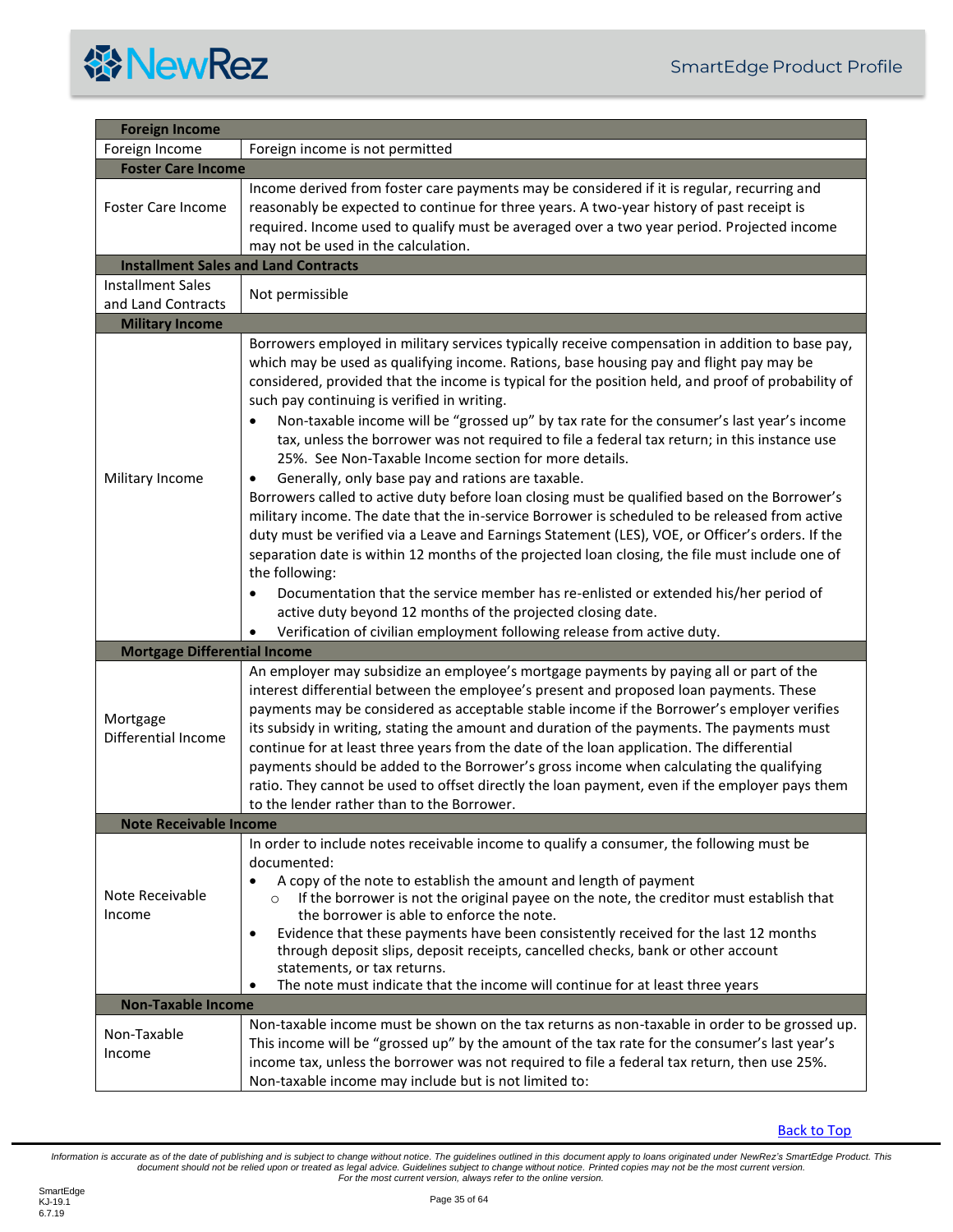

<span id="page-35-2"></span><span id="page-35-1"></span><span id="page-35-0"></span>

|                             | Aid to dependent children (ADC)/foster care.<br>$\bullet$                                                                                                                    |
|-----------------------------|------------------------------------------------------------------------------------------------------------------------------------------------------------------------------|
|                             | Child support<br>$\bullet$                                                                                                                                                   |
|                             | Disability income.<br>$\bullet$                                                                                                                                              |
|                             | Federal Employees Compensation Act Benefits.<br>٠                                                                                                                            |
|                             | Military allotment (food and housing).<br>٠                                                                                                                                  |
|                             | Municipal bond interest<br>$\bullet$                                                                                                                                         |
|                             | Public assistance.<br>$\bullet$                                                                                                                                              |
|                             | Social Security income<br>$\bullet$                                                                                                                                          |
|                             | VA benefits (VA education benefits may not be used as qualifying income).                                                                                                    |
|                             | Worker's compensation                                                                                                                                                        |
| <b>Part-Time/Second Job</b> |                                                                                                                                                                              |
|                             | Part-time and second job income is considered as stable income if it has been received for the                                                                               |
|                             | previous 24 months, uninterrupted, and has a strong probability for continued receipt for a                                                                                  |
| Part-Time/Second            | minimum of three years at current or increasing levels.                                                                                                                      |
| Job Income                  | Two years signed tax returns required                                                                                                                                        |
|                             | Copy of current YTD paystub                                                                                                                                                  |
|                             | Two years W-2s<br>$\bullet$                                                                                                                                                  |
|                             | <b>Relocating Life Partners (RLP)/Trailing Co-Borrowers</b>                                                                                                                  |
| <b>Relocating Life</b>      |                                                                                                                                                                              |
| Partners/Trailing           |                                                                                                                                                                              |
| $Co-$                       | Not permitted                                                                                                                                                                |
| Borrower/Spouse             |                                                                                                                                                                              |
| <b>Rental Income</b>        |                                                                                                                                                                              |
|                             | <b>Required Documentation:*</b>                                                                                                                                              |
|                             | Personal tax returns, including all schedules, for prior 2 years                                                                                                             |
|                             | Current lease for each rental property. Rent rolls are unacceptable.<br>٠                                                                                                    |
|                             | Explanation for any gaps greater than 3 months over the previous 24 months<br>$\bullet$                                                                                      |
|                             |                                                                                                                                                                              |
|                             | * Requirements for rental income from conversion of departing residence are outlined below                                                                                   |
|                             | <b>Income Calculation:</b>                                                                                                                                                   |
|                             | Tax returns should be utilized to calculate rental income unless the property does not                                                                                       |
|                             |                                                                                                                                                                              |
|                             | appear on tax returns                                                                                                                                                        |
|                             | Average of rental income from tax returns using net rental income + depreciation +<br>$\circ$<br>interest + taxes + insurance + HOA divided by applicable months minus PITIA |
|                             | If rental income is not available on the borrower's tax returns, a vacancy/maintenance<br>$\circ$                                                                            |
|                             | expense factor of 25% should be deducted from the rental income verified by the                                                                                              |
| Rental Income               | current lease agreement for determining qualifying income. (Ex: Property owned less                                                                                          |
|                             | than 12 months or property out of service due to rehabilitation.)                                                                                                            |
|                             | An explanation is required if the rental income on the tax returns is greater than the                                                                                       |
|                             | $\circ$<br>rental income on the lease. The lesser of the rental income from the lease or Schedule                                                                            |
|                             | E must be used to calculate net rental income unless satisfactory documentation is                                                                                           |
|                             | provided to support the higher income on the tax returns will be continuing.                                                                                                 |
|                             | Net rental income must be added to the borrower's total monthly income.                                                                                                      |
|                             |                                                                                                                                                                              |
|                             | Net rental losses must be added to the borrower's total monthly obligations.                                                                                                 |
|                             | Rental Income from Departing Residence Converted to Rental:                                                                                                                  |
|                             | If the borrower is converting their current primary residence to a rental property and using                                                                                 |
|                             | rental income to offset the payment the following requirements apply:                                                                                                        |
|                             | Borrower must have documented equity in departure residence of 25%.                                                                                                          |
|                             | Documented equity may be evidenced by an exterior or full appraisal dated within six                                                                                         |
|                             | $\circ$                                                                                                                                                                      |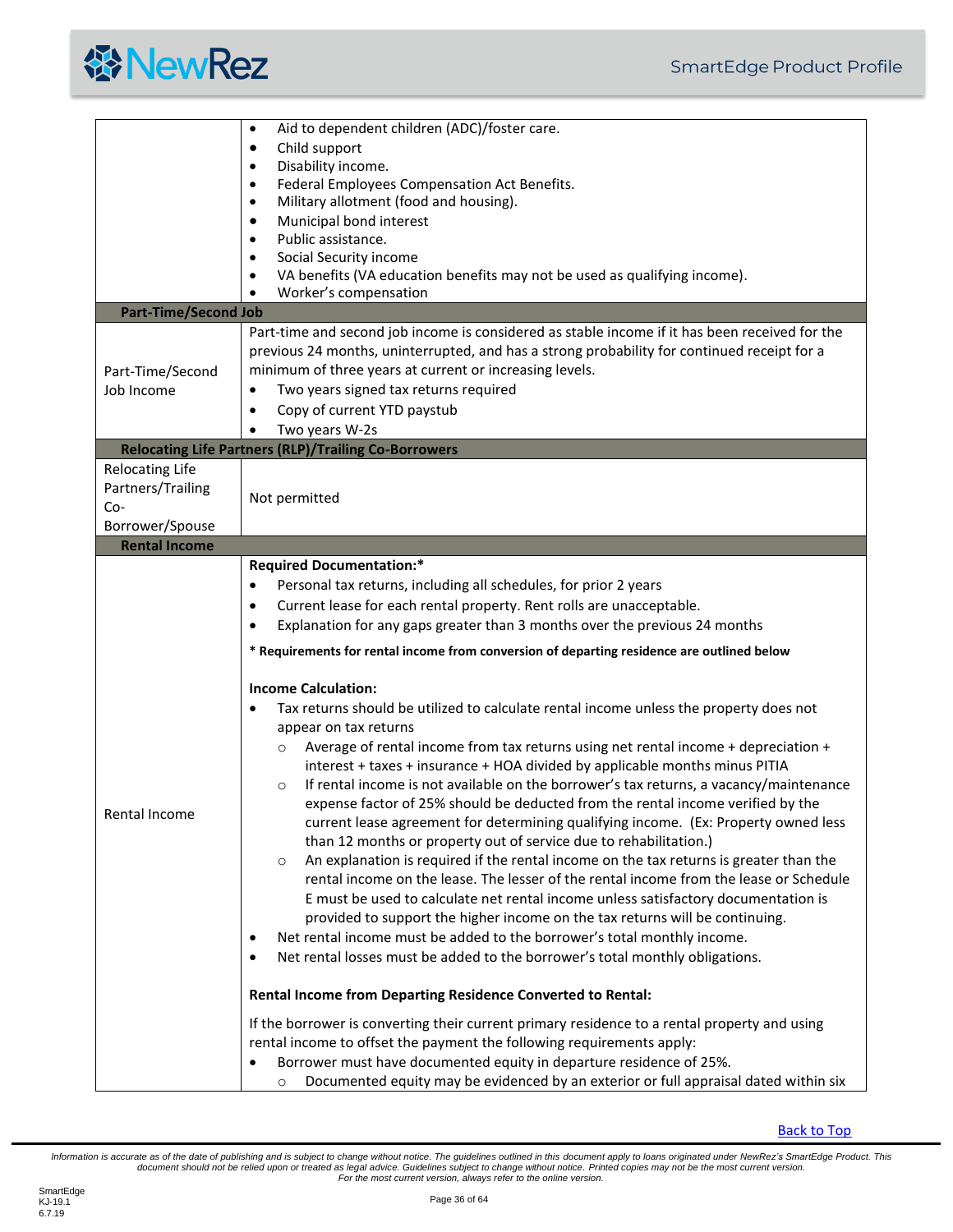

<span id="page-36-0"></span>

|                                                  | (6) months of subject transaction, OR                                                                                                                                                                                                                                                                                                                                                                                                                                                                                                                                                                                                                                                                                                                                                                                                                                                                                                                                                                                                                                                                                                                                                                                                                                                                                                                                                                                                                                                                                                                                                                                                                                                                                                                                                                                                                                                                                                                                                                                                                                                                                                     |
|--------------------------------------------------|-------------------------------------------------------------------------------------------------------------------------------------------------------------------------------------------------------------------------------------------------------------------------------------------------------------------------------------------------------------------------------------------------------------------------------------------------------------------------------------------------------------------------------------------------------------------------------------------------------------------------------------------------------------------------------------------------------------------------------------------------------------------------------------------------------------------------------------------------------------------------------------------------------------------------------------------------------------------------------------------------------------------------------------------------------------------------------------------------------------------------------------------------------------------------------------------------------------------------------------------------------------------------------------------------------------------------------------------------------------------------------------------------------------------------------------------------------------------------------------------------------------------------------------------------------------------------------------------------------------------------------------------------------------------------------------------------------------------------------------------------------------------------------------------------------------------------------------------------------------------------------------------------------------------------------------------------------------------------------------------------------------------------------------------------------------------------------------------------------------------------------------------|
|                                                  | Documented equity may be evidenced by the original sales price and the current<br>$\circ$                                                                                                                                                                                                                                                                                                                                                                                                                                                                                                                                                                                                                                                                                                                                                                                                                                                                                                                                                                                                                                                                                                                                                                                                                                                                                                                                                                                                                                                                                                                                                                                                                                                                                                                                                                                                                                                                                                                                                                                                                                                 |
|                                                  | unpaid principal balance.                                                                                                                                                                                                                                                                                                                                                                                                                                                                                                                                                                                                                                                                                                                                                                                                                                                                                                                                                                                                                                                                                                                                                                                                                                                                                                                                                                                                                                                                                                                                                                                                                                                                                                                                                                                                                                                                                                                                                                                                                                                                                                                 |
|                                                  | Copy of current lease agreement is required.<br>$\bullet$                                                                                                                                                                                                                                                                                                                                                                                                                                                                                                                                                                                                                                                                                                                                                                                                                                                                                                                                                                                                                                                                                                                                                                                                                                                                                                                                                                                                                                                                                                                                                                                                                                                                                                                                                                                                                                                                                                                                                                                                                                                                                 |
|                                                  | A vacancy/maintenance expense factor of 25% should be deducted from the rental<br>$\circ$                                                                                                                                                                                                                                                                                                                                                                                                                                                                                                                                                                                                                                                                                                                                                                                                                                                                                                                                                                                                                                                                                                                                                                                                                                                                                                                                                                                                                                                                                                                                                                                                                                                                                                                                                                                                                                                                                                                                                                                                                                                 |
|                                                  | income verified by the current lease agreement for determining qualifying income.                                                                                                                                                                                                                                                                                                                                                                                                                                                                                                                                                                                                                                                                                                                                                                                                                                                                                                                                                                                                                                                                                                                                                                                                                                                                                                                                                                                                                                                                                                                                                                                                                                                                                                                                                                                                                                                                                                                                                                                                                                                         |
|                                                  | Copy of security deposit and evidence of deposit to borrower's account is required.                                                                                                                                                                                                                                                                                                                                                                                                                                                                                                                                                                                                                                                                                                                                                                                                                                                                                                                                                                                                                                                                                                                                                                                                                                                                                                                                                                                                                                                                                                                                                                                                                                                                                                                                                                                                                                                                                                                                                                                                                                                       |
| <b>Restricted Stock and Stock Options</b>        |                                                                                                                                                                                                                                                                                                                                                                                                                                                                                                                                                                                                                                                                                                                                                                                                                                                                                                                                                                                                                                                                                                                                                                                                                                                                                                                                                                                                                                                                                                                                                                                                                                                                                                                                                                                                                                                                                                                                                                                                                                                                                                                                           |
| <b>Restricted Stock</b><br>and Stock Options     | Income derived from restricted stocks/stock options may be granted as a component of<br>$\bullet$<br>employee compensation and are subject to a restriction period during which recipients are<br>not allowed access to granted shares until either performance-based or time-based vesting<br>requirements are met. restricted stocks/stock options may be used as qualifying income<br>when the income has been consistently received for two (2) years and the vesting schedule<br>indicates the income will continue for a minimum of two (2) years at a similar level as prior<br>two (2) years.<br>The following documentation requirements must be met:<br>$\bullet$<br>Borrower must be currently employed by the employer issuing the RSUs/stock options<br>$\circ$<br>for the RSUs/stock options to be considered in qualifying income.<br>Stock must be a publicly traded stock.<br>$\circ$<br>Vested restricted stock units and stock options cannot be used for reserves if using for<br>$\circ$<br>income to qualify.<br>YTD paystub(s) documenting all YTD earnings, including restricted stock payout(s).<br>$\circ$<br>Prior two years W2s<br>$\circ$<br>Restricted stock agreement. If the employer does not provide a restricted stock<br>$\circ$<br>agreement:<br>W2s may be used if the W2s clearly identify restricted stock income amounts<br>$\circ$<br>Written verification of employment documenting all year-to-date earnings, including<br>$\circ$<br>restricted stock payouts may also be used<br>A two (2) year average of prior income received from RSUs or stock options should be used to<br>calculate the income, with the continuance based on the vesting schedule using a stock price<br>based on the lower of the current stock price or the 52-week average, if less for the most recent<br>twelve (12) months reporting at the time of application. The income used for qualifying must be<br>supported by future vesting based on the stock price used for qualifying and vesting schedule.<br>For options or RSUs that have an initial strike price, the future vesting value is determined by |
|                                                  | the difference in the current stock price or the 52-week average, if less, and the strike price.<br><b>Retirement Income (401K/IRA Distributions)</b>                                                                                                                                                                                                                                                                                                                                                                                                                                                                                                                                                                                                                                                                                                                                                                                                                                                                                                                                                                                                                                                                                                                                                                                                                                                                                                                                                                                                                                                                                                                                                                                                                                                                                                                                                                                                                                                                                                                                                                                     |
|                                                  | If Retirement Income is paid in the form of a distribution from a 401(k), IRA, or Keogh<br>Retirement account, the following guidelines should be followed:                                                                                                                                                                                                                                                                                                                                                                                                                                                                                                                                                                                                                                                                                                                                                                                                                                                                                                                                                                                                                                                                                                                                                                                                                                                                                                                                                                                                                                                                                                                                                                                                                                                                                                                                                                                                                                                                                                                                                                               |
| Retirement Income<br>$-401K/IRA$<br>Distribution | Provide most recent account statement for the asset being used for qualifying income to<br>٠<br>determine the three-year continuance of the income.<br>Borrower(s) must have un-restricted access to funds without any penalties<br>$\bullet$<br>If the assets are in the form of stocks, bonds, or mutual funds, 70% of the value must be<br>$\bullet$<br>used to determine the number of distributions remaining.<br>Document regular and continued receipt of the income as verified by:<br>Letters from organization providing the income (Distribution Schedule)<br>$\bullet$<br>Copies of signed and dated federal income tax returns<br>$\bullet$<br>Most recent 2 years 1099s or<br>٠<br>Proof of current receipt<br>$\bullet$                                                                                                                                                                                                                                                                                                                                                                                                                                                                                                                                                                                                                                                                                                                                                                                                                                                                                                                                                                                                                                                                                                                                                                                                                                                                                                                                                                                                    |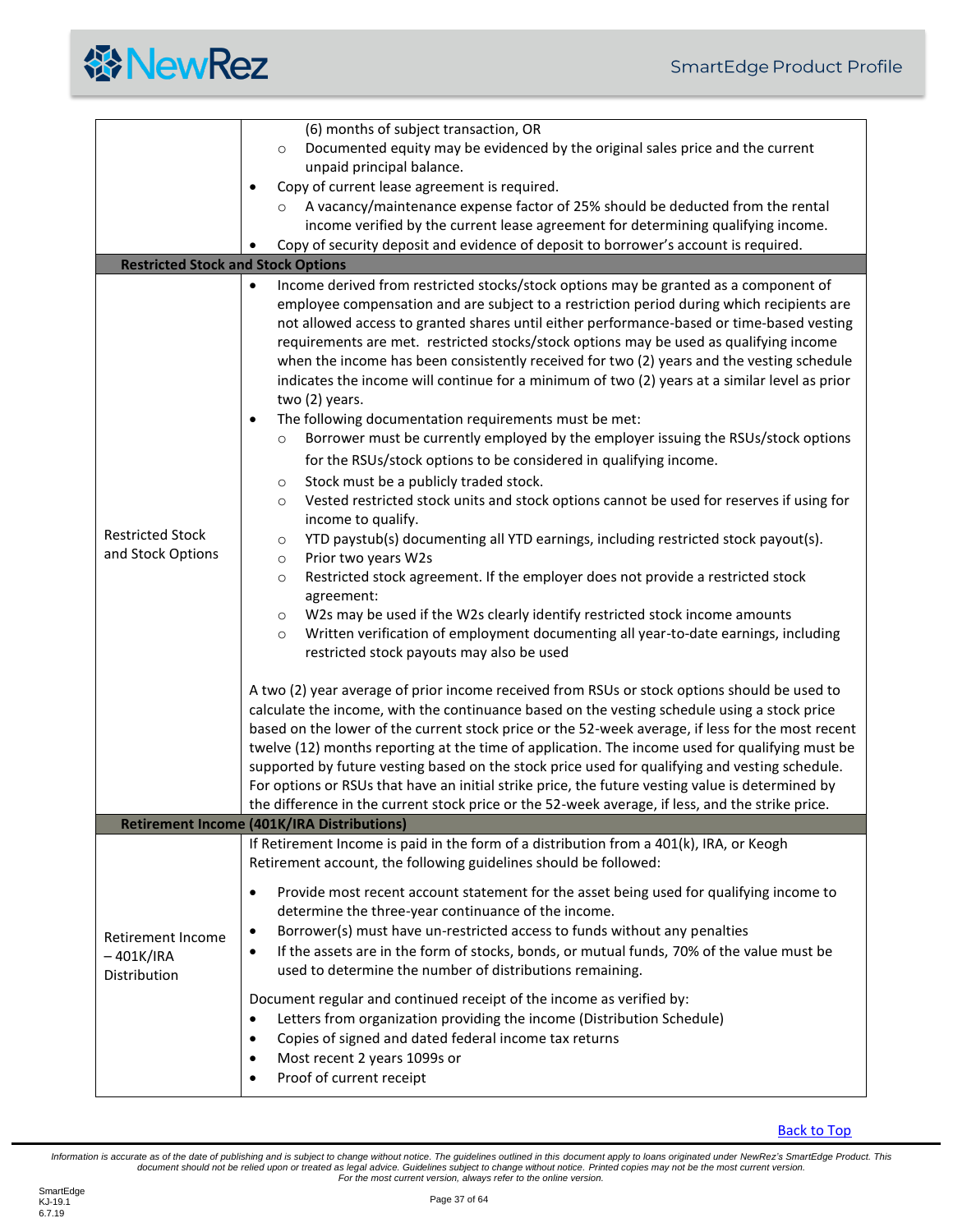

<span id="page-37-5"></span><span id="page-37-4"></span><span id="page-37-3"></span><span id="page-37-2"></span><span id="page-37-1"></span><span id="page-37-0"></span>

|                               | If the borrower has not yet retired, but discloses plans to retire during the first three-years after<br>loan closing, Underwriting review must include the amount of documented retirement benefits,<br>Social Security payments, other payments anticipated to be received in order to verify                                                                                                                                                                                                                                                                                                                                                                                                                                                                     |
|-------------------------------|---------------------------------------------------------------------------------------------------------------------------------------------------------------------------------------------------------------------------------------------------------------------------------------------------------------------------------------------------------------------------------------------------------------------------------------------------------------------------------------------------------------------------------------------------------------------------------------------------------------------------------------------------------------------------------------------------------------------------------------------------------------------|
|                               | continuation of income from their current employment and future earnings.                                                                                                                                                                                                                                                                                                                                                                                                                                                                                                                                                                                                                                                                                           |
| <b>Royalty Income</b>         |                                                                                                                                                                                                                                                                                                                                                                                                                                                                                                                                                                                                                                                                                                                                                                     |
| Royalty Income                | Royalty income must include the total amount of royalty payments received and must<br>document the borrower's receipt of royalty income for 12 months and the likelihood of<br>continued receipt of such income for at least three years. The following documentation is<br>required:<br>Royalty contract or agreement confirming the amount, frequency and duration of the<br>$\bullet$<br>royalty income<br>Most recent two years tax returns including Schedule E                                                                                                                                                                                                                                                                                                |
| <b>Seasonal Income</b>        |                                                                                                                                                                                                                                                                                                                                                                                                                                                                                                                                                                                                                                                                                                                                                                     |
| Seasonal Income               | Seasonal income is considered uninterrupted and may be used to qualify the borrower. The<br>following are required:<br>Borrower has worked the same job for the past two years<br>٠<br>Expects to be rehired the next season as documented by a written VOE<br>$\bullet$<br>Two years of W-2s<br>$\bullet$<br>Income averaged over the past 2 years                                                                                                                                                                                                                                                                                                                                                                                                                 |
| <b>Social Security Income</b> |                                                                                                                                                                                                                                                                                                                                                                                                                                                                                                                                                                                                                                                                                                                                                                     |
|                               | Social Security income must be verified by a Social Security Administration benefit verification<br>letter. Refer to Non-Taxable Income for allowances in grossing up social security income.                                                                                                                                                                                                                                                                                                                                                                                                                                                                                                                                                                       |
| Social Security<br>Income     | Social Security Disability Income, Child's Benefit, or other income paid by Social Security must<br>be evidenced by:<br>A copy of the Social Security award letter, and<br>Two years' tax returns, signed and dated<br>$\bullet$<br>Benefits payable to/for dependents:<br>This income may be used for qualifying purposes only if it is expected to continue for a<br>$\circ$<br>minimum of three (3) years.                                                                                                                                                                                                                                                                                                                                                       |
| <b>Trust Income</b>           |                                                                                                                                                                                                                                                                                                                                                                                                                                                                                                                                                                                                                                                                                                                                                                     |
| <b>Trust Income</b>           | Income from trusts may be used if the trust is non-revocable and constant payments will<br>continue for at least the first three years of the mortgage term as evidenced by trust income<br>documentation. The following are required:<br>Copy of the trust agreement or the trustee's statement must be obtained to confirm the<br>٠<br>amount, frequency, and duration of payments;<br>Trust income to continue for at least 3 years from date of the mortgage application; and<br>History of receiving the trust income must be documented for a minimum of 3 months.<br>Lump-sum distributions from the trust made prior to loan closing can be used for down<br>payment or closing costs if the withdrawal does not affect the qualifying amount of continuing |
|                               | distributions to the borrower. The funds must be verified by a copy of the check or the trustee's<br>letter that shows the distribution amount.                                                                                                                                                                                                                                                                                                                                                                                                                                                                                                                                                                                                                     |
|                               | <b>VA Survivors' Benefits/Dependent Care</b>                                                                                                                                                                                                                                                                                                                                                                                                                                                                                                                                                                                                                                                                                                                        |
| VA Survivors'                 | This income may be considered if received for at least 12 months and is expected to continue                                                                                                                                                                                                                                                                                                                                                                                                                                                                                                                                                                                                                                                                        |
| Benefits/Dependent            | for at least three years. A copy of the award letter outlining the duration and amount of                                                                                                                                                                                                                                                                                                                                                                                                                                                                                                                                                                                                                                                                           |
| Care                          | payments must be provided by the Borrower.                                                                                                                                                                                                                                                                                                                                                                                                                                                                                                                                                                                                                                                                                                                          |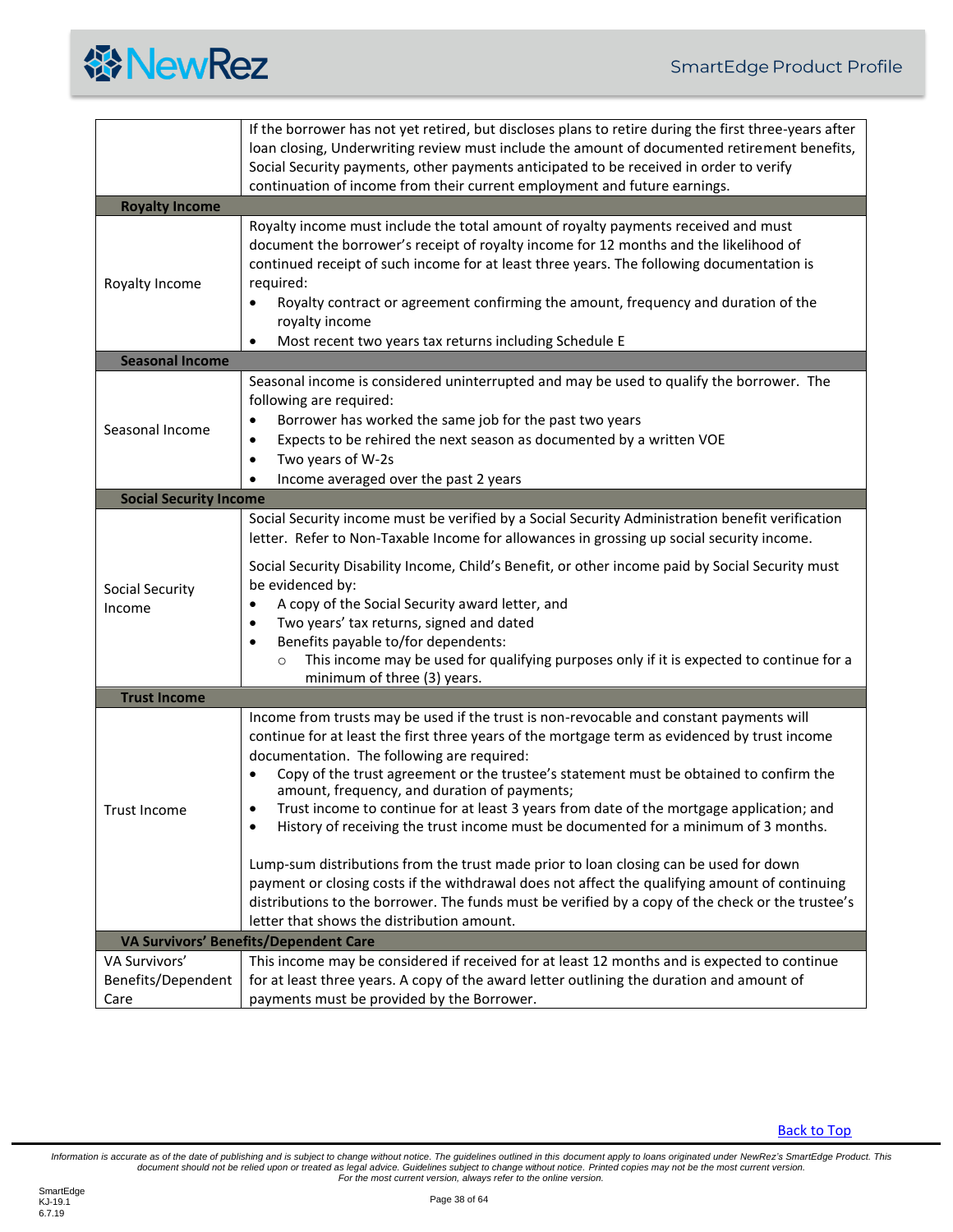<span id="page-38-2"></span><span id="page-38-1"></span><span id="page-38-0"></span>

| 5.8 Unacceptable Sources of Income |                                                                                                                                                                                                                                                                                                                                                                                                                                                                                                                                                                                                                                                                                                                                                                                                                                                                                                                                                                                                                                                                                                                                                                                                                                                                                                                                                                                                                                                                                                                                                                                                                                                                                                                                                                                                                                                                                                                                                                                                                  |
|------------------------------------|------------------------------------------------------------------------------------------------------------------------------------------------------------------------------------------------------------------------------------------------------------------------------------------------------------------------------------------------------------------------------------------------------------------------------------------------------------------------------------------------------------------------------------------------------------------------------------------------------------------------------------------------------------------------------------------------------------------------------------------------------------------------------------------------------------------------------------------------------------------------------------------------------------------------------------------------------------------------------------------------------------------------------------------------------------------------------------------------------------------------------------------------------------------------------------------------------------------------------------------------------------------------------------------------------------------------------------------------------------------------------------------------------------------------------------------------------------------------------------------------------------------------------------------------------------------------------------------------------------------------------------------------------------------------------------------------------------------------------------------------------------------------------------------------------------------------------------------------------------------------------------------------------------------------------------------------------------------------------------------------------------------|
| Unacceptable<br>Sources of Income  | Any income that is not legal in accordance with all applicable federal, state and local laws,<br>$\bullet$<br>rules and regulations. Federal law restricts the following activities and therefore the<br>income from these sources are not allowed for qualifying:<br>Foreign shell banks<br>$\circ$<br>Medical marijuana dispensaries<br>$\circ$<br>Any business or activity related to recreational marijuana use, growing, selling or<br>$\circ$<br>supplying of marijuana, even if legally permitted under state or local law<br>Businesses engaged in any type of internet gambling<br>$\circ$<br><b>Bank Statements as Income Verification</b><br>$\bullet$<br>Educational benefits (such as grants and scholarships)<br>$\bullet$<br>Expense account reimbursement<br>$\bullet$<br>Gambling winnings (except lottery payments continuing for a minimum of 5 years)<br>$\bullet$<br>Homeownership Subsidies<br>$\bullet$<br><b>Income Received from Roommates</b><br>$\bullet$<br>Mortgage Credit Certificates<br>$\bullet$<br>Refunds of federal, state or local taxes<br>$\bullet$<br>Unemployment Income<br>$\bullet$                                                                                                                                                                                                                                                                                                                                                                                                                                                                                                                                                                                                                                                                                                                                                                                                                                                                                   |
| <b>Section 6: Credit</b>           |                                                                                                                                                                                                                                                                                                                                                                                                                                                                                                                                                                                                                                                                                                                                                                                                                                                                                                                                                                                                                                                                                                                                                                                                                                                                                                                                                                                                                                                                                                                                                                                                                                                                                                                                                                                                                                                                                                                                                                                                                  |
| 6.1 Credit                         |                                                                                                                                                                                                                                                                                                                                                                                                                                                                                                                                                                                                                                                                                                                                                                                                                                                                                                                                                                                                                                                                                                                                                                                                                                                                                                                                                                                                                                                                                                                                                                                                                                                                                                                                                                                                                                                                                                                                                                                                                  |
| Credit                             | A Tri-merge Credit Report is required for every Borrower who executes the Note. The Credit<br>Report should generally include verification of all credit references provided on the loan<br>application and must certify the results of public record searches for each city where the<br>Borrower has resided in the past two years.<br>Each Borrower must have a valid and usable score from at least two of the following three<br>agencies: Experian (FICO), Trans Union (Empirica), and Equifax (Beacon). Only scores from these<br>three agencies are acceptable.                                                                                                                                                                                                                                                                                                                                                                                                                                                                                                                                                                                                                                                                                                                                                                                                                                                                                                                                                                                                                                                                                                                                                                                                                                                                                                                                                                                                                                          |
| <b>Minimum Credit Standards</b>    |                                                                                                                                                                                                                                                                                                                                                                                                                                                                                                                                                                                                                                                                                                                                                                                                                                                                                                                                                                                                                                                                                                                                                                                                                                                                                                                                                                                                                                                                                                                                                                                                                                                                                                                                                                                                                                                                                                                                                                                                                  |
| Minimum Credit<br>Standards        | A valid and usable score is one that is generated based upon credit history and credit patterns<br>that accurately reflect the Borrower's history. All borrowers are required to meet the credit<br>standards and it should be generated based upon at least the following:<br>Three (3) trade lines from traditional credit sources (such as a bank or other financial<br>$\bullet$<br>institution) that reported for 12 months or more prior to the date of loan application (may<br>be opened or closed).<br>One trade line must have a minimum 24-month rating<br>$\circ$<br>One trade line must have a minimum \$5,000 high credit limit.<br>$\circ$<br>The seasoning and high credit limit may be met with the same trade-line<br>Loans on which the Borrower is not obligated to make payments (such as loans in a<br>$\bullet$<br>deferment period), collection or charged off accounts, and "authorized user" accounts are<br>not acceptable trade lines for establishing the minimum history. To ensure the validity of<br>the score, each trade line should reflect all repositories that are reporting it. This will<br>identify which trade lines were considered when generating each score.<br>Disputed accounts are reviewed to determine current balance and payment history (30-day<br>$\bullet$<br>or more delinquency). The following will determine whether or not the derogatory trade-<br>line must be resolved, and a new credit report run prior to loan submission (credit<br>supplements are not permitted to document disputed accounts):<br>Zero balance and no derogatory information - no action required<br>$\circ$<br>Zero balance and derogatory information - remove and pull new credit report<br>$\circ$<br>A positive balance and no derogatory information-remove and pull new credit report<br>$\circ$<br>when the disputed account has been open or active in the past 12 months<br>A positive balance and derogatory information-remove and pull new credit<br>$\circ$ |

**[Back to Top](#page-2-0)**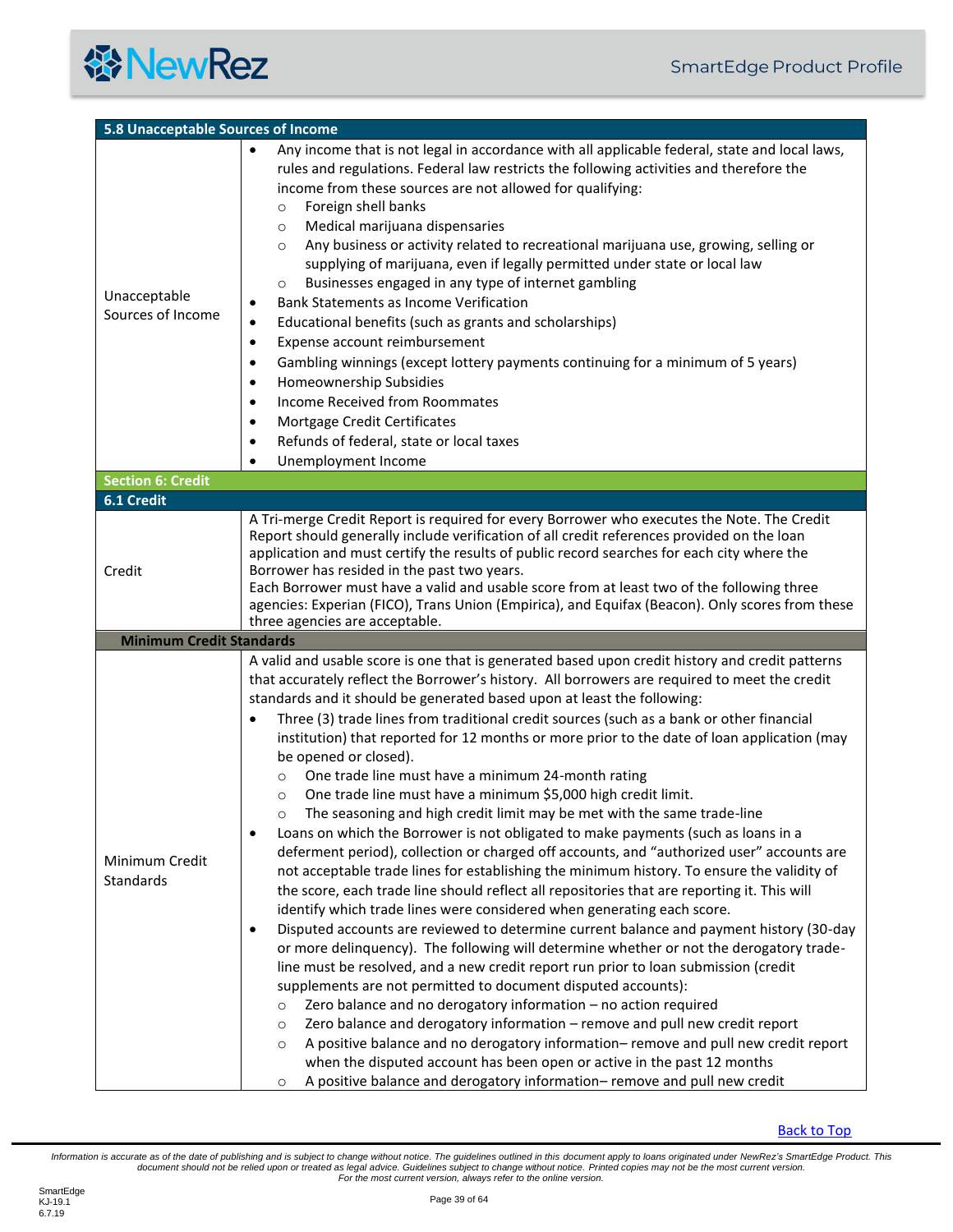

<span id="page-39-3"></span><span id="page-39-2"></span><span id="page-39-1"></span><span id="page-39-0"></span>

|                                                                 | Disputed medical collections do not need to be removed<br>$\circ$<br>To ensure validity, closely review the scores, the score codes and the Borrower's credit<br>٠<br>history. Score codes must be consistent with trade line information. For example, if the<br>score code identifies delinquent accounts, the Credit Report must also contain delinquent<br>trade lines. Scores that do not appear to represent an accurate picture of the Borrower's<br>credit risk will not be considered usable.<br>Credit services such as rapid re-score, credit enhancement or similar services are not<br>$\bullet$<br>permitted either for purposes of increasing a score for qualification and/or pricing<br>improvement                                                                                                                                                                                                                                                                                                                                                                                                                                                                                                                                                                                                               |
|-----------------------------------------------------------------|------------------------------------------------------------------------------------------------------------------------------------------------------------------------------------------------------------------------------------------------------------------------------------------------------------------------------------------------------------------------------------------------------------------------------------------------------------------------------------------------------------------------------------------------------------------------------------------------------------------------------------------------------------------------------------------------------------------------------------------------------------------------------------------------------------------------------------------------------------------------------------------------------------------------------------------------------------------------------------------------------------------------------------------------------------------------------------------------------------------------------------------------------------------------------------------------------------------------------------------------------------------------------------------------------------------------------------|
| <b>Determining the Borrower's Score</b>                         |                                                                                                                                                                                                                                                                                                                                                                                                                                                                                                                                                                                                                                                                                                                                                                                                                                                                                                                                                                                                                                                                                                                                                                                                                                                                                                                                    |
| Determining the<br>Borrower's Score                             | All borrowers must have the minimum credit score required to meet eligibility as per the<br>$\bullet$<br>eligibility matrix or other requirements outlined in this product profile.<br>To determine the score for each Borrower on the loan:<br>$\bullet$<br>The middle score when three scores are obtained, or<br>$\circ$<br>The lower score when two scores are obtained<br>$\circ$<br>If only one score is obtained, that is the representative score for the borrower<br>$\circ$<br>The representative score for the loan is the lowest representative score of the borrowers.                                                                                                                                                                                                                                                                                                                                                                                                                                                                                                                                                                                                                                                                                                                                                |
| <b>Payment Histories</b>                                        |                                                                                                                                                                                                                                                                                                                                                                                                                                                                                                                                                                                                                                                                                                                                                                                                                                                                                                                                                                                                                                                                                                                                                                                                                                                                                                                                    |
| Payment History                                                 | Typically, payment histories may be requested and reviewed when the Credit Report indicates<br>that delinquencies have been removed or when the majority of credit is from a non-institutional<br>lender.                                                                                                                                                                                                                                                                                                                                                                                                                                                                                                                                                                                                                                                                                                                                                                                                                                                                                                                                                                                                                                                                                                                          |
| <b>6.2 Housing History</b>                                      |                                                                                                                                                                                                                                                                                                                                                                                                                                                                                                                                                                                                                                                                                                                                                                                                                                                                                                                                                                                                                                                                                                                                                                                                                                                                                                                                    |
| <b>Housing History</b><br>(Mortgage History<br>or Rent History) | A maximum 1x30x12 housing history for the most recent 12 months is required; all mortgages<br>and rental histories showing on the credit report or documented by a written verification<br>considered in the maximum 1X30X12 requirement. First time homebuyers must have a<br>0X30X12 housing history unless previously lived rent-free.<br>Borrowers who own their property free and clear must be current on all property-related taxes<br>and provide evidence of insurance, and association due payments to document the total<br>monthly obligation that is required to be included in the DTI;<br>Borrowers who do not own their homes free and clear, have owned their current home for less<br>than 12 months AND have no prior homeownership can use a combination of rental history and<br>mortgage history to meet the housing history requirements.<br>Housing histories through private parties must be verified with cancelled checks, referencing<br>the company or individual who completes the verification. Checks must be dated prior to the<br>next due date. Standalone VORs or VOMs from private parties are not permitted.<br>Borrowers who are refinancing a previously modified mortgage must have a 0X30X12<br>mortgage/housing history. Refer to Previously Modified Mortgages for additional details. |
| <b>6.3 Derogatory Credit</b>                                    |                                                                                                                                                                                                                                                                                                                                                                                                                                                                                                                                                                                                                                                                                                                                                                                                                                                                                                                                                                                                                                                                                                                                                                                                                                                                                                                                    |
| Derogatory Credit                                               | The presence of significant derogatory credit events may increase the likelihood of a future<br>default and may represent a higher level of default risk. Examples of significant derogatory<br>credit events include bankruptcies, foreclosures, deeds-in-lieu of foreclosure, pre-foreclosure<br>sales, short sales, and charge-offs of mortgage accounts.<br>NewRez will evaluate the time that has elapsed since the date of the last derogatory<br>information and confirm that the borrower has re-established an acceptable credit history. The<br>waiting period commences on the completion, discharge, or dismissal date (as applicable) of the<br>derogatory credit event and ends on the disbursement date of the new loan. Timeshare<br>accounts are considered installment loans and are not subject to the waiting periods described<br>below.                                                                                                                                                                                                                                                                                                                                                                                                                                                                      |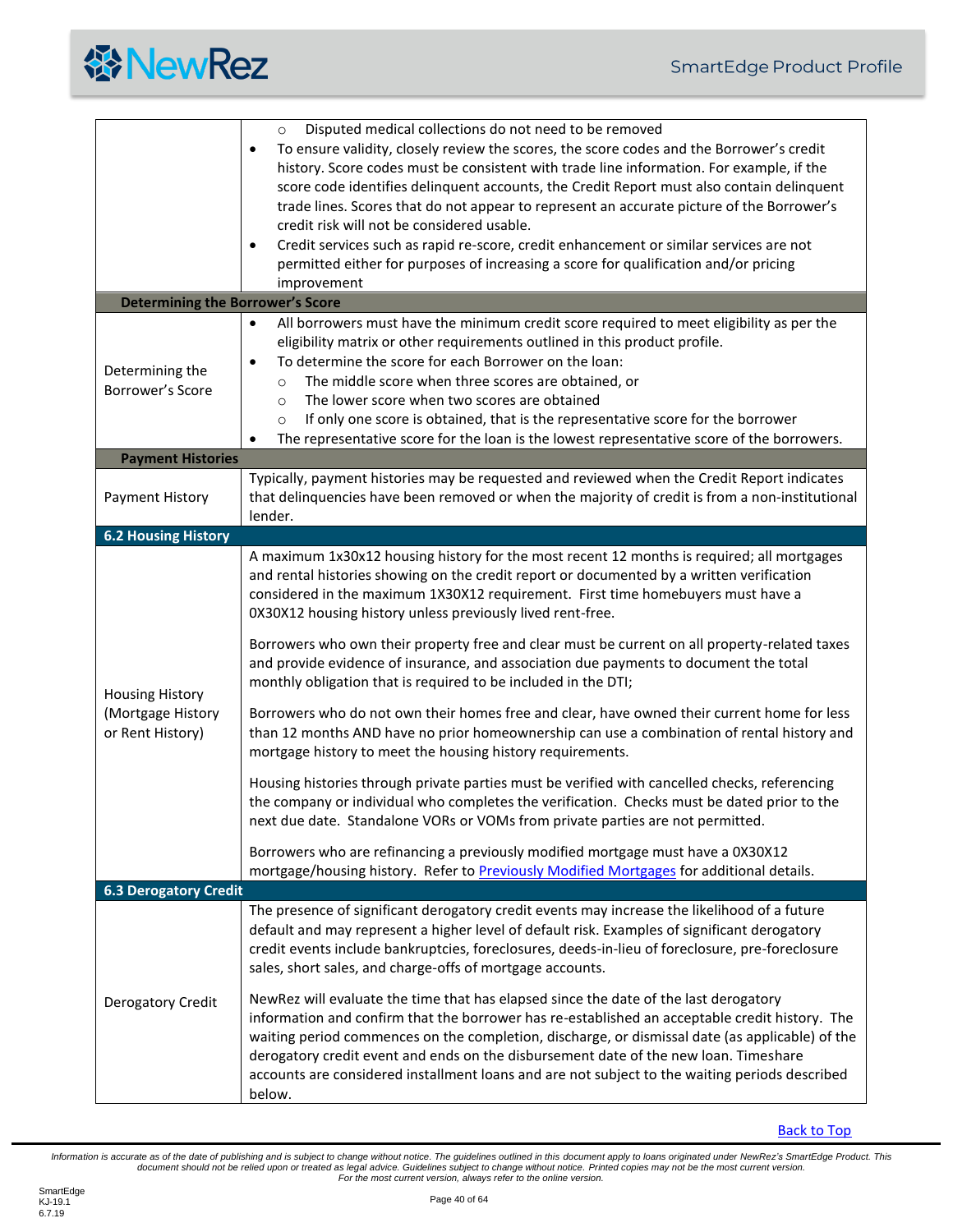<span id="page-40-2"></span><span id="page-40-1"></span><span id="page-40-0"></span>

|                                    | Borrowers whose credit history may preclude them from qualifying for traditional mortgage<br>financing are eligible for NewRez's SmartEdge Program.<br>A written explanation from the borrower is required to explain the cause and significance<br>of the derogatory information. Additional documentation to support the significant<br>derogatory event's cause or completion may be required. Examples of these instances<br>include but are not limited to the following:<br>Isolated instances of breach in an otherwise acceptable credit pattern are<br>$\circ$<br>characterized as a period of slow payments on their credit, such as 30 or 60-day<br>delinquencies resulting from isolated circumstances.<br>Extenuating circumstances are nonrecurring events that are beyond the borrower's<br>$\circ$<br>control that result in a sudden, significant, and prolonged reduction in income or a<br>catastrophic increase in financial obligations. Bankruptcy, Short-sale, Deed in lieu,<br>periods of significant payment delinquencies, Foreclosure or collections/judgements<br>often arise as a result. Divorce, medical and job loss/layoff are some examples of<br>extenuating circumstances. |
|------------------------------------|----------------------------------------------------------------------------------------------------------------------------------------------------------------------------------------------------------------------------------------------------------------------------------------------------------------------------------------------------------------------------------------------------------------------------------------------------------------------------------------------------------------------------------------------------------------------------------------------------------------------------------------------------------------------------------------------------------------------------------------------------------------------------------------------------------------------------------------------------------------------------------------------------------------------------------------------------------------------------------------------------------------------------------------------------------------------------------------------------------------------------------------------------------------------------------------------------------------|
|                                    | A strategic default is the decision by a borrower to stop making payments and default on a debt<br>despite having the financial ability to make the payments. Strategic defaults are often triggered<br>by a homeowner who owes more on their home than the property is worth. Strategic defaults<br>will only be considered on an exception basis. Requests must be submitted through the<br>applicable exception process and may require additional reductions in LTV, loan amounts or<br>other eligibility requirements. Select credit events that generate severe negative impact to a<br>borrower's credit history are defined as serious derogatory credit, and these events must reach<br>minimum seasoning requirements (waiting period) since completion as detailed below.                                                                                                                                                                                                                                                                                                                                                                                                                           |
| Letter of Explanation              |                                                                                                                                                                                                                                                                                                                                                                                                                                                                                                                                                                                                                                                                                                                                                                                                                                                                                                                                                                                                                                                                                                                                                                                                                |
| Letter of<br>Explanation           | A satisfactory written explanation signed by the Borrower(s) explaining the reason(s) for the<br>credit event or other isolated lapse in their credit performance is required. The explanation<br>must satisfactorily identify the reason(s) for the adverse credit and the timing of the event(s)<br>must be consistent with other application information. Additional documentation supporting<br>the Borrower's explanation(s) may be required.                                                                                                                                                                                                                                                                                                                                                                                                                                                                                                                                                                                                                                                                                                                                                             |
| <b>Re-Establishment of Credit</b>  |                                                                                                                                                                                                                                                                                                                                                                                                                                                                                                                                                                                                                                                                                                                                                                                                                                                                                                                                                                                                                                                                                                                                                                                                                |
| Re-Establishment of<br>Credit      | A Borrower with a significant derogatory credit event or other isolated lapse in their credit<br>performance should evidence that he/she has re-established his/her credit history. Payment<br>histories on accounts should reflect satisfactory payments following the credit event. Late<br>payments on accounts following a credit event should be evaluated to determine a<br>borrower's willingness to repay their obligations. Multiple delinquencies on accounts<br>including collections, charge-offs, judgements or tax liens may require additional<br>explanations, documentation or result in a borrower's ineligibility for the SmartEdge<br>Program.                                                                                                                                                                                                                                                                                                                                                                                                                                                                                                                                             |
| <b>Lawsuits/Pending Litigation</b> |                                                                                                                                                                                                                                                                                                                                                                                                                                                                                                                                                                                                                                                                                                                                                                                                                                                                                                                                                                                                                                                                                                                                                                                                                |
| Lawsuits/Pending<br>Litigation     | If the application, title, or credit documents reveal that the Borrower is presently involved in a<br>lawsuit or pending litigation, the following is required:<br>A statement from the Borrower's attorney<br>The statement must explain the circumstances of the lawsuit or litigation and discuss<br>$\circ$<br>the Borrower's liability and insurance coverage.<br>A copy of the complaint and answer<br>٠<br>The title company closing the loan must be informed of the lawsuit or litigation and provide<br>$\bullet$<br>affirmative coverage of NewRez's first lien position.<br>Owner Occupied, Purchase or Rate/Term refinance only<br>$\bullet$                                                                                                                                                                                                                                                                                                                                                                                                                                                                                                                                                      |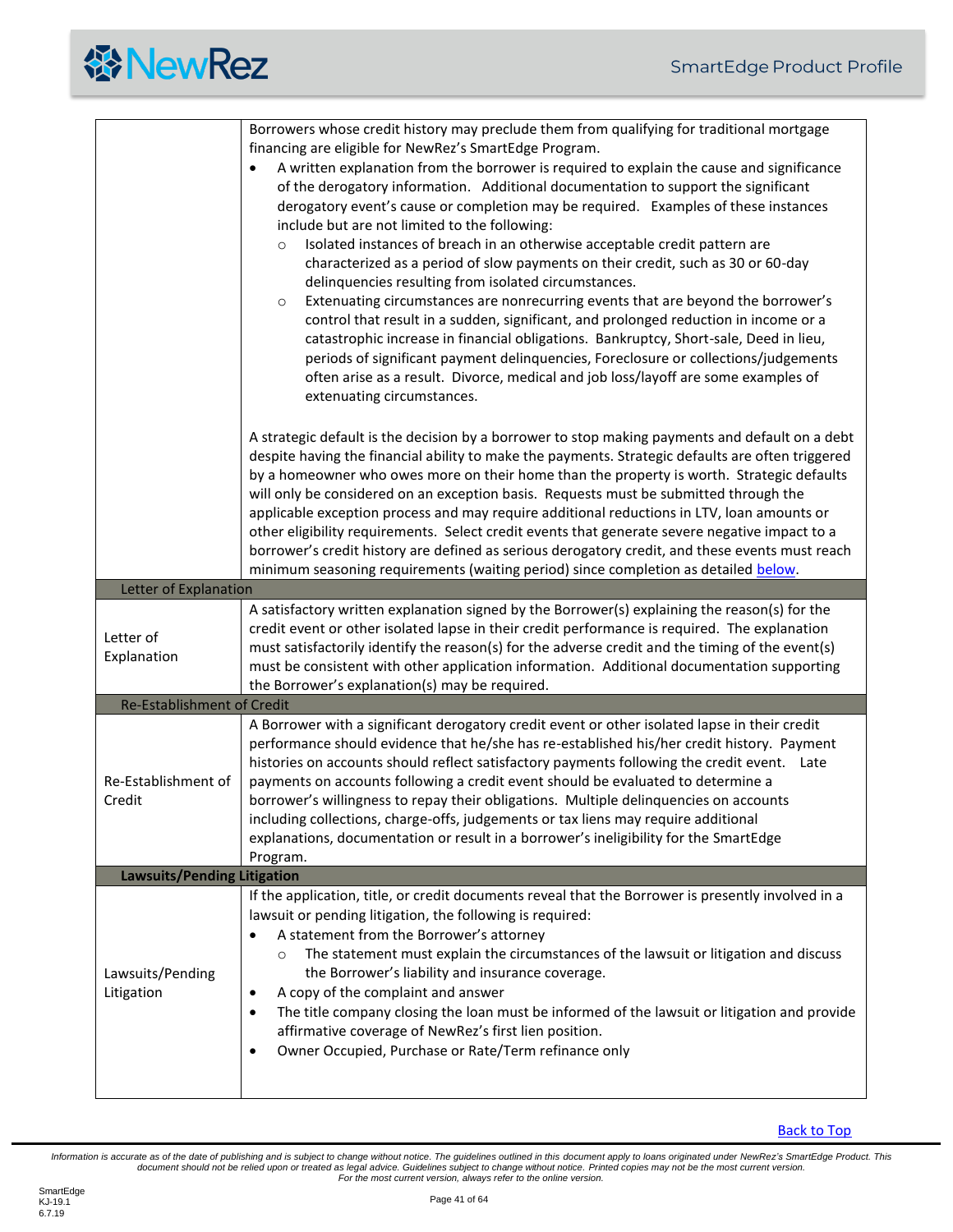<span id="page-41-5"></span><span id="page-41-4"></span><span id="page-41-3"></span><span id="page-41-2"></span><span id="page-41-1"></span><span id="page-41-0"></span>

| <b>Delinquent Credit Belonging to an Ex-Spouse</b> |                                                                                                                                                            |
|----------------------------------------------------|------------------------------------------------------------------------------------------------------------------------------------------------------------|
|                                                    | Delinquent credit that belongs to an ex-spouse may be excluded from the credit evaluation of                                                               |
|                                                    | the Borrower in the following circumstances:                                                                                                               |
| Delinquent Credit                                  | The file contains a copy of the divorce decree or separation agreement which shows that<br>$\bullet$                                                       |
| Belonging to an Ex-                                | the derogatory accounts belong solely to the ex-spouse;                                                                                                    |
| Spouse                                             | The late payments can be verified to have occurred after the date of the divorce or<br>$\bullet$                                                           |
|                                                    | separation                                                                                                                                                 |
|                                                    | Debts that were delinquent prior to the court ordered divorce or separation are<br>$\circ$                                                                 |
|                                                    | required to be included in the borrower's debt to income ratio                                                                                             |
| <b>Judgments</b>                                   |                                                                                                                                                            |
| Judgments                                          | Judgments must be paid prior to or at closing. If judgment(s) are paid at closing, they must                                                               |
|                                                    | be reflected on the final closing disclosure and disbursed by the closing agent                                                                            |
| <b>Tax Liens/Payment Plans</b>                     |                                                                                                                                                            |
|                                                    | Tax liens must be paid prior to or at closing. If tax lien(s) are paid at closing, they must be<br>٠                                                       |
|                                                    | reflected on the final closing disclosure and disbursed by the closing agent                                                                               |
|                                                    | Open tax obligations subject to re-payment plans are permitted when:<br>٠                                                                                  |
|                                                    | The payment plan is a guaranteed installment agreement<br>$\circ$                                                                                          |
|                                                    | (6) Six consecutive months of payments on the payment plan have been made as of<br>$\circ$                                                                 |
| Tax Liens/Payment                                  | the application date                                                                                                                                       |
| Plans                                              | Borrower(s) may not be under more than one re-payment plan<br>$\circ$<br>Monthly payment under the plan terms must be included in the debt to income ratio |
|                                                    | $\circ$<br>There may not be an open lien or evidence of a lien filing for the amount under the                                                             |
|                                                    | $\circ$<br>payment plan                                                                                                                                    |
|                                                    | If IRS or State Taxes are owed from a prior tax year(s) and are not a lien showing in credit or<br>٠                                                       |
|                                                    | on title, they must be paid in full prior to or at closing unless they meet the above                                                                      |
|                                                    | allowances for re-payment plans.                                                                                                                           |
| <b>Collections and Charge-Offs</b>                 |                                                                                                                                                            |
|                                                    | Collections and charge-offs meeting the following criteria must be paid in full prior to or at<br>$\bullet$                                                |
|                                                    | closing. If collection(s)/charge-offs are paid at closing, they must be reflected on the final                                                             |
| Collections and                                    | closing disclosure and disbursed by the closing agent.                                                                                                     |
| Charge-Offs                                        | Collection/Charge-off is $\leq$ 24 months at the time of application AND has a balance of<br>$\circ$                                                       |
|                                                    | \$500 or more OR multiple collections/charge-offs have a balance of \$2000 or more                                                                         |
|                                                    | Medical collections are excluded regardless of amount                                                                                                      |
|                                                    | 6.4 Derogatory Credit Seasoning (Waiting Periods)                                                                                                          |
|                                                    | Bankruptcy, Short Sale or Deed in Lieu/Pre-Foreclosure or Notice of Default                                                                                |
|                                                    | <b>SmartEdge and SmartEdge 1-Year Income:</b><br>$\bullet$                                                                                                 |
| Bankruptcy, Short                                  | 4 Years from the discharge or dismissal date<br>$\circ$                                                                                                    |
| Sale or Deed in                                    | <b>SmartEdge Plus</b><br>٠                                                                                                                                 |
| Lieu/Pre-                                          | 2 Years from the discharge or dismissal date is permitted with the following:<br>$\circ$                                                                   |
| Foreclosure or                                     | 0X30 housing history<br>$\circ$                                                                                                                            |
| Notice of Default                                  | 5% LTV Reduction for LTVs > 80%<br>$\circ$                                                                                                                 |
|                                                    | 3 months of additional reserves<br>$\circ$                                                                                                                 |
| <b>Foreclosure</b>                                 |                                                                                                                                                            |
|                                                    | <b>SmartEdge and SmartEdge 1-Year Income:</b><br>$\bullet$                                                                                                 |
|                                                    | 4 Years from the discharge or dismissal date<br>$\circ$                                                                                                    |
|                                                    | <b>SmartEdge Plus</b><br>٠                                                                                                                                 |
| Foreclosure                                        | 2 Years from the discharge or dismissal date is permitted with the following:<br>$\circ$                                                                   |
|                                                    | 0X30 housing history<br>$\circ$<br>5% LTV Reduction for LTVs > 80%                                                                                         |
|                                                    | $\circ$<br>3 months of additional reserves<br>$\circ$                                                                                                      |
|                                                    |                                                                                                                                                            |

<span id="page-41-6"></span>**[Back to Top](#page-2-0)**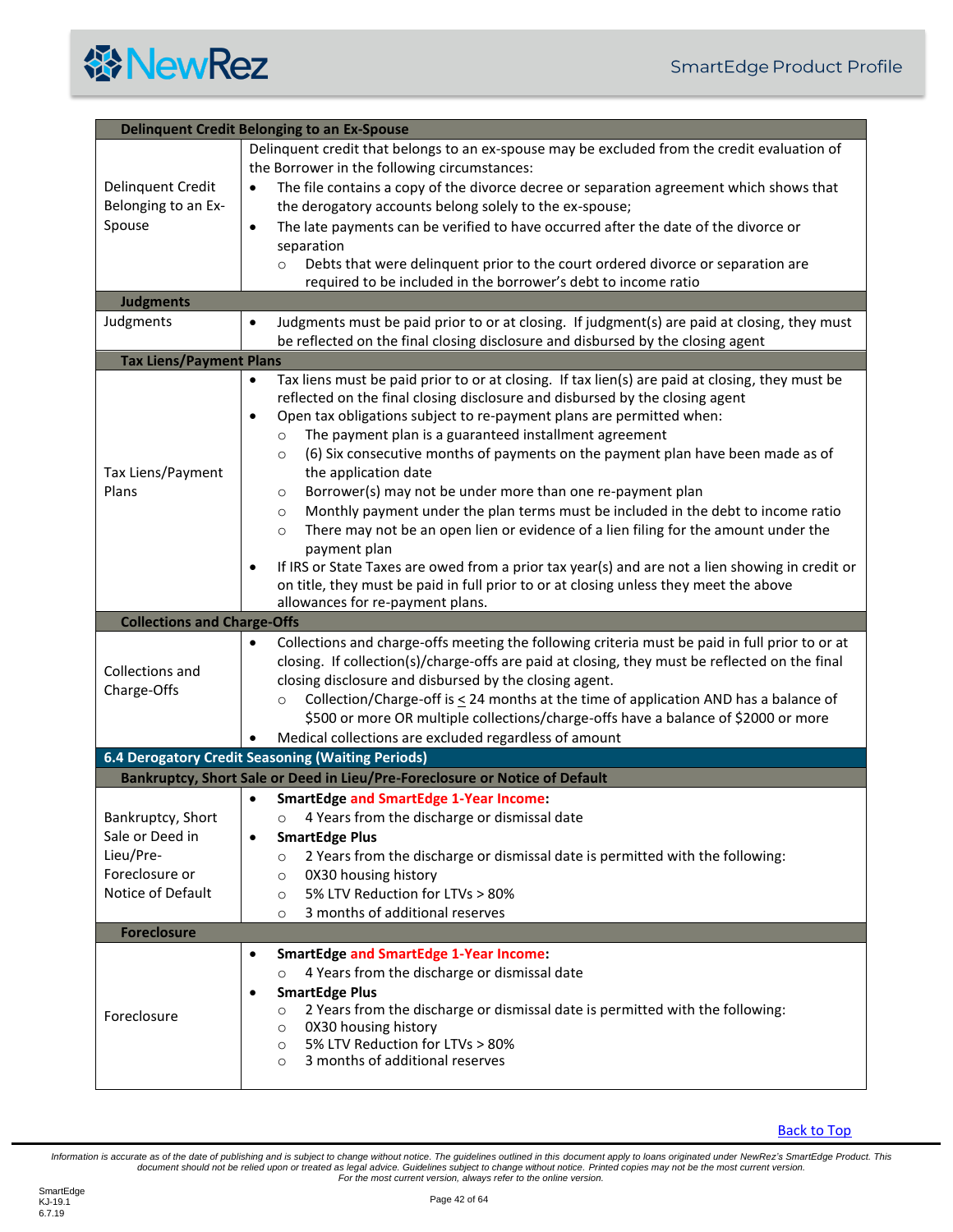

<span id="page-42-4"></span><span id="page-42-3"></span><span id="page-42-2"></span><span id="page-42-1"></span><span id="page-42-0"></span>

|                                                                      | A Foreclosure                                                                                                                                                                                                                                                                                                                                                                                                   |
|----------------------------------------------------------------------|-----------------------------------------------------------------------------------------------------------------------------------------------------------------------------------------------------------------------------------------------------------------------------------------------------------------------------------------------------------------------------------------------------------------|
|                                                                      | Delinquent property taxes that have been reduced to a lien against the property                                                                                                                                                                                                                                                                                                                                 |
|                                                                      | Foreclosure consummated<br>$\bullet$                                                                                                                                                                                                                                                                                                                                                                            |
|                                                                      | Foreclosed property redeemed<br>$\bullet$                                                                                                                                                                                                                                                                                                                                                                       |
|                                                                      | Delinquency of 120 days or more                                                                                                                                                                                                                                                                                                                                                                                 |
|                                                                      | <b>Foreclosed Property Previously included in a Bankruptcy</b>                                                                                                                                                                                                                                                                                                                                                  |
| <b>Foreclosed Property</b><br>Previously Included<br>in a Bankruptcy | If a mortgage debt was discharged through a bankruptcy, the bankruptcy waiting periods may<br>be applied if the lender obtains the appropriate documentation to verify that the mortgage<br>obligation was discharged in the bankruptcy. If a mortgage was in foreclosure or had a notice of<br>default filed prior to the bankruptcy filing date, the foreclosure seasoning should be met.                     |
|                                                                      | <b>Consumer Credit Counseling Services</b>                                                                                                                                                                                                                                                                                                                                                                      |
| <b>Consumer Credit</b><br><b>Counseling Services</b>                 | Borrowers who have experienced credit or financial management problems in the past may<br>have elected to participate in consumer counseling sessions to learn how to correct or avoid<br>such problems in the future.                                                                                                                                                                                          |
|                                                                      | Borrowers who have entered consumer credit counseling must have completed the counseling<br>prior to loan application and meet all other applicable credit requirements as outlined in this<br>product profile.                                                                                                                                                                                                 |
| <b>Co-Signed Loans</b>                                               |                                                                                                                                                                                                                                                                                                                                                                                                                 |
| Co-Signed Loans                                                      | Loans co-signed by our borrower that result in derogatory credit will be subject to the same<br>seasoning and documentation requirements as the borrower's own debts as co-signers have a<br>financial obligation to pay the debt if that person fails to do so.                                                                                                                                                |
| <b>Previously Modified Mortgages</b>                                 |                                                                                                                                                                                                                                                                                                                                                                                                                 |
| <b>Previously Modified</b>                                           | A modified mortgage is defined as a mortgage loan that makes a permanent change in one or<br>more terms of a Borrowers' loan resulting in a change to the loan's monthly payment, interest<br>rate, term, or outstanding principal.<br>If the borrower is refinancing a loan with a prior modification/restructure then credit                                                                                  |
| Mortgages                                                            | requirement is increased to 0x30 in the last 12 months for all mortgages. Modification must be<br>complete on the subject loan to be refinanced and borrower is making on time scheduled<br>payments prior to the loan application.<br>(A reduction of a credit line due to value depreciation would not be considered a modification<br>as defined above.)                                                     |
| <b>6.5 Qualifying Ratios</b>                                         |                                                                                                                                                                                                                                                                                                                                                                                                                 |
|                                                                      | The maximum DTI is 50%<br>$\bullet$<br>If the borrower's DTI is greater than 43% the following are required:<br>٠<br>Residual income requirements per Section 5.6 must be met<br>$\circ$<br>3 months of additional reserves required for DTIs greater than 45%. Refer to section<br>$\circ$<br>7.5 for standard reserve requirements                                                                            |
| <b>Qualifying Ratios</b>                                             | <b>Housing Payment Ratio:</b><br>The monthly housing expense is the sum of the monthly principal and interest, all insurance<br>required, real estate taxes, subordinate financing, and any leasehold, homeowner's association<br>or special assessments as applicable<br>Monthly payment for other secured financing (when applicable). *Refer to <b>HELOC</b><br>requirements when determining payment amount |
|                                                                      | <b>Total Debt Ratio</b><br>The qualifying debt-to-income ratio compares the Borrower's total monthly obligations with                                                                                                                                                                                                                                                                                           |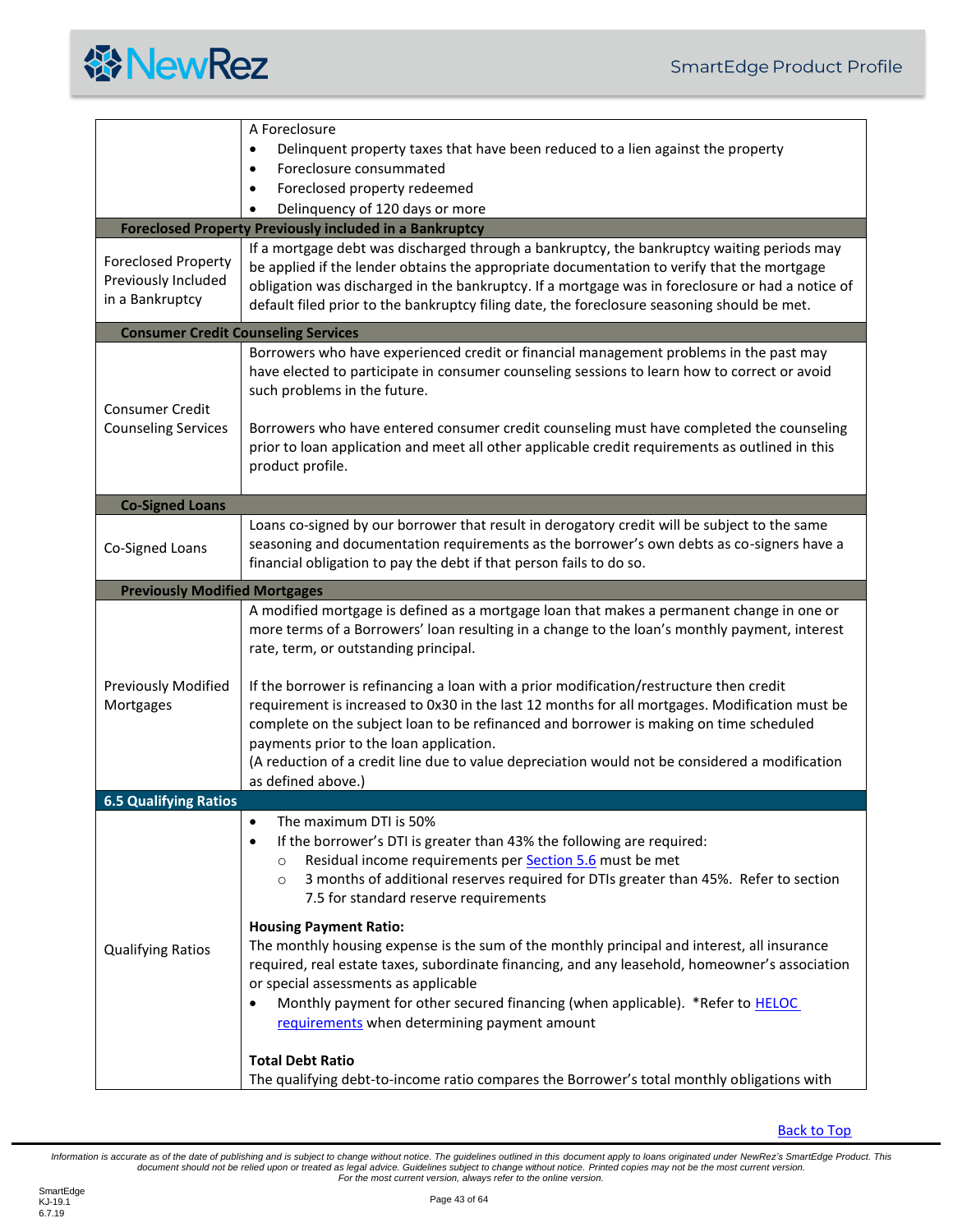<span id="page-43-1"></span><span id="page-43-0"></span>

|                                              | his/her qualified monthly gross earnings based on the rate of the loan for which the Borrower is<br>applying. The Debt to Income ratio (DTI) is calculated based upon the sum of the following<br>obligations, divided by the Borrower's stable monthly income:<br>Monthly housing expense as per qualifying rate.<br>Outstanding monthly obligations such as but not limited to:<br>$\bullet$<br>Installment debt<br>$\circ$<br>Revolving debt payments<br>$\circ$<br>Alimony, child support or maintenance payments<br>$\circ$<br>Losses associated with other real-estate owned<br>$\circ$<br>Other obligations where a monthly payment is legally required<br>$\circ$ |
|----------------------------------------------|---------------------------------------------------------------------------------------------------------------------------------------------------------------------------------------------------------------------------------------------------------------------------------------------------------------------------------------------------------------------------------------------------------------------------------------------------------------------------------------------------------------------------------------------------------------------------------------------------------------------------------------------------------------------------|
|                                              | <b>Qualifying Rate</b><br>5/1, 7/1 and 10/1 ARM - Qualify at the greater of the fully-indexed rate* or Note rate<br>$\bullet$<br>ARM qualifying ratios are based on a fully amortizing principal and interest payment<br>٠<br>Interest Only loans qualify at the greater of the fully-indexed rate* or Note rate based on<br>$\bullet$<br>the scheduled remaining loan term at the time of recast after the interest only period has<br>expired.<br>Fixed Rate loans qualify at the note rate<br>٠                                                                                                                                                                        |
|                                              | *Calculate the fully indexed rate by adding the appropriate margin to the current index.<br>Round the result to the nearest one-eighth of one percentage point (0.125%)<br>Depending on market conditions and individual loan pricing, the fully indexed rate may be<br>$\bullet$<br>higher or lower than the Note rate.                                                                                                                                                                                                                                                                                                                                                  |
| <b>6.6 Liabilities</b>                       |                                                                                                                                                                                                                                                                                                                                                                                                                                                                                                                                                                                                                                                                           |
| Liabilities                                  | Monthly payments on all existing debts are included in the Borrower's total liabilities or<br>obligations as detailed below.<br>In instances where the debt is being paid by another party, proof of payments made by said<br>other parties must be documented with twelve (12) months canceled checks. The party making<br>the payment(s) must be obligated under the Note. Payment history on debts paid by other<br>parties are considered in the borrower(s) credit history and must meet applicable credit<br>requirements as outlined in this profile where applicable.                                                                                             |
| <b>30 Day Account</b>                        |                                                                                                                                                                                                                                                                                                                                                                                                                                                                                                                                                                                                                                                                           |
|                                              | A 30-day charge account is defined as an account where the borrower must pay off the total<br>outstanding balance each month. There are no alternative monthly payment options.<br>For open 30-day charge accounts (for example, American Express), the borrower must have<br>sufficient verified liquid assets to pay off the balance in addition to any reserves necessary to<br>meet the reserve requirements for the loan program.                                                                                                                                                                                                                                    |
| 30 Day Account                               | If sufficient liquid assets are available, then exclude the reported monthly payment from the<br>DTI. If sufficient liquid assets are not verified, obtain evidence the account has been paid in full<br>and exclude the reported monthly payment from the DTI.                                                                                                                                                                                                                                                                                                                                                                                                           |
|                                              | Note: If the account provides a monthly payment option other than the total outstanding<br>balance, the account is not considered a 30-day charge account and these requirements do not<br>apply.                                                                                                                                                                                                                                                                                                                                                                                                                                                                         |
|                                              | Alimony, Child Support, or Maintenance                                                                                                                                                                                                                                                                                                                                                                                                                                                                                                                                                                                                                                    |
| Alimony, Child<br>Supports or<br>Maintenance | Monthly alimony, child support or separate maintenance obligations with ten or more<br>$\bullet$<br>payments remaining must be included as a liability<br>If there are fewer than ten documented payments remaining, and the underwriter<br>$\bullet$<br>determines these payments will not impact the borrower's ability to pay the mortgage<br>during the months immediately after loan closing, especially if the borrower will have<br>limited or no cash assets after loan closing, payments may be excluded from the DTI.                                                                                                                                           |

<span id="page-43-2"></span>[Back to Top](#page-2-0)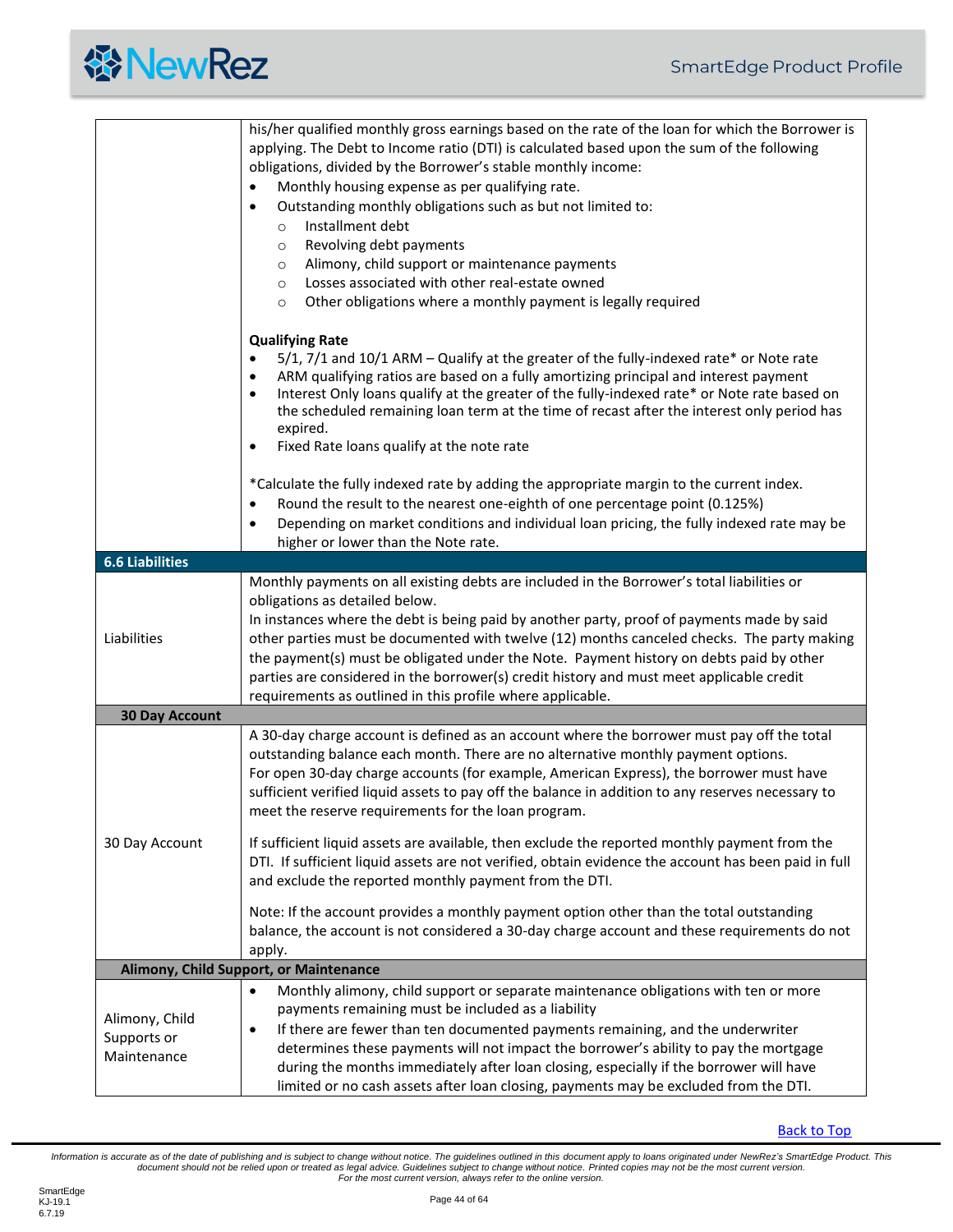

<span id="page-44-5"></span><span id="page-44-4"></span><span id="page-44-3"></span><span id="page-44-2"></span><span id="page-44-1"></span><span id="page-44-0"></span>

| <b>Asset Secured Loans</b>                 |                                                                                                                                                                                                                                                                                                                                                                                                                                                                                                                                                                                                                                                                                                                                                                                                                                                                                                                                                                                                                                                                               |
|--------------------------------------------|-------------------------------------------------------------------------------------------------------------------------------------------------------------------------------------------------------------------------------------------------------------------------------------------------------------------------------------------------------------------------------------------------------------------------------------------------------------------------------------------------------------------------------------------------------------------------------------------------------------------------------------------------------------------------------------------------------------------------------------------------------------------------------------------------------------------------------------------------------------------------------------------------------------------------------------------------------------------------------------------------------------------------------------------------------------------------------|
| <b>Asset Secured</b><br>Loans              | Loans secured against the borrower's financial assets will be considered in reviewing the<br>borrower's overall capacity to repay.<br>Loans should be included in calculating the borrower's ratios as an installment debt.<br>$\bullet$<br>The monthly payments may be excluded from the DTI calculation if there are fewer than<br>$\bullet$<br>ten (10) monthly payments remaining to repay the debt in full. However, if the monthly<br>payment is substantial and inclusion would result in an excessive DTI, underwriting<br>discretion will be used to ensure that exclusion of that debt is reasonable under the<br>circumstances.<br>Payments for loans secured against retirement/401(k) assets being are not considered an<br>٠<br>obligation. The monthly payment can be excluded from the borrower's liabilities.                                                                                                                                                                                                                                                |
| <b>Balloon Payment Notes</b>               |                                                                                                                                                                                                                                                                                                                                                                                                                                                                                                                                                                                                                                                                                                                                                                                                                                                                                                                                                                                                                                                                               |
| <b>Balloon Payment</b><br><b>Notes</b>     | Balloon Payment Notes scheduled to begin or come due within 12 months of the mortgage loan<br>closing, must be included by the lender as an anticipated monthly obligation during the<br>underwriting analysis.                                                                                                                                                                                                                                                                                                                                                                                                                                                                                                                                                                                                                                                                                                                                                                                                                                                               |
| <b>Bridge Loans</b>                        |                                                                                                                                                                                                                                                                                                                                                                                                                                                                                                                                                                                                                                                                                                                                                                                                                                                                                                                                                                                                                                                                               |
| <b>Bridge Loans</b>                        | Include bridge loan payments in the borrower's DTI. If payments are not scheduled on a<br>monthly basis, at a minimum, use monthly interest payments.                                                                                                                                                                                                                                                                                                                                                                                                                                                                                                                                                                                                                                                                                                                                                                                                                                                                                                                         |
| <b>Business Debt in Borrower's Name</b>    |                                                                                                                                                                                                                                                                                                                                                                                                                                                                                                                                                                                                                                                                                                                                                                                                                                                                                                                                                                                                                                                                               |
| <b>Business Debt in</b><br>Borrower's Name | Business debts for which the Borrower is personally liable are included in the debt calculation<br>up to the amount of the personal recourse. These debts include business paid personal debt,<br>unless proof of payment by the business is established. These debts may be excluded from the<br>DTI calculation if a minimum of twelve (12) months of consecutive canceled checks from the<br>business are provided.<br>If the account is new, it must be included in the DTI calculation, except in the following<br>instance(s):<br>The new account took the place of an identical account that had at least a 12 month history<br>$\bullet$<br>of being paid for by the business (as indicated above). For example, the borrower has an<br>auto lease that was paid for by their business for 12 months, and they are obtaining a new<br>lease on a new auto. Proof of the first month's payment on the new debt must be included<br>in the file.                                                                                                                        |
| <b>Contingent Liabilities</b>              |                                                                                                                                                                                                                                                                                                                                                                                                                                                                                                                                                                                                                                                                                                                                                                                                                                                                                                                                                                                                                                                                               |
| Contingent<br>Liabilities                  | A contingent liability exists when an individual is held responsible for payment of a debt if<br>another party, jointly or severally obligated, defaults on the payment. A contingent liability<br>must be considered when the consumer remains obligated on an outstanding FHA-insured, VA-<br>insured, or conventional mortgage secured by a property that:<br>Has been sold or traded within the last 12 months without a release of liability, or<br>٠<br>Is to be sold on assumption without a release of liability being obtained<br>6<br>When a mortgage is assumed, contingent liabilities need not be considered if the originating<br>lender of the mortgage being underwritten obtains, from the servicer of the assumed loan, a<br>payment history showing that the mortgage has been current during the previous 12 months,<br>or the value of the property, as established by an appraisal or the sales price on the Settlement<br>Statement/Closing Disclosure from the sale of the property, results in a loan-to-value (LTV) ratio<br>of 75 percent or less. |
| <b>Co-Signed Loans</b>                     |                                                                                                                                                                                                                                                                                                                                                                                                                                                                                                                                                                                                                                                                                                                                                                                                                                                                                                                                                                                                                                                                               |
| Co-Signed Debts                            | Debts that have been co-signed by the Borrower may be excluded from the Borrower's DTI ratio<br>under the following scenarios, provided that the debt has been paid currently and as agreed for<br>at least the previous twelve (12) months.                                                                                                                                                                                                                                                                                                                                                                                                                                                                                                                                                                                                                                                                                                                                                                                                                                  |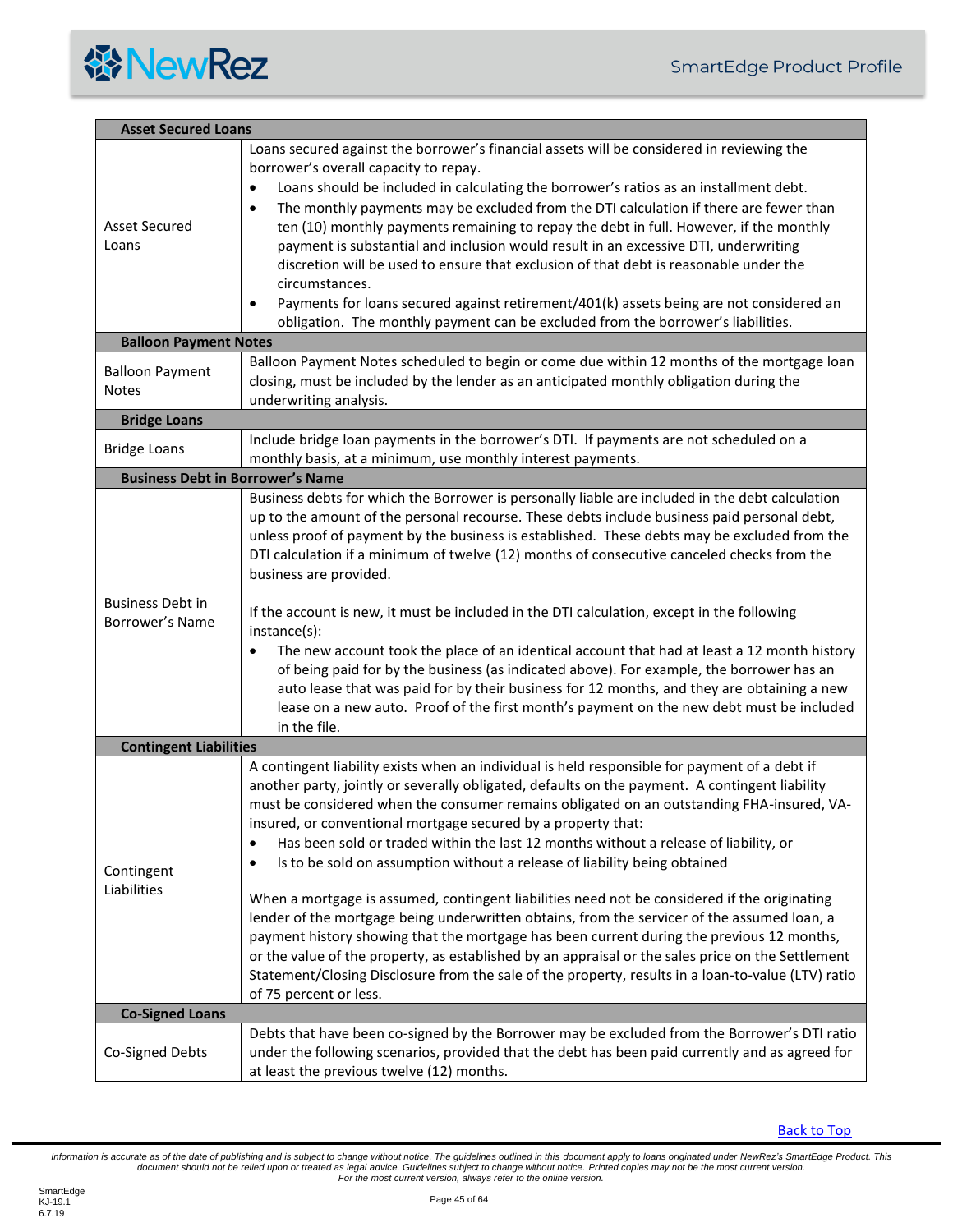

<span id="page-45-4"></span><span id="page-45-3"></span><span id="page-45-2"></span><span id="page-45-1"></span><span id="page-45-0"></span>

|                                         | A debt secured by property that has been bought out by the former co-owner (for example,<br>$\bullet$<br>in connection with a divorce). The file must include evidence of transfer of title to the<br>former co-owner.<br>Debts required to be paid by someone other than the Borrower pursuant to a court order.<br>$\bullet$<br>A copy of the court order transferring liability for payments to another party is required to<br>be in the file.<br>Co-signed accounts paid by a third party, with twelve months of cancelled checks<br>$\bullet$<br>evidencing payment by the third party.<br>If none of these requirements can be satisfied, then the liability must be indicated on the<br>application and considered as a monthly debt payment for mortgage loan eligibility purposes.                                      |
|-----------------------------------------|-----------------------------------------------------------------------------------------------------------------------------------------------------------------------------------------------------------------------------------------------------------------------------------------------------------------------------------------------------------------------------------------------------------------------------------------------------------------------------------------------------------------------------------------------------------------------------------------------------------------------------------------------------------------------------------------------------------------------------------------------------------------------------------------------------------------------------------|
| <b>Home Equity Lines of Credit</b>      |                                                                                                                                                                                                                                                                                                                                                                                                                                                                                                                                                                                                                                                                                                                                                                                                                                   |
| Home Equity Lines<br>of Credit (HELOC)  | HELOCs with a current outstanding balance with no payment reflected on the credit report may<br>have the payment documented with a current billing statement. HELOCs with a current \$0<br>balance do not need a payment included in the DTI unless using for down payment or closing<br>costs.<br>For new subordinate financing the qualification payment must be based off of the fully indexed,<br>fully amortized term of the subordinate financing for the full amount drawn at or before<br>consummation of the loan.                                                                                                                                                                                                                                                                                                       |
| <b>Installment Debt</b>                 |                                                                                                                                                                                                                                                                                                                                                                                                                                                                                                                                                                                                                                                                                                                                                                                                                                   |
| Installment Debt                        | Installment Debt is the monthly obligation on accounts with fixed payments and terms (e.g., car<br>loans, student loans, etc.).<br>The monthly payments may be excluded from the DTI calculation if there are fewer than<br>٠<br>ten (10) monthly payments remaining to repay the debt in full.<br>If there are fewer than ten documented payments remaining and the underwriter<br>$\bullet$<br>determines these payments will not impact the borrower's ability to pay the mortgage<br>during the months immediately after loan closing, especially if the borrower will have<br>limited or no cash assets after loan closing, payments may be excluded from the DTI<br>Installment loans may be paid off to qualify but may not be paid down to qualify.                                                                       |
| <b>Investment Gains and Losses</b>      |                                                                                                                                                                                                                                                                                                                                                                                                                                                                                                                                                                                                                                                                                                                                                                                                                                   |
| <b>Investment Gains</b>                 | Average and include any net recurring loss on a cash investment or investment property as an                                                                                                                                                                                                                                                                                                                                                                                                                                                                                                                                                                                                                                                                                                                                      |
| and Losses                              | expense in the DTI                                                                                                                                                                                                                                                                                                                                                                                                                                                                                                                                                                                                                                                                                                                                                                                                                |
| <b>Lease Payments</b><br>Lease Payments | Lease obligations, regardless of the remaining lease term, are included in the DTI calculation                                                                                                                                                                                                                                                                                                                                                                                                                                                                                                                                                                                                                                                                                                                                    |
| <b>Revolving Debt</b>                   |                                                                                                                                                                                                                                                                                                                                                                                                                                                                                                                                                                                                                                                                                                                                                                                                                                   |
| <b>Revolving Debt</b>                   | Revolving debt is open ended debt of which the principal balance on an account may vary from<br>month to month (e.g., department store credit cards). The minimum required payment as<br>stated on the Credit Report or current statement should be used in calculating the DTI unless as<br>noted below.<br>If the credit report does not show a required minimum payment amount and there is no<br>supplemental documentation to support a payment amount, the payment must be calculated<br>as the greater of:<br>5% of the outstanding balance; or<br>\$10<br>Revolving debt may be paid off to qualify and the monthly payment excluded from the DTI.<br>Documentation must be provided to confirm the debt has been paid off<br>$\bullet$<br>Debts may be paid off at closing and reflected on the final closing disclosure |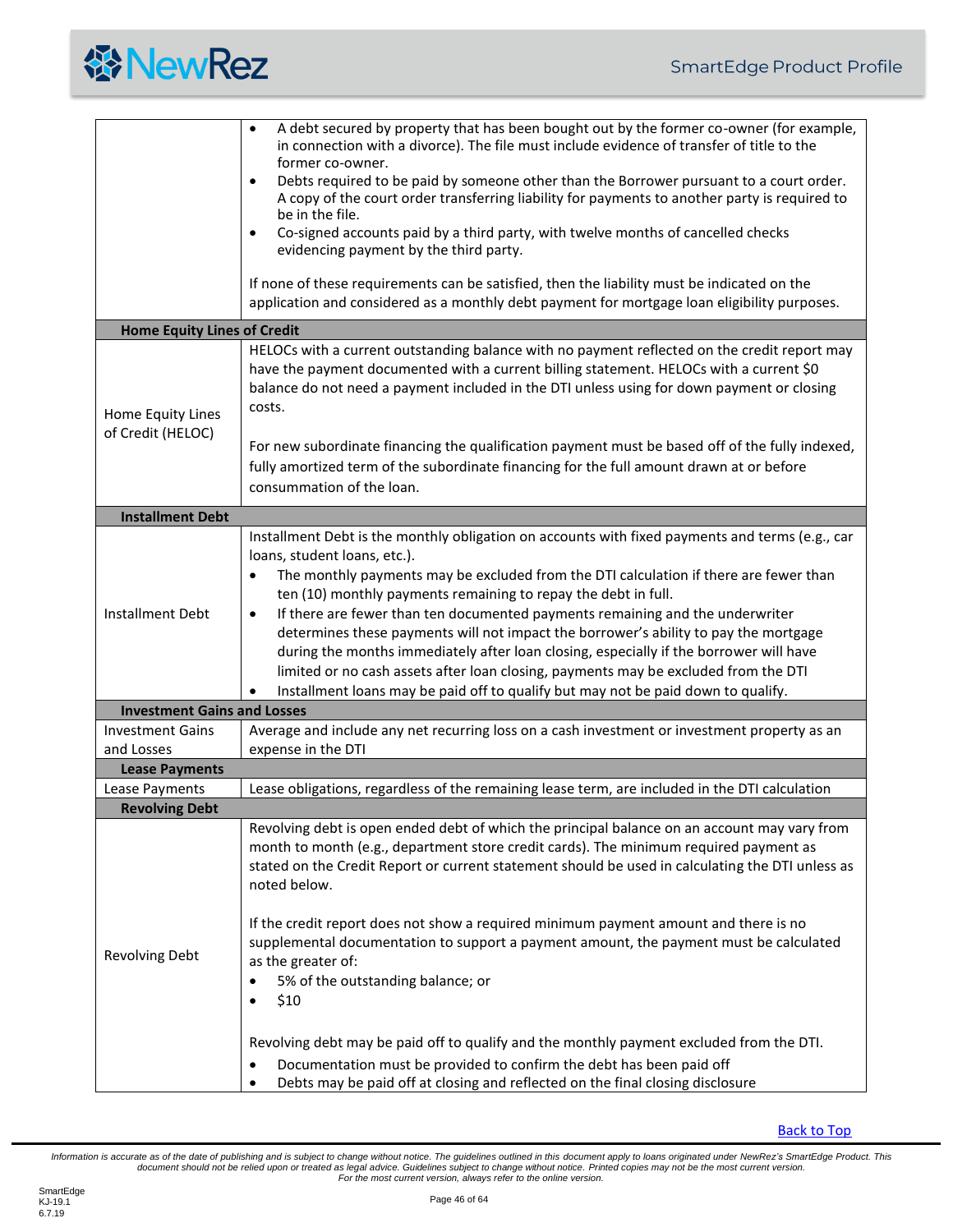<span id="page-46-4"></span><span id="page-46-3"></span><span id="page-46-2"></span><span id="page-46-1"></span><span id="page-46-0"></span>

|                                                                                                         | Source of funds for payoff of a revolving debt must meet all applicable asset requirements<br>$\bullet$<br>as outlined in this profile                                                                                                                                                                                                                                                                                                                                                                                                                                                                                                                                                                                                                                                                                                                                                                                                                                                                                                                        |
|---------------------------------------------------------------------------------------------------------|---------------------------------------------------------------------------------------------------------------------------------------------------------------------------------------------------------------------------------------------------------------------------------------------------------------------------------------------------------------------------------------------------------------------------------------------------------------------------------------------------------------------------------------------------------------------------------------------------------------------------------------------------------------------------------------------------------------------------------------------------------------------------------------------------------------------------------------------------------------------------------------------------------------------------------------------------------------------------------------------------------------------------------------------------------------|
| <b>Student Loans</b>                                                                                    |                                                                                                                                                                                                                                                                                                                                                                                                                                                                                                                                                                                                                                                                                                                                                                                                                                                                                                                                                                                                                                                               |
| Deferred Student<br>Loans                                                                               | All student loans, whether deferred, in forbearance, or in repayment (not deferred), must be<br>included as a liability in the borrower's recurring monthly debt obligation when qualifying the<br>borrower.<br>If a monthly payment is provided on the credit report, that amount may be used as the<br>$\bullet$<br>monthly payment for qualifying purposes.<br>If the credit report does not provide a monthly payment for the student loan, or if the<br>$\bullet$<br>credit report shows \$0 as the monthly payment (which may be the case for deferred loans<br>or loans in forbearance), the following must be utilized:<br>1% of the outstanding student loan balance (even if this amount is lower than the<br>$\circ$<br>actual fully amortizing payment), or<br>The fully amortizing payment using the documented loan repayment terms.<br>$\circ$<br>If a student loan has been placed for collection and all seasoning requirements are met, a copy<br>of the repayment agreement and proof of payment (showing 0x30x12) are required. This debt |
| <b>Timeshares</b>                                                                                       | must be included in the borrower's DTI.                                                                                                                                                                                                                                                                                                                                                                                                                                                                                                                                                                                                                                                                                                                                                                                                                                                                                                                                                                                                                       |
| Timeshares                                                                                              | Timeshares are to be treated as installment loans rather than mortgage debt, even if they are<br>identified as mortgage debt on the credit report (or other documentation).                                                                                                                                                                                                                                                                                                                                                                                                                                                                                                                                                                                                                                                                                                                                                                                                                                                                                   |
| <b>Unreimbursed Business Expenses</b>                                                                   |                                                                                                                                                                                                                                                                                                                                                                                                                                                                                                                                                                                                                                                                                                                                                                                                                                                                                                                                                                                                                                                               |
| Unreimbursed<br><b>Business Expenses</b><br>(URBE)                                                      | Unreimbursed business expenses must be deducted from qualifying income when calculating<br>the debt to income ratio; a two-year average based on the borrower's tax returns should be<br>utilized, unless debts are increasing, then the most recent tax year should be used.                                                                                                                                                                                                                                                                                                                                                                                                                                                                                                                                                                                                                                                                                                                                                                                 |
|                                                                                                         | 6.7 Current Principal Residence Pending Sale                                                                                                                                                                                                                                                                                                                                                                                                                                                                                                                                                                                                                                                                                                                                                                                                                                                                                                                                                                                                                  |
| <b>Current Principal</b><br><b>Residence Pending</b><br>Sale                                            | If the borrower's current principal residence is pending sale, but the transaction will not close<br>with title transfer to the new owner prior to the new transaction, and the borrower is<br>purchasing a new principal residence, the current PITIA and the proposed PITIA must be used in<br>qualifying the borrower for the new mortgage loan.<br>The property must be included in the list of Real Estate Owned and will require 2 months PITIA<br>reserves in addition to the program requirements.                                                                                                                                                                                                                                                                                                                                                                                                                                                                                                                                                    |
|                                                                                                         | 6.8 Borrowers Retaining their Current Residence                                                                                                                                                                                                                                                                                                                                                                                                                                                                                                                                                                                                                                                                                                                                                                                                                                                                                                                                                                                                               |
| <b>Borrowers</b><br>Retaining their<br><b>Current Residence</b><br>(Conversion of<br>Primary Residence) | When a borrower is purchasing a new home and retaining his/her current residence, the<br>underwriter should review the application and supporting documentation to determine if any<br>red flags regarding occupancy are present and that the reserve/equity requirements are met.<br>"Purchase / Keep" scenarios where the borrower is purchasing a new primary residence and<br>retaining his/her current residence are subject to the following:<br>Maximum 90% LTV<br>$\bullet$<br>For all transactions, the borrower(s) must sign the Occupancy Affidavit Form prior to<br>$\bullet$<br>closing.<br>If the current primary residence is being converted to a second home, both the current and<br>$\bullet$<br>proposed mortgage payments must be used to qualify for the new loan; the current<br>primary residence must meet the definition of a 2 <sup>nd</sup> home as outlined in <b>Section 3.1</b><br><b>Occupancy</b><br>If the current primary residence is being converted to an investment property, rental<br>٠                              |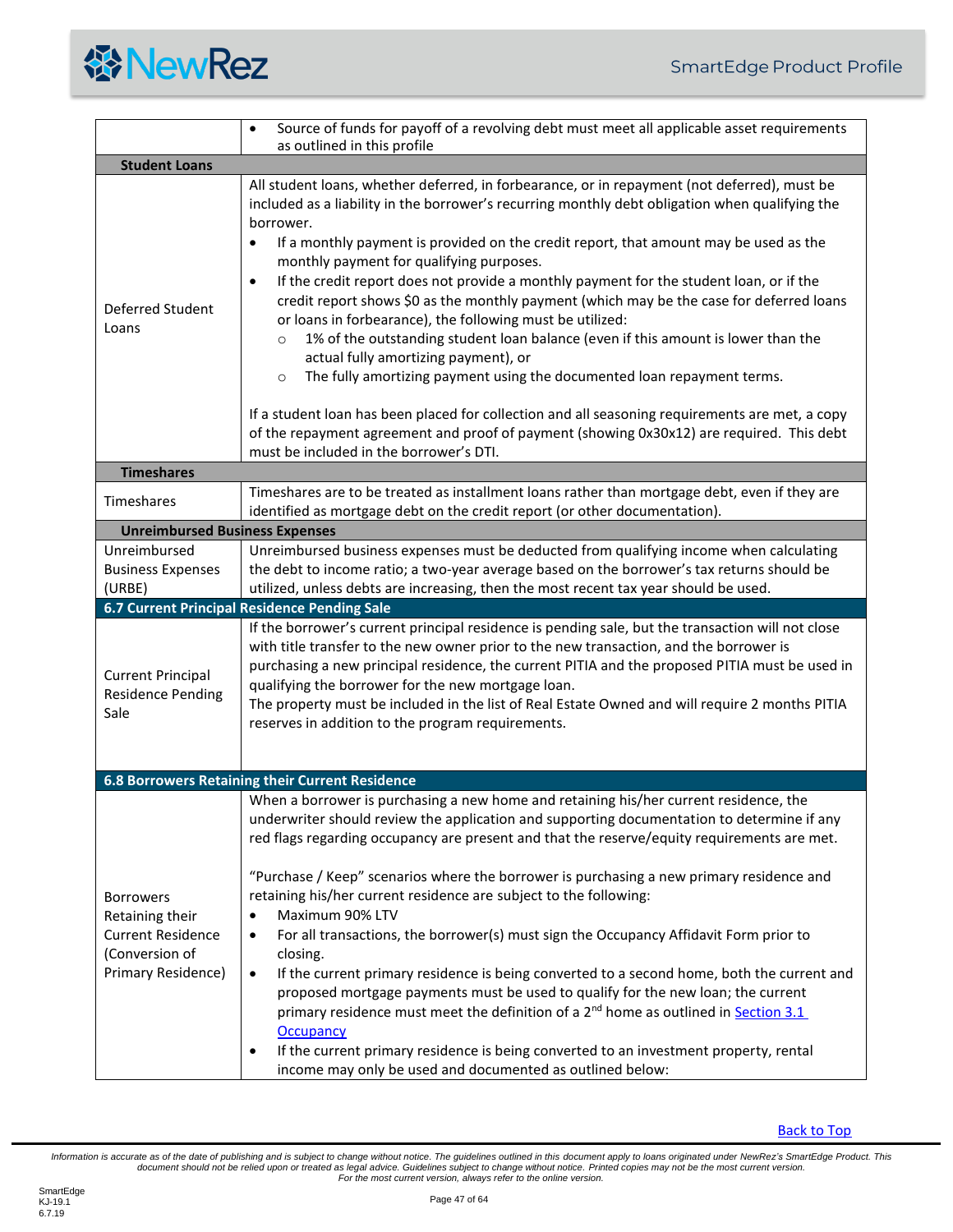

<span id="page-47-2"></span><span id="page-47-1"></span><span id="page-47-0"></span>

|                          | Relocations: The borrower is relocating with a new employer or being transferred<br>$\circ$                                                  |
|--------------------------|----------------------------------------------------------------------------------------------------------------------------------------------|
|                          | by their current employer to an area not within reasonable and locally-recognized                                                            |
|                          | commuting distance                                                                                                                           |
|                          | A properly executed lease of at least 12 months' duration following loan                                                                     |
|                          | closing                                                                                                                                      |
|                          | Evidence of receipt and deposit of the security deposit and/or first<br>٠                                                                    |
|                          | month's rent                                                                                                                                 |
|                          | Sufficient Equity: The borrower has a loan to value ratio of 75% or less as<br>$\circ$                                                       |
|                          | determined by:                                                                                                                               |
|                          | ٠<br>a residential appraisal (1004, 1075 or 2055) that is no more than 6                                                                     |
|                          | months old from the time of application; or<br>٠                                                                                             |
|                          | the unpaid principal balance is less than or equal to 75% of the original                                                                    |
|                          | documented purchase price.<br>A properly executed lease of at least 12 months' duration following loan                                       |
|                          | closing                                                                                                                                      |
|                          | Evidence of receipt and deposit of the security deposit and/or first<br>٠                                                                    |
|                          | month's rent                                                                                                                                 |
| <b>Section 7: Assets</b> |                                                                                                                                              |
| 7.1 Assets               |                                                                                                                                              |
|                          | Borrowers must have sufficient liquid assets for down payment, closing costs, and reserves.<br>$\bullet$                                     |
|                          | They must be sourced using the two most recent two (2) months statements or the most                                                         |
|                          | recent quarterly statement.                                                                                                                  |
|                          | Full Asset Documentation is required for both funds to close and reserves in accordance<br>$\bullet$                                         |
|                          | unless specifically noted herein.                                                                                                            |
|                          | Verification of Deposit are not permitted to be used in lieu of bank/financial statements<br>$\bullet$                                       |
|                          | If the latest financial institution records are more than 45 days earlier than the date of the<br>$\bullet$                                  |
|                          | loan application, the borrower must provide a more recent, supplemental or bank                                                              |
|                          | generated form that shows the account number, balance and date.                                                                              |
|                          | The records may be computer generated forms including online account or portfolio<br>٠                                                       |
| Assets                   | records downloaded from the Internet. Documents that are faxed to the lender or                                                              |
|                          | downloaded from the internet must clearly identify the name of the depository or                                                             |
|                          | investment institution and the source of the information - for example, by including that                                                    |
|                          | information in the internet or fax banner at the top of the document                                                                         |
|                          | Large disparities between the current balance and the opening balances may require<br>$\bullet$<br>additional verification or documentation. |
|                          | Large or irregular deposits must be explained and documented. Large deposits are deposits<br>$\bullet$                                       |
|                          | greater than 50% of the loans qualifying income.                                                                                             |
|                          | Large deposits should be evaluated to ensure they are not a result of any new<br>$\circ$                                                     |
|                          | undisclosed debt(s)                                                                                                                          |
|                          | For refinance transactions documentation or explanation for large deposits is not<br>$\circ$                                                 |
|                          | required;                                                                                                                                    |
|                          | 7.2 Down payment, Closing Costs & Reserves                                                                                                   |
|                          | Down payment                                                                                                                                 |
|                          | On purchase transactions, the Borrower must make a minimum down payment with funds<br>$\bullet$                                              |
|                          | from his/her own resources. The amount of the minimum required down payment                                                                  |
| Down payment,            | depends upon the occupancy of the subject property, documentation type and loan                                                              |
| Closing Costs &          | program.                                                                                                                                     |
| Reserves                 | Primary Residence: a minimum of 5% of the lesser of the purchase price or the<br>$\circ$                                                     |
|                          | appraised value must be from the Borrower's own funds is required                                                                            |
|                          | Second Home/Investment: all funds for down-payment must be the Borrower's own<br>$\circ$                                                     |
|                          | funds                                                                                                                                        |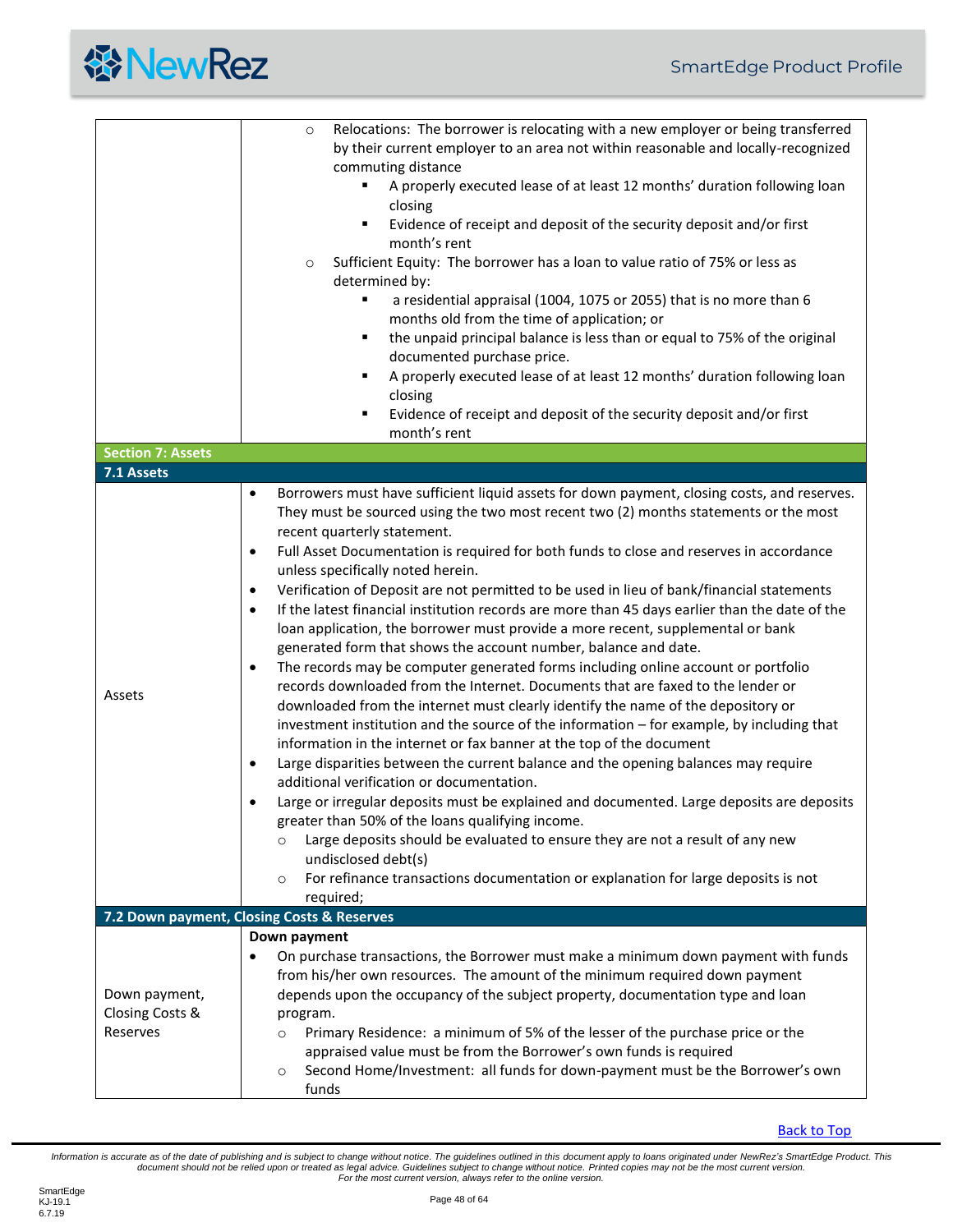<span id="page-48-3"></span><span id="page-48-2"></span><span id="page-48-1"></span><span id="page-48-0"></span>

|                               | Reserves: Refer to Section 7.5 Cash Reserves for additional requirements                                                                             |
|-------------------------------|------------------------------------------------------------------------------------------------------------------------------------------------------|
|                               | Reserves are based on the monthly housing expense for a property. The required number of                                                             |
|                               | months of reserves is dependent on factors such as but not limited to the occupancy, loan                                                            |
|                               | purpose, type of property, and loan amount. The monthly housing expense for purposes of                                                              |
|                               | determining reserves includes the following:                                                                                                         |
|                               | Principal and interest (P&I);<br>$\bullet$                                                                                                           |
|                               | Hazard, flood, and mortgage insurance premiums (as applicable);<br>$\bullet$                                                                         |
|                               | Real estate taxes;<br>$\bullet$                                                                                                                      |
|                               | Ground rent;<br>$\bullet$                                                                                                                            |
|                               | Special assessments;<br>٠                                                                                                                            |
|                               | Any owners' association dues (including utility charges that are attributable to the common<br>$\bullet$                                             |
|                               | areas, but excluding any utility charges that apply to the individual unit);                                                                         |
|                               | Any monthly co-op corporation fee (less the pro rate share of the master utility charges for<br>$\bullet$                                            |
|                               | servicing individual units that is attributable to the borrower's unit);                                                                             |
|                               | Any subordinate financing payments on mortgages secured by the subject property.<br>$\bullet$                                                        |
|                               |                                                                                                                                                      |
|                               | NOTE: Certain assets are discounted when used for reserves. Refer to the applicable asset type                                                       |
|                               | for additional information.                                                                                                                          |
| <b>7.3 Acceptable Assets</b>  |                                                                                                                                                      |
| <b>Checking &amp; Savings</b> |                                                                                                                                                      |
|                               | 100% of the funds held in a checking or savings account may be used for the down<br>$\bullet$                                                        |
|                               | payment, closing costs, and financial reserves.<br>Any indications of borrowed funds must be investigated. They include recently opened<br>$\bullet$ |
|                               | accounts, recent large deposits, or account balances that are considerably greater than the                                                          |
| Checking & Savings            | average balance over the previous few months.                                                                                                        |
|                               | A written explanation of the source of funds from the borrower must be obtained and<br>$\bullet$                                                     |
|                               | the funds must be verified.                                                                                                                          |
|                               | Funds held jointly with a non-borrowing spouse are considered the Borrower's funds.                                                                  |
| <b>Business Assets</b>        |                                                                                                                                                      |
|                               | If business funds are used for down payment, closing costs and/or reserves the following                                                             |
|                               | requirements must be met:                                                                                                                            |
|                               | The borrower must be the sole proprietor or 100% owner of the business. A maximum                                                                    |
|                               | of 50% of the account balance may be used towards down payment, closing costs and                                                                    |
|                               | reserves.                                                                                                                                            |
|                               | Large or irregular deposits must be explained and documented. Large deposits are<br>$\bullet$                                                        |
| <b>Business Assets</b>        | deposits greater than 50% of the loans qualifying income.                                                                                            |
|                               | The UW will review the tax returns of the business to determine any withdrawal of the<br>$\bullet$                                                   |
|                               | funds will not have a negative impact on the business. Any significant withdrawal                                                                    |
|                               | should be considered in relation to the overall strength of the borrower's company.                                                                  |
|                               | Funds deposited from the business into the borrower's personal account prior to loan<br>$\bullet$                                                    |
|                               | application are considered personal funds. Funds should be sourced                                                                                   |
|                               | <b>Stocks, Stock Options, Bonds, and Mutual Funds</b>                                                                                                |
|                               | Stocks, government bonds, and mutual funds are acceptable sources of funds for the down                                                              |
|                               | payment, closing costs and reserves provided their value can be verified. Stock options may be                                                       |
|                               | an acceptable source of funds, but only for down payment and closing costs.                                                                          |
| Stocks, Stock                 |                                                                                                                                                      |
| Options, Bonds, and           | Verify                                                                                                                                               |
| <b>Mutual Funds</b>           | The borrower ownership of the account or asset<br>$\bullet$                                                                                          |
|                               | The value of the asset at the time of sale or liquidation and<br>٠                                                                                   |
|                               |                                                                                                                                                      |
|                               | The borrower's actual receipt of funds realized from the sale or liquidation of the assets if<br>٠                                                   |
|                               | the stocks, stock options, bonds and mutual funds will be used for the down payment or<br>closing costs.                                             |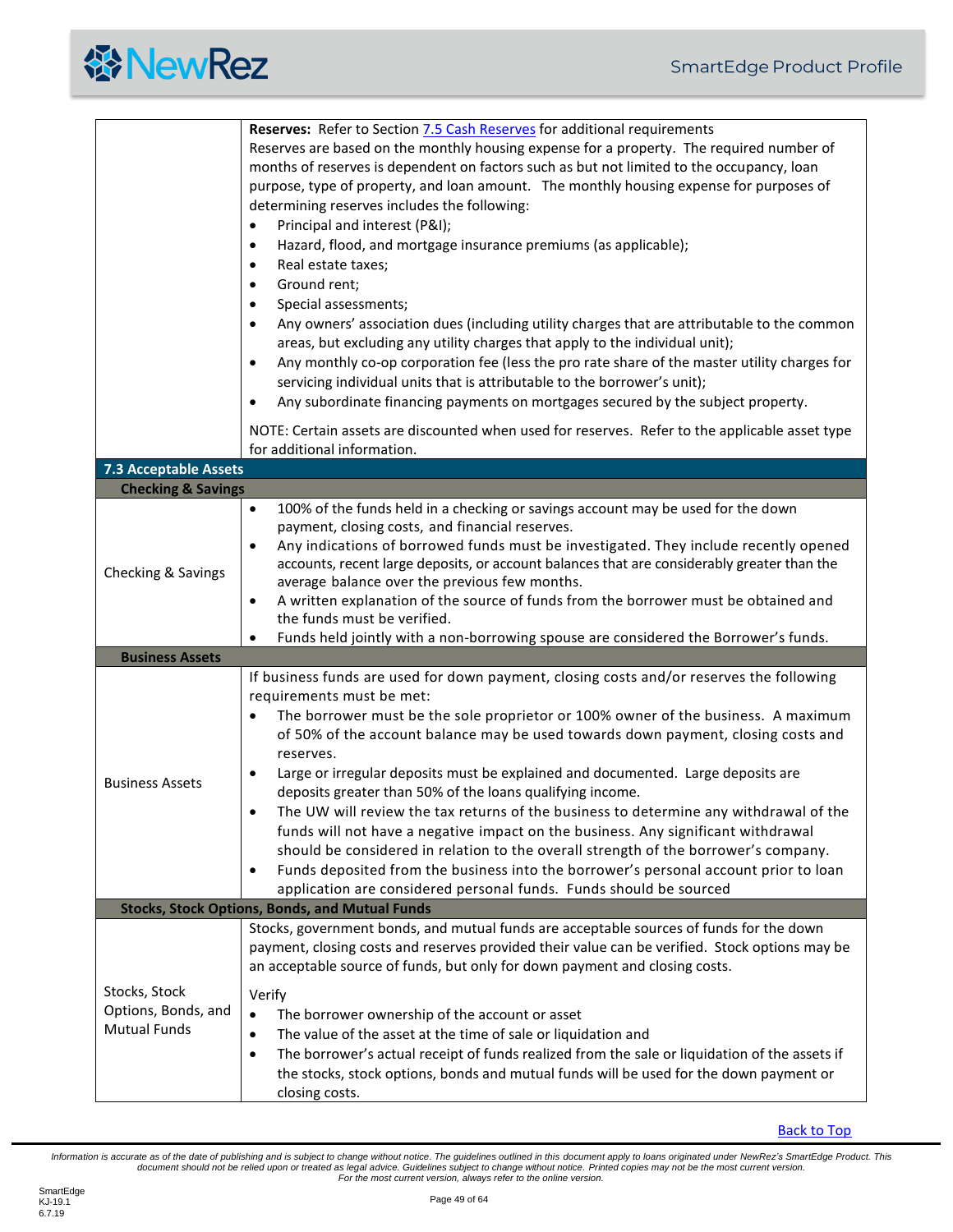<span id="page-49-0"></span>

|                                                                                      | <b>Stocks and mutual funds</b>                                                                         |  |  |  |
|--------------------------------------------------------------------------------------|--------------------------------------------------------------------------------------------------------|--|--|--|
|                                                                                      | When used for down payment or closing costs, NewRez must determine the value of the asset              |  |  |  |
| at the time of sale or liquidation (net of any margin accounts) by obtaining either: |                                                                                                        |  |  |  |
|                                                                                      | The most recent two months or most recent quarterly statement from the depository<br>$\bullet$         |  |  |  |
|                                                                                      | investment firm or                                                                                     |  |  |  |
|                                                                                      |                                                                                                        |  |  |  |
|                                                                                      | A copy of the stock certificate accompanied by documentation to evidence the stock price<br>$\bullet$  |  |  |  |
|                                                                                      | as of the application date                                                                             |  |  |  |
|                                                                                      | Receipt of funds must be verified to evidence the sale or liquidation with the following<br>$\bullet$  |  |  |  |
|                                                                                      | exception:                                                                                             |  |  |  |
|                                                                                      | If the value of the asset is at least 20% more than the funds needed for the borrower's<br>$\circ$     |  |  |  |
|                                                                                      |                                                                                                        |  |  |  |
|                                                                                      | down-payment and closing costs, no documentation of liquidation is required                            |  |  |  |
|                                                                                      | When used for reserves the current documented value of stocks and mutual funds may be<br>$\bullet$     |  |  |  |
| used                                                                                 |                                                                                                        |  |  |  |
|                                                                                      | Non-vested restricted stock is ineligible.<br>$\bullet$                                                |  |  |  |
|                                                                                      | <b>Stock Options</b>                                                                                   |  |  |  |
|                                                                                      | Vested stock options are an acceptable source of funds for down payment and closing costs<br>$\bullet$ |  |  |  |
|                                                                                      | if they are immediately available to the borrower.                                                     |  |  |  |
|                                                                                      | The value of the vested stock options can be documented by<br>$\bullet$                                |  |  |  |
|                                                                                      |                                                                                                        |  |  |  |
|                                                                                      | Referencing a statement that lists the number of options and the option price AND<br>$\circ$           |  |  |  |
|                                                                                      | Using the current stock price to determine the gain that would be realized from<br>$\circ$             |  |  |  |
|                                                                                      | exercise of an option and the sale of the optioned stock                                               |  |  |  |
|                                                                                      | Vested stock options are not an acceptable source for reserves.<br>$\bullet$                           |  |  |  |
|                                                                                      | Non-vested stock options are not an acceptable source of funds for the down payment,<br>$\bullet$      |  |  |  |
|                                                                                      | closing costs or reserves.                                                                             |  |  |  |
|                                                                                      |                                                                                                        |  |  |  |
|                                                                                      | <b>Government Bonds</b>                                                                                |  |  |  |
|                                                                                      | The value of government bonds must be based on their purchase price unless the<br>$\bullet$            |  |  |  |
|                                                                                      | redemption value can be documented.                                                                    |  |  |  |
|                                                                                      |                                                                                                        |  |  |  |
|                                                                                      | When used for reserves, the current value of bonds may be used<br>$\bullet$                            |  |  |  |
| <b>Trust Accounts</b>                                                                |                                                                                                        |  |  |  |
|                                                                                      | Funds disbursed from a borrowers trust account are an acceptable source for the down                   |  |  |  |
|                                                                                      | payment, closing costs and reserves provided the borrower has immediate access to the funds.           |  |  |  |
|                                                                                      | To document the trust funds:                                                                           |  |  |  |
| <b>Trust Accounts</b>                                                                | Obtain written documentation of the value of the trust account from either the trust<br>$\bullet$      |  |  |  |
|                                                                                      | manager or the trustee; AND                                                                            |  |  |  |
|                                                                                      | Document the conditions under which the borrower has access to the funds and the effect,<br>$\bullet$  |  |  |  |
|                                                                                      | if any, that the withdrawal of funds will have on the trust income used in qualifying the              |  |  |  |
|                                                                                      | borrower for the mortgage                                                                              |  |  |  |
|                                                                                      |                                                                                                        |  |  |  |
| <b>Retirement Accounts</b>                                                           |                                                                                                        |  |  |  |
|                                                                                      | Vested funds from individual retirement accounts (IRA/Keogh accounts) and tax-favored<br>$\bullet$     |  |  |  |
|                                                                                      | retirement savings accounts (401(k) accounts) are acceptable sources of funds for down                 |  |  |  |
|                                                                                      | payment, closing costs, and reserves.                                                                  |  |  |  |
|                                                                                      | NewRez must verify the ownership of the accounts and the borrower's actual receipt of<br>$\bullet$     |  |  |  |
|                                                                                      | the funds realized from the liquidation of the assets if needed to complete the                        |  |  |  |
| Retirement                                                                           | transaction.                                                                                           |  |  |  |
| Accounts                                                                             | When funds from retirement accounts are used for reserves, NewRez does not require the<br>$\bullet$    |  |  |  |
|                                                                                      |                                                                                                        |  |  |  |
|                                                                                      | funds to be withdrawn from the account(s). However, NewRez must exercise caution                       |  |  |  |
|                                                                                      | when considering retirement accounts as effective reserves because these accounts often                |  |  |  |
|                                                                                      | feature significant penalties for early withdrawals, allow limited access, or have vesting             |  |  |  |
|                                                                                      | requirements.                                                                                          |  |  |  |
|                                                                                      | If the retirement assets are in the form of stocks, bonds, or mutual funds, 100% of the                |  |  |  |

<span id="page-49-1"></span>[Back to Top](#page-2-0)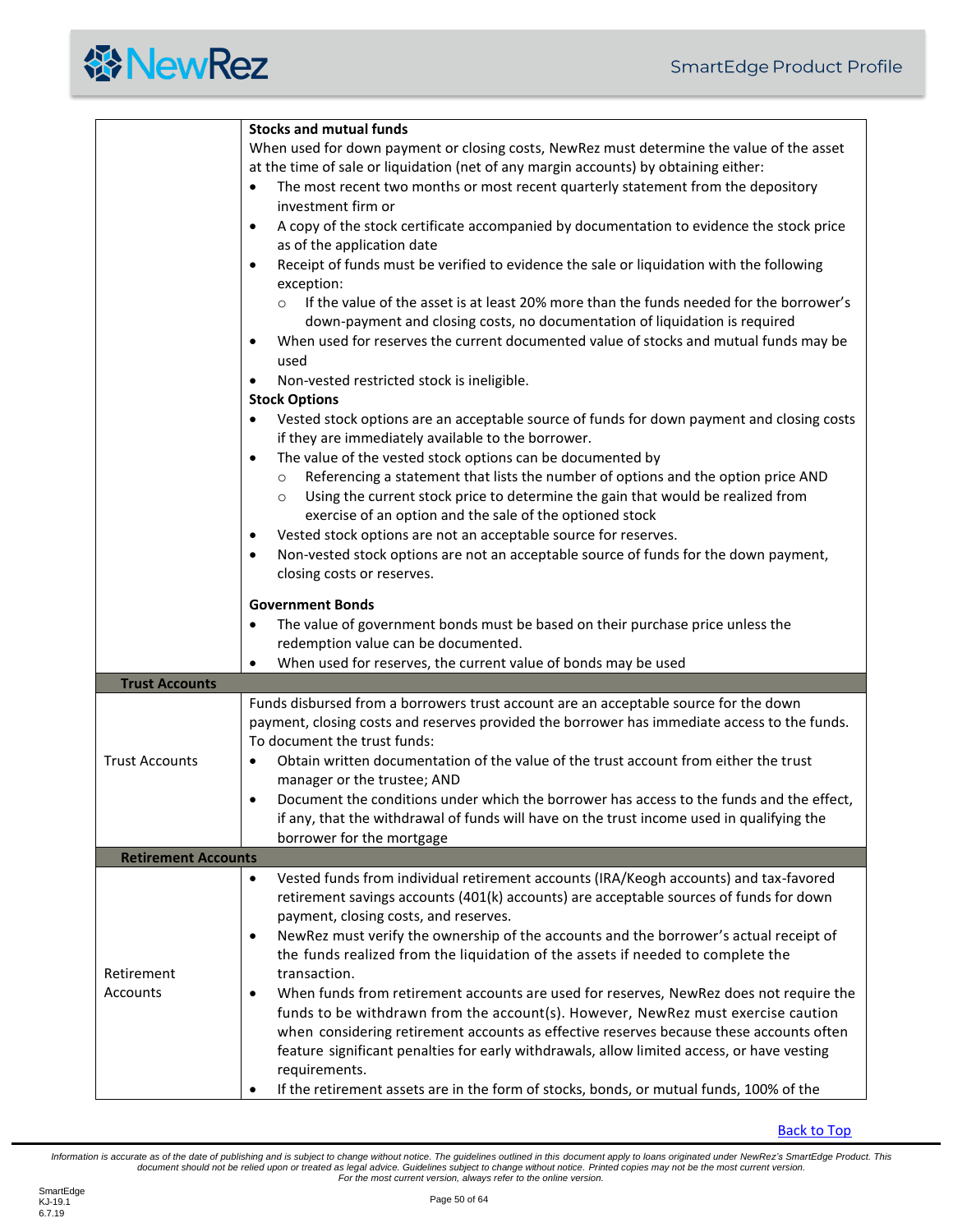

<span id="page-50-2"></span><span id="page-50-1"></span><span id="page-50-0"></span>

|                                   | current value may be considered when using for reserves with the following exception:                                                         |  |  |  |  |
|-----------------------------------|-----------------------------------------------------------------------------------------------------------------------------------------------|--|--|--|--|
|                                   | If the borrower is not at 59 $\frac{1}{2}$ or older the value of the account should be reduced by<br>$\circ$                                  |  |  |  |  |
|                                   | 10% to account for an early withdrawal penalty.                                                                                               |  |  |  |  |
|                                   | If the retirement account only allows withdrawals in connection with the borrower's<br>$\bullet$                                              |  |  |  |  |
|                                   | employment termination, retirement (unless the borrower is of retirement age), or death,                                                      |  |  |  |  |
|                                   | NewRez must not consider the vested funds as effective reserves.                                                                              |  |  |  |  |
| <b>Earnest Money Deposit</b>      |                                                                                                                                               |  |  |  |  |
|                                   | The deposit on the sales contract (earnest money) for the purchase of the security property is                                                |  |  |  |  |
|                                   | an acceptable source of funds for both the down payment and the closing costs.                                                                |  |  |  |  |
|                                   |                                                                                                                                               |  |  |  |  |
|                                   | Verification of source of funds                                                                                                               |  |  |  |  |
|                                   | If the deposit is being used as part of the borrowers minimum contribution requirement,<br>$\bullet$                                          |  |  |  |  |
|                                   | the funds must be verified as being from an acceptable source                                                                                 |  |  |  |  |
|                                   | A request for Verification of Deposit may be used however, VODs are not acceptable as a<br>$\bullet$                                          |  |  |  |  |
|                                   | standalone documentation source, bank statements are always required                                                                          |  |  |  |  |
|                                   | Financial institute records must be seasoned according to matrix requirements and must<br>$\bullet$                                           |  |  |  |  |
|                                   | evidence that the average balance for this time was large enough to support the amount of                                                     |  |  |  |  |
|                                   | the deposit. If a copy of the cancelled check is used to document the source of funds, the                                                    |  |  |  |  |
| <b>Earnest Money</b>              | records must cover the period up to and including the date the check cleared the bank.                                                        |  |  |  |  |
| Deposit                           | If it cannot be determined that these funds were withdrawn from the borrowers account,<br>$\bullet$                                           |  |  |  |  |
|                                   | additional verification of the source and evidence that the funds have actually changed                                                       |  |  |  |  |
|                                   | hands from the borrower to the seller, the realtor, the escrow agent or settlement attorney                                                   |  |  |  |  |
|                                   | should be provided.                                                                                                                           |  |  |  |  |
|                                   | Large earnest money deposits or deposits that exceed the amount customary for the area<br>$\bullet$                                           |  |  |  |  |
|                                   | should be closely evaluated.                                                                                                                  |  |  |  |  |
|                                   |                                                                                                                                               |  |  |  |  |
|                                   | Receipt of the deposit must be verified by:                                                                                                   |  |  |  |  |
|                                   | Copy of canceled check;<br>$\bullet$                                                                                                          |  |  |  |  |
|                                   | Copy of check not canceled with financial institute record(s) to evidence check cleared;<br>$\bullet$                                         |  |  |  |  |
|                                   | Evidence from the real estate broker (not the agent) that the funds were deposited into the                                                   |  |  |  |  |
|                                   | broker's trust account (i.e., copy of broker's trust account statement); or<br>Escrow agent/attorney's letter acknowledging receipt of funds. |  |  |  |  |
| <b>Anticipated Sales Proceeds</b> |                                                                                                                                               |  |  |  |  |
|                                   | Sales Proceeds from Real Estate Owned Pending Sale                                                                                            |  |  |  |  |
|                                   |                                                                                                                                               |  |  |  |  |
|                                   | If the proceeds from the sale of a currently owned home are needed for the down payment<br>$\bullet$                                          |  |  |  |  |
|                                   | and closing costs on the new house, the source of funds must be verified by obtaining a                                                       |  |  |  |  |
|                                   | copy of the fully executed Closing Disclosure/Settlement Statement on the existing home                                                       |  |  |  |  |
| <b>Anticipated Sales</b>          | before or simultaneously with the settlement of the new home, showing sufficient cash                                                         |  |  |  |  |
| Proceeds                          | proceeds to consummate the purchase of the new home.                                                                                          |  |  |  |  |
|                                   | <b>Corporate relocation plans</b>                                                                                                             |  |  |  |  |
|                                   | When the borrower's employer assumes responsibility for paying off the existing mortgage                                                      |  |  |  |  |
|                                   | in connection with a corporate relocation plan, obtain a copy of the executed buyout                                                          |  |  |  |  |
|                                   | agreement to document the source of funds. A photocopy of a sales contract or a listing                                                       |  |  |  |  |
|                                   | agreement is not considered an acceptable source of verification of proceeds from the sale.                                                   |  |  |  |  |
|                                   | <b>Borrowed Funds Secured by an Asset</b>                                                                                                     |  |  |  |  |
|                                   | Borrowed funds secured by an asset are an acceptable source of funds for the down payment                                                     |  |  |  |  |
|                                   | and closing costs since the borrowed funds represent a return of equity. Assets that may be                                                   |  |  |  |  |
| <b>Borrowed Funds</b>             | used to secure funds include:                                                                                                                 |  |  |  |  |
| Secured by an Asset               | Automobile                                                                                                                                    |  |  |  |  |
|                                   | Artwork<br>٠                                                                                                                                  |  |  |  |  |
|                                   | Collectibles                                                                                                                                  |  |  |  |  |
|                                   |                                                                                                                                               |  |  |  |  |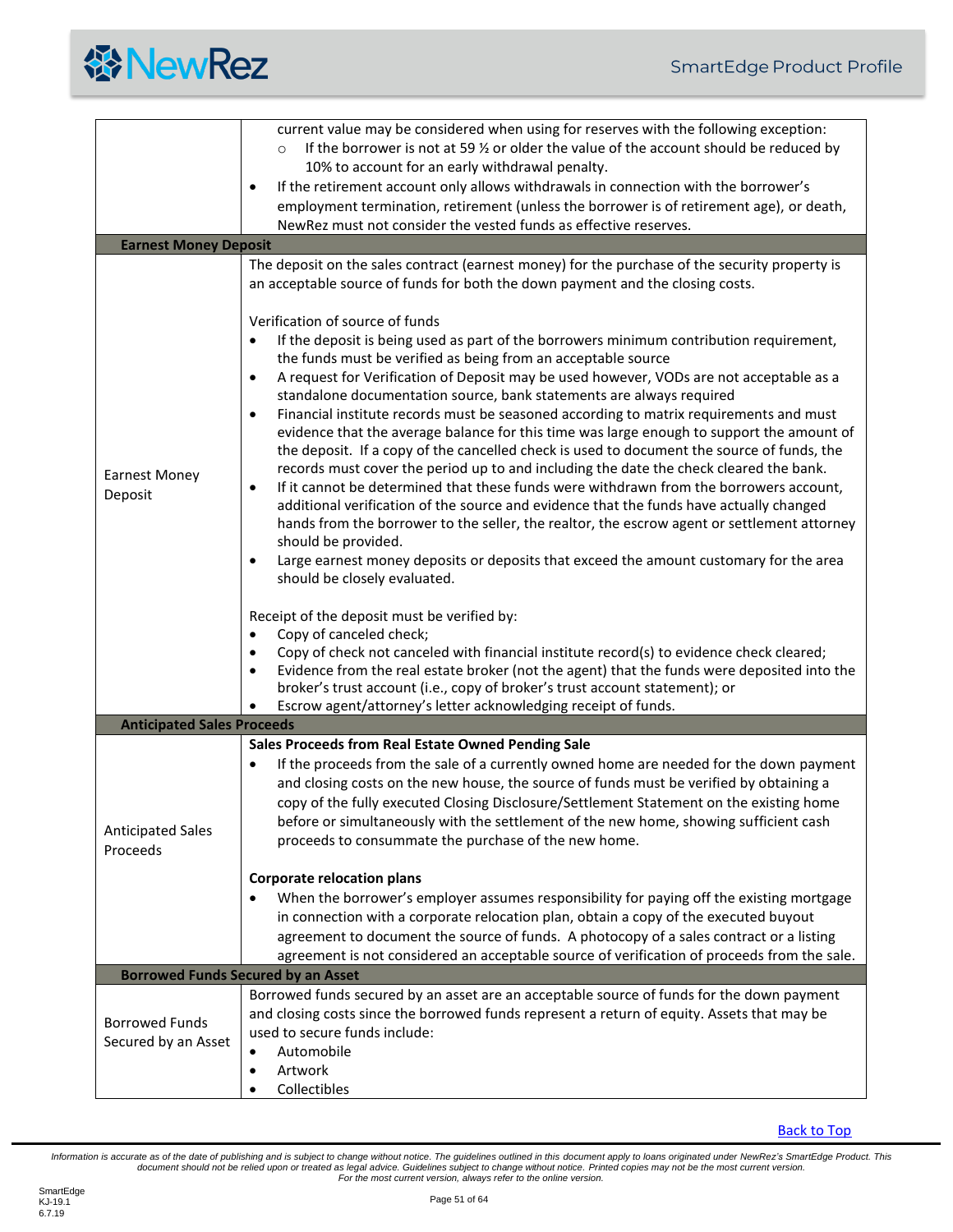

<span id="page-51-3"></span><span id="page-51-2"></span><span id="page-51-1"></span><span id="page-51-0"></span>

|                                 | Real estate<br>$\bullet$<br>Financial assets such as<br>$\bullet$<br>Savings, Checking or CD accounts<br>$\circ$<br><b>Stocks</b><br>$\circ$<br><b>Bonds</b><br>$\circ$<br>401k<br>$\circ$<br>When qualifying the borrower, the underwriter must consider the monthly payments for<br>secured loans as a debt. If the secured loan doesn't require a monthly payment, calculate an<br>equivalent amount and consider it a recurring debt. Loans secured against Retirement / 401(k)<br>assets are not considered an obligation and can be excluded from the qualifying ratios.<br>Verification of the value of the asset must be provided<br>$\bullet$<br>A copy of the note securing the financing must be provided<br>$\bullet$<br>Evidence of the transfer of funds to the borrower must be provided<br>$\bullet$<br>Evidence that the party providing the secured loan is not a party to the sale<br>$\bullet$<br>Reduce the value of the remaining asset by the amount of the secured loan balance<br>٠<br>(financial assets only) |  |
|---------------------------------|-----------------------------------------------------------------------------------------------------------------------------------------------------------------------------------------------------------------------------------------------------------------------------------------------------------------------------------------------------------------------------------------------------------------------------------------------------------------------------------------------------------------------------------------------------------------------------------------------------------------------------------------------------------------------------------------------------------------------------------------------------------------------------------------------------------------------------------------------------------------------------------------------------------------------------------------------------------------------------------------------------------------------------------------|--|
| <b>Credit Card Financing</b>    |                                                                                                                                                                                                                                                                                                                                                                                                                                                                                                                                                                                                                                                                                                                                                                                                                                                                                                                                                                                                                                         |  |
| <b>Credit Card</b><br>Financing | In no case may credit card financing be used for down payment funds. Certain costs that may be<br>paid early in the loan process may be paid via credit card. These costs include:<br>Appraisal<br>$\bullet$<br>Lock in fee<br>٠<br>Commitment fee<br>$\bullet$<br>Credit report fee                                                                                                                                                                                                                                                                                                                                                                                                                                                                                                                                                                                                                                                                                                                                                    |  |
| <b>Sale of Personal Assets</b>  |                                                                                                                                                                                                                                                                                                                                                                                                                                                                                                                                                                                                                                                                                                                                                                                                                                                                                                                                                                                                                                         |  |
| Sale of Personal<br>Assets      | Proceeds from the sale of personal assets are an acceptable source of funds for the down<br>payment, closing costs and reserves provided the individual purchasing the asset is not a party<br>to the property sale transaction or the mortgage financing transaction<br>Documentation requirements required are:<br>Evidence the borrower owned the asset prior to sale<br>٠<br>The value of the asset as determined by an independent and reputable source<br>$\bullet$<br>A bill of sale or statement from the purchaser showing the transfer of ownership of the<br>٠<br>asset<br>Proof of the borrower's receipt of the sale proceeds from documents such as<br>$\bullet$<br><b>Financial Institution Records</b><br>$\circ$<br>Copy of purchaser's cancelled check<br>$\circ$                                                                                                                                                                                                                                                     |  |
| 1031 Exchange                   |                                                                                                                                                                                                                                                                                                                                                                                                                                                                                                                                                                                                                                                                                                                                                                                                                                                                                                                                                                                                                                         |  |
| 1031 Exchange                   | Assets for the down payment from a "like-kind exchange," also known as a 1031 exchange,<br>$\bullet$<br>are eligible if properly documented and in compliance with Internal Revenue Code Section<br>1031.<br>Must be investment property<br>٠<br>Copy of settlement statement from property being exchanged is required<br>$\bullet$<br>Reverse 1031 exchanges are not permitted<br>٠                                                                                                                                                                                                                                                                                                                                                                                                                                                                                                                                                                                                                                                   |  |
| <b>Gift Funds</b>               |                                                                                                                                                                                                                                                                                                                                                                                                                                                                                                                                                                                                                                                                                                                                                                                                                                                                                                                                                                                                                                         |  |
| Gift Funds                      | Gift Funds and Gifts of Equity are permissible sources of funds to be used towards a borrower's<br>down payment and closing costs.<br>Borrower must have a minimum 5% of their own funds into the transaction unless the<br>LTV/CLTV is 80% or less<br>Maximum LTV/CLTV for Gift of Equity transaction is 75%<br>$\bullet$<br>Primary residence transactions only<br>$\bullet$<br>Subordinate Financing is not permitted                                                                                                                                                                                                                                                                                                                                                                                                                                                                                                                                                                                                                |  |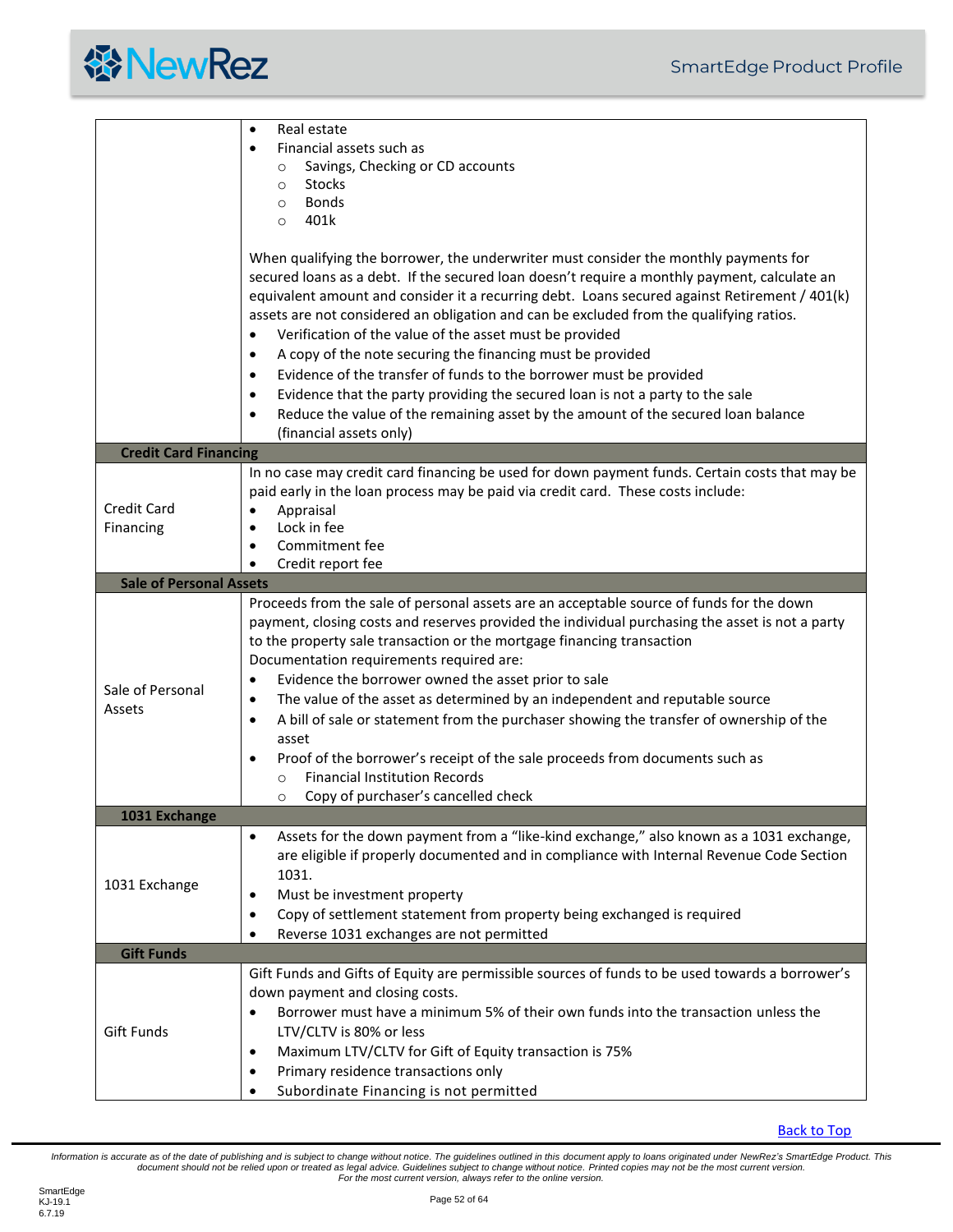| Gift funds cannot be used for reserves<br>$\bullet$                                                                                                                  |
|----------------------------------------------------------------------------------------------------------------------------------------------------------------------|
| Must be from an immediate family member as follows:<br>$\bullet$                                                                                                     |
| Acceptable Donor<br>$\bullet$                                                                                                                                        |
| Child, parent, or grandparent<br>$\bullet$                                                                                                                           |
| Child is defined as a son, stepson, daughter, or stepdaughter;<br>$\circ$                                                                                            |
| o A parent or grandparent includes a step-parent/grandparent or foster                                                                                               |
| parent/grandparent                                                                                                                                                   |
| Spouse or domestic partner (domestic partner must live with borrower)<br>$\bullet$                                                                                   |
| Legally adopted son or daughter, including a child who is placed with the borrower by an<br>$\bullet$                                                                |
| authorized agency for legal adoption                                                                                                                                 |
| Foster child<br>$\bullet$                                                                                                                                            |
| Brother, stepbrother, sister, stepsister<br>$\bullet$                                                                                                                |
| Aunt or uncle<br>$\bullet$                                                                                                                                           |
| Son-in-law, daughter-in-law, father-in-law, mother-in-law, brother-in-law, or sister-in-law<br>$\bullet$<br>of the borrower.                                         |
|                                                                                                                                                                      |
| Cousins and close family friends are not acceptable donors<br>$\bullet$                                                                                              |
| The donor may not be, or have any affiliation with, the builder, developer, the real<br>$\bullet$<br>estate agent, or any other interested party to the transaction. |
| <b>Documentation Requirements</b>                                                                                                                                    |
| Gifts must be evidenced by a letter signed by the donor, called a gift letter. The gift<br>$\bullet$                                                                 |
| letter must                                                                                                                                                          |
| o Specify the dollar amount of the gift                                                                                                                              |
| $\circ$ Specify the source of the gift                                                                                                                               |
| ○ Specify the date the funds were transferred                                                                                                                        |
| Include the donors statement that no repayment is expected AND<br>$\circ$                                                                                            |
| Indicate the donor's name, address, telephone number and relationship to the<br>$\circ$<br>borrower                                                                  |
| The lender must verify that sufficient funds to cover the gift are either in the donor's<br>$\bullet$                                                                |
| account or have been transferred prior to or at closing. Acceptable documentation                                                                                    |
| includes any of the following:                                                                                                                                       |
| a copy of the donor's check and the borrower's deposit slip,<br>$\circ$                                                                                              |
| a copy of the donor's withdrawal slip and the borrower's deposit slip,<br>$\circ$                                                                                    |
| a copy of the donor's check to the closing agent, or<br>$\circ$                                                                                                      |
| proof of wire transfer from the donor's account to the borrower's<br>$\circ$                                                                                         |
| Note: Source of funds for gifts must be consistent in all gift documentation.                                                                                        |
| <b>Gifts of Equity</b>                                                                                                                                               |
| A gift of equity refers to a gift provided by the seller of a property to the buyer. The                                                                             |
| gift represents a portion of the seller's equity in the property and is transferred to the                                                                           |
| buyer as a credit in the transaction.                                                                                                                                |
| A gift of equity is permitted for primary residences if:                                                                                                             |
| o The sales price for the property is at market rate                                                                                                                 |
| o The acceptable donor and minimum borrower contribution requirements for gifts                                                                                      |
| also applies to gifts of equity.                                                                                                                                     |
| Gift of Equity- A "gift of equity" refers to a gift provided by the seller of a property to the                                                                      |
| buyer. The gift represents a portion of the seller's equity in the property, and is transferred to                                                                   |
| the buyer as a credit in the transaction                                                                                                                             |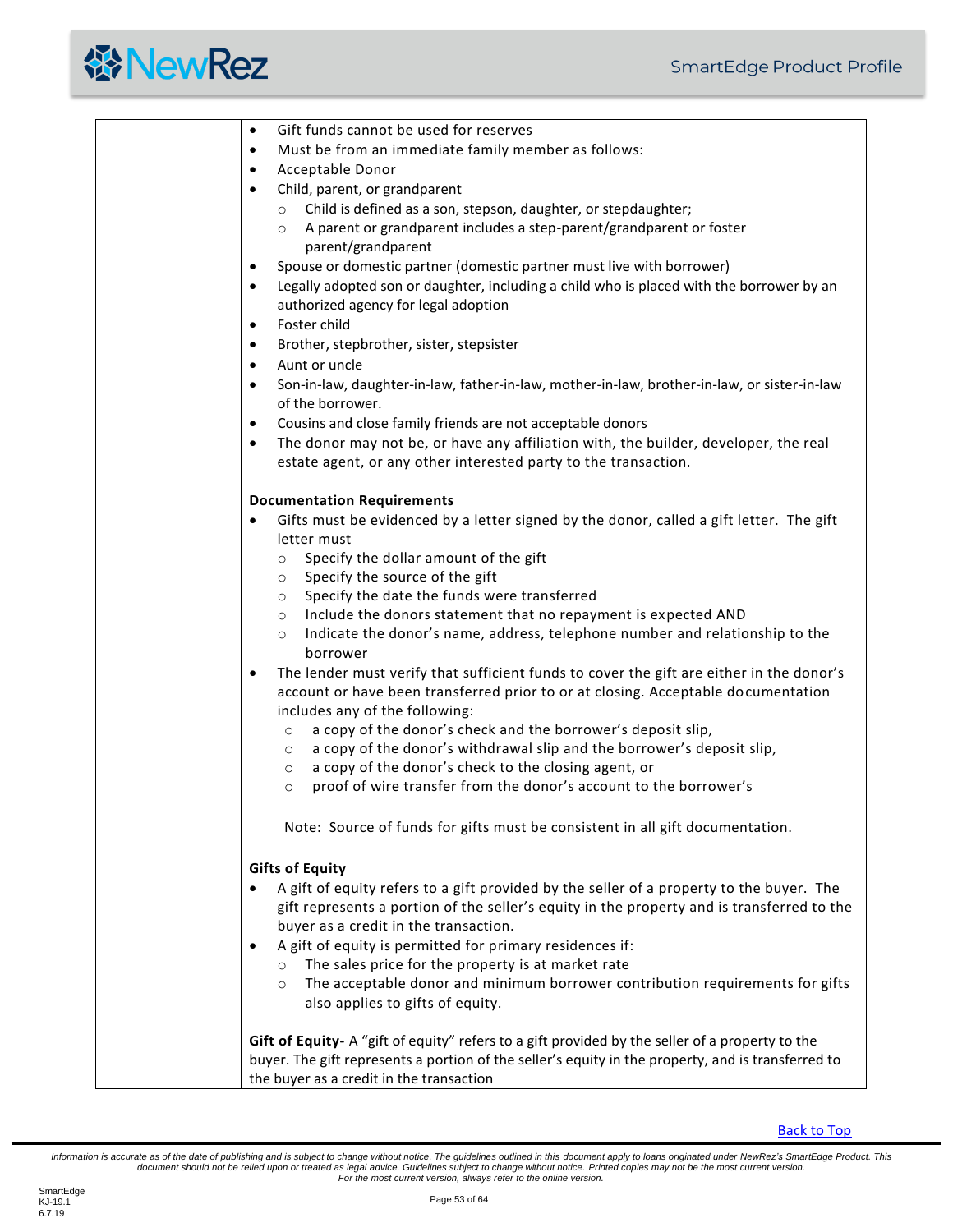<span id="page-53-1"></span><span id="page-53-0"></span>

|                                | <b>Gift of Equity Documentation Requirements</b>                                            |                                                                                          |                            |  |
|--------------------------------|---------------------------------------------------------------------------------------------|------------------------------------------------------------------------------------------|----------------------------|--|
|                                | Maximum LTV/CLTV of 75%<br>$\bullet$                                                        |                                                                                          |                            |  |
|                                | Borrower must have 5% own funds into transaction<br>$\bullet$                               |                                                                                          |                            |  |
|                                | Signed gift letter meeting the same requirements noted above<br>$\bullet$                   |                                                                                          |                            |  |
|                                | Only permissible from immediate relative as described above<br>$\bullet$                    |                                                                                          |                            |  |
|                                | Closing Disclosure/settlement statement identifying gift of equity and amount<br>٠          |                                                                                          |                            |  |
|                                | If the requirements shown here are met, the gift of equity is not subject to the IPC        |                                                                                          |                            |  |
|                                | requirements                                                                                |                                                                                          |                            |  |
| <b>7.4 Unacceptable Assets</b> |                                                                                             |                                                                                          |                            |  |
|                                | <b>Anticipated Savings</b><br>$\bullet$<br><b>Bridge Loans</b><br>$\bullet$                 |                                                                                          |                            |  |
|                                | Cash-on-hand/Mattress Money<br>$\bullet$                                                    |                                                                                          |                            |  |
|                                | Digital Currency (ex. Bitcoin)<br>$\bullet$                                                 |                                                                                          |                            |  |
|                                | $\bullet$                                                                                   | Donated funds in any form, such as cash or bonds donated by the seller, builder or       |                            |  |
|                                |                                                                                             | selling agent outside of approved financing contributions in the Seller Concession       |                            |  |
|                                | Donation from Equities<br>$\bullet$                                                         |                                                                                          |                            |  |
|                                | <b>Employer Assistance</b><br>$\bullet$                                                     |                                                                                          |                            |  |
|                                | $\bullet$                                                                                   | Funds from a Community Second Mortgage/Down Payment Assistance Program                   |                            |  |
|                                | $\bullet$                                                                                   | Funds in a Custodial or "In Trust For" account                                           |                            |  |
| Unacceptable                   | $\bullet$                                                                                   | Gift funds which must be repaid in full or in part.                                      |                            |  |
| Assets                         | Gifts from seller-funded programs.<br>$\bullet$                                             |                                                                                          |                            |  |
|                                | $\bullet$                                                                                   | Individual Development Accounts (IDAs)                                                   |                            |  |
|                                | $\bullet$                                                                                   | Net proceeds from a reverse 1031 exchange.                                               |                            |  |
|                                | Personal, unsecured loans<br>$\bullet$                                                      |                                                                                          |                            |  |
|                                | Pooled Funds<br>$\bullet$                                                                   |                                                                                          |                            |  |
|                                | Proceeds from a cash-out refinance cannot be used to meet reserve requirements<br>$\bullet$ |                                                                                          |                            |  |
|                                | <b>Rent Credits</b><br>$\bullet$                                                            |                                                                                          |                            |  |
|                                | Stocks held in an unlisted corporation<br>$\bullet$                                         |                                                                                          |                            |  |
|                                | $\bullet$                                                                                   | Sweat Equity (labor performed by the Borrower or goods or materials provided by the      |                            |  |
|                                | Borrower)                                                                                   |                                                                                          |                            |  |
|                                | <b>Trade Equity</b>                                                                         |                                                                                          |                            |  |
| <b>7.5 Cash Reserves</b>       |                                                                                             |                                                                                          |                            |  |
|                                |                                                                                             | <b>Reserve Requirements</b>                                                              |                            |  |
|                                |                                                                                             | $\le$ \$1,000,000                                                                        | 3 Months                   |  |
|                                |                                                                                             | $>$ \$1,000,000 < \$2,000,000                                                            | 6 Months                   |  |
|                                | Loan Amount                                                                                 | $\ge$ \$2,000,000                                                                        | 12 Months                  |  |
|                                | <b>Derogatory Credit</b>                                                                    |                                                                                          |                            |  |
|                                | (SmartEdge Plus)                                                                            | Seasoning > 2 Yrs < 4 Yrs                                                                | 3 Additional Months        |  |
|                                | DTI                                                                                         | >45%                                                                                     | <b>3 Additional Months</b> |  |
|                                |                                                                                             |                                                                                          |                            |  |
| <b>Cash Reserves</b>           | ٠                                                                                           | Maximum amount of reserves required is 15 months                                         |                            |  |
|                                | $\bullet$                                                                                   | For rate and term refinance transactions reserve requirements above are not required for |                            |  |
|                                |                                                                                             | primary and secondary residences that meet the following:                                |                            |  |
|                                | $\circ$                                                                                     | Maximum Loan Amount \$1,500,000                                                          |                            |  |
|                                | 0X30X12 on all mortgages<br>$\circ$                                                         |                                                                                          |                            |  |
|                                | $\circ$                                                                                     | Housing payment is decreasing on the subject property                                    |                            |  |
|                                | $\circ$                                                                                     | Additional properties owned require reserves as outlined below                           |                            |  |
|                                | $\bullet$                                                                                   | Borrowers who own additional real estate must have:                                      |                            |  |
|                                | $\circ$                                                                                     | 2 months of reserves for each additional financed property owned including properties    |                            |  |
|                                |                                                                                             | that are pending sale and will not be sold prior to the subject transaction closing.     |                            |  |

#### [Back to Top](#page-2-0)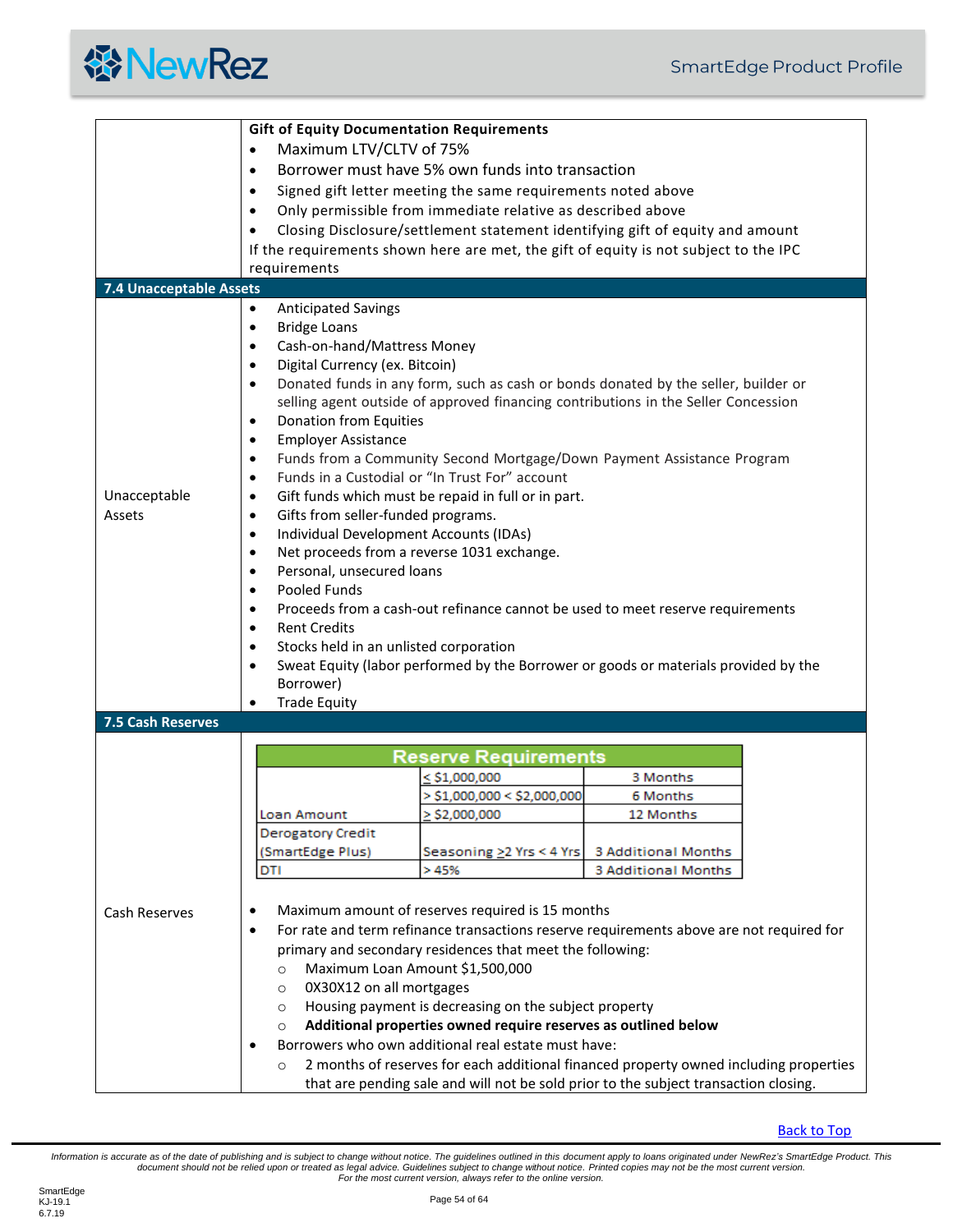<span id="page-54-0"></span>

|                                   | The PITIA is based on each individual properties respective PITIA.<br>$\circ$                                                                                                                                                                                                                                                                                                                                                                                                                                                                                                                                                                                                                                                                                                                                                                                                                                                                                                                                                                                                                                                                                                                                                                                                                                                                                                             |  |  |  |  |
|-----------------------------------|-------------------------------------------------------------------------------------------------------------------------------------------------------------------------------------------------------------------------------------------------------------------------------------------------------------------------------------------------------------------------------------------------------------------------------------------------------------------------------------------------------------------------------------------------------------------------------------------------------------------------------------------------------------------------------------------------------------------------------------------------------------------------------------------------------------------------------------------------------------------------------------------------------------------------------------------------------------------------------------------------------------------------------------------------------------------------------------------------------------------------------------------------------------------------------------------------------------------------------------------------------------------------------------------------------------------------------------------------------------------------------------------|--|--|--|--|
|                                   | SmartEdge Plus: Cash in hand from a cash-out refinance may be used to satisfy reserve<br>$\bullet$                                                                                                                                                                                                                                                                                                                                                                                                                                                                                                                                                                                                                                                                                                                                                                                                                                                                                                                                                                                                                                                                                                                                                                                                                                                                                        |  |  |  |  |
|                                   | requirements                                                                                                                                                                                                                                                                                                                                                                                                                                                                                                                                                                                                                                                                                                                                                                                                                                                                                                                                                                                                                                                                                                                                                                                                                                                                                                                                                                              |  |  |  |  |
| 7.6 Sales & Financing Concessions |                                                                                                                                                                                                                                                                                                                                                                                                                                                                                                                                                                                                                                                                                                                                                                                                                                                                                                                                                                                                                                                                                                                                                                                                                                                                                                                                                                                           |  |  |  |  |
| Sales & Financing<br>Concessions  | For purposes of determining the impact of costs paid by the seller of the subject property, or an<br>interested third party, distinctions are made between financing concessions and sales<br>concessions.                                                                                                                                                                                                                                                                                                                                                                                                                                                                                                                                                                                                                                                                                                                                                                                                                                                                                                                                                                                                                                                                                                                                                                                |  |  |  |  |
|                                   | <b>Financing Concessions (Seller or Other Interested Party Paid Closing Costs)</b><br>Financing concessions are considered to be funds originating from an interested party to pay<br>closing costs on a purchase transaction. Allowable financing concessions include any of the<br>following:<br>Permanent reductions in the interest rate on the mortgage loan;<br>$\bullet$<br>Contributions related to the mortgage loan financing charges that traditionally would be<br>$\bullet$<br>paid by the Borrower, including but not limited to the payment of discount points, loan<br>fees, commitment fees and/or origination fees, property taxes, and insurance escrows; or<br>Payment of the cost of other items traditionally paid by the Borrower, such as application<br>٠<br>fees, appraisal fees, transfer taxes, tax stamps, attorney fees, surveys, non-recurring closing<br>costs and title insurance.                                                                                                                                                                                                                                                                                                                                                                                                                                                                       |  |  |  |  |
|                                   | <b>Sales Concessions or Property Inducements</b><br>Sales Concessions are IPCs that take the form of non-realty items. They include:<br>٠<br>Cash<br>$\circ$<br>Furniture<br>$\circ$<br>Automobiles<br>$\circ$<br>Decorator allowances<br>$\circ$<br>Moving costs<br>$\circ$<br>Other giveaways<br>$\circ$<br>Financing concessions that exceed NewRez limits<br>$\circ$<br>The value of any sales concession must be deducted from the sales price or appraised value<br>when calculating the LTV and CLTV ratios for underwriting and eligibility purposes.                                                                                                                                                                                                                                                                                                                                                                                                                                                                                                                                                                                                                                                                                                                                                                                                                             |  |  |  |  |
|                                   | <b>Reviewing Concessions</b><br>Interested Party Contributions (IPCs) are not permitted to be used to make the<br>$\bullet$<br>borrowers down payment, meet financial reserve requirements, or meet minimum<br>borrower contribution requirements<br>Ensure that any and all IPCs are identified and taken into consideration<br>Provide the appraiser with all appropriate financing data and IPCs for the subject<br>property granted by anyone associated with the transaction<br>Ensure that the property value is adequately supported<br>٠<br>Ensure that the LTV/CLTV after any IPCs are taken into consideration remain within<br>٠<br>stated eligibility limits<br>Scrutinize all loan and sales contract documents (the sales contract, the GFE, the 1003,<br>$\bullet$<br>the appraisal report, the Settlement Statement/Closing Disclosure etc.)<br>Ensure that all elements of the Settlement Statement/Closing Disclosure were taken into<br>$\bullet$<br>consideration during the underwriting process<br>Ensure that fees and expenses are consistent between all documents. Analyze and<br>$\bullet$<br>resolve any discrepancies.<br><b>Ineligible Concessions</b><br><b>Undisclosed IPCs</b><br>$\bullet$<br>Examples of these types of contributions include but are not limited to:<br>$\circ$<br>Moving expenses<br>Payment of various fees on the borrowers behalf |  |  |  |  |
|                                   | Silent second mortgages held by the property seller                                                                                                                                                                                                                                                                                                                                                                                                                                                                                                                                                                                                                                                                                                                                                                                                                                                                                                                                                                                                                                                                                                                                                                                                                                                                                                                                       |  |  |  |  |

[Back to Top](#page-2-0)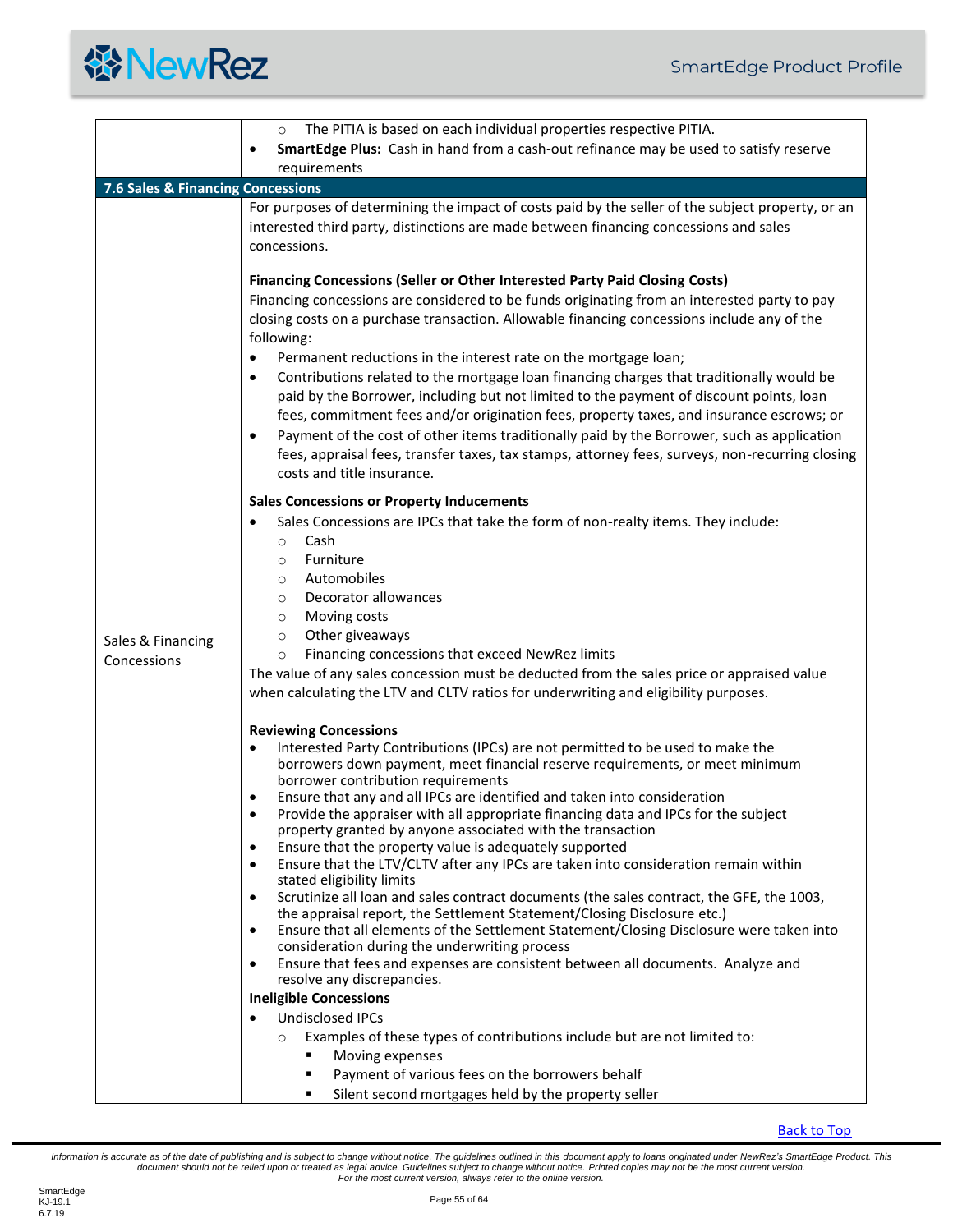<span id="page-55-4"></span><span id="page-55-3"></span><span id="page-55-2"></span><span id="page-55-1"></span><span id="page-55-0"></span>

|                                              | Other contributions that are given to the borrower outside of closing and are                          |                                                                                                                                                                                            |                |                    |  |  |
|----------------------------------------------|--------------------------------------------------------------------------------------------------------|--------------------------------------------------------------------------------------------------------------------------------------------------------------------------------------------|----------------|--------------------|--|--|
|                                              | not disclosed on the Settlement Statement/Closing Disclosure                                           |                                                                                                                                                                                            |                |                    |  |  |
|                                              | Temporary Interest Rate Buy-down                                                                       |                                                                                                                                                                                            |                |                    |  |  |
|                                              | <b>Payment Abatements</b>                                                                              |                                                                                                                                                                                            |                |                    |  |  |
|                                              | $\circ$                                                                                                | The payment of HOA fees is not considered abatement unless the payments extend                                                                                                             |                |                    |  |  |
|                                              | for more than 12 months. The payment of HOA fees for 12 months or less is                              |                                                                                                                                                                                            |                |                    |  |  |
|                                              |                                                                                                        | considered an interested party contribution.                                                                                                                                               |                |                    |  |  |
| 7.7 Interested Party Contribution Limits     |                                                                                                        |                                                                                                                                                                                            |                |                    |  |  |
|                                              |                                                                                                        | Interested party contributions (IPCs) are costs that are normally the responsibility of the<br>property purchaser that are paid directly or indirectly by someone else who has a financial |                |                    |  |  |
|                                              |                                                                                                        | interest in, or can influence the terms and the sale or transfer of, the subject property.                                                                                                 |                |                    |  |  |
|                                              |                                                                                                        |                                                                                                                                                                                            |                |                    |  |  |
|                                              |                                                                                                        | Interested parties include, but are not limited to, the property seller, the builder/developer, the                                                                                        |                |                    |  |  |
|                                              |                                                                                                        | real estate agent or broker, or an affiliate who may benefit from the sale of the property and/or                                                                                          |                |                    |  |  |
|                                              |                                                                                                        | the sale of the property at the highest price possible. A lender or employer is not considered an                                                                                          |                |                    |  |  |
| <b>IPC Limits</b>                            |                                                                                                        | interested party to a sales transaction unless it is the property seller or is affiliated with the                                                                                         |                |                    |  |  |
|                                              |                                                                                                        | property seller or another interested party to the transaction.                                                                                                                            |                |                    |  |  |
|                                              | <b>IPC Limits</b>                                                                                      |                                                                                                                                                                                            |                |                    |  |  |
|                                              |                                                                                                        |                                                                                                                                                                                            |                |                    |  |  |
|                                              |                                                                                                        | <b>Occupancy</b>                                                                                                                                                                           | LTV/CLTV/HCLTV | <b>Maximum IPC</b> |  |  |
|                                              |                                                                                                        | Primary residence or Second                                                                                                                                                                | 75.0% - 90%    | 6%                 |  |  |
|                                              |                                                                                                        | Home                                                                                                                                                                                       | 75% or less    | 9%                 |  |  |
|                                              |                                                                                                        | <b>Investment Property</b>                                                                                                                                                                 | All LTV/CLTV's | 2%                 |  |  |
| <b>Section 8: Program Details</b>            |                                                                                                        |                                                                                                                                                                                            |                |                    |  |  |
| 8.1 Age of Documentation                     |                                                                                                        |                                                                                                                                                                                            |                |                    |  |  |
|                                              |                                                                                                        | Credit Report - Not to exceed 90 days old on the date the Note is signed                                                                                                                   |                |                    |  |  |
|                                              |                                                                                                        | Income - Oldest document not to exceed 90 days old on the date the Note is signed                                                                                                          |                |                    |  |  |
| Age of                                       |                                                                                                        | Assets - Oldest document not to exceed 90 days old on the date the Note is signed                                                                                                          |                |                    |  |  |
| Documentation                                | Appraisals: Not to exceed 120 days old on the date the Note is signed; appraisal updates are not       |                                                                                                                                                                                            |                |                    |  |  |
|                                              | permitted                                                                                              |                                                                                                                                                                                            |                |                    |  |  |
| <b>8.2 Electronic Signatures</b>             |                                                                                                        |                                                                                                                                                                                            |                |                    |  |  |
|                                              | When signatures are required on initial disclosures and/or closing documents,                          |                                                                                                                                                                                            |                |                    |  |  |
|                                              | NewRez allows the use of electronic signatures in most cases. However, NewRez always                   |                                                                                                                                                                                            |                |                    |  |  |
|                                              | requires wet signatures on the following documents:                                                    |                                                                                                                                                                                            |                |                    |  |  |
|                                              | Note                                                                                                   |                                                                                                                                                                                            |                |                    |  |  |
|                                              | Note Riders (if applicable)<br>$\bullet$                                                               |                                                                                                                                                                                            |                |                    |  |  |
| Deed of Trust/Mortgage<br>٠<br>Electronic    |                                                                                                        |                                                                                                                                                                                            |                |                    |  |  |
| Signatures                                   | Deed of Trust/Mortgage Riders (if applicable)                                                          |                                                                                                                                                                                            |                |                    |  |  |
|                                              | Notice of Right to Cancel<br>٠                                                                         |                                                                                                                                                                                            |                |                    |  |  |
|                                              | Any other transaction related documents that require a Notary acknowledgement or will<br>$\bullet$     |                                                                                                                                                                                            |                |                    |  |  |
|                                              | be recorded; e.g. Patriot Act, Power of Attorney, State Specific Documents such as Texas               |                                                                                                                                                                                            |                |                    |  |  |
|                                              | 50(a)(6) loans<br>When electronic signatures are used the appropriate, e-Consent documentation must be |                                                                                                                                                                                            |                |                    |  |  |
|                                              |                                                                                                        |                                                                                                                                                                                            |                |                    |  |  |
|                                              |                                                                                                        |                                                                                                                                                                                            |                |                    |  |  |
|                                              | provided.                                                                                              |                                                                                                                                                                                            |                |                    |  |  |
| 8.3 Escrow Holdbacks and Repair Requirements |                                                                                                        |                                                                                                                                                                                            |                |                    |  |  |
|                                              |                                                                                                        | Escrow holdbacks are allowed for weather related repairs on purchase transactions only.                                                                                                    |                |                    |  |  |
|                                              |                                                                                                        | Renovations are limited to cosmetic only; it cannot affect the safety, soundness, or structural                                                                                            |                |                    |  |  |
| <b>Escrow Holdbacks</b>                      |                                                                                                        | integrity of the property                                                                                                                                                                  |                |                    |  |  |
|                                              | $\bullet$                                                                                              | Maximum \$5,000 repair limit<br>Escrow withhold amount must be at least 1.5 times the cost of repairs                                                                                      |                |                    |  |  |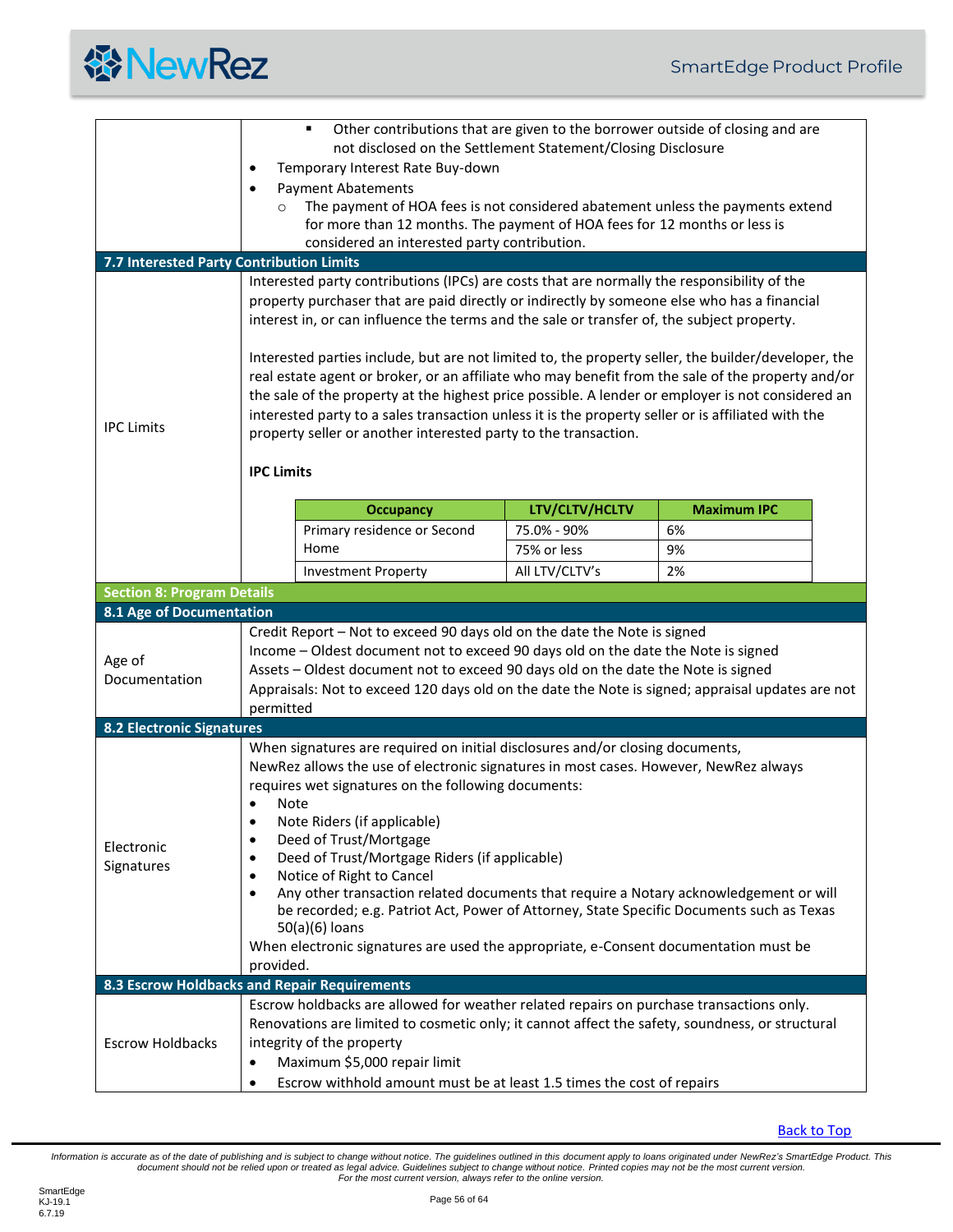

<span id="page-56-3"></span><span id="page-56-2"></span><span id="page-56-1"></span><span id="page-56-0"></span>

|                                   | Example: \$5,000 repairs x $1.5 = $7,500$ total escrow withhold amount<br>$\circ$                                                                                                                                                                                                                                                                                                                                                                                                                                                                                                                                                                                                                                                                                                                                                                                                                                                                    |  |  |  |  |
|-----------------------------------|------------------------------------------------------------------------------------------------------------------------------------------------------------------------------------------------------------------------------------------------------------------------------------------------------------------------------------------------------------------------------------------------------------------------------------------------------------------------------------------------------------------------------------------------------------------------------------------------------------------------------------------------------------------------------------------------------------------------------------------------------------------------------------------------------------------------------------------------------------------------------------------------------------------------------------------------------|--|--|--|--|
|                                   | Repairs must be completed within 60 days of the closing date<br>$\bullet$                                                                                                                                                                                                                                                                                                                                                                                                                                                                                                                                                                                                                                                                                                                                                                                                                                                                            |  |  |  |  |
|                                   | The subject property may be appraised 'as is' or 'subject to repairs'; but the property<br>$\bullet$                                                                                                                                                                                                                                                                                                                                                                                                                                                                                                                                                                                                                                                                                                                                                                                                                                                 |  |  |  |  |
|                                   | condition must be in average condition or better.                                                                                                                                                                                                                                                                                                                                                                                                                                                                                                                                                                                                                                                                                                                                                                                                                                                                                                    |  |  |  |  |
| <b>8.4 Escrow Waivers</b>         |                                                                                                                                                                                                                                                                                                                                                                                                                                                                                                                                                                                                                                                                                                                                                                                                                                                                                                                                                      |  |  |  |  |
| <b>Escrow Waivers</b>             | Escrow waivers are permitted when the LTV is less than or equal to 80% or applicable state<br>$\bullet$<br>law permits.<br>Escrow waivers are not permitted if the transaction is a higher priced mortgage loan<br>$\bullet$<br>(HPML) and requires a minimum 5 year escrow period per Federal Regulations<br>Flood insurance escrow waiver is not permitted if the property is subject to flood insurance<br>$\bullet$<br>requirements. Exceptions will not be made                                                                                                                                                                                                                                                                                                                                                                                                                                                                                 |  |  |  |  |
| <b>8.5 Exception Process</b>      |                                                                                                                                                                                                                                                                                                                                                                                                                                                                                                                                                                                                                                                                                                                                                                                                                                                                                                                                                      |  |  |  |  |
| <b>Exception Process</b>          | Loans that do not fully comply with documented guidelines, policies, or procedures are known<br>as "exceptions".<br>Exceptions may be granted with the presence of strong compensating factors to mitigate<br>$\bullet$<br>any additional performance risks.<br>Exceptions must be submitted through the loan file's underwriter to be reviewed and<br>٠<br>approved by an eligible designated member of the NewRez leadership team. Exceptions<br>may require special pricing, as determined on a case-by-case basis.                                                                                                                                                                                                                                                                                                                                                                                                                               |  |  |  |  |
| <b>8.6 Excluded Parties Lists</b> |                                                                                                                                                                                                                                                                                                                                                                                                                                                                                                                                                                                                                                                                                                                                                                                                                                                                                                                                                      |  |  |  |  |
| <b>Excluded Parties</b><br>Lists  | All parties involved in each transaction are screened for inclusion on various lists, including<br>without limitation:<br>Freddie Mac's Exclusionary List;<br>$\bullet$<br><b>GSA List of Excluded Parties</b><br>$\bullet$<br>Office of Foreign Asset Control (OFAC);<br>٠<br>Any prior-approved buyer's internal exclusionary list<br>$\bullet$<br>If a match is determined, the loan may be ineligible.<br>All name variations found throughout the loan file must be run when performing the searches.<br>This requirement includes:<br><b>Borrowers</b><br>$\bullet$<br>Seller<br>$\bullet$<br><b>Builder</b><br>$\bullet$<br>Third Party Originator (Broker/Correspondent)<br>Third Party Originator's Loan Officer<br>Listing Agent & Listing Company<br>٠<br>Selling Agent & Selling Company<br>$\bullet$<br><b>Title Agent</b><br>$\bullet$<br><b>Title Company</b><br>٠<br><b>Closing Attorney</b><br>٠<br>Appraiser and Appraisal Company |  |  |  |  |
| 8.7 Flood Insurance               |                                                                                                                                                                                                                                                                                                                                                                                                                                                                                                                                                                                                                                                                                                                                                                                                                                                                                                                                                      |  |  |  |  |
| Flood Insurance                   | Flood insurance is required for any property located within any area designated by the Federal<br>Emergency Management Agency (FEMA) as an Area of Special Flood Hazard. Such area is<br>typically denoted as Flood Zone A or Zone V (coastal areas). Properties in Flood Zone A or V<br>must be located in a community which participates in the FEMA program to be eligible for<br>financing. Life of the loan coverage monitoring is required.                                                                                                                                                                                                                                                                                                                                                                                                                                                                                                    |  |  |  |  |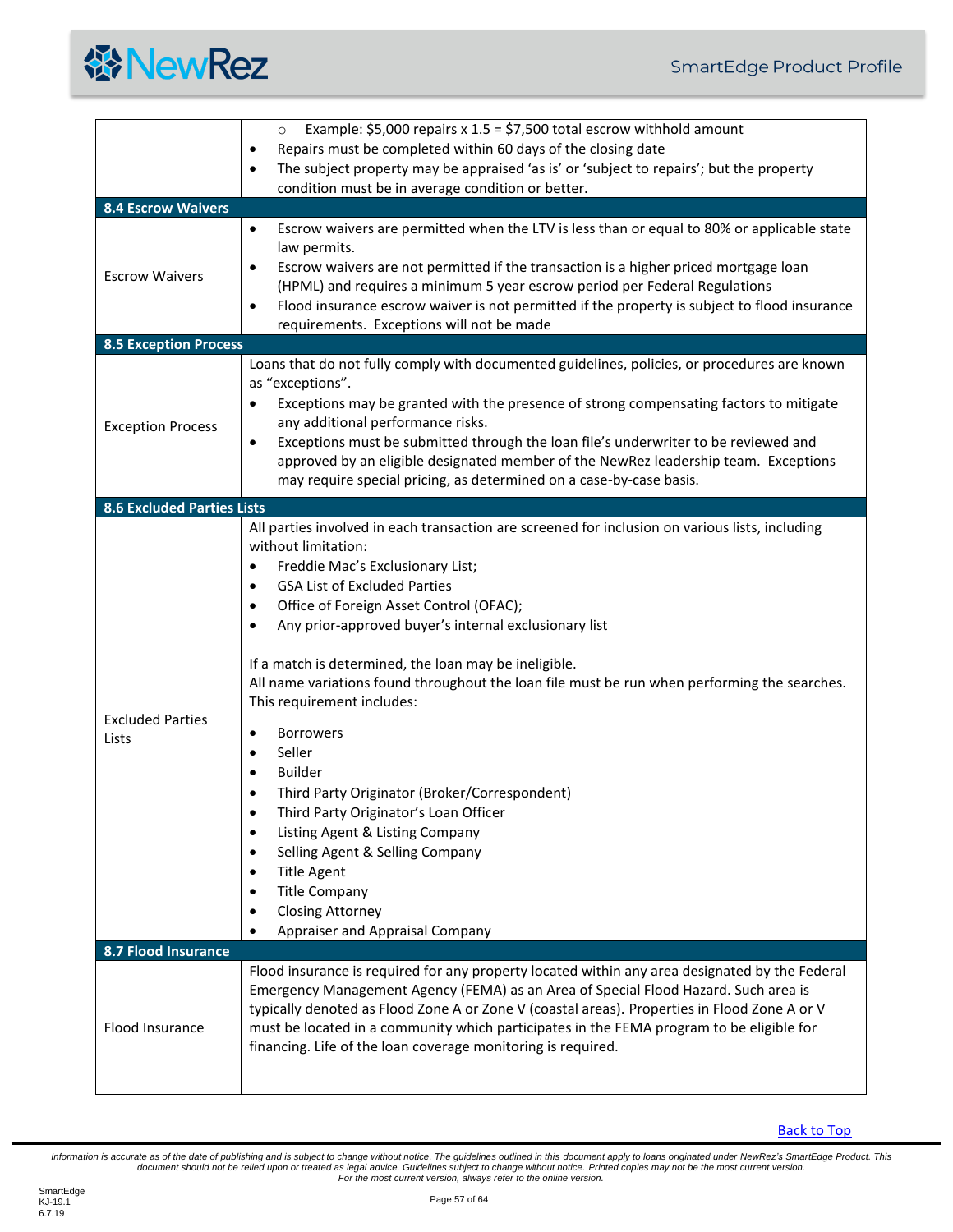#### *<u> WewRez</u>*

<span id="page-57-0"></span>

|                      | <b>Flood Certificate</b><br>Determination whether a subject property is in a flood zone must be established by a Flood<br>Certificate provided by the Federal Emergency Management Agency (FEMA). In addition, the<br>appraisal report should accurately reflect the flood zone.<br><b>Coverage and Deductibles</b><br>If the subject property is located in a Special Flood Hazard Area, flood insurance is required. The<br>amount of flood insurance must be at least equal to the lesser of 100% of the insurable value of<br>the facilities or the maximum coverage available under the appropriate National Flood<br>Insurance Administration program. For condominium projects, the homeowners association<br>should provide a project blanket policy with coverage for the building in which the unit is                                                                                                                                                                                                                                                                                                                                                                                                                                                                                                                                                                                                                                                                               |
|----------------------|------------------------------------------------------------------------------------------------------------------------------------------------------------------------------------------------------------------------------------------------------------------------------------------------------------------------------------------------------------------------------------------------------------------------------------------------------------------------------------------------------------------------------------------------------------------------------------------------------------------------------------------------------------------------------------------------------------------------------------------------------------------------------------------------------------------------------------------------------------------------------------------------------------------------------------------------------------------------------------------------------------------------------------------------------------------------------------------------------------------------------------------------------------------------------------------------------------------------------------------------------------------------------------------------------------------------------------------------------------------------------------------------------------------------------------------------------------------------------------------------|
|                      | located. Coverage must be the lesser of 100% of the replacement cost of the building in which<br>the unit is located, including all the common elements and property, or the maximum coverage<br>available under the National Flood Insurance Administration Program times the number of units<br>in the building. If flood insurance is not carried by the Condo Association or is insufficient<br>coverage the property is ineligible.                                                                                                                                                                                                                                                                                                                                                                                                                                                                                                                                                                                                                                                                                                                                                                                                                                                                                                                                                                                                                                                       |
|                      | Other requirements:<br>The flood insurance policy must contain NewRez's Mortgagee Clause<br>$\bullet$<br>Deductibles permitted up to the maximum deductible available under the National Flood<br>$\bullet$<br>Insurance Program (NFIP);<br>The Borrower name and the subject property must be on the flood insurance application or<br>$\bullet$<br>binder;<br>Evidence of coverage must be provided at closing; and<br>$\bullet$<br>The insurance must be maintained throughout the duration of the loan. The flood<br>$\bullet$<br>insurance requirement may be waived if:<br>The subject property improvements are not in the area of Special Flood Hazard, even<br>$\circ$<br>though part of the land is in Flood Zone A or V; or<br>The Borrower obtains a letter from FEMA stating that its maps have been amended<br>$\circ$<br>such that the subject property is no longer in an area of Special Flood Hazard. The<br>appraisal report should accurately reflect the flood zone.                                                                                                                                                                                                                                                                                                                                                                                                                                                                                                      |
|                      | Flood insurance must be escrowed. Exceptions are not permitted.                                                                                                                                                                                                                                                                                                                                                                                                                                                                                                                                                                                                                                                                                                                                                                                                                                                                                                                                                                                                                                                                                                                                                                                                                                                                                                                                                                                                                                |
| 8.8 Hazard Insurance |                                                                                                                                                                                                                                                                                                                                                                                                                                                                                                                                                                                                                                                                                                                                                                                                                                                                                                                                                                                                                                                                                                                                                                                                                                                                                                                                                                                                                                                                                                |
| Hazard Insurance     | The subject property must be protected (including when vacant) against loss or damage from<br>fire and other perils within the standard extended coverage. The coverage amount should not<br>be less than the insurable value of the improvements. If such insurable value cannot easily be<br>determined, then the coverage amount should be at least equal to the actual unpaid balance of<br>the loan(s) secured by the property, or the insurer must indicate guaranteed replacement cost<br>coverage. However, the terms of the coverage amount must fully compensate for any damage<br>or loss on a replacement cost basis. In addition, homeowners insurance must meet the<br>following requirements:<br>Deductibles may not exceed 5% of the face amount of the insurance policy.<br>$\bullet$<br>The policy must contain the Borrower's name and the full address of the subject property<br>$\bullet$<br>The policy must be in effect at closing.<br>$\bullet$<br>The loan file must evidence the existence of homeowners insurance for the subject<br>$\bullet$<br>property. Acceptable proof would be front and back copy of canceled check, the<br>Settlement Statement/Closing Disclosure showing payment and receipt for payment of the<br>premium, the insurance binder or the insurance policy.<br>In those states that require lenders to accept an insurance binder, the original policy must<br>$\bullet$<br>be received within 30 days after the date of the application. |
|                      |                                                                                                                                                                                                                                                                                                                                                                                                                                                                                                                                                                                                                                                                                                                                                                                                                                                                                                                                                                                                                                                                                                                                                                                                                                                                                                                                                                                                                                                                                                |

[Back to Top](#page-2-0)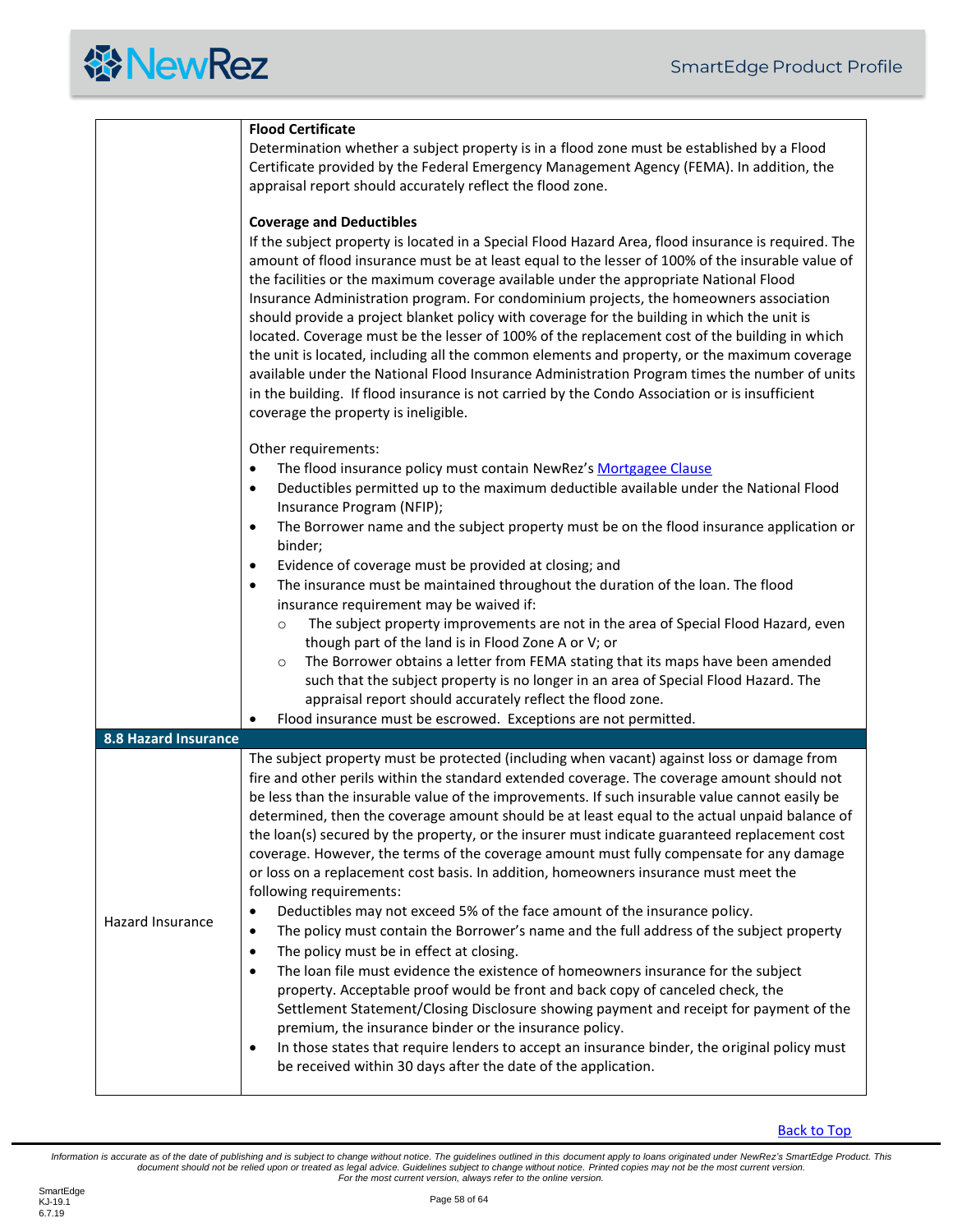

Hazard insurance policies may include optional coverage(s) which are acceptable, but are not required. For example, a "homeowners" or "package" policy is acceptable as long as the Borrower is not obligated to renew any part of the coverage that exceeds the required coverage. **Project Insurance Requirements: Required Coverage for PUDs and Condos** Most condominium projects have master or blanket policies that address the insurance requirements for each unit. Each loan file must contain a copy of the blanket policy as well as a copy of the Evidence of Insurance that specifies the individual unit. Blanket policies may not permit: • A blanket policy covering multiple unaffiliated condo associations or projects OR • Self-insurance arrangements in which the HOA is self-insured or has banded together with unaffiliated associations to self-insure the general and limited common elements of various associations. For policies covering the common elements in a PUD project and for policies covering condominium or co-op projects, the maximum deductible amount must be no greater than 5% of the face amount of the policy. For blanket insurance policies that cover both the individual units and the common elements, the maximum deductible amount related to the individual unit should be no greater than 5% of the replacement value of the unit. Most units in PUD projects are insured as individual residences; therefore their insurance requirements are similar to those for single-family residences. However, if a project covers individual units with a master policy, the master policy is acceptable. **Special Endorsements** The requirements for endorsements for PUD and condo projects are as follows: • Inflation Guard Endorsement, when it can be obtained, • Building Ordinance or Law Endorsement, if the enforcement of any building, zoning, or land- use law results in loss or damage, increased cost of repairs or reconstruction, or additional demolition and removal costs. (The endorsement must provide for contingent liability from the operation of building laws, demolition costs, and increased costs of reconstruction.), and • Steam Boiler and Machinery Coverage Endorsement, if the project has central heating or cooling. (This endorsement should provide for the insurer's minimum liability per accident to at least equal the lesser of \$2 million or the insurable value of the building(s) housing the boiler or machinery.) In lieu of obtaining this as an endorsement to the commercial package policy, the project may purchase separate stand-alone boiler and machinery coverage. **Special Endorsements for Condo Projects Only** A Special Condo Endorsement is required if the policy doesn't provide that: • Any Insurance Trust Agreement is recognized and the right of subrogation against unit owners is waived. • The insurance is not prejudiced by any acts or omissions of individual unit owners that are not under the control of the homeowners' association. • The policy must be primary, even if a unit owner has other insurance that covers the same loss.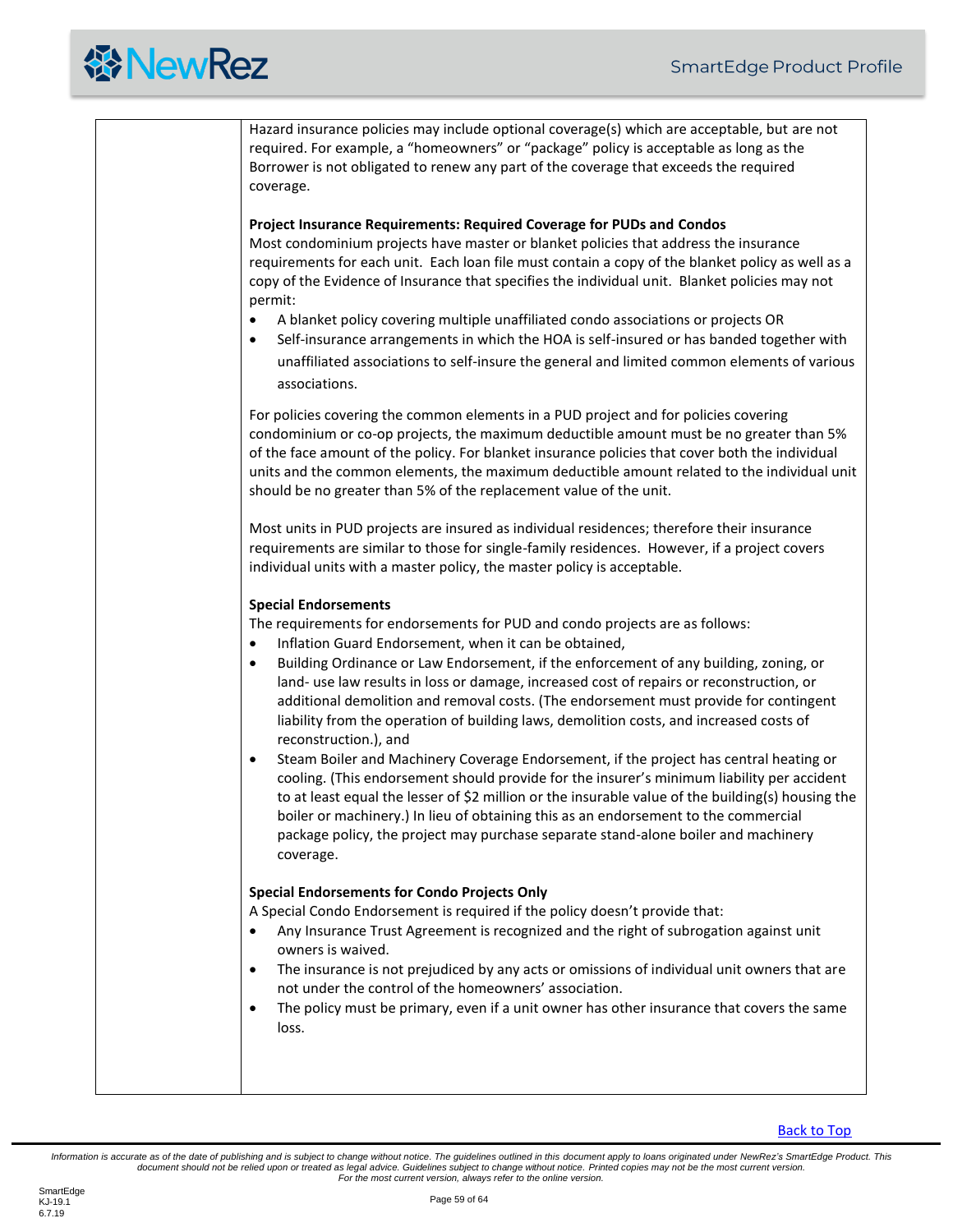

<span id="page-59-4"></span><span id="page-59-3"></span><span id="page-59-2"></span><span id="page-59-1"></span><span id="page-59-0"></span>

|                                              | <b>Loss Payee</b>                                                                                |                                                                                                                                                                                                                                                                                                                                                                                                                                                                                                                                                                                                                                                                                                                                                                                                                                                                                       |  |
|----------------------------------------------|--------------------------------------------------------------------------------------------------|---------------------------------------------------------------------------------------------------------------------------------------------------------------------------------------------------------------------------------------------------------------------------------------------------------------------------------------------------------------------------------------------------------------------------------------------------------------------------------------------------------------------------------------------------------------------------------------------------------------------------------------------------------------------------------------------------------------------------------------------------------------------------------------------------------------------------------------------------------------------------------------|--|
|                                              | <b>COVERAGE TYPE</b>                                                                             | <b>REQUIRED FOR NAME INSURED</b>                                                                                                                                                                                                                                                                                                                                                                                                                                                                                                                                                                                                                                                                                                                                                                                                                                                      |  |
|                                              | Condo Projects                                                                                   | The policy must show the homeowners' association as the named<br>insured. If the condo's legal documents permit it, the policy can<br>specify an authorized representative of the homeowners'<br>association, including its insurance trustee, as the named insured.<br>The "loss payable" clause should show the homeowners' association<br>or the insurance trustee as a trustee for each unit owner and the<br>holder of each unit's mortgage loan.                                                                                                                                                                                                                                                                                                                                                                                                                                |  |
|                                              | PUD common areas                                                                                 | The policy must show the homeowners' association as the named<br>insured.                                                                                                                                                                                                                                                                                                                                                                                                                                                                                                                                                                                                                                                                                                                                                                                                             |  |
| <b>8.9 Interest Credit</b>                   |                                                                                                  |                                                                                                                                                                                                                                                                                                                                                                                                                                                                                                                                                                                                                                                                                                                                                                                                                                                                                       |  |
| Interest Credit                              |                                                                                                  | Permitted up to 5 calendar days into the month                                                                                                                                                                                                                                                                                                                                                                                                                                                                                                                                                                                                                                                                                                                                                                                                                                        |  |
| 8.10 Mortgagee Clause                        |                                                                                                  |                                                                                                                                                                                                                                                                                                                                                                                                                                                                                                                                                                                                                                                                                                                                                                                                                                                                                       |  |
| Mortgagee Clause                             | <b>Shellpoint Mortgage Servicing</b><br><b>ISAOA ATIMA</b><br>PO Box 7050<br>Troy, MI 48007-7050 |                                                                                                                                                                                                                                                                                                                                                                                                                                                                                                                                                                                                                                                                                                                                                                                                                                                                                       |  |
| 8.11 Mortgage Insurance                      |                                                                                                  |                                                                                                                                                                                                                                                                                                                                                                                                                                                                                                                                                                                                                                                                                                                                                                                                                                                                                       |  |
| Mortgage Insurance                           | Not Required                                                                                     |                                                                                                                                                                                                                                                                                                                                                                                                                                                                                                                                                                                                                                                                                                                                                                                                                                                                                       |  |
| <b>8.12 Prepayment Penalty</b>               |                                                                                                  |                                                                                                                                                                                                                                                                                                                                                                                                                                                                                                                                                                                                                                                                                                                                                                                                                                                                                       |  |
| <b>Prepayment Penalty</b>                    | Not permitted                                                                                    |                                                                                                                                                                                                                                                                                                                                                                                                                                                                                                                                                                                                                                                                                                                                                                                                                                                                                       |  |
| 8.13 Process to Add or Remove Borrowers      |                                                                                                  |                                                                                                                                                                                                                                                                                                                                                                                                                                                                                                                                                                                                                                                                                                                                                                                                                                                                                       |  |
|                                              | <b>Adding Borrowers</b><br>$\bullet$                                                             | Adding a borrower to a loan at any time during the loan process, unless the loan has<br>received an adverse credit decision, is acceptable. When this occurs a new RESPA package<br>will be sent out and cool off period will be 7 days. File should be submitted back to UW for<br>review of additional borrower's information.                                                                                                                                                                                                                                                                                                                                                                                                                                                                                                                                                      |  |
| Process to Add or<br><b>Remove Borrowers</b> | <b>Removing Borrowers</b><br>$\circ$<br>$\circ$<br>application.<br>٠<br>$\circ$                  | Removing a borrower from a loan is allowed only in the following scenarios<br>No credit decision has been made on the loan and borrower expresses desire to<br>withdraw their name from the application<br>Loan has been approved with both borrowers as submitted and one borrower<br>expresses desire to withdraw their name from the application.<br>In both of the above scenarios - Request in writing from borrower should be<br>placed in in the file supporting their desire to withdraw their name from the<br>Detailed notes should also be placed in the loan file to eliminate any possible<br>confusion with the file.<br>Removing a borrower from a loan is NOT allowed in the following scenarios<br>Loan is declined by underwriting<br>In this scenario the loan would need to be adversed and a new application would<br>need to be taken with only the 1 borrower. |  |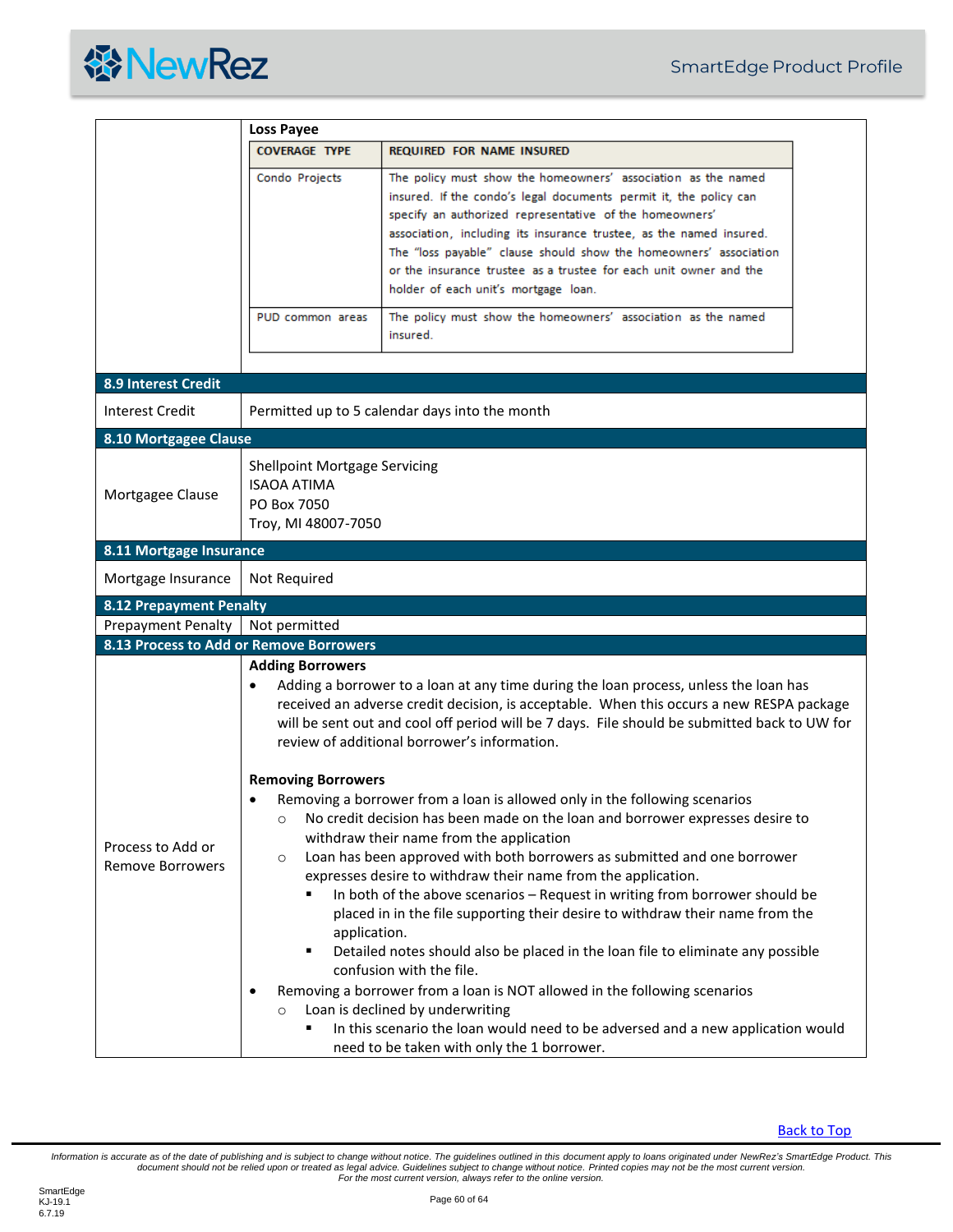<span id="page-60-0"></span>

|                      | Underwriting should not be issuing loan approvals with any type of condition that<br>$\circ$<br>states 1 borrower needs to be removed. The loan should be declined and have a new<br>application submitted with only the one borrower.                                                                                                                                                                                                                                                                                                                                                                                                                                           |
|----------------------|----------------------------------------------------------------------------------------------------------------------------------------------------------------------------------------------------------------------------------------------------------------------------------------------------------------------------------------------------------------------------------------------------------------------------------------------------------------------------------------------------------------------------------------------------------------------------------------------------------------------------------------------------------------------------------|
|                      | <b>Exceptions</b><br>Any exceptions to the above rules or scenarios not explained above should be submitted to<br>NewRez Compliance for review                                                                                                                                                                                                                                                                                                                                                                                                                                                                                                                                   |
| 8.14 Title Insurance |                                                                                                                                                                                                                                                                                                                                                                                                                                                                                                                                                                                                                                                                                  |
|                      | Loans must be covered by an American Land Title Association mortgagee title insurance policy<br>or other generally acceptable form of policy or insurance acceptable under the Fannie Mae<br>Selling and Servicing Guides or Freddie Mac Sellers' and Servicers' Guide, issued by a title<br>insurer generally acceptable under the Fannie Mae Selling and Servicing Guides or Freddie Mac<br>Sellers' and Servicers' Guide insuring the Originator, its successors and assigns. The final policy<br>must be paid in full, and valid, binding and in full force and effect with language evidencing the<br>policy is transferable to the lender and its successors or assignees. |
|                      | An opinion of counsel will be accepted in lieu of title insurance in jurisdictions where this<br>practice is considered to be usual and customary.                                                                                                                                                                                                                                                                                                                                                                                                                                                                                                                               |
|                      | In all instances the following criteria must be met:<br>Preliminary title report must be dated no more than 45 days prior to funding. Gap coverage<br>٠<br>or an updated title must be provided after such time. Gap coverage provided in written<br>form will be good for an additional 60 days.                                                                                                                                                                                                                                                                                                                                                                                |
|                      | Preliminary title must indicate that the final title policy will be issued after funding.<br>٠<br>Coverage to equal loan amount<br>$\bullet$                                                                                                                                                                                                                                                                                                                                                                                                                                                                                                                                     |
|                      | The chain of title will be reviewed for flips as part of the underwriting process<br>$\bullet$                                                                                                                                                                                                                                                                                                                                                                                                                                                                                                                                                                                   |
|                      | Borrower name must be indicated on the title commitment<br>$\bullet$<br>If borrower's marital status appears to be different than on Form 1003, the discrepancy<br>$\bullet$<br>must be addressed                                                                                                                                                                                                                                                                                                                                                                                                                                                                                |
| Title Insurance      | Cross reference seller name to purchase agreement<br>$\bullet$                                                                                                                                                                                                                                                                                                                                                                                                                                                                                                                                                                                                                   |
|                      | Proposed insured must reflect lender's name                                                                                                                                                                                                                                                                                                                                                                                                                                                                                                                                                                                                                                      |
|                      | <b>Title History Review</b><br>The following information outlines required documentation and/or acceptable sources to<br>satisfactorily verify property ownership for at least 12 months. All files are to contain a 12-<br>month title history from an acceptable source.                                                                                                                                                                                                                                                                                                                                                                                                       |
|                      | Transfer date, price, and buyer and seller names on any title transfers that occurred within the<br>previous 12 months.                                                                                                                                                                                                                                                                                                                                                                                                                                                                                                                                                          |
|                      | <b>Acceptable Sources for Title Transfer Verification</b>                                                                                                                                                                                                                                                                                                                                                                                                                                                                                                                                                                                                                        |
|                      | Title commitments, preliminary title, full attorney's title opinion, short form title policy<br>$\bullet$                                                                                                                                                                                                                                                                                                                                                                                                                                                                                                                                                                        |
|                      | Copies of recorded title transfer deed.<br>٠                                                                                                                                                                                                                                                                                                                                                                                                                                                                                                                                                                                                                                     |
|                      | Third-party database sources such as Data Quick, SiteX TM, Appintell, History Pro.<br>٠                                                                                                                                                                                                                                                                                                                                                                                                                                                                                                                                                                                          |
|                      | NOTE: The appraisal is not an acceptable source to support transfer information. Any                                                                                                                                                                                                                                                                                                                                                                                                                                                                                                                                                                                             |
|                      | requirements to obtain clear title and a clean title policy, such as Statements of Information or<br>copies of Trust Agreements, must be cleared prior to closing. The preliminary policy or title                                                                                                                                                                                                                                                                                                                                                                                                                                                                               |
|                      | commitment must indicate that the final title policy is to be issued after closing.                                                                                                                                                                                                                                                                                                                                                                                                                                                                                                                                                                                              |
|                      | Acceptable Title Exceptions (typically must not have an impact on the customary use,<br>enjoyment, or appraised value or marketability of the subject property)                                                                                                                                                                                                                                                                                                                                                                                                                                                                                                                  |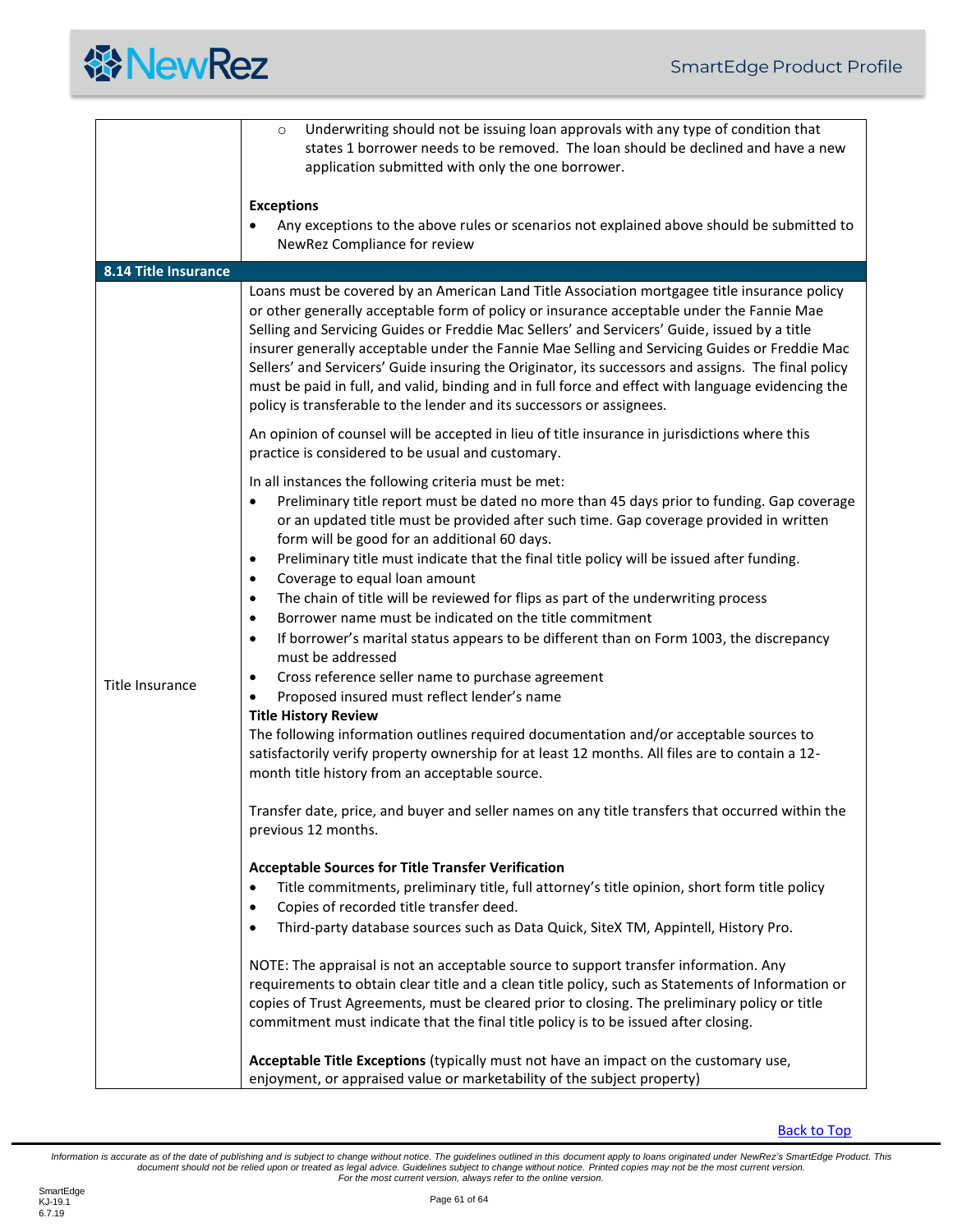<span id="page-61-1"></span><span id="page-61-0"></span>

|                              | Customary public utility subsurface easements, the location of which is fixed and can be<br>$\bullet$<br>verified. The exercise of rights of easement must not have an impact on the customary use,<br>enjoyment, or appraised value or marketability of the subject property.<br>Above-surface public utility easements that extend along one or more property lines for<br>$\bullet$<br>distribution purposes or along the rear property line for drainage, provided that they do<br>not extend more than 12 feet from the subject property lines and do not interfere with any<br>of the buildings or improvements or with the use of the subject property; restrictions,<br>provided that their violation will not result in the forfeiture or reversion of title or a lien of<br>any kind for damages, or have an adverse effect on the customary use, enjoyment, or<br>appraised value or marketability of the subject property.<br>Mutual easement agreements that establish joint driveways or party walls constructed on<br>$\bullet$<br>the subject property and on an adjoining property, provided all future owners have<br>unlimited and unrestricted use of them.<br>Encroachments of one (1) foot or less on adjoining property by eaves or other overhanging<br>$\bullet$<br>projections or by driveways provided there is at least a ten (10) foot clearance between the<br>buildings on the subject property and the property line affected by the encroachments.<br>Encroachments on the subject property by improvements on adjoining property, provided<br>$\bullet$<br>that these encroachments extend one (1) foot or less over the property line of the subject<br>property, have a total area of 50 square feet or less, do not touch any buildings, and do not<br>interfere with the use of any improvements on the subject property or the use of the<br>subject property not occupied by improvements.<br>Encroachments on adjoining properties by hedges or removable fences.<br>٠<br>Liens for real estate or ad valorem taxes and assessments not yet due and payable.<br>$\bullet$<br><b>Survey Requirements</b><br>If not insured against loss by title insurance, each loan file must contain a survey. Surveys must<br>be certified, dated, and signed by the licensed civil engineer or registered surveyor performing<br>the survey. The survey must conform to the Fannie Mae Selling and Servicing Guides or Freddie<br>Mac Sellers' and Servicers' Guide.<br>Surveys are always required on new constructions homes and are reviewed for:<br>Easements, encroachments and possible boundary violations<br>$\bullet$<br>Dwelling location reflected on the survey<br>$\bullet$<br>Unimproved land surveys are not acceptable<br>$\bullet$ |
|------------------------------|----------------------------------------------------------------------------------------------------------------------------------------------------------------------------------------------------------------------------------------------------------------------------------------------------------------------------------------------------------------------------------------------------------------------------------------------------------------------------------------------------------------------------------------------------------------------------------------------------------------------------------------------------------------------------------------------------------------------------------------------------------------------------------------------------------------------------------------------------------------------------------------------------------------------------------------------------------------------------------------------------------------------------------------------------------------------------------------------------------------------------------------------------------------------------------------------------------------------------------------------------------------------------------------------------------------------------------------------------------------------------------------------------------------------------------------------------------------------------------------------------------------------------------------------------------------------------------------------------------------------------------------------------------------------------------------------------------------------------------------------------------------------------------------------------------------------------------------------------------------------------------------------------------------------------------------------------------------------------------------------------------------------------------------------------------------------------------------------------------------------------------------------------------------------------------------------------------------------------------------------------------------------------------------------------------------------------------------------------------------------------------------------------------------------------------------------------------------------------------------------------------------------------------------------------------------------------------------------------------------------------------------------------------------------------------------------------------------------------------------------------------------------------------|
|                              | An elevation survey to confirm if the property is in a Flood Zone                                                                                                                                                                                                                                                                                                                                                                                                                                                                                                                                                                                                                                                                                                                                                                                                                                                                                                                                                                                                                                                                                                                                                                                                                                                                                                                                                                                                                                                                                                                                                                                                                                                                                                                                                                                                                                                                                                                                                                                                                                                                                                                                                                                                                                                                                                                                                                                                                                                                                                                                                                                                                                                                                                                |
| <b>Section 9: References</b> |                                                                                                                                                                                                                                                                                                                                                                                                                                                                                                                                                                                                                                                                                                                                                                                                                                                                                                                                                                                                                                                                                                                                                                                                                                                                                                                                                                                                                                                                                                                                                                                                                                                                                                                                                                                                                                                                                                                                                                                                                                                                                                                                                                                                                                                                                                                                                                                                                                                                                                                                                                                                                                                                                                                                                                                  |
| 9.1 Disclosures              |                                                                                                                                                                                                                                                                                                                                                                                                                                                                                                                                                                                                                                                                                                                                                                                                                                                                                                                                                                                                                                                                                                                                                                                                                                                                                                                                                                                                                                                                                                                                                                                                                                                                                                                                                                                                                                                                                                                                                                                                                                                                                                                                                                                                                                                                                                                                                                                                                                                                                                                                                                                                                                                                                                                                                                                  |
| <b>Disclosures</b>           | <b>Fair Lending Statement</b><br>NewRez operates in strict compliance with the provisions of the Fair Housing Act and the Equal<br>Credit Opportunity Act. The Fair Housing Act makes it unlawful to discriminate in housing<br>related activities against any person because of race, color, religion, national origin, sex,<br>handicap, or familial status. The Equal Credit Opportunity Act prohibits discrimination with<br>respect to any aspect of a credit transaction on the basis of sex, race, color, religion, national<br>origin, marital status, age (provided that the borrower has legal capacity to enter into a binding<br>contract), receipt of public assistance, or because the borrower has in good faith exercised any<br>right under the Consumer Credit Protection Act. NewRez fully supports the letter and spirit of<br>both of these laws and will not condone discrimination when it determines whether to<br>purchase any particular loan. It should be noted, however, that all credit decisions with respect<br>to all mortgage loans are made solely by the related originator, and NewRez does not<br>participate in such decisions.                                                                                                                                                                                                                                                                                                                                                                                                                                                                                                                                                                                                                                                                                                                                                                                                                                                                                                                                                                                                                                                                                                                                                                                                                                                                                                                                                                                                                                                                                                                                                                                                           |

[Back to Top](#page-2-0)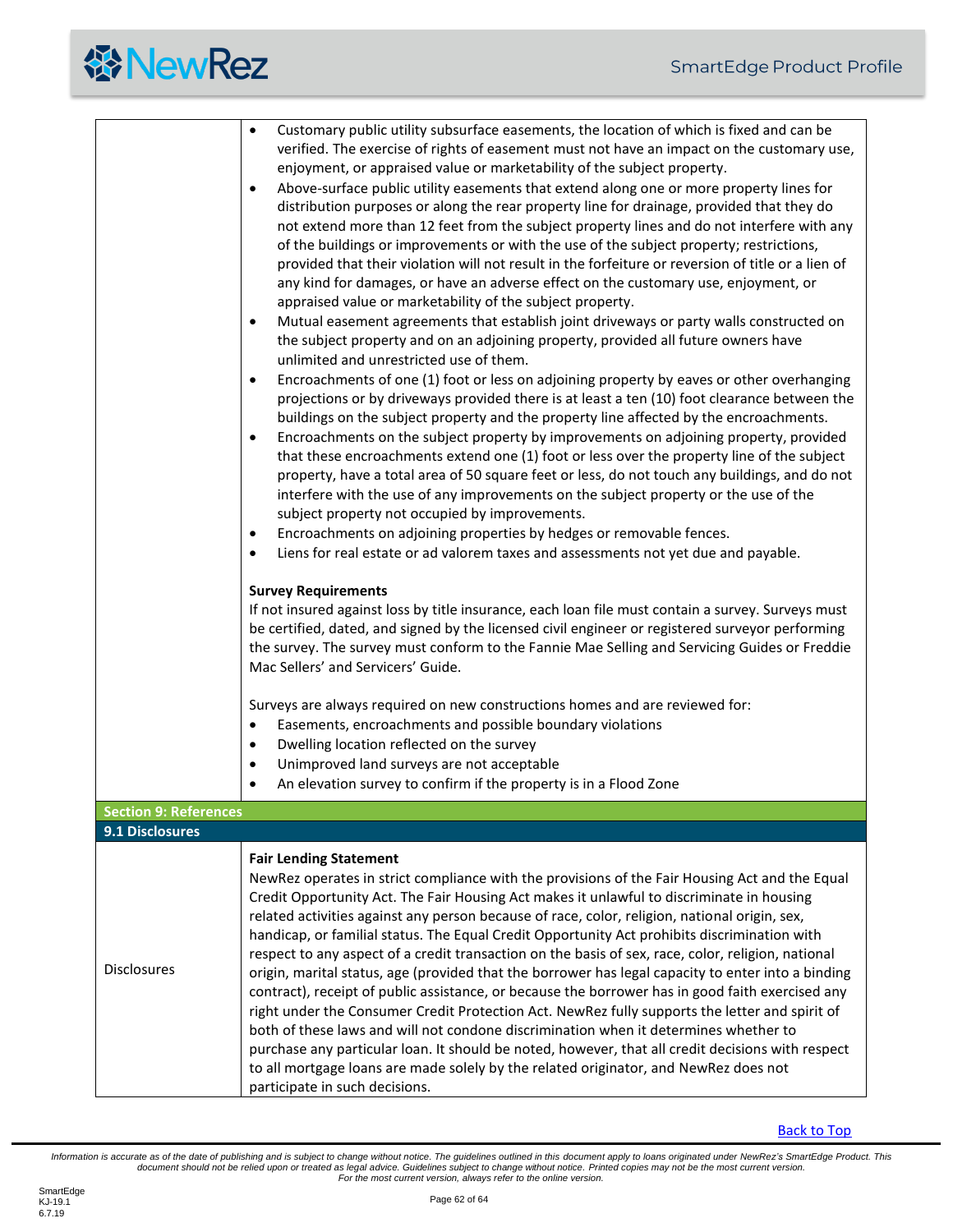

<span id="page-62-0"></span>

|                                    | <b>Responsible Lending Statement</b>                                                                                                                                                                                                                                                                                                                                              |               |  |
|------------------------------------|-----------------------------------------------------------------------------------------------------------------------------------------------------------------------------------------------------------------------------------------------------------------------------------------------------------------------------------------------------------------------------------|---------------|--|
|                                    | NewRez will not originate or purchase loans that are: (a) Mortgage Loans subject to 12 CFR Part<br>226.32 of Regulation Z, the regulation implementing the Home Ownership and Equity<br>Protection Act of 1994, as amended, or (b) classified and/or defined, as a "high cost,"<br>"threshold," "predatory high risk home loan" or "covered" loan (or a similarly-classified loan |               |  |
|                                    | using different terminology under a law imposing additional legal liability for mortgage loans                                                                                                                                                                                                                                                                                    |               |  |
|                                    | having high interest rates, points and/or fees) under any other applicable federal, state or local                                                                                                                                                                                                                                                                                |               |  |
|                                    | law.                                                                                                                                                                                                                                                                                                                                                                              |               |  |
| <b>Section 10: Version Control</b> |                                                                                                                                                                                                                                                                                                                                                                                   |               |  |
| <b>Eligibility Matrix</b>          | <b>Updated Max LTV and Loan Amounts</b>                                                                                                                                                                                                                                                                                                                                           | April 5, 2019 |  |
| 2.1 Minimum Loan                   | Removed requirement for properties located in Connecticut to be \$1                                                                                                                                                                                                                                                                                                               | April 5, 2019 |  |
| Amount                             | above conforming or high balance limit                                                                                                                                                                                                                                                                                                                                            |               |  |
| 2.2 Eligible Terms                 | Added 40 Year Fixed Rate IO - 680 Minimum FICO                                                                                                                                                                                                                                                                                                                                    | April 5, 2019 |  |
| 2.7 Interest Only                  | Added 40 Year Fixed Rate IO                                                                                                                                                                                                                                                                                                                                                       | April 5, 2019 |  |
| 2.22 Multiple                      | Updated to reflect maximum exposure is \$3M in aggregate                                                                                                                                                                                                                                                                                                                          | April 5, 2019 |  |
| Mortgages to Same                  |                                                                                                                                                                                                                                                                                                                                                                                   |               |  |
| Individual                         |                                                                                                                                                                                                                                                                                                                                                                                   |               |  |
| 2.23 Ineligible                    | Added ARM loans for FTHB in Massachusetts as ineligible                                                                                                                                                                                                                                                                                                                           | April 5, 2019 |  |
| Transactions                       |                                                                                                                                                                                                                                                                                                                                                                                   |               |  |
| 4.1 Eligible                       | Added properties with oil and gas leases as eligible with requirements                                                                                                                                                                                                                                                                                                            | April 5, 2019 |  |
| Properties                         |                                                                                                                                                                                                                                                                                                                                                                                   |               |  |
| 4.2 Condos                         | Updated to reflect detached condos and 2-4 unit condos no longer                                                                                                                                                                                                                                                                                                                  | April 5, 2019 |  |
|                                    | require project review                                                                                                                                                                                                                                                                                                                                                            |               |  |
| 4.5 Agricultural Use               | Updated to permit properties with agricultural zoning that meet                                                                                                                                                                                                                                                                                                                   | April 5, 2019 |  |
|                                    | certain requirements                                                                                                                                                                                                                                                                                                                                                              |               |  |
| 4.7 Leasehold                      | Added leasehold properties as eligible with requirements                                                                                                                                                                                                                                                                                                                          | April 5, 2019 |  |
| Properties                         |                                                                                                                                                                                                                                                                                                                                                                                   |               |  |
| 4.8 Ineligible                     | Removed leasehold, agricultural zoned and properties with oil/gas                                                                                                                                                                                                                                                                                                                 | April 5, 2019 |  |
| Property Types                     | leases                                                                                                                                                                                                                                                                                                                                                                            |               |  |
| 4.9 Appraisals                     | Added language indicating 1007 rent schedule is only needed for                                                                                                                                                                                                                                                                                                                   | April 5, 2019 |  |
|                                    | investment properties when rental income is used                                                                                                                                                                                                                                                                                                                                  |               |  |
| 4.13 Disaster Area                 | Updated to refer to NewRez Disaster Policy                                                                                                                                                                                                                                                                                                                                        | April 5, 2019 |  |
| 4.24 Geographic                    | Added ARM loans for FTHB in Massachusetts as ineligible<br>$\bullet$                                                                                                                                                                                                                                                                                                              | April 5, 2019 |  |
| Restrictions                       | Removed requirement for properties located in Connecticut to be<br>$\bullet$                                                                                                                                                                                                                                                                                                      |               |  |
|                                    | \$1 above conforming or high balance limit                                                                                                                                                                                                                                                                                                                                        |               |  |
| 5.3 Income                         | Update to reflect tax transcripts may be used for signature                                                                                                                                                                                                                                                                                                                       | April 5, 2019 |  |
|                                    | requirements of tax returns                                                                                                                                                                                                                                                                                                                                                       |               |  |
| 5.7 Eligible Income                | Removed requirement for tax returns for borrowers with<br>$\bullet$                                                                                                                                                                                                                                                                                                               | April 5, 2019 |  |
| Sources                            | commission income based upon change in tax law                                                                                                                                                                                                                                                                                                                                    |               |  |
|                                    | Added section regarding use of restricted stock and stock options<br>$\bullet$                                                                                                                                                                                                                                                                                                    |               |  |
|                                    | for qualifying income                                                                                                                                                                                                                                                                                                                                                             |               |  |
|                                    | Updated requirements for asset-based income<br>$\bullet$                                                                                                                                                                                                                                                                                                                          |               |  |
| 6.3. Derogatory                    | Updated to reflect tax payment plans must be documented with 6                                                                                                                                                                                                                                                                                                                    | April 5, 2019 |  |
| Credit                             | months of payments                                                                                                                                                                                                                                                                                                                                                                |               |  |
| 6.6 Liabilities                    | Updated requirements for HELOC payments for qualification                                                                                                                                                                                                                                                                                                                         | April 5, 2019 |  |
| 6.8 Borrowers                      | Limited to maximum 90% LTV                                                                                                                                                                                                                                                                                                                                                        | April 5, 2019 |  |
| Retaining their                    |                                                                                                                                                                                                                                                                                                                                                                                   |               |  |
| <b>Current Residence</b>           |                                                                                                                                                                                                                                                                                                                                                                                   |               |  |
| 1.2 Underwriting                   | Removed requirement for Interest-Only loans to be scored through                                                                                                                                                                                                                                                                                                                  | June 7, 2019  |  |
|                                    | DU/LPA due to their inability to support.                                                                                                                                                                                                                                                                                                                                         |               |  |